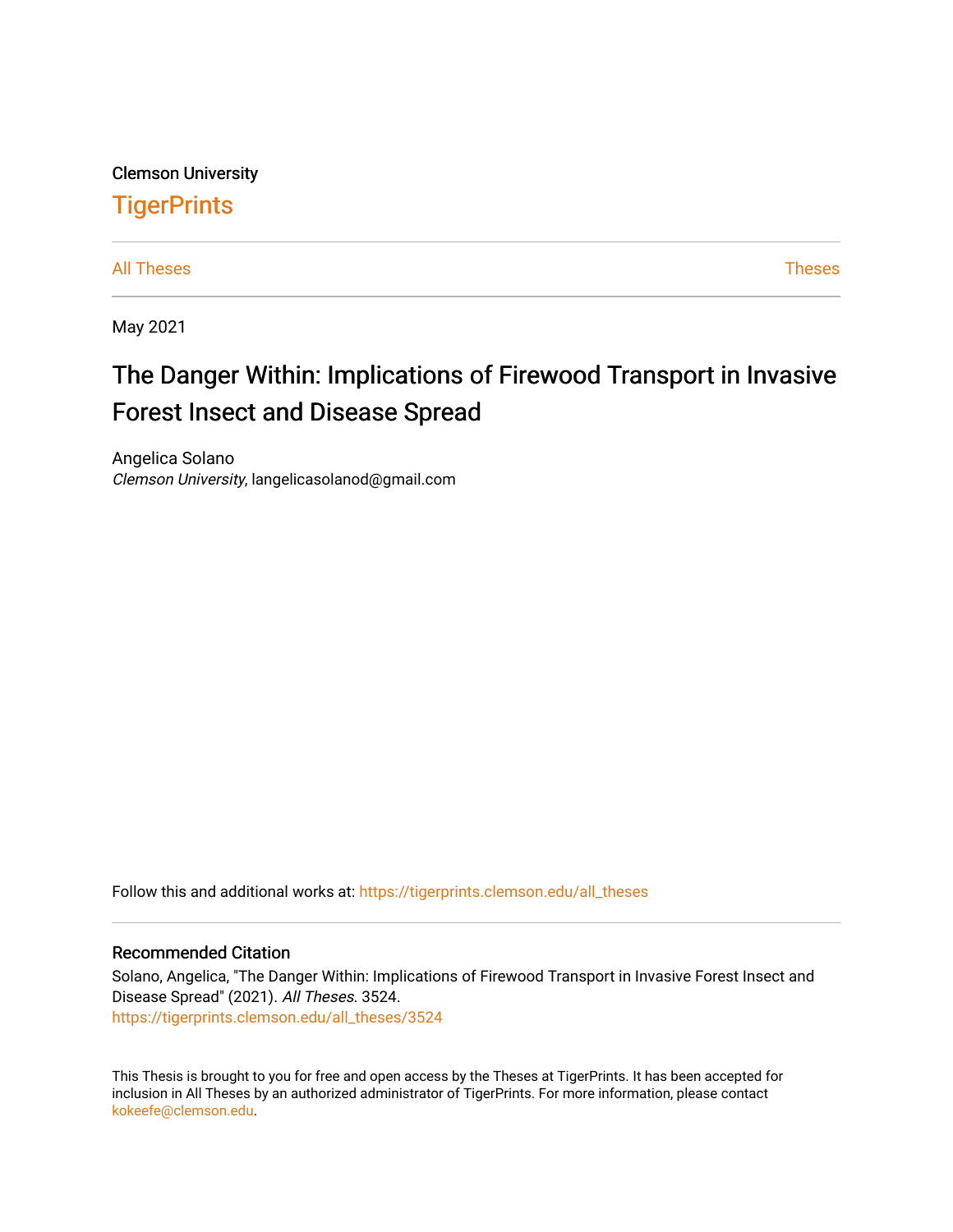#### THE DANGER WITHIN: IMPLICATIONS OF FIREWOOD TRASNPORT IN INVASIVE FOREST INSECT AND DISEASE SPREAD

A Thesis Presented to the Graduate School of Clemson University

In Partial Fulfillment of the Requirements for the Degree Master of Science Wildlife and Fisheries Biology

> by Angelica Solano May 2021

Accepted by Dr. Shari Rodriguez, Committee Chair Dr. David R. Coyle Dr. Patrick J. Rosopa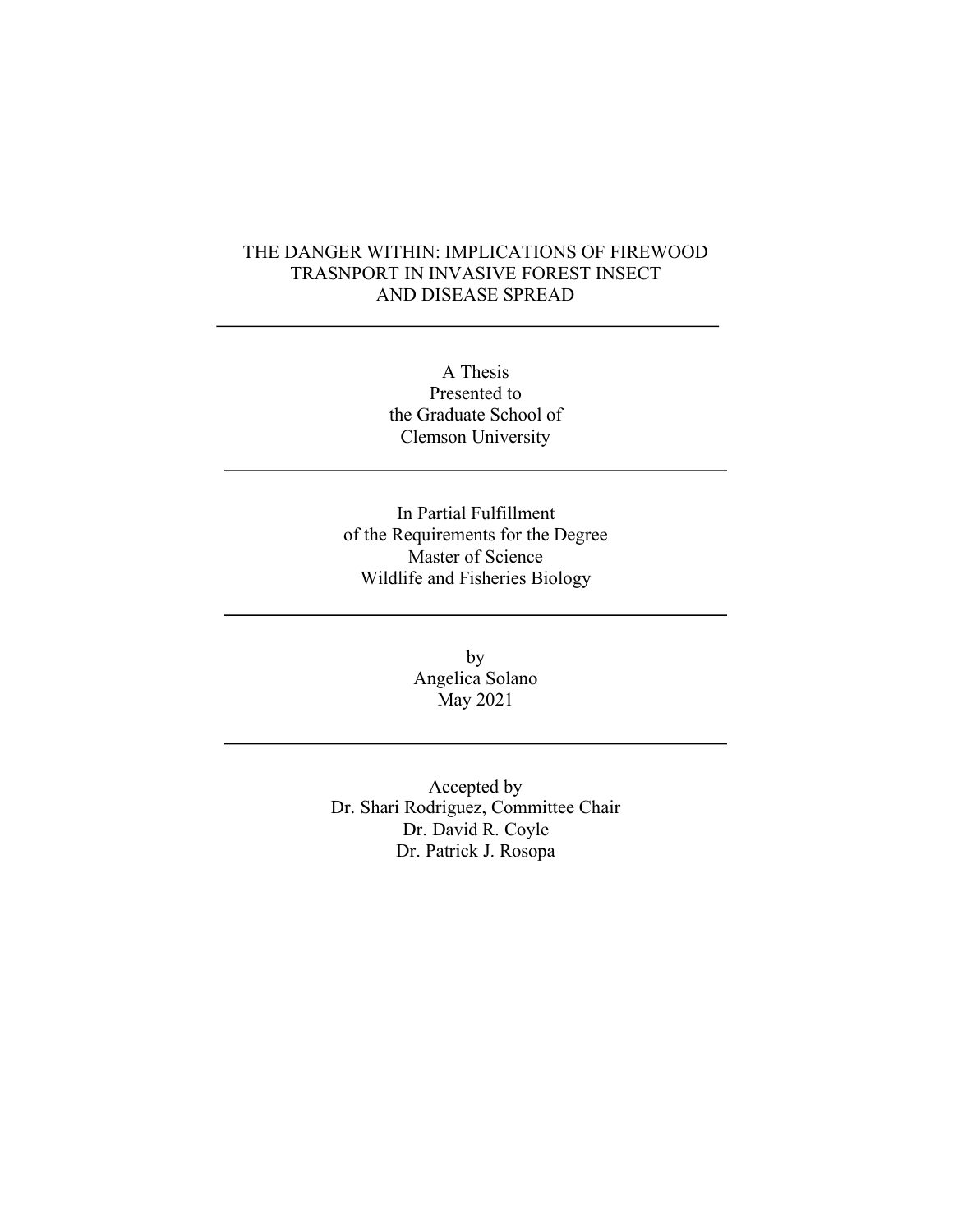#### ABSTRACT

Invasive forest insects and diseases are a problem affecting North American forests, and their intracontinental spread can be aggravated through the movement of contaminated firewood. We conducted a scoping review to assess trends and gaps in the existing literature, as well as patterns in behavior related to forest pest dispersal through firewood movement in North America. Of the 76 documents identified through our search, 24 met the inclusion criteria and were categorized based on five identified themes: 1) insect incidence in firewood, 2) insect dispersal via firewood, 3) recreational firewood movement, 4) firewood treatments, and 5) behavior and rule compliance. This scoping review found limited research about awareness and behavioral dimensions of firewood movement. To address the public's awareness of forest health issues, and identify an effective mode of information and trusted messenger for conveying information about not moving firewood, we analyzed the data obtained from five surveys conducted between 2005 and 2016 (n=4,840). We selected age, race, gender, education level, and the type of area in which participant's lived as independent variables that could predict awareness, and choice of mode of information and trusted messenger in linear regression models. Our results showed that awareness regarding invasive forest pests was low among participants. A flyer handed out when entering a state or national park, and receiving an email after making a campsite reservation were the modes of information that participants would be most likely to pay attention to. In addition, the State Department of Forestry was selected by participants as the most believable source speaking about forest health issues. Older participants and those with higher education levels were more likely to have greater awareness levels and to pay attention to the modes of information presented in the survey, while females and younger participants were more likely to believe the trusted messengers presented to them. Overall, we conclude that

ii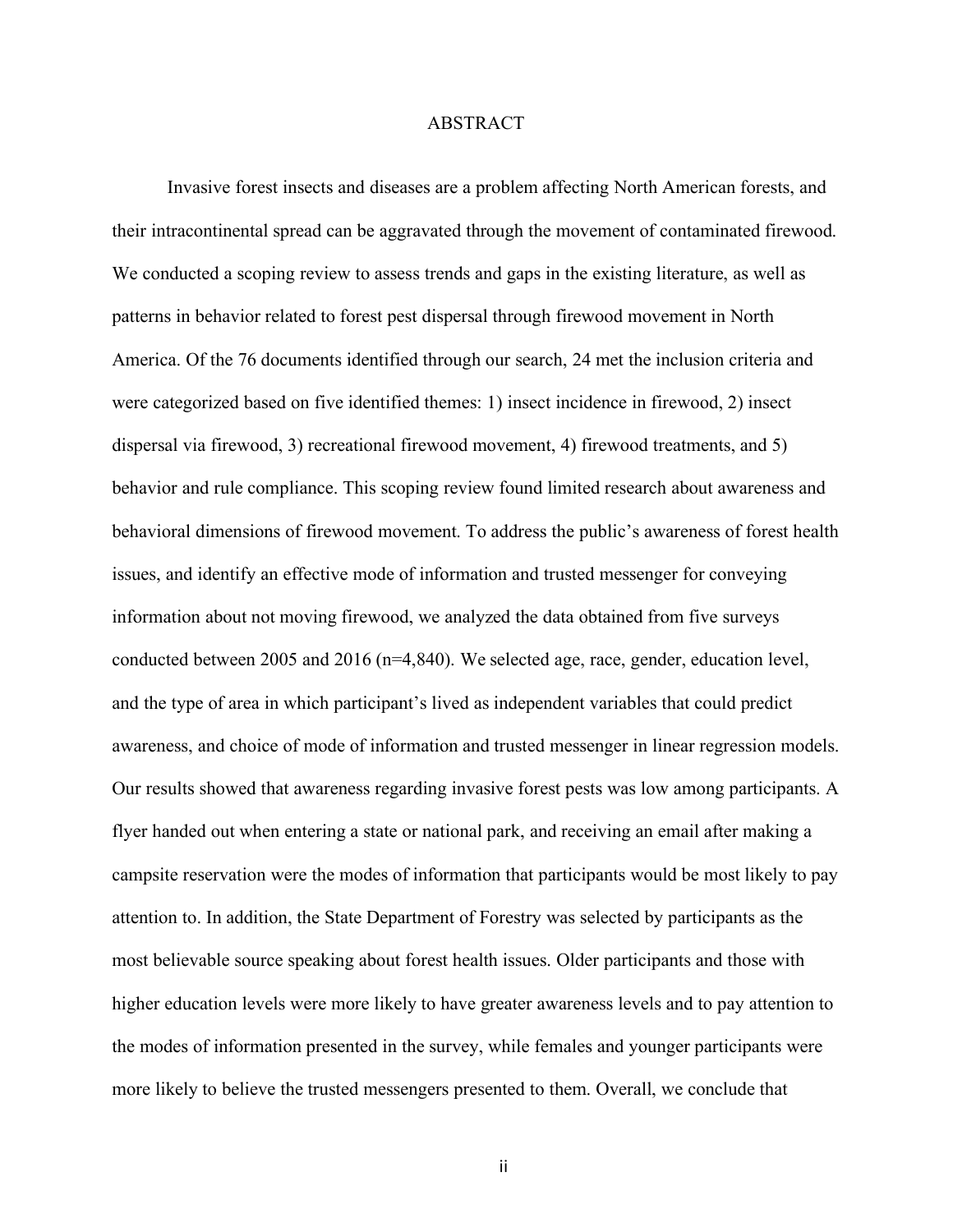awareness is key for modifying behavior related to firewood transport; as such, educational campaigns with effective messaging strategies could be a successful approach to improving public outreach efficacy.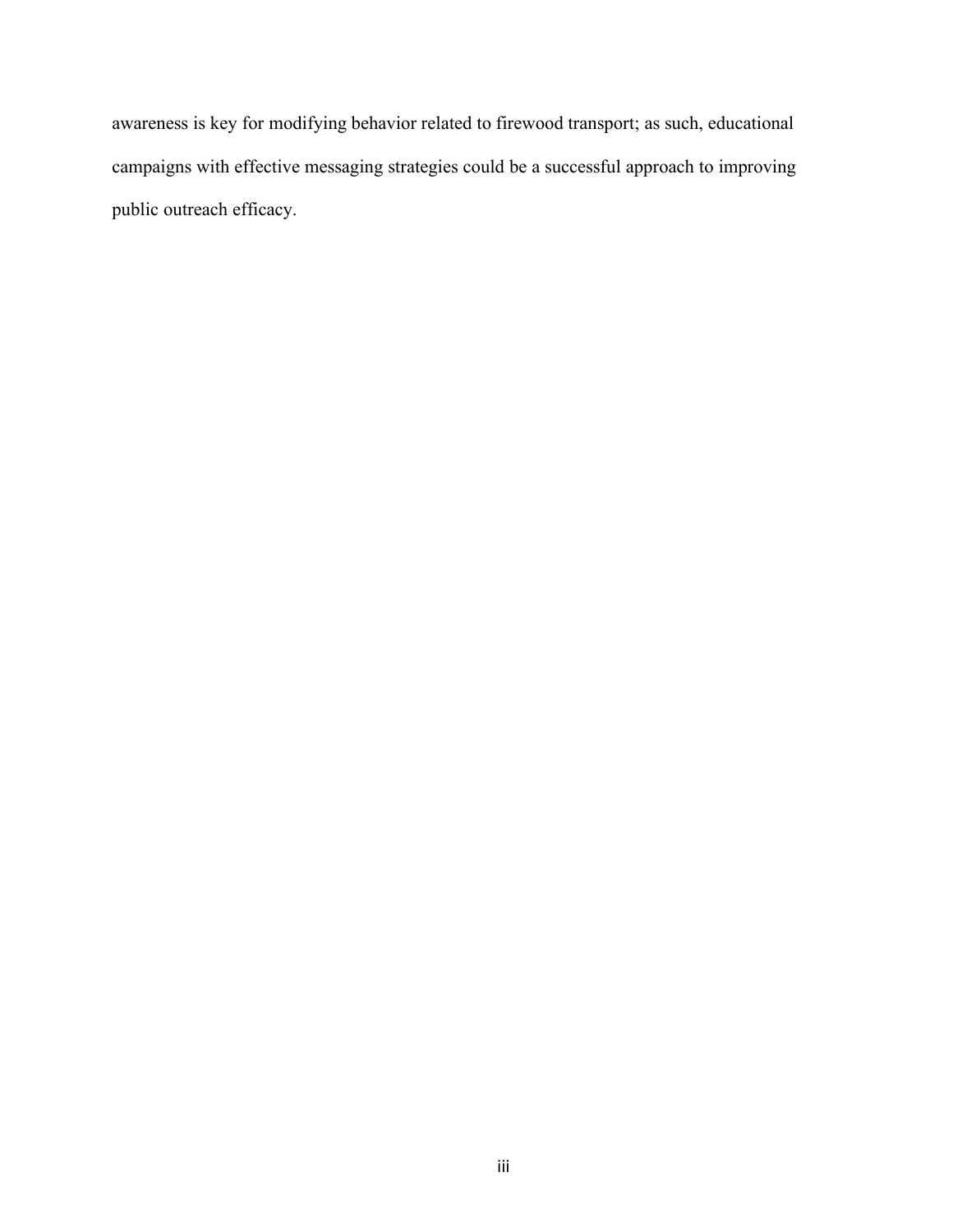## DEDICATION

I dedicate this thesis to all those who believed in me, supported me, and helped me grow, especially my unconditionally supportive parents.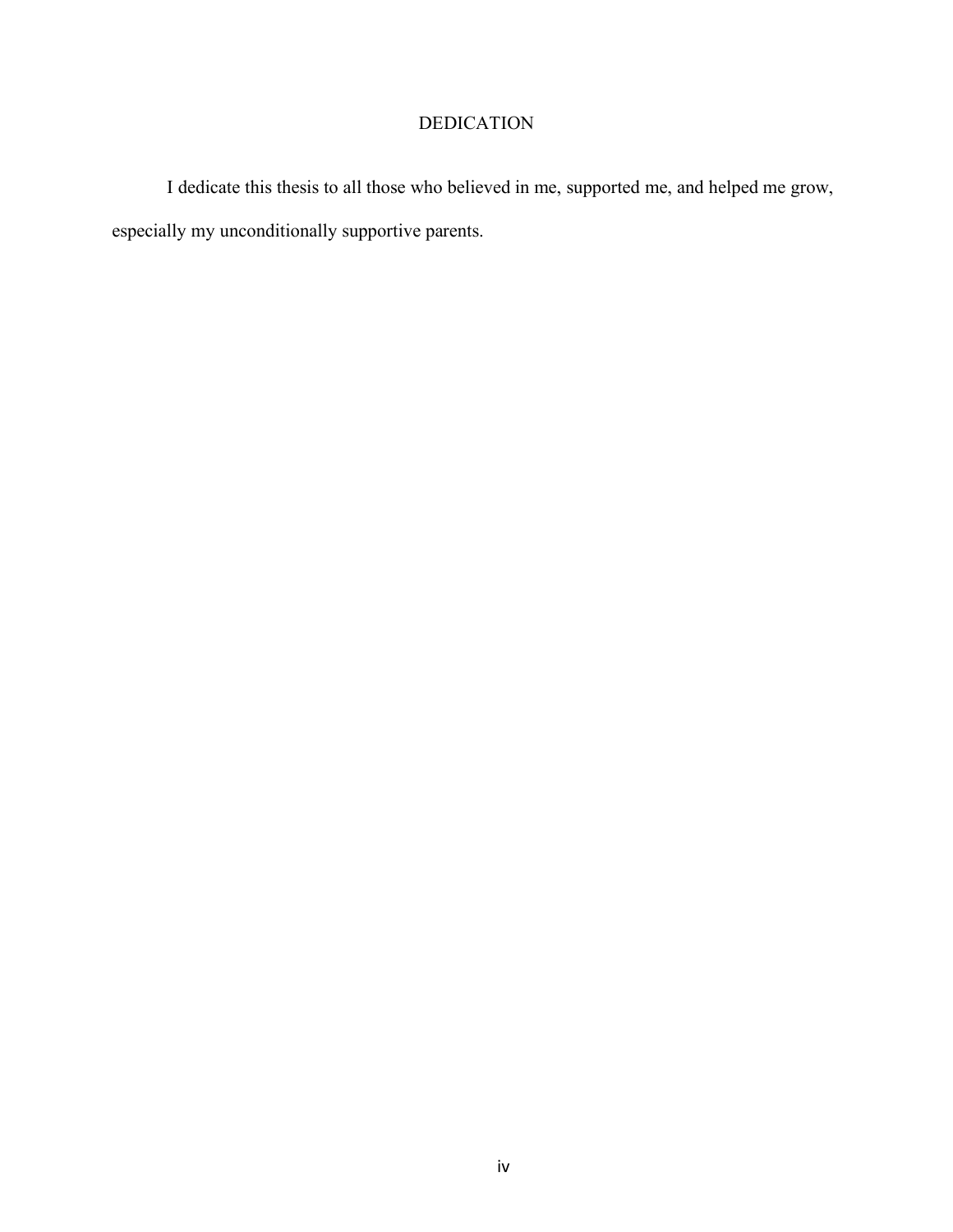#### ACKNOWLEDGEMENTS

First and foremost, I am extremely grateful to my advisor, Dr. Shari Rodriguez, for her support and guidance over the past 2 years. Thank you for helping me succeed, allowing me to explore my academic and research interests, and for always making time to advise me despite difficult circumstances. My research would not have been successful without Dr. David Coyle inspiring me to care about invasive forest pests. Thank you for expanding my research interests and for teaching me about the importance of details. Dr. Patrick Rosopa, thank you for your patience and time to help me understand and solve my statistical problems. Thank you to Ms. Leigh Greenwood at The Nature Conservancy's Don't Move Firewood campaign for the opportunity to conduct this research. This research could have not been conducted without the funding support received from the Tennessee Department of Agriculture, Division of Forestry.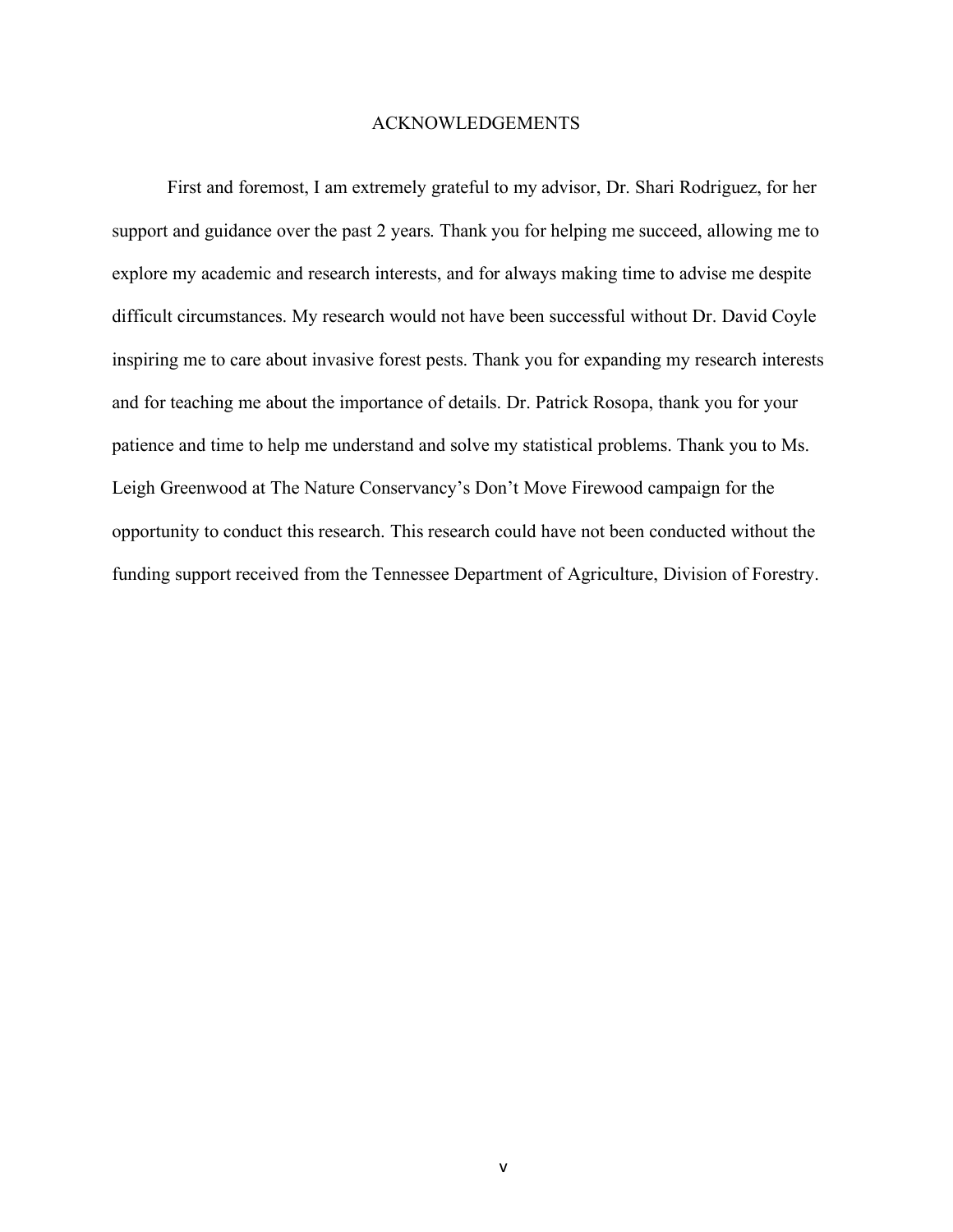# TABLE OF CONTENTS

| <b>CHAPTER</b>                                                |  |
|---------------------------------------------------------------|--|
|                                                               |  |
| 1. FIREWOOD TRANSPORT AS A VECTOR OF FOREST PEST DISPERSAL IN |  |
| NORTH AMERICA: A SCOPING REVIEW                               |  |
|                                                               |  |
|                                                               |  |
|                                                               |  |
|                                                               |  |
|                                                               |  |
|                                                               |  |
|                                                               |  |
|                                                               |  |
|                                                               |  |
|                                                               |  |
|                                                               |  |
|                                                               |  |
|                                                               |  |
|                                                               |  |
|                                                               |  |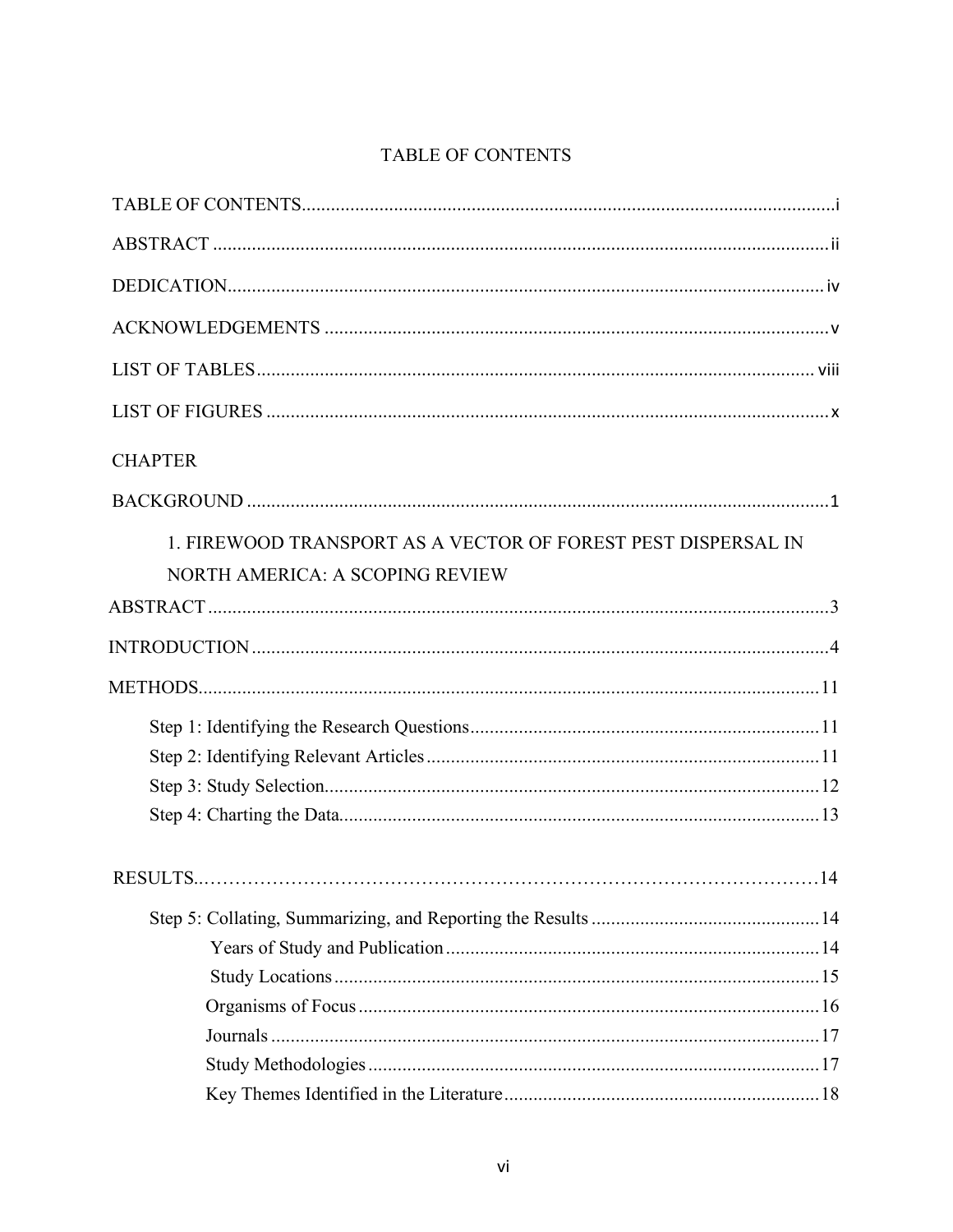| 2. NON-NATIVE INSECT AND DISEASE DISPERSAL VIA HUMAN-FACILITATED<br><b>FIREWOOD MOVEMENT</b> |  |
|----------------------------------------------------------------------------------------------|--|
|                                                                                              |  |
|                                                                                              |  |
|                                                                                              |  |
|                                                                                              |  |
|                                                                                              |  |
|                                                                                              |  |
|                                                                                              |  |
|                                                                                              |  |
|                                                                                              |  |
|                                                                                              |  |
|                                                                                              |  |
|                                                                                              |  |
|                                                                                              |  |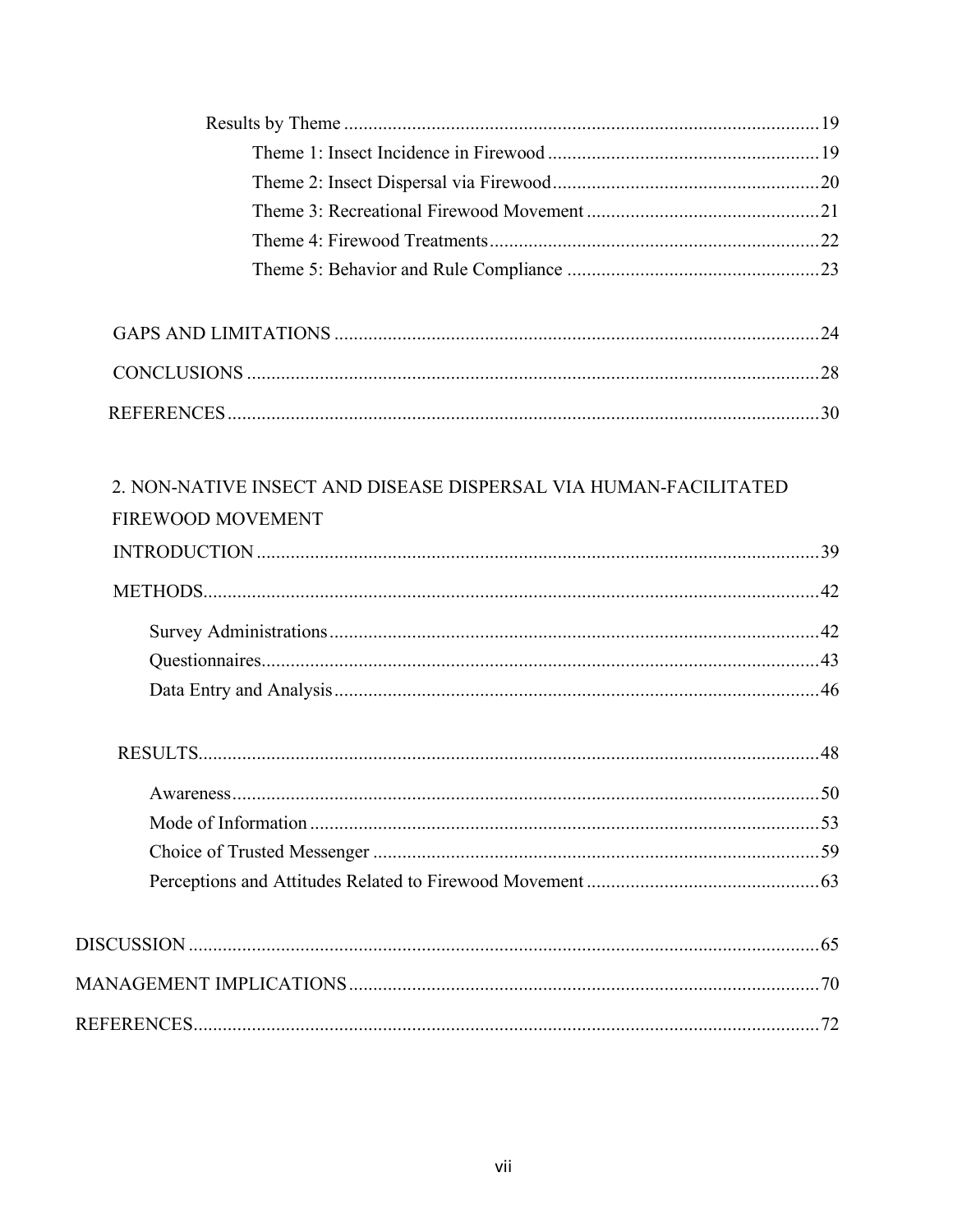# LIST OF TABLES

| Table<br>Page                                                                                                                                                                                                                                                                                                                                                                                              |
|------------------------------------------------------------------------------------------------------------------------------------------------------------------------------------------------------------------------------------------------------------------------------------------------------------------------------------------------------------------------------------------------------------|
| 1.1. Major native and nonnative insect species in North America that can spread via firewood,                                                                                                                                                                                                                                                                                                              |
| 1.2. Categories and search terms used to find literature on forest pests and their dispersal through                                                                                                                                                                                                                                                                                                       |
| 1.3. Selection criteria for the articles included in a scoping review related to forest insect pest                                                                                                                                                                                                                                                                                                        |
| 1.4. Key items charted from selected articles for a scoping review related to forest insect pest                                                                                                                                                                                                                                                                                                           |
| 1.5. Journals in which the 24 articles selected for a scoping review related to forest insect pest                                                                                                                                                                                                                                                                                                         |
| 1.6. Methodology used in the articles selected for a scoping review related to forest insect pest                                                                                                                                                                                                                                                                                                          |
| 2.1 List of surveys administered in the U.S. including survey number, administration date and<br>location, the sample frame (or total number of people who were contacted, N), and the number of                                                                                                                                                                                                           |
| 2.2 Independent variables used in linear regressions to predict awareness of firewood issues,<br>ways of conveying information about nor moving firewood, and a trusted messenger to convey                                                                                                                                                                                                                |
| 2.3 Demographic characteristics of participants from five surveys (S262, S300, S338, S452,<br>.49                                                                                                                                                                                                                                                                                                          |
| 2.4 Standardized coefficients, standard error, and unstandardized coefficients of linear regression<br>models predicting who or what participants are more likely to have heard anything about trees                                                                                                                                                                                                       |
| 2.5 Standardized coefficients, standard error, and unstandardized coefficients of linear regression<br>models predicting who or what participants are more likely to pay attention to these ways to<br>2.6 Standardized coefficients, standard error, and unstandardized coefficients of linear regression<br>models predicting who or what participants are more likely to believe these sources speaking |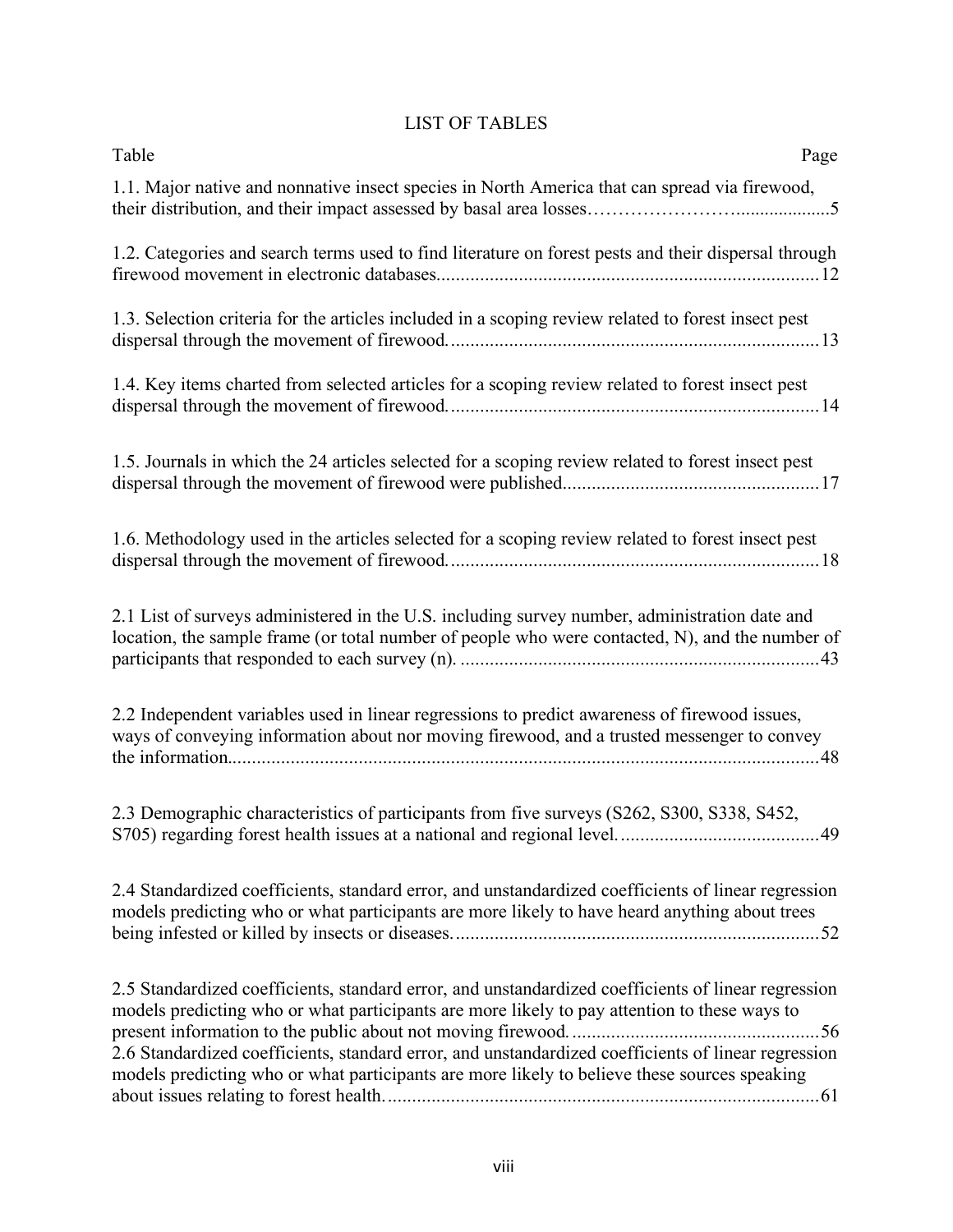| 2.7 Answer choices for participants who were asked how concerned they were about invasive<br>insects and diseases killing a large number of trees across the United States and percentage of                                                                                                           |
|--------------------------------------------------------------------------------------------------------------------------------------------------------------------------------------------------------------------------------------------------------------------------------------------------------|
| 2.8 Answer choices for participants who were asked if they would support a proposal in congress<br>to increase funding for efforts to eradicate and stop the spread of three specific non-native insects<br>and diseases that are killing millions of trees across the United States and percentage of |
| 2.9 Answer choices for participants who were asked how willing they would be to use only<br>firewood gathered or purchased by them in the local area and percentage of participants who<br>65                                                                                                          |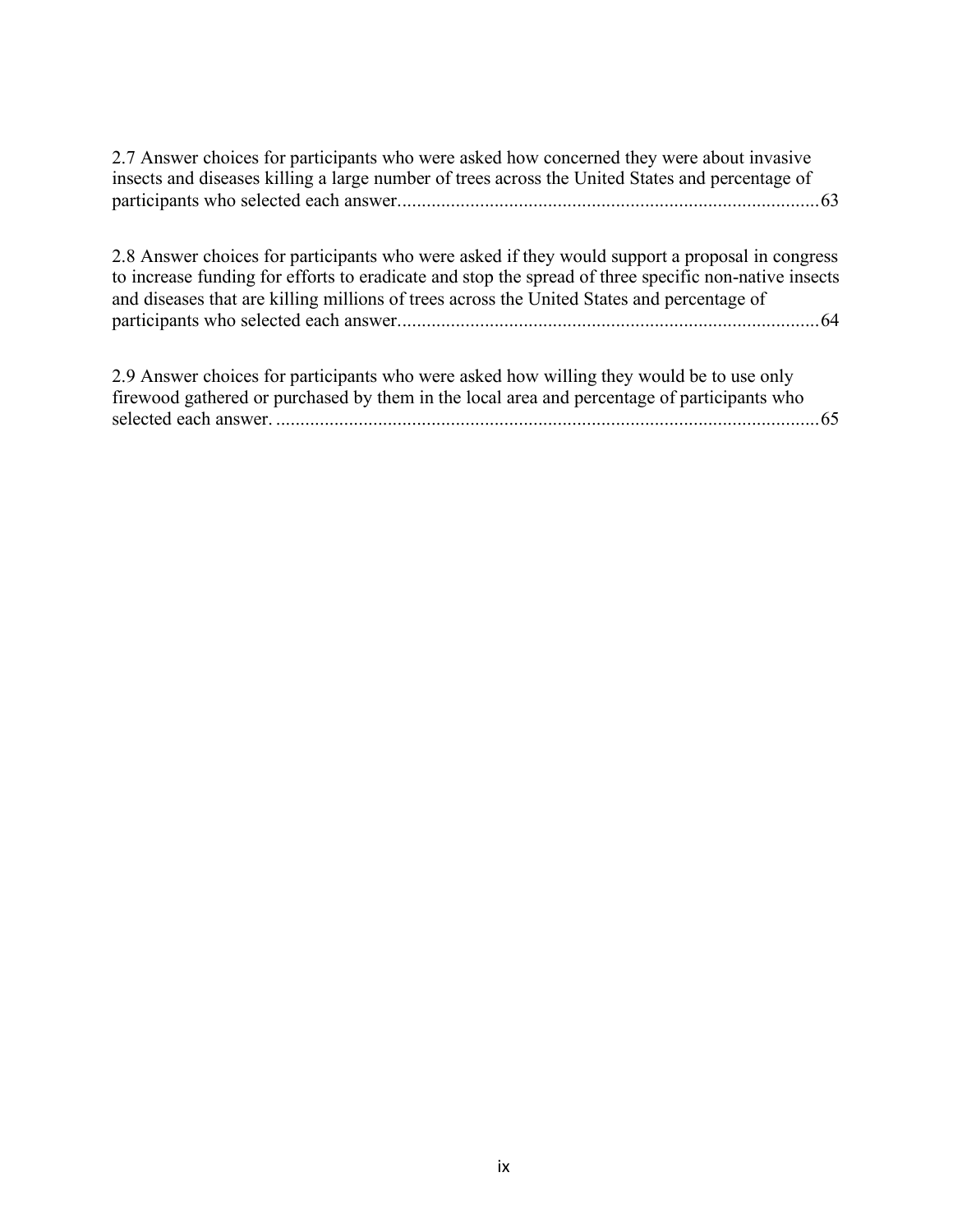# LIST OF FIGURES

| Figure<br>Page                                                                                                                                                                                                                                                                                     |
|----------------------------------------------------------------------------------------------------------------------------------------------------------------------------------------------------------------------------------------------------------------------------------------------------|
| 1.1. Frequency of the 24 selected articles by the year(s) in which the study was conducted and                                                                                                                                                                                                     |
| 1.2. Location and frequency of research locations from the 24 articles used in this review. The<br>total research locations (40) is greater than the number of articles because the research from                                                                                                  |
| 2.1. Mean response to whether participants had heard anything about trees being infested or<br>killed by that insect or disease on a 4-point Likert scale, where $1 =$ not heard and $4 =$ heard a lot.                                                                                            |
| 2.2. Mean response on ways to present information to the public about not moving firewood that<br>they would pay most attention to, using a 3-point Likert scale, where 1=definitely not pay                                                                                                       |
| 2.3. Comparison of mean responses of split questionabout the connotation of terms referring to<br>invasive forest insect pests and diseases using a 7-point Likert scale, where 1=very negative,<br>4=neither, and 7=very positive. Blue bars represent sample A and red bars represent sample B57 |
| 2.4. Respondent's choice of phrase to use as a slogan for an educational poster or billboard. This<br>was a split sample question; blue bars represent sample A and redbars represent sample B. 58                                                                                                 |
| 2.5. Comparison of mean response to split question about the connotation of phrases used to<br>describe programs using a 7-point Likert scale, where 1=very negative, 4=neither, and 7=very<br>positive. Blue columns represent sample A and red columns represent sample B58                      |
| 2.6. Mean response to how believable are these sources of information speaking about issues<br>relating to forest health on a 4-point Likert scale, where $1 = not$ at all believable and $4 = very$                                                                                               |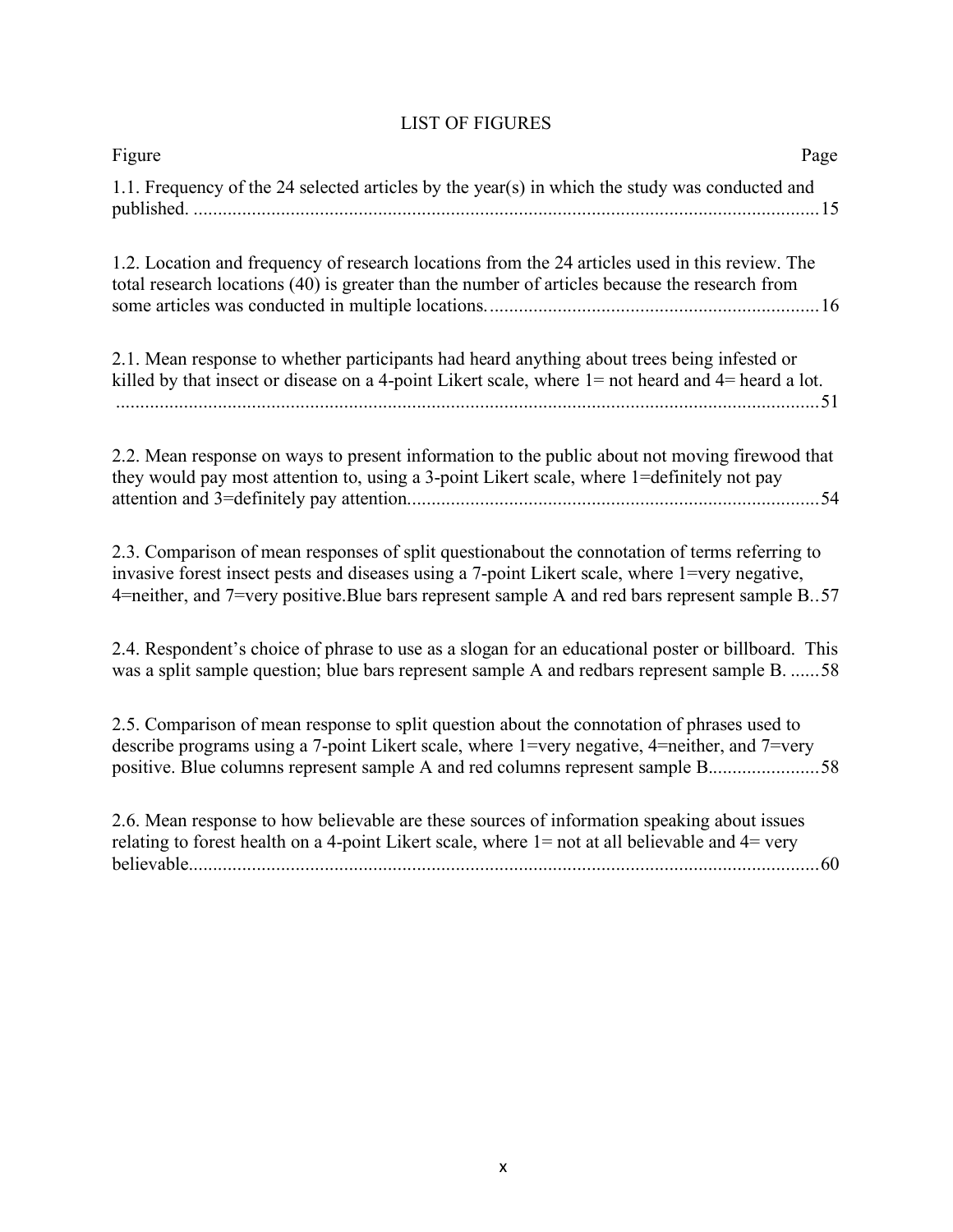#### BACKGROUND

Non-native forest insects and diseases have been establishing in the United States since 1635 and since the 1900's this increase has accelerated (Aukema et al. 2010). Non-native forest pests can have detrimental impacts on forest structure and ecosystem services, which, in turn, will affect both wildlife and people (Lovett et al. 2006). Globalization has increased the number of vectors and pathways (e.g., wood-packaging materials, vehicles, live plants, and logs) by which these pests can spread as well as the rate at which these potential vectors move (Meurisse et al. 2019). The issue of forest pest invasions is particularly important in a world that is currently facing climate change, given that non-native forest pests kill live trees and can decrease live tree biomass, which represent an important carbon sink (Fei et al. 2019).

Untreated firewood transport across long distances for recreational purposes, especially by campers, represents an important pathway for non-native forest insect and disease spread (Jacobi et al. 2011; USDA APHIS 2010). Unintentional transport of contaminated firewood can increase the spread of non-native forest insects and diseases, and, as a result, negative impacts for ecosystems, wildlife, and people can be severe. The Nature Conservancy's Don't Move Firewood campaign is one of the few educational programs in North America aiming at educating the general public on the risk of invasive forest pest spread via contaminated firewood (Campbell, 2011).

Our study examined the existing literature on firewood transport as a vector for invasive forest pest spread, identifying trends and gaps, as well as patterns in behavior related to this issue (Chapter 1). Further, we assessed the general public's awareness, attitudes and perceptions of forest health issues, and identified potential modes of information and trusted messengers for conveying information about forest pests and firewood transport to the general public (Chapter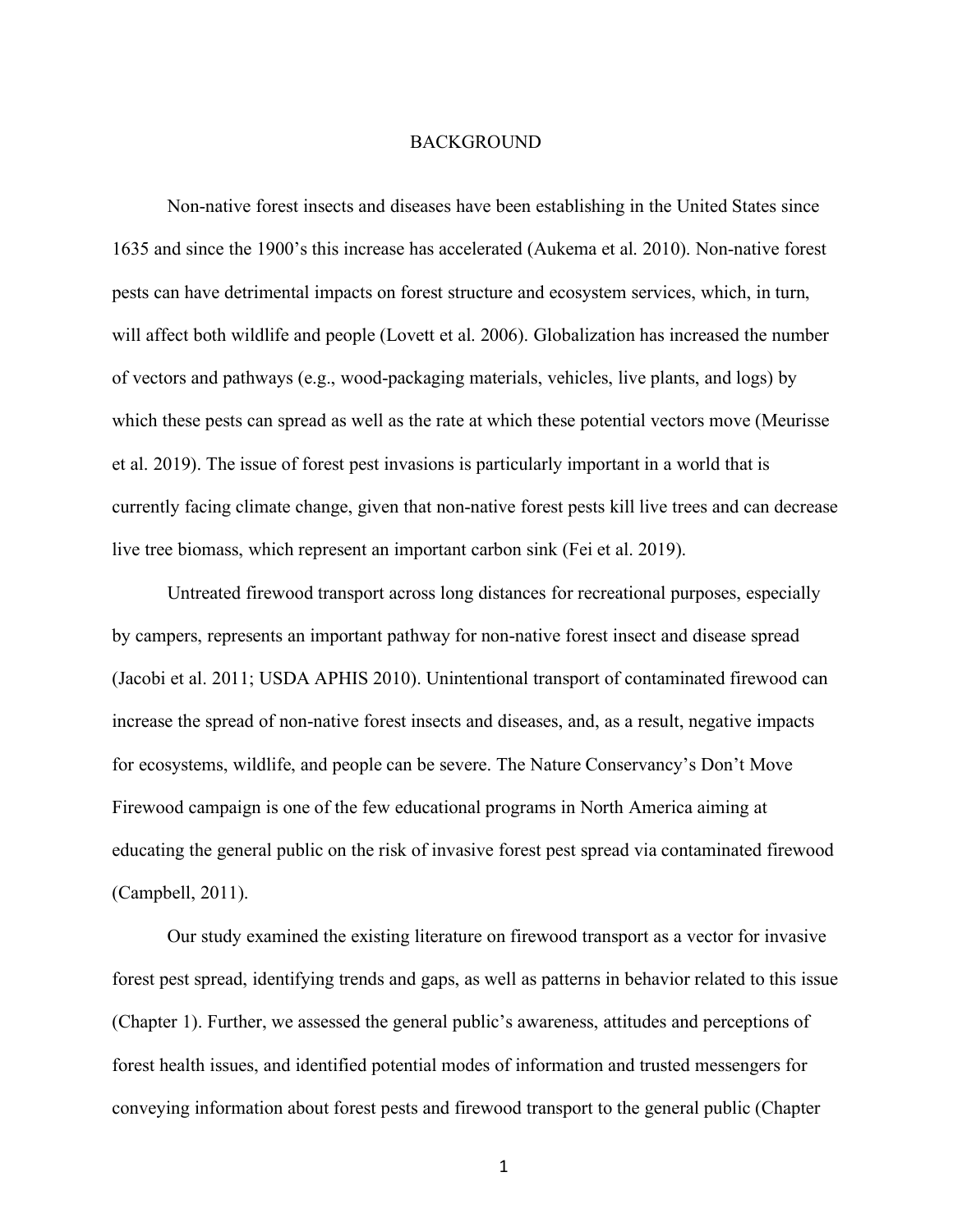2). In both chapters we suggest future research and educational programs that can help inform management decisions for reducing firewood transport.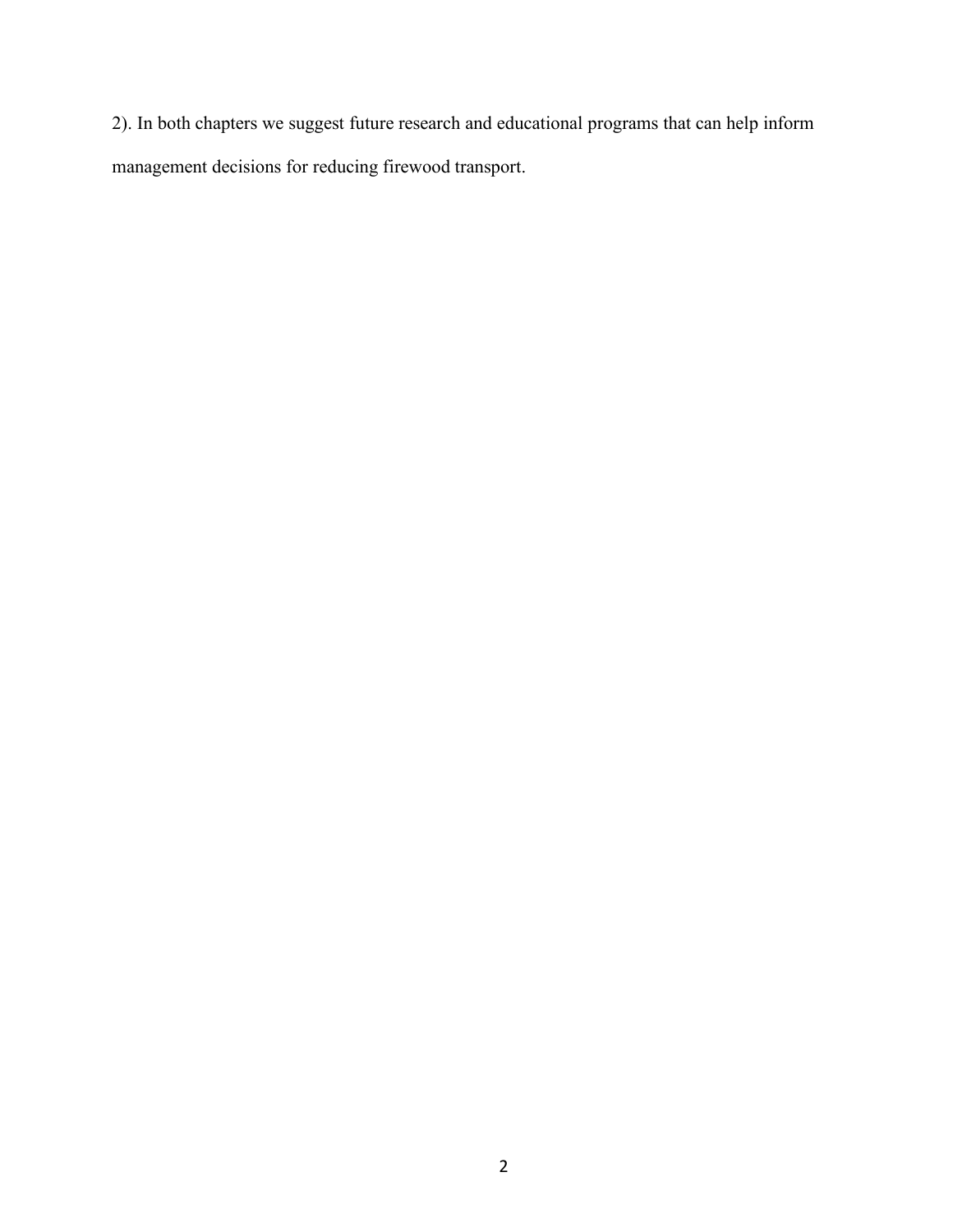#### CHAPTER ONE

# FIREWOOD TRANSPORT AS A VECTOR OF FOREST PEST DISPERSAL IN NORTH AMERICA: A SCOPING REVIEW

#### **Abstract**

Native and nonnative insects and diseases can result in detrimental impacts to trees and forests, including the loss of economic resources and ecosystem services. Increases in globalization and changing human behaviors have created new anthropogenic pathways for long distance pest dispersal. In North America, literature suggests that once a forest or tree pest is established, the movement of firewood by the general public for recreational or home heating purposes is one of the primary pathways for its dispersal. Understanding human perceptions and behaviors is essential to inform the most effective strategies for modifying firewood and pest dispersal by humans. This scoping review seeks to assess trends and gaps in the existing literature, as well as patterns in behavior related to forest pest dispersal through firewood movement in North America. We identified 76 documents that addressed this topic to which we applied inclusion and exclusion criteria to select articles for further analysis. Twenty-four articles met the inclusion criteria and were categorized based on five identified themes: 1) insect incidence in firewood, 2) insect dispersal via firewood, 3) recreational firewood movement, 4) firewood treatments, and 5) behavior and rule compliance. The selected articles show trends that suggest that firewood movement presents a risk for forest insect dispersal, but that behavior can be modified, and compliance, monitoring, and treatments should be strengthened. This scoping review found limited research about western United States, Mexico, and Canada, various insect species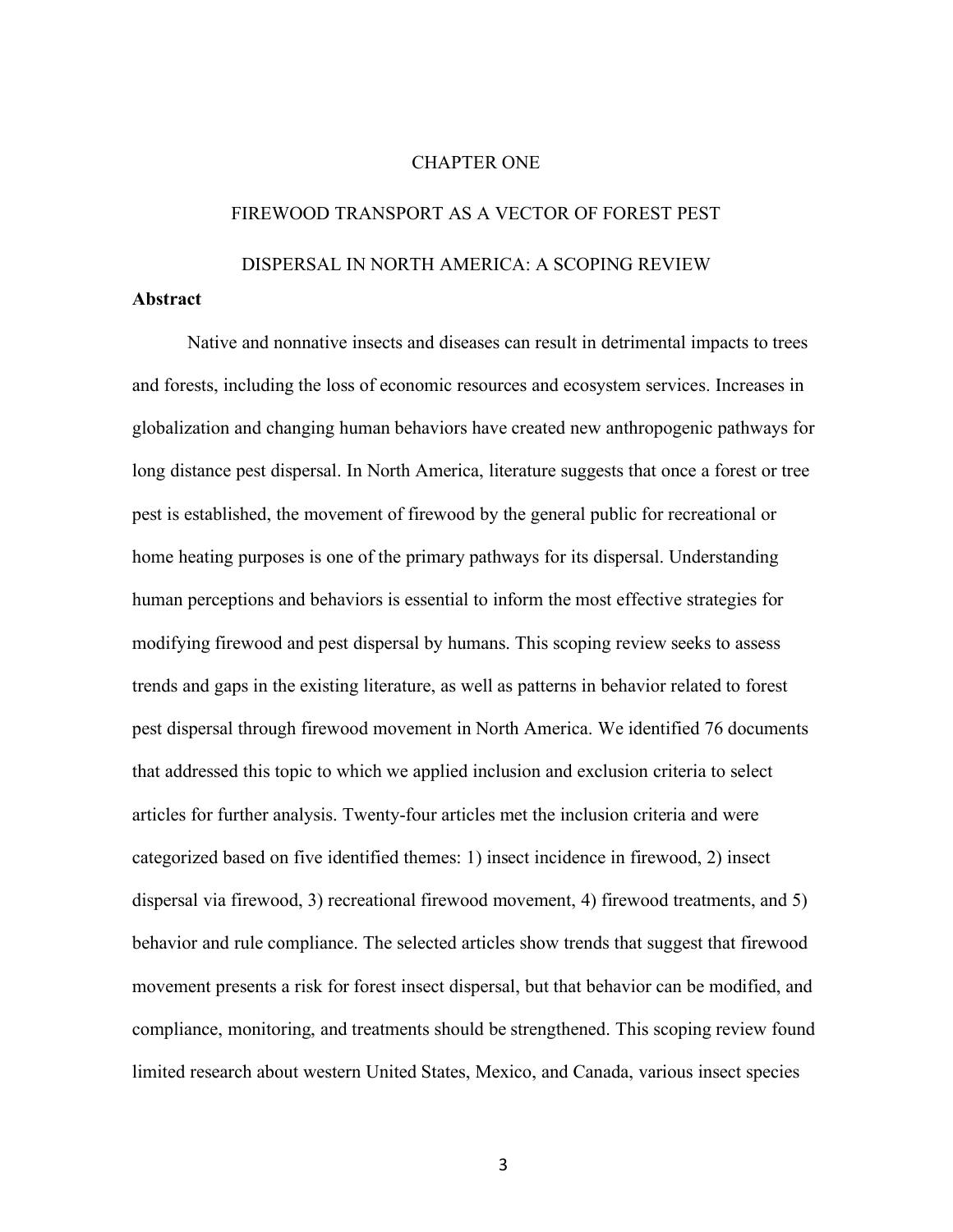and other organisms, regulation and management, awareness, and behavioral dimensions of firewood movement.

**Key words:** Coleoptera, firewood movement, human behavior, invasive species, regulations

#### **Introduction**

Nonnative arthropods and microorganisms are a global issue affecting forest ecosystems (Liebhold et al. 2017, Fei et al. 2019, Linnakoski and Forbes 2019). Both natural and urban forests suffer forest pest invasions which are often capable of causing severe deleterious impacts (Poland and McCullough 2006, Dodds and Orwig 2011, Sweeney et al. 2019). North America appears to be at a higher risk of invasive forest pest introductions compared to other continents (Niemelä and Mattson 1996, Early et al. 2016, Klapwijk et al. 2016), which could be due, in part, to its high rate of imported goods and rich diversity of forest types. Nonnative forest pest introductions can result in devastating ecological impacts to forests, including deterioration of ecosystem services, loss of live biomass, changes to forest structure, and loss or changes to forest resources such as wildlife habitat and timber (Boyd et al. 2013, Freer-Smith and Webber 2017). Economic impacts from nonnative forest pests are estimated to be between \$4.2 billion and \$14.4 billion per year (Pimentel et al. 2000, Holmes et al. 2009, Moser et al. 2009; Table 1). For example, the emerald ash borer (EAB; *Agrilus planipennis* Fairmaire (Coleoptera: Buprestidae)), has killed hundreds of millions of ash trees in North America since its introduction in 2002 (Duan et al. 2018), resulting in costs of over \$10.7 billion annually (Kovacs et al. 2010). The projected economic impacts of the Asian longhorned beetle (ALB; *Anoplophora*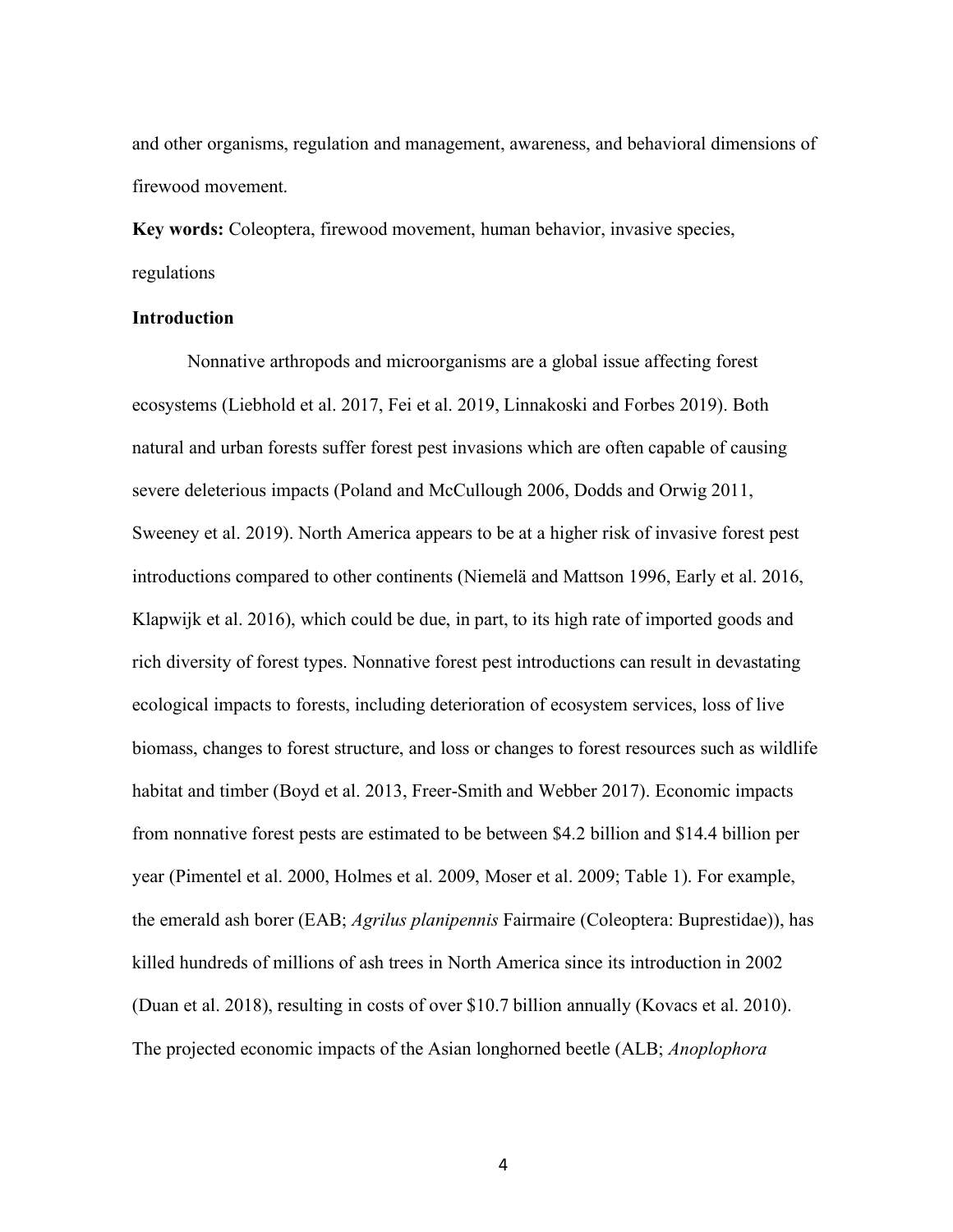*glabripennis* Motschulsky (Coleoptera: Cerambycidae)) establishing in Canada could be as

high as CDN\$12 billion annually (Pedlar et al. 2020).

**Table 1.1.** Major native and nonnative insect species in North America that can spread via firewood, their distribution, and their impact assessed by basal area losses (Krist et al. 2014, Karel and Man 2017, NRCan 2018).

| Insect                     | Scientific Name                            | Origin     | Distribution         |                             | <b>Basal Area</b><br>Losses $(m2)$<br>$ha^{-2}$ <sup>1</sup> |
|----------------------------|--------------------------------------------|------------|----------------------|-----------------------------|--------------------------------------------------------------|
|                            |                                            |            | <b>United States</b> | Canada                      |                                                              |
| Gypsy moth <sup>2</sup>    | Lymantria dispar<br>dispar L.              | Non-native | Northeast            | Southeast                   | 338.2                                                        |
| Emerald ash borer          | Agrilus planipennis<br>Fairmaire           | Non-native | Northeast            | East                        | 77.7                                                         |
| Redbay ambrosia<br>beetle  | Xyleborus glabratus<br>Eichhoff            | Non-native | Southeast            | Not detected                | $300^3$                                                      |
| Asian longhorned<br>beetle | Anoplophora<br>glabripennis<br>Motschulsky | Non-native | East                 | East (Ontario)              | 0.12 <sup>4</sup>                                            |
| Mountain pine<br>beetle    | Dendroctonus<br><i>ponderosae</i> Hopkins  | Native     | Midwest $\&$<br>West | Southwest                   | 215.8                                                        |
| Southern pine beetle       | Dendroctonus<br>frontalis<br>Zimmermann    | Native     | East                 | Not detected                | 197.3                                                        |
| Spruce beetle              | Dendroctonus<br><i>rufipennis</i> Kirby    | Native     | Midwest &<br>Alaska  | West (British)<br>Columbia) | 163.4                                                        |
| Douglas-fir beetle         | Dendroctonus<br>pseudotsugae<br>Hopkins    | Native     | West                 | West (British)<br>Columbia) | 139.5                                                        |

It should be noted that while a scenario with no control of ALB populations could be catastrophic, aggressive eradication protocols do exist and are employed for this particular pest, and these activities keep damage relatively low compared to other forest pests.

<sup>1</sup>Measured in millions.

<sup>2</sup>Risk of being moved in firewood only during egg life stage (McManus et al. 1989).

<sup>3</sup>Million trees, not basal area (Hughes et al. 2017).

4 Does not include losses from the current infestation in South Carolina, USA.

How insects disperse has been the subject of entomological research for decades

(Stinner et al. 1983) and has major implications for the broader topic of invasive species

movement and insect dispersal via the movement of firewood. Although forest pests can

spread naturally, increases in globalization and human-mediated pathways (i.e., transport of

pests in infested goods and transport of contaminated conveyances such as shipping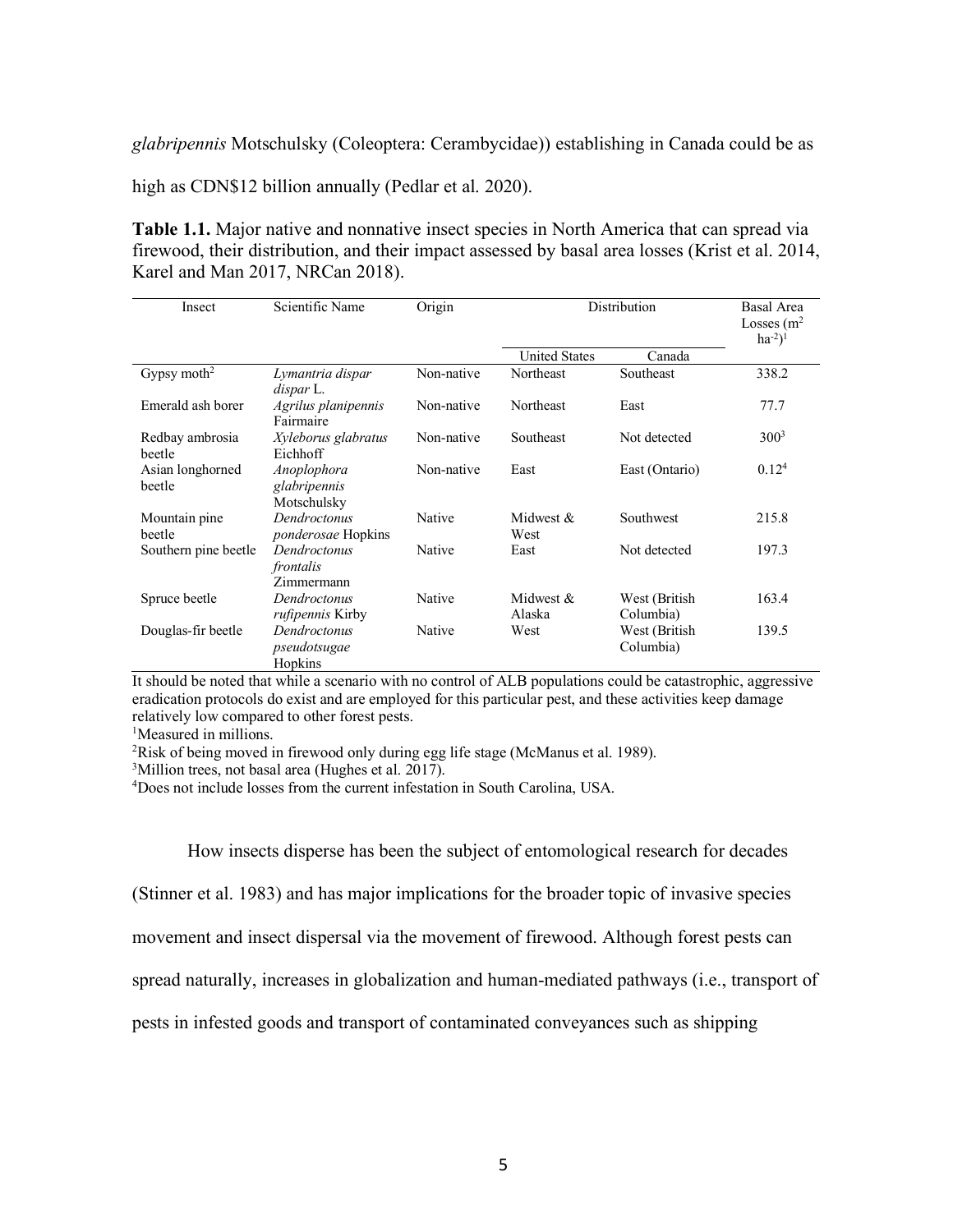containers and pallets; Gippet et al. 2019, Meurisse et al. 2019) have created new pathways for their rapid dispersal across and between continents (e.g., Short et al. 2020).

This is particularly alarming for wood-inhabiting insects because they can be transported and survive in wood packaging material, logs, wood items, containers, live plants, and vehicles (Liebhold et al. 2012, Meurisse et al. 2019). For example, EAB flight is estimated at only a few kilometers per day (Taylor et al. 2007); however, in 2002, it was found over 9,800 km from its native range. International trade facilitated EAB's accidental introduction to North America, likely through infested wood packaging material (Petrice and Haack 2006, Robertson and Andow 2009, Roy et al. 2014), where it then readily spread via human activities. As such, recent forest pest research has increased attention on forest and tree-inhabiting insects, their rapid spread, and their impacts on natural and managed forests (Table 1; Krist et al. 2014, Karel and Man 2017).

Recreational firewood movement by the general public is considered to be one of the primary means by which wood-inhabiting insects are transported intracontinentally to new areas, serving as an important human-mediated pathway for forest insect dispersal in North America (e.g., Cappaert et al. 2005, Bigsby et al. 2011). After live plants and wood packaging material, firewood logs could be the third most important pathway by which invasive forest insects are transported to other areas (Meurisse et al. 2019). Wood packaging material was likely the pathway by which EAB was introduced to North America, but firewood was been linked to new EAB infestations in the United States (Robertson and Andow 2009). The use of wood as a fuel source dates back thousands of years, but even after industrialization, wood has continued to serve this purpose in North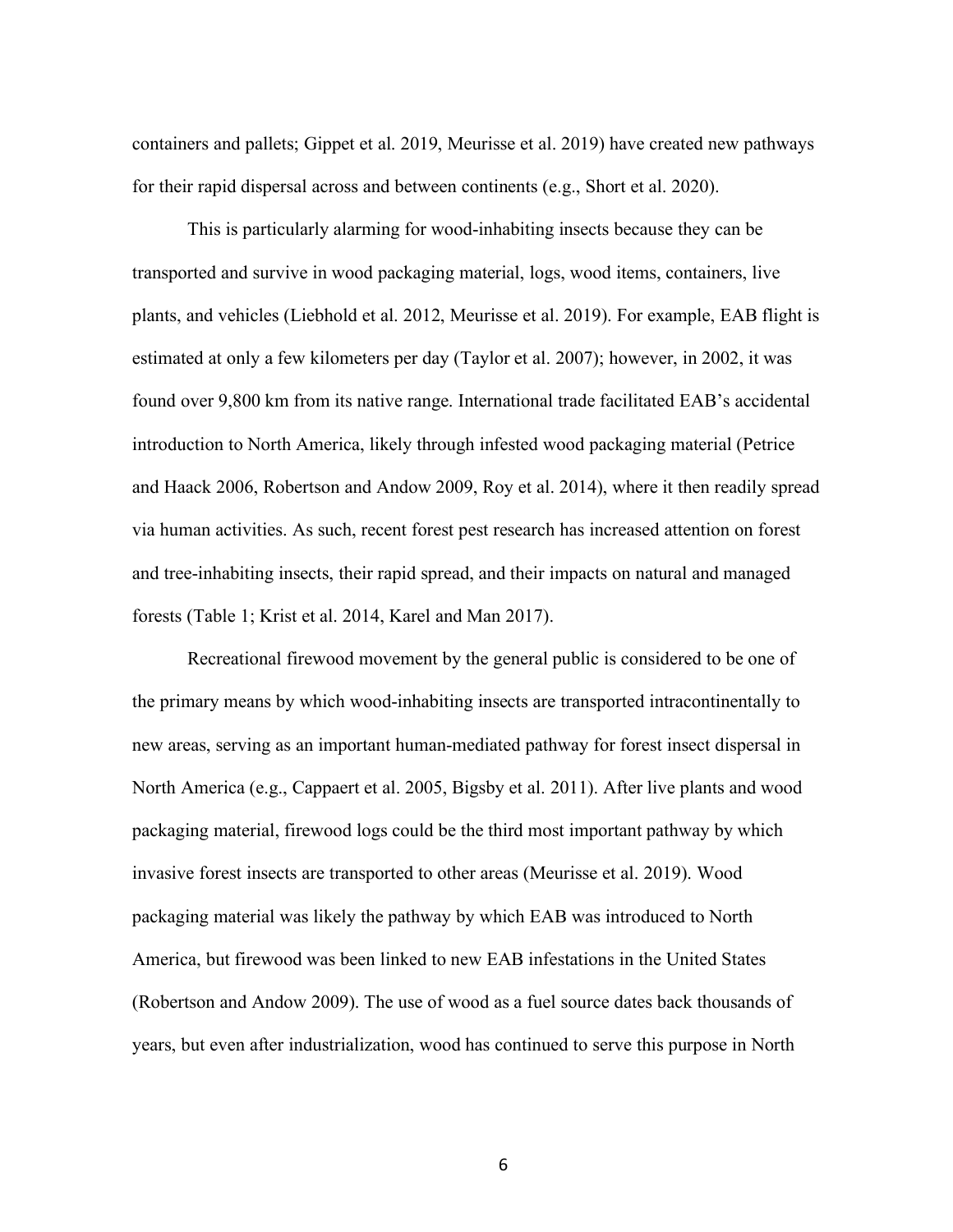America (U.S. Energy Information Administration 2020). Approximately 6% of Canada's household energy came from wood in 2011 (Statistics Canada 2012) and approximately 2% of residential energy in the United States comes from wood (U.S. Energy Information Administration 2020). In Mexico, firewood is an energy source for 80% of rural communities (CONAFOR 2013). In addition to residential use of firewood for ambiance or as a heating source, recreational use of firewood (e.g., campfires, outdoor cooking) is prevalent across North America (Bratton et al. 1982, Jacobi et al. 2011). Up to 47% of U.S. residents annually burn firewood outdoors for recreational purposes (Solano et al. 2020).

Firewood movement among and within North America is regulated by federal, state, tribal, and local governments. The Canadian Food Inspection Agency (CFIA), United States Department of Agriculture Animal and Plant Health Inspection Service (USDA APHIS), and the National Forestry Commission of Mexico (CONAFOR) work to prevent forest pest introductions and dispersal through firewood movement; however, regulations are limited. The regulations governing the movement of firewood across international borders are similar across the three North American nations' border authorities and focus on prohibiting untreated firewood from entering a country from a neighboring country (e.g., into United States from Canada; Greenwood 2020). In Canada, the Plant Protection Act applies domestically to prohibit the movement of firewood between regulated and nonregulated areas. There are also Canadian regulations in place and enforced by Parks Canada units and Canadian Provinces such as the Yukon's Forest Resources Act, Alberta's Forests Act, Saskatchewan's Forest Resources Management Act, Manitoba's Forest Health Protection Act, and Ontario's Invasive Species Act (Gagné et al. 2017). Firewood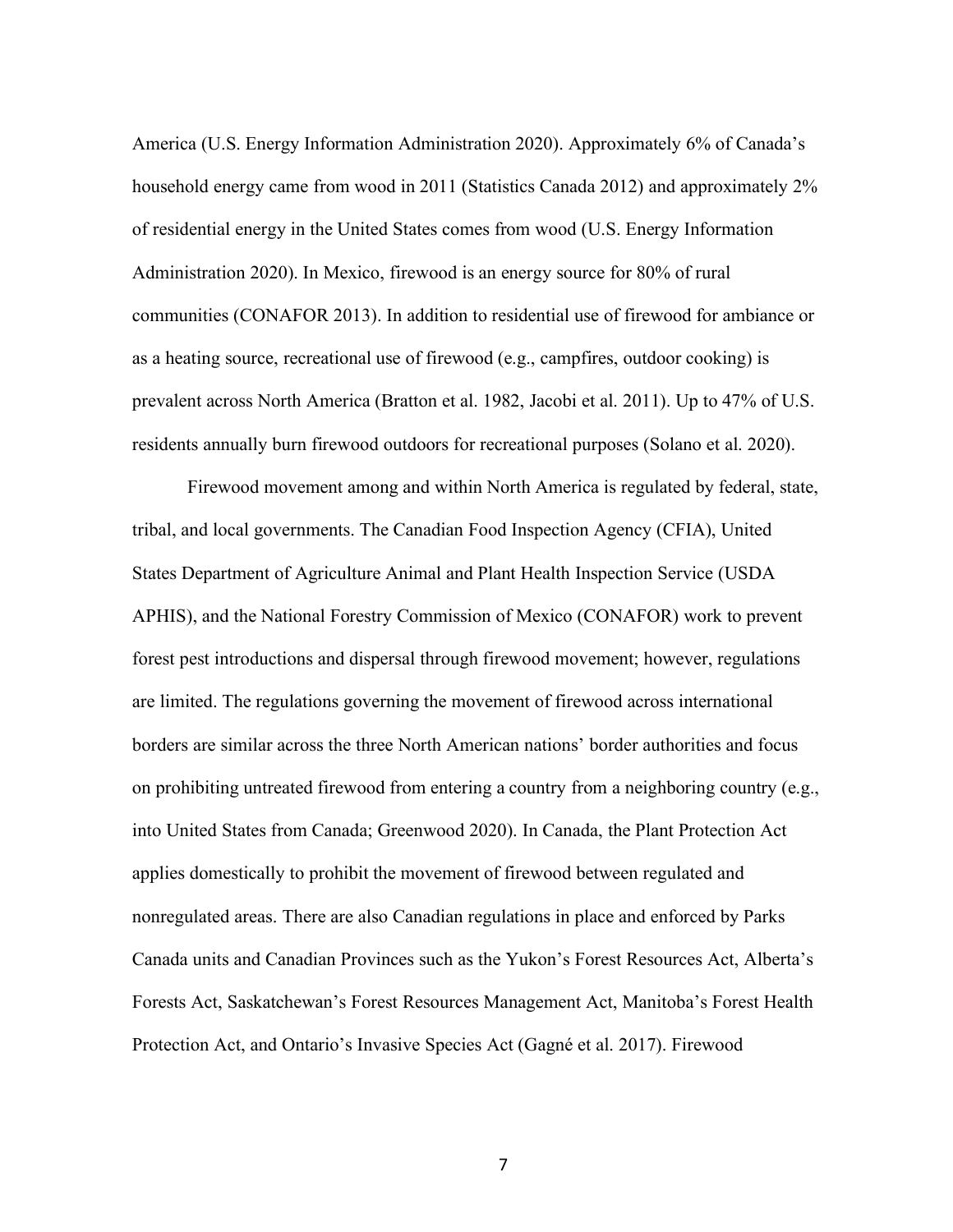regulations for commercial and personal firewood movement in the United States vary significantly across authority and jurisdiction, ranging from no applicable state or federal regulations, to regulations held by states, tribes, land owning federal agencies, to USDA APHIS-regulated pest quarantine areas (e.g., around active infestations of federally regulated pests such as ALB) and other entities. CONAFOR prevents untreated firewood from the United States or Canada from entering Mexico (Greenwood 2020).

The effectiveness of quarantines and/or regulations on firewood has been historically limited due to a combination of factors including inconsistent regulations across geographies and authorities, ineffective surveillance, lack of enforcement (Lovett et al. 2016), and both intentional and unintentional noncompliance (Haack et al. 2014). Additionally, firewood related quarantines and requirements in the United States have had their effectiveness limited due to a history of implementation of regulations postintroduction (Roy et al. 2014). For example, the USDA APHIS regulatory structure means a commodity (such as firewood) in interstate commerce cannot be regulated unless it is designated as a regulated item as part of the response to a federally regulated pest, such as ALB or EAB. Therefore, only reactive—not preventative—federal measures can be implemented. There cannot be a federal regulation that applies to firewood without a federally regulated pest that can infest that firewood, and one cannot apply that regulation outside of the given pests' specific regulated area. This structure is why, for instance, hardwood firewood cannot be legally certified as heat-treated to the applicable federal standard (T-314a) if it is not harvested in an area under federal quarantine for EAB.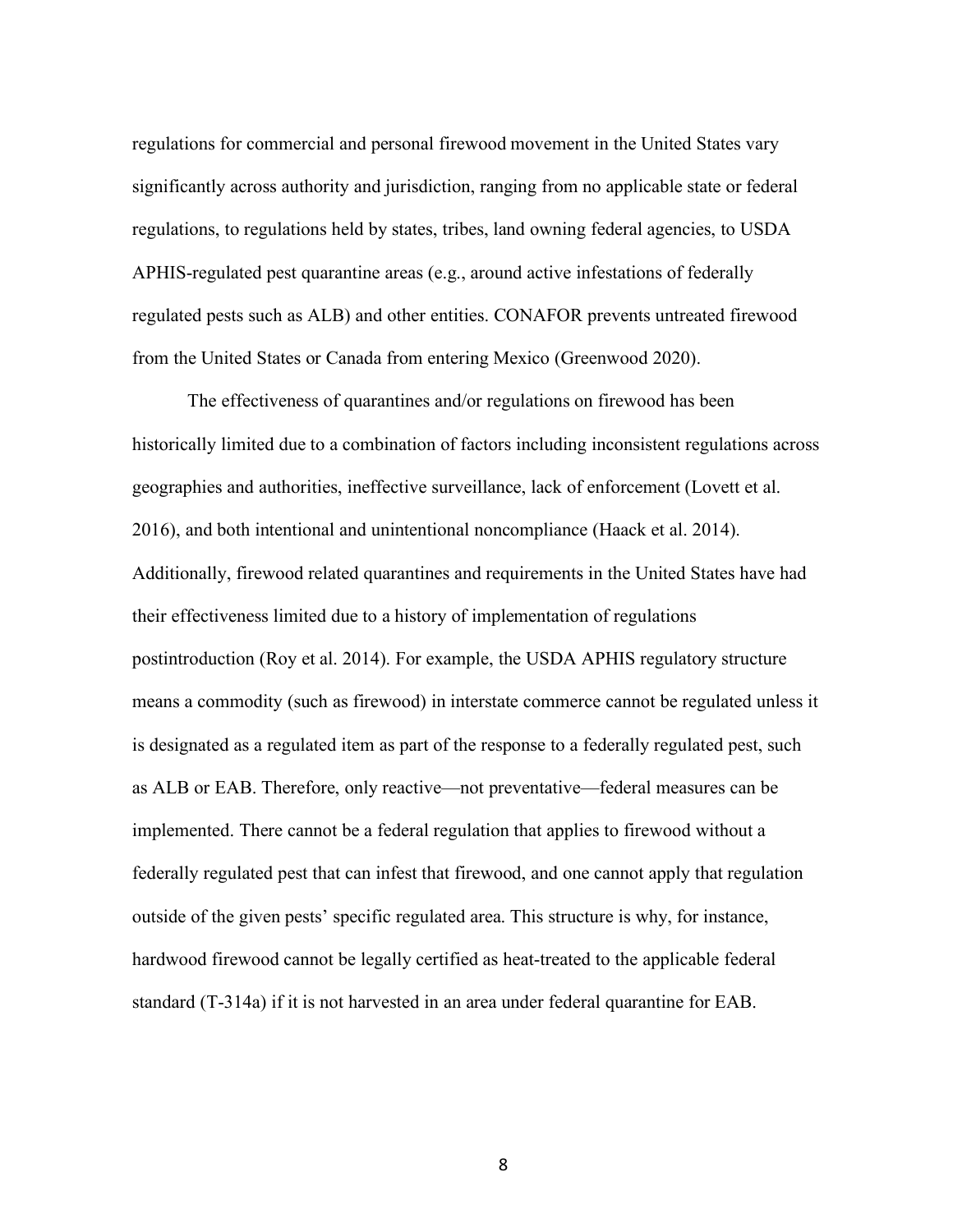There are three generally accepted levels for the international and national heat treatment levels of solid wood products, including firewood. In the United States, the USDA has established heat treatment standards for wood products, including firewood. Heat treatments designated as T314-a, b, and c require solid wood products like firewood to be heated to high temperatures for set periods of time to kill organisms present in or on the wood (USDA APHIS 2010). The International Plant Protection Convention (IPPC) implemented the International Standards for Phytosanitary Measures No. 15 (ISPM- 15) which requires an approved treatment (one of the approved heat treatments is the same temperature and duration as USDA T314-b) to eliminate wood-inhabiting insects from wood packaging material (Haack and Petrice 2009). ISPM-15 provides international regulations for effectively treating solid wood packaging so that it poses minimal risk of moving unwanted pests (Wang et al. 2011, FAO 2017). Kiln drying is a process that seeks to reduce the moisture content within the wood; however, it is not a regulated treatment and, therefore, is not permissible as a legal standard to move firewood (Greenwood 2014).

Current pest and firewood regulations have limitations in terms of their efficacy and reach, and their effectiveness relies on sustained awareness and compliance levels of this issue among the firewood-using public. The movement of firewood and the impacts of this behavior could be dramatically reduced if current rules and regulations were followed (Peterson and Diss-Torrance 2012, 2014; Daigle et al. 2018; Diss-Torrance et al. 2018). However, there are various reasons why people do not adhere to rules and regulations, including perceptions of entitlement and fairness (e.g., entitled people are prone to believing they are more deserving of special treatment; Zitek and Jordan 2019). As such,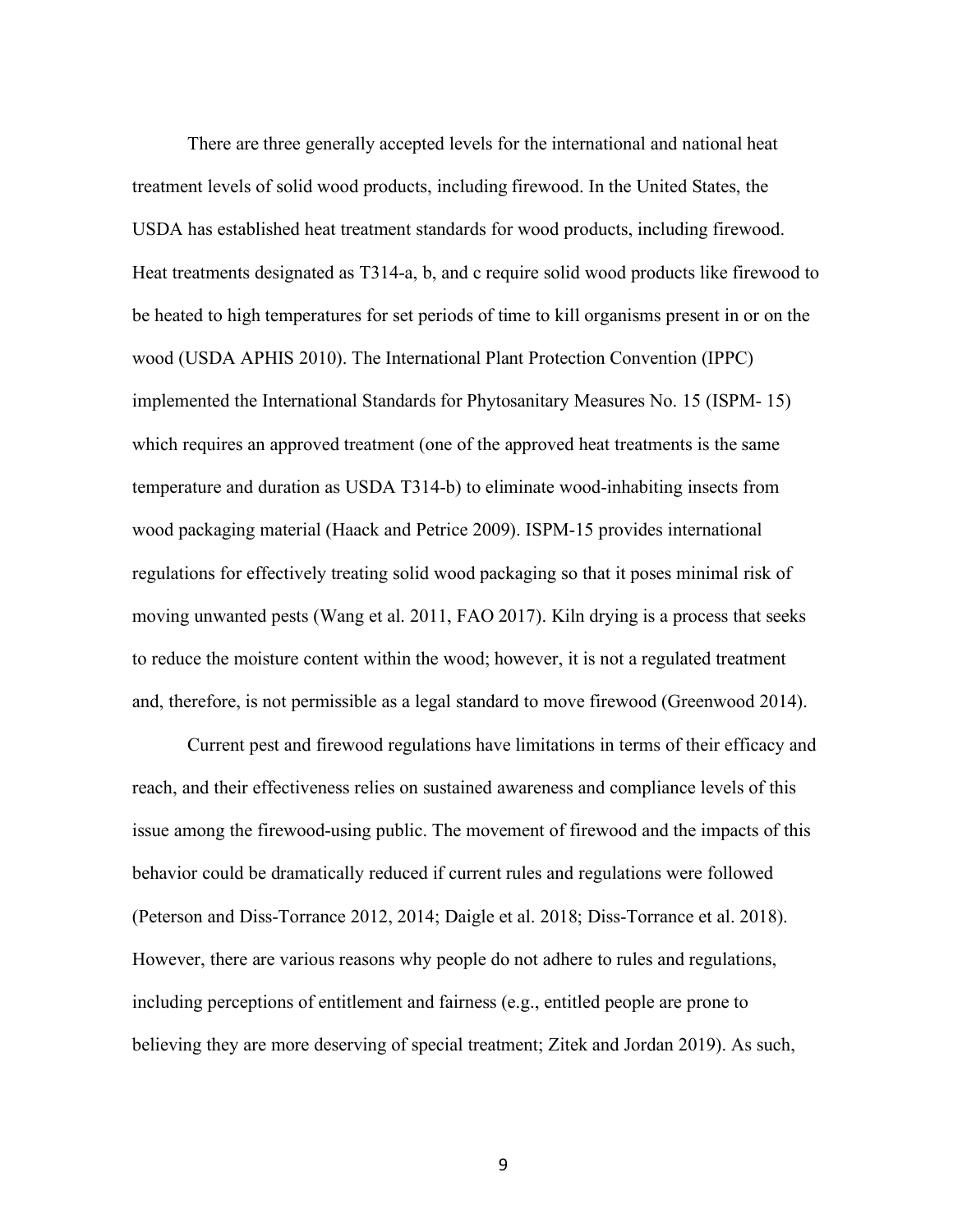understanding human perceptions and behaviors related to firewood use is essential to inform the most effective strategies for modifying human-mediated firewood and pest dispersal. Nongovernment organizations, like The Nature Conservancy (TNC), play a key role in partnerships with federal, state, provincial, and university entities in conducting long-term research and education for the public in this field. Many national, state, or provincial educational campaigns have been implemented to create awareness among the public about the risk of forest pest dispersal through the movement of firewood. TNC's Don't Move Firewood (DMF) campaign (https://www.dontmovefirewood.org/) is one of the longest standing outreach programs in place aiming to understand and educate people, and change their behavior toward the use of recreational firewood (Campbell 2011).

The preventative policies regulating global trade will never completely remove the risk of accidental pest transport. Additionally, given that the movement of firewood for structure heating and recreational use is an established cultural norm despite existing outreach and regulations, the risk of invasive species movement into and within North America remains high (Haack et al. 2010, Jacobi et al. 2011, Meurisse et al. 2019). Since firewood is known to be a major vector for the spread of wood-inhabiting insects, our objective is to assess the trends and gaps in the existing literature on firewood and forest pest movement in North America, including determining patterns in firewood movement behavior. This assessment will help inform recommendations to help guide future research and education efforts for the public.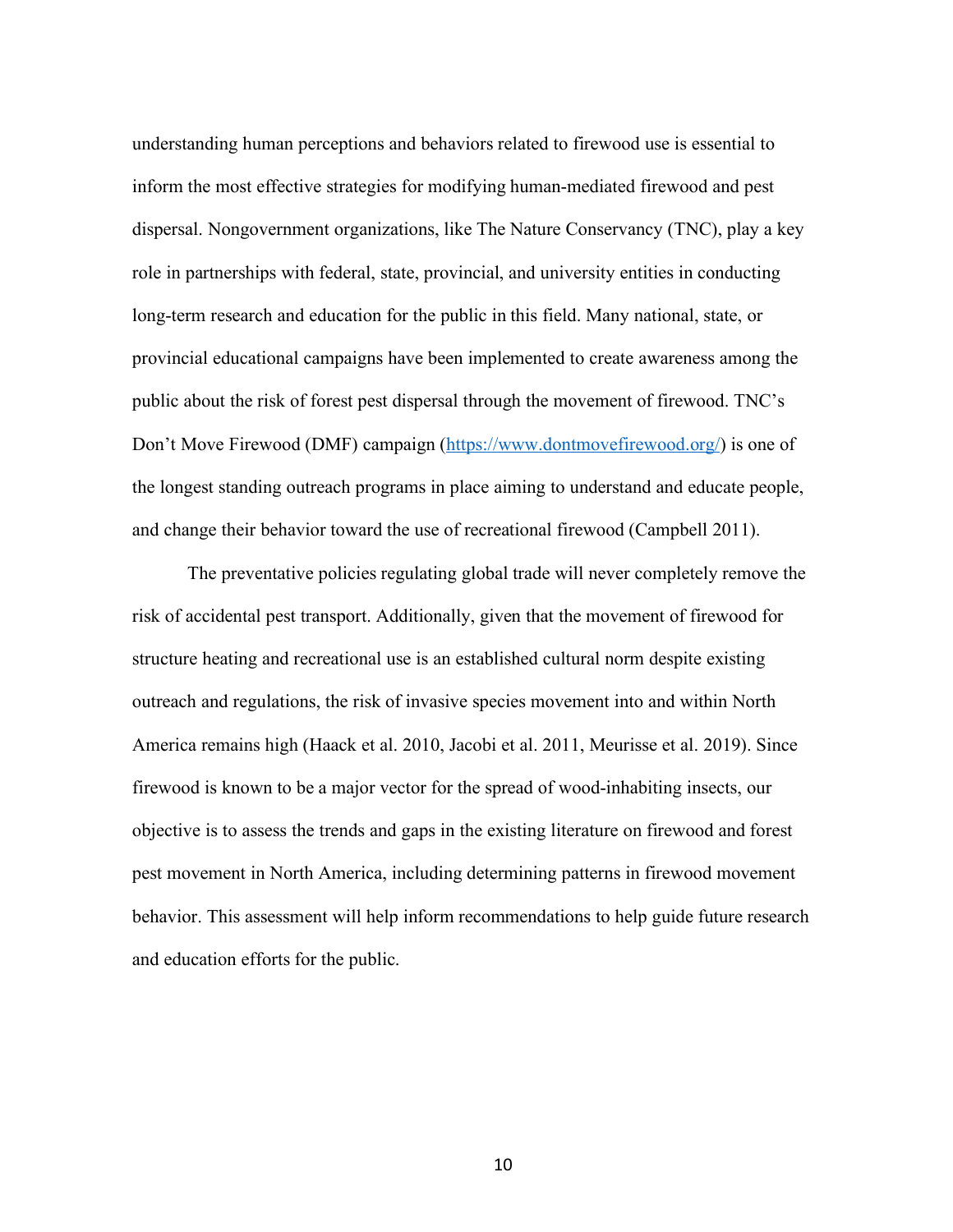#### **Methods**

Scoping reviews are assessments of available literature on a given topic to identify data within that literature that can be mapped and synthesized to advance the understanding of that topic (Arksey and O'Malley 2005, Pham et al. 2014). Specifically, scoping reviews pinpoint relevant aspects of the literature such as key concepts, study designs, sources, methodologies, and analyses (Arksey and O'Malley 2005). This scoping review will assess trends, patterns, and gaps in the literature and provide key information to researchers, policy makers, the general public, and government and nongovernment organizations to inform future management and policy decisions related to firewood and pest movement. The five-step methodology outlined by Arksey and O'Malley (2005) was used in the development and implementation of, and as a framework for, these results.

#### *Step 1: Identifying the Research Questions*

Available literature shows the primary focus of past research on forest pests related to dispersal through firewood movement has been largely limited to the survival, spread (both natural and human-mediated), establishment, treatments, and associated consequences of only a few economically or ecologically important insect species. The focus of this scoping review was firewood because of its importance as a vector for forest pests. The overarching research question that guided this review was: What are the patterns, trends, and gaps associated with the peer-reviewed literature associated with humanmediated dispersal of insects via firewood and its management?

#### *Step 2: Identifying Relevant Articles*

The primary method used to find relevant articles was searching electronic databases for literature associated with the topic. The five databases we used were JSTOR,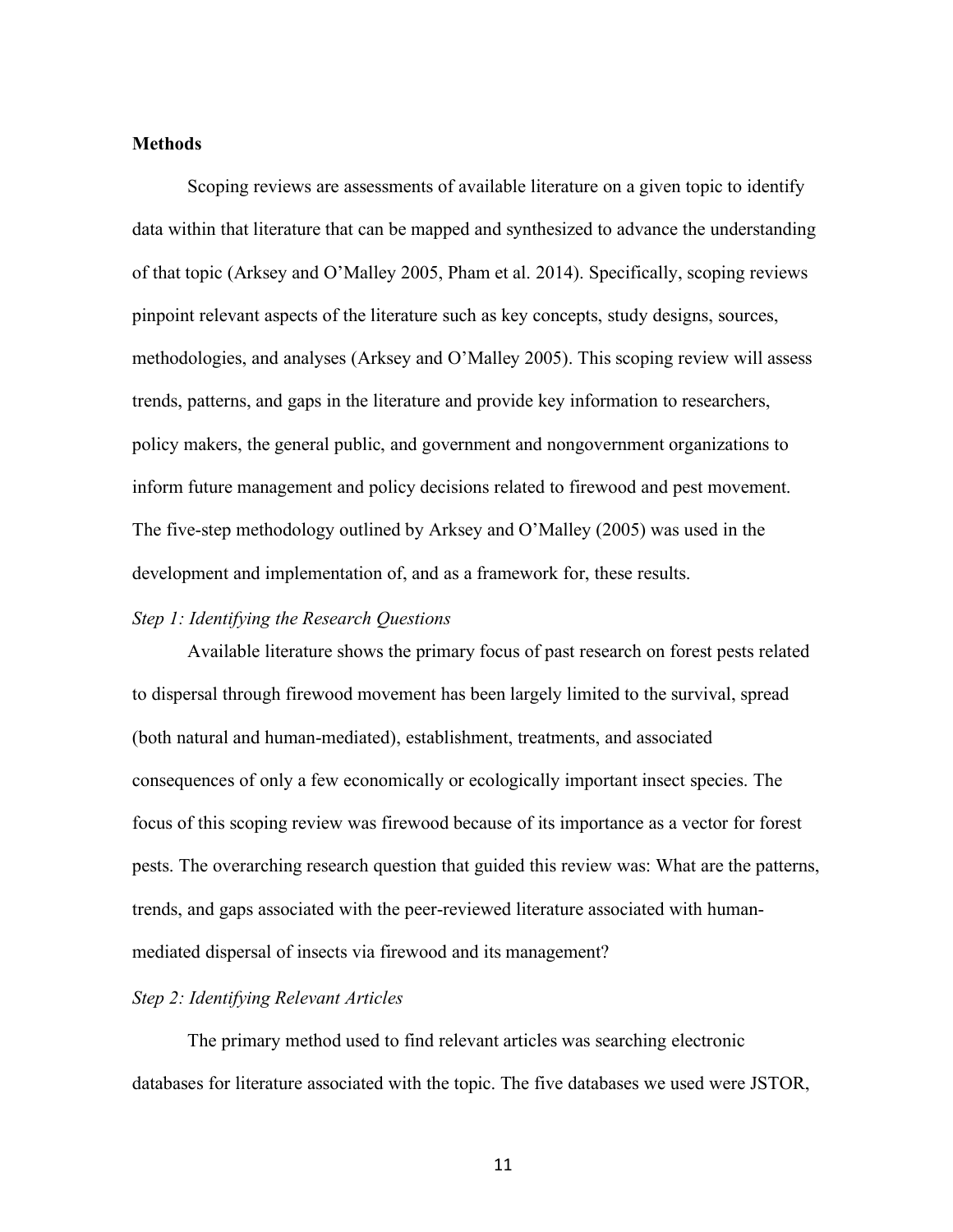Web of Science, Google Scholar, Agricola, and BioOne. Search terms were entered in the electronic databases using multiple combinations and Boolean operators. We used a total of 26 search terms (Table 2) from six categories for our search: 1) organism, 2) order, 3) family, 4) dispersal, 5) monitoring, and 6) other. It is important to note that the algorithm for Google Scholar changes periodically, causing search results to vary slightly; as such we accessed the database multiple times between October 2019 and July 2020 to conduct the search. We supplemented our database search with the literature cited sections from selected articles and a short list of relevant research articles and government publications from the DMF webpage (https://www.dontmovefirewood.org/publications-on-firewoodmovement-and-human-behavior/).

| <b>Table 1.2.</b> Categories and search terms used to find literature on forest pests and their |
|-------------------------------------------------------------------------------------------------|
| dispersal through firewood movement in electronic databases.                                    |

| Category      | Organism | Order       | Family             | Dispersal  | Monitoring | Other     |
|---------------|----------|-------------|--------------------|------------|------------|-----------|
|               | $Pest*$  | Coleoptera  | Siricidae          | Spread     | Regulat*   | Firewood  |
|               | Insect*  | Hymenoptera | Curculionidae      | $Mov^*$    | $Manag*$   | Forest    |
| <b>Search</b> | Human*   | Lepidoptera | <b>Buprestidae</b> | Transport* | Compliance | Heat      |
| term          |          |             |                    |            |            | treatment |
|               | Fungi    |             | Cerambycidae       | Vector     | $Law*$     |           |
|               | Disease* |             | Scolytinae         | Incidence  |            |           |
|               |          |             |                    | Pathway    |            |           |

Asterisks denote a Boolean operator that will include alternative forms of the given word in the search.

#### *Step 3: Study Selection*

The search process generated a total of 76 documents related to forest pests and firewood. Applying inclusion/exclusion criteria (Table 3), we excluded 52 of the 76 documents. Non-peer-reviewed documents were excluded (19), most of which were government agency publications, books, abstracts, university documents, and articles from nonpeer reviewed journals. Articles resulting from research activities that were conducted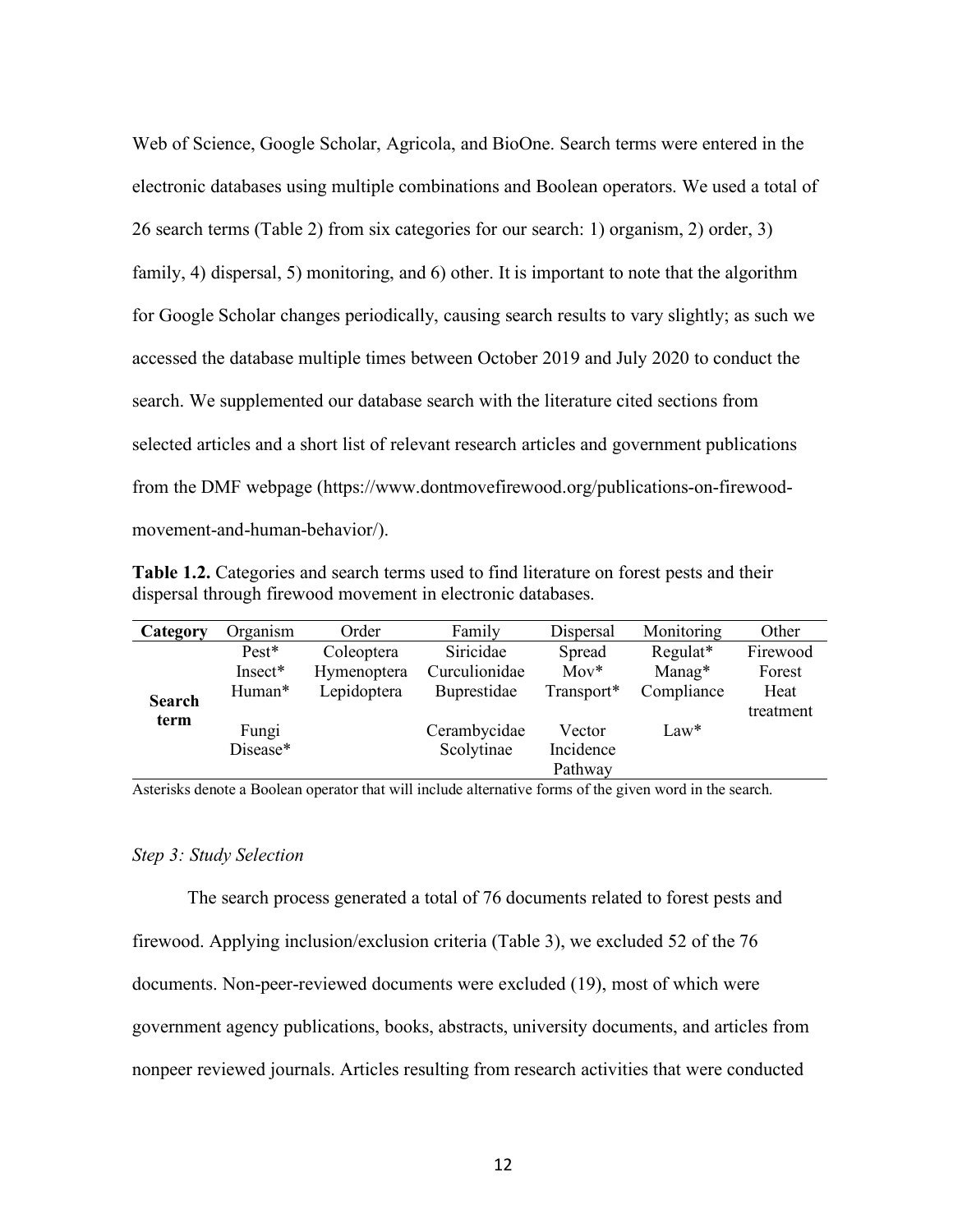outside of North America were also excluded (7). Finally, 26 documents whose focus was not firewood as a vector of insect dispersal were also excluded. These articles focused on topics such as other vectors (i.e., live plant imports, global trade, and wood packaging material), insect biology, global warming implications on invasive species spread, policy, and human health implications. In total, 24 research articles met the inclusion criteria (i.e., peer-reviewed, North American focus, and firewood as a vector of invasive species spread) and were the focus of this scoping review.

**Table 1.3.** Selection criteria for the articles included in a scoping review related to forest insect pest dispersal through the movement of firewood.

| Category           | Include if:                | Exclude if:                        |
|--------------------|----------------------------|------------------------------------|
| Type of Literature | It is a peer-reviewed      | It is not a peer-reviewed research |
|                    | research study             | study                              |
| Location           | The study was conducted in | The study was conducted at a       |
|                    | North America              | location different from North      |
|                    |                            | America                            |
| Vector             | The focus of the study was | The focus of the study did not     |
|                    | firewood as vector for     | include firewood as a vector of    |
|                    | invasive insect dispersal  | invasive insect dispersal          |

#### *Step 4: Charting the Data*

We selected 15 key components that allowed for the synthesis and interpretation of relevant information of the selected articles (Table 4). This information is the focus of our study. The selection of these components was guided by previous scoping reviews involving forest pest management as well as consideration of the various components of our selected articles. We developed an Excel sheet with the 15 components of each article to create the themes and categorize the articles into each theme. Organism(s) of study, study keywords, objectives of the study, and important results were the main components guiding this process.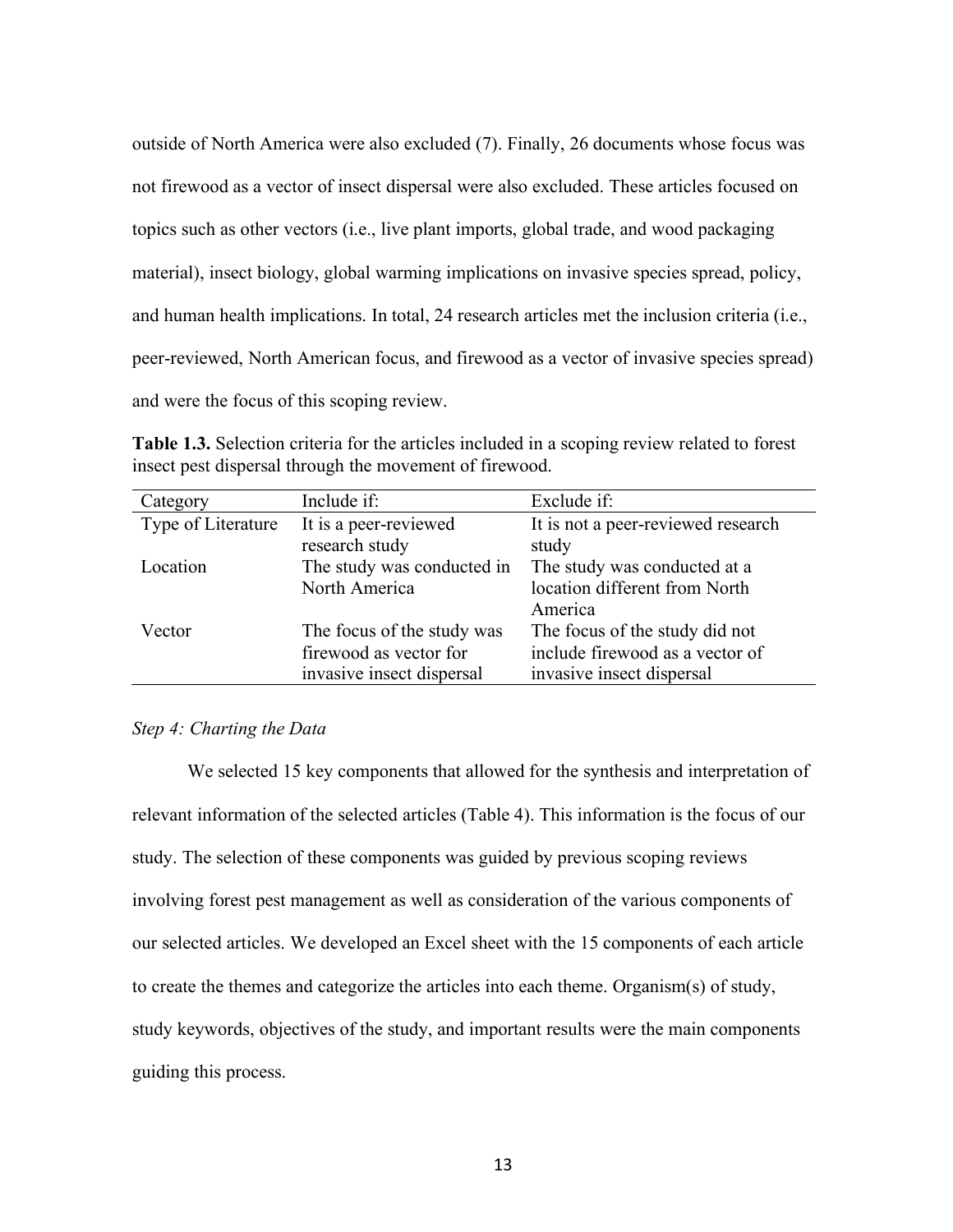| Variables                             |
|---------------------------------------|
| Article title                         |
| Author(s)                             |
| Journal                               |
| $Year(s)$ the study was conducted     |
| Year the article was published        |
| <b>Study location</b>                 |
| Organism(s) of study                  |
| Vector                                |
| Study keywords                        |
| Objectives of the study               |
| Important results                     |
| Causing factors for important results |
| Study methodology                     |
| Population of interest                |
| Gaps                                  |

**Table 1.4.** Key items charted from selected articles for a scoping review related to forest insect pest dispersal through the movement of firewood.

#### **Results**

*Step 5: Collating, Summarizing, and Reporting the Results* 

#### *Years of Study and Publication*

The 24 articles selected for this scoping review were published between 2006 and

August of 2020, half (13) of which were published between 2009 and 2014 (Figure 1.1).

Research for most of the articles (18) was conducted between 2003 and 2014. Only a single

article began data collection in 2002 (Petrice and Haack 2006), and only two articles began

data collection after 2014 (Diss-Torrance et al. 2018, Meurisse et al. 2019).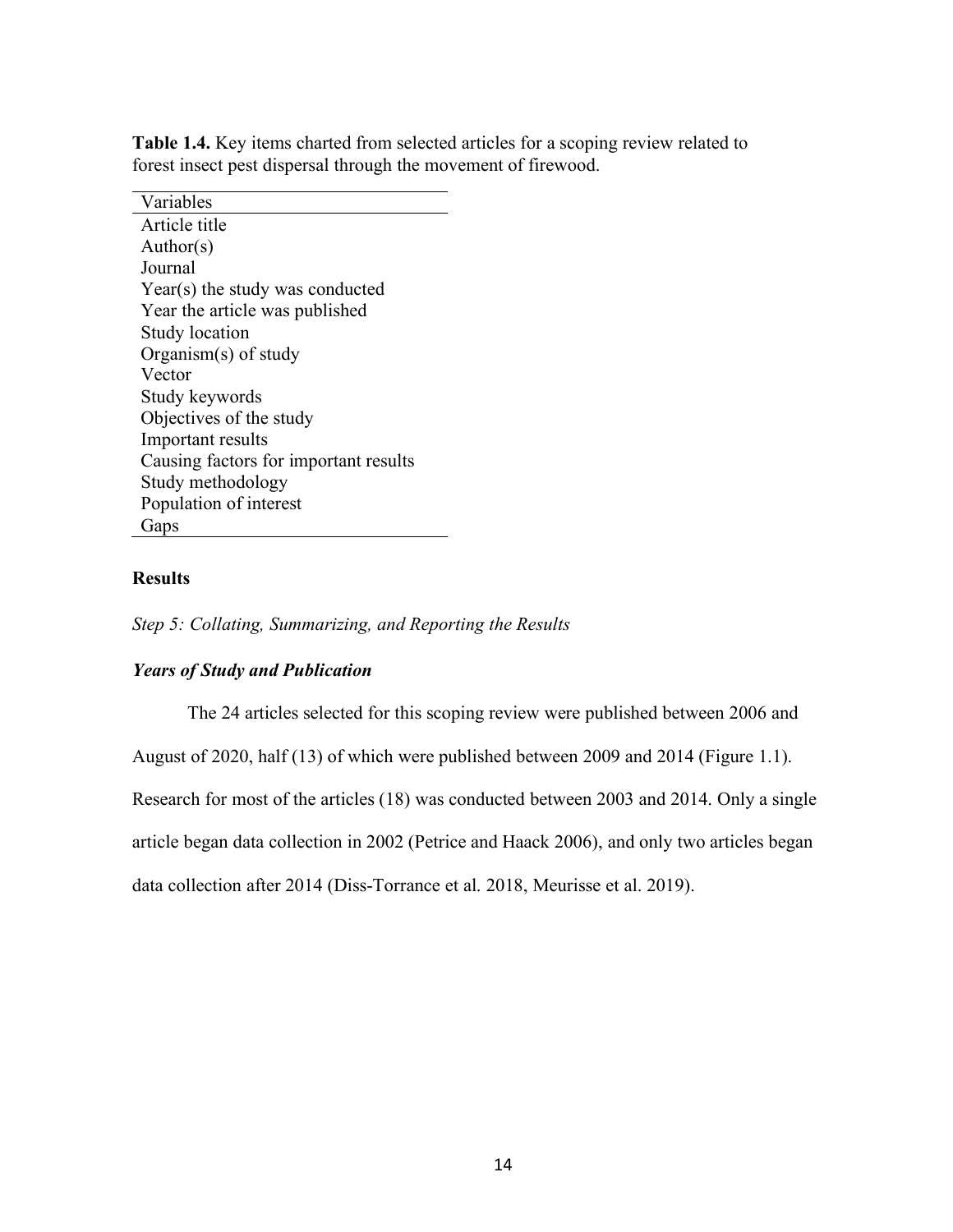

Figure 1.1. Frequency of the 24 selected articles by the year(s) in which the study was conducted and published.

#### *Study Locations*

Most of the research activity occurred in the northeastern and midwestern United States (18), with research from five articles being conducted in Michigan (Petrice and Haack 2006, 2007; Poland et al. 2008; Myers et al. 2009; Haack et al. 2010) and research from four articles being conducted in Wisconsin (Tobin et al. 2010; Peterson and Diss-Torrance 2012, 2014; Diss-Torrance et al. 2018). Several research activities were conducted in the western United States, especially the southern Rocky Mountains. Only four were conducted in Canada, two (Barlow et al. 2014, Ali et al. 2015) in Ontario, one (Morrison et al. 2016) in Nova Scotia, and 1 (Koch et al. 2014) in most of southern Canada (Figure 1.2).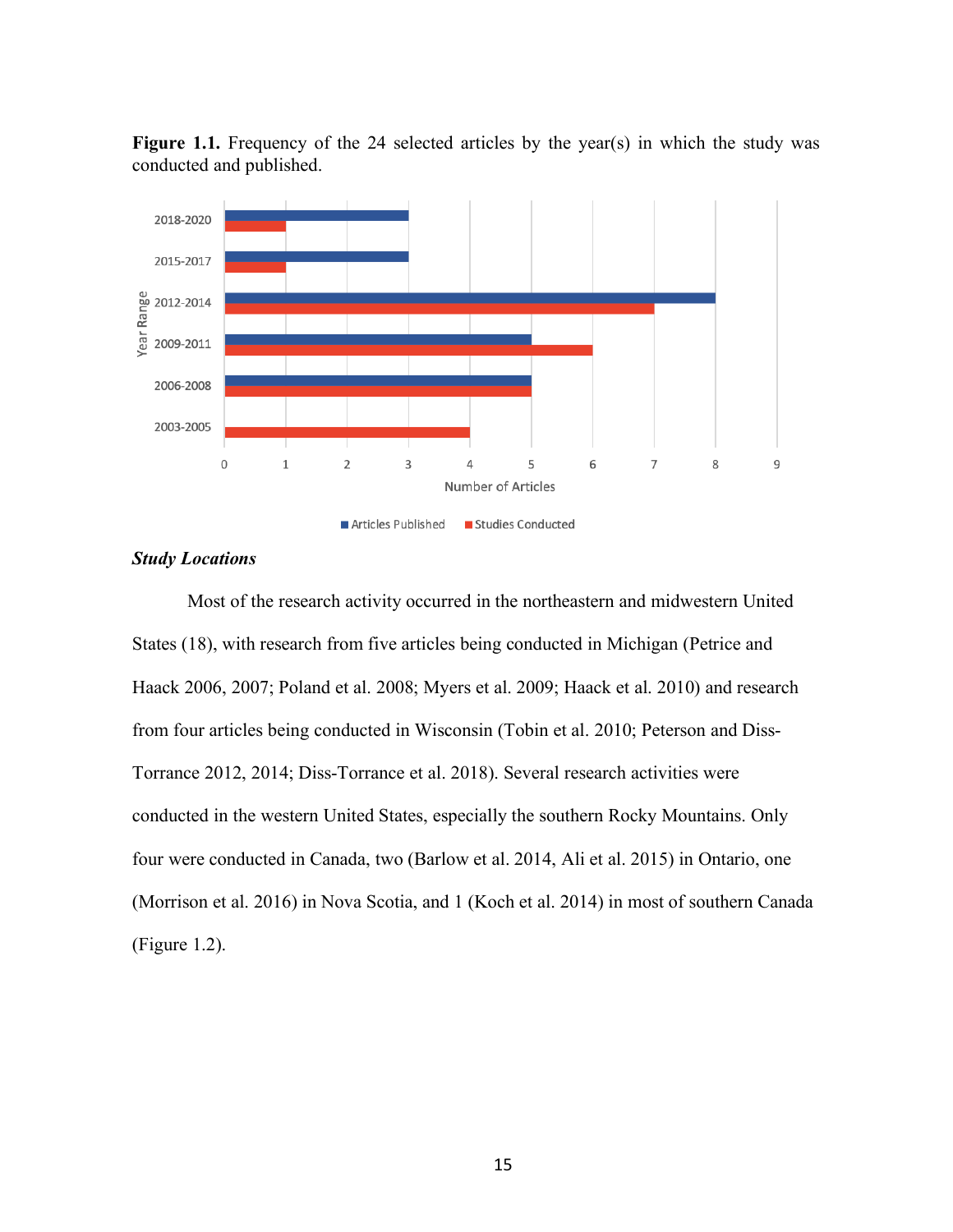**Figure 1.2.** Location and frequency of research locations from the 24 articles used in this review. The total research locations (40) is greater than the number of articles because the research from some articles was conducted in multiple locations.



#### *Organisms of Focus*

The organisms of focus in the 24 articles selected were either forest insect species or humans, with a major focus on campers. Of the 24 articles, 14 had forest insects as their organism of focus; seven focused on EAB (BenDor and Metcalf 2006; BenDor et al. 2006; Petrice and Haack 2006, 2007; Poland et al. 2008; Myers et al. 2009; Goebel et al. 2010), three (Jones et al. 2013, Mayfield et al. 2014, Morrison et al. 2016) focused on other species (i.e., beech leaf-mining weevil, *Orchestes fagi* L. (Coleoptera: Curculionidae); goldspotted oak borer, *Agrilus auroguttatus* Schaeffer (Coleoptera: Buprestidae); walnut twig beetle, *Pityophthorus juglandis* Blackman (Coleoptera: Curculionidae: Scolytinae), and four (Haack et al. 2010, Tobin et al. 2010, Jacobi et al. 2012, Dodds et al. 2017) were not species-specific. Nine of the 24 articles studied human populations and their firewood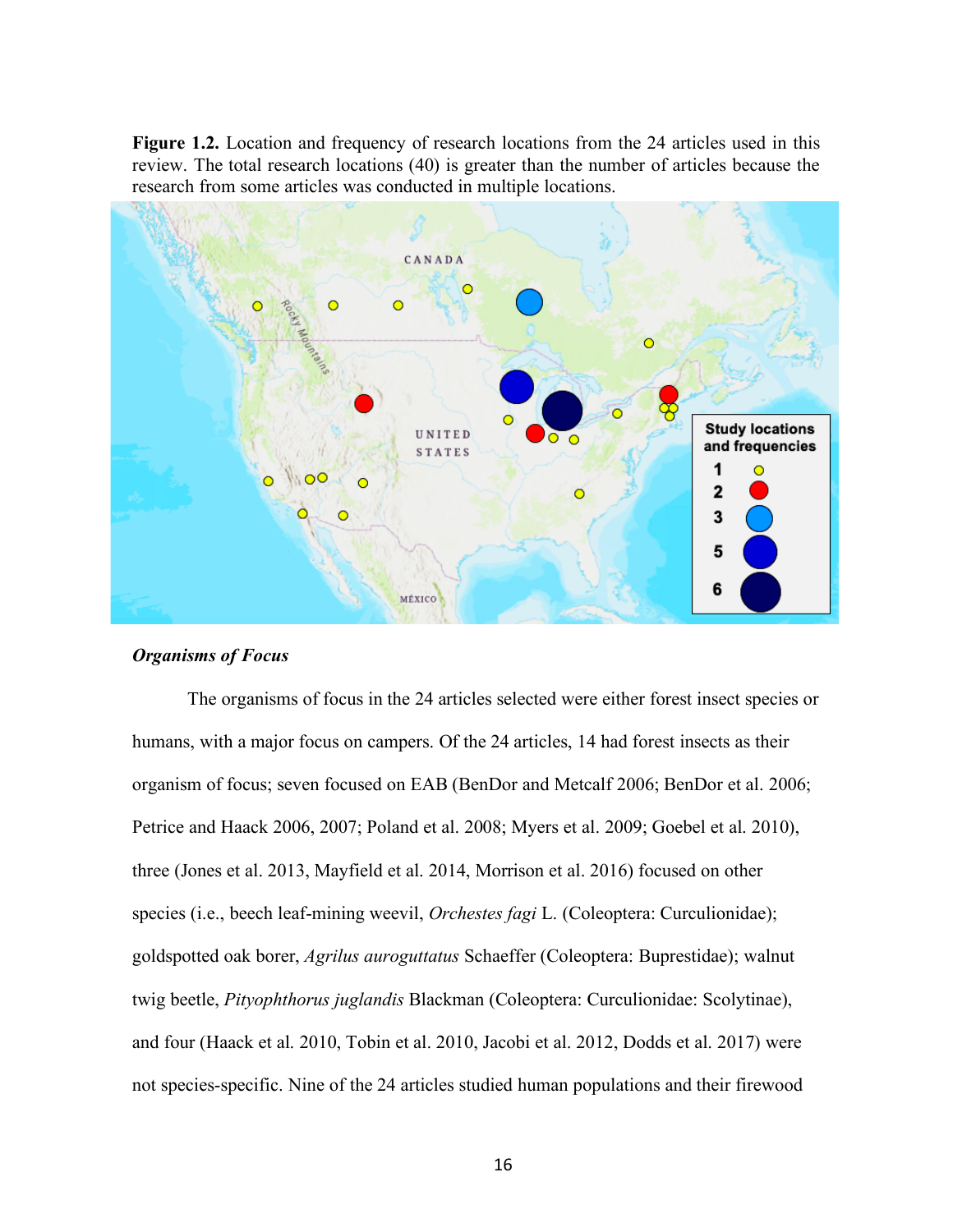transportation behavior; eight of these focused specifically on campers (Koch et al. 2012,

2014; Peterson and Diss-Torrance 2012, 2014; Barlow et al. 2014; Ali et al. 2015; Daigle et

al. 2018; Diss-Torrance et al. 2018), while the ninth addressed humans on a broader scale

(Meurisse et al. 2019). Only Jacobi et al. (2011) addressed both forest insects and humans

(campers).

#### *Journals*

The selected articles were published in 14 different journals (Table 5), with the

Journal of Economic Entomology as the most frequent source. Most, but not all, other

journals were in the fields of forestry and entomology.

**Table 1.5.** Journals in which the 24 articles selected for a scoping review related to forest insect pest dispersal through the movement of firewood were published.

| Journal                                   | Number of Articles |
|-------------------------------------------|--------------------|
| Journal of Economic Entomology            |                    |
| PLOS One                                  | 3                  |
| <b>Environmental Management</b>           |                    |
| The Great Lakes Entomologist              |                    |
| Forests                                   |                    |
| <b>Forest Science</b>                     |                    |
| Arboriculture and Urban Forestry          |                    |
| <b>Ecological Modelling</b>               |                    |
| <b>System Dynamics Review</b>             |                    |
| Journal of Pest Science                   |                    |
| <b>Agricultural and Forest Entomology</b> |                    |
| The Canadian Entomologist                 |                    |
| Total                                     | 24                 |

#### *Study Methodologies*

Based on the methods section of the articles, it was determined that 23 of the 24

articles used quantitative methodologies, while only Meurisse et al. (2019) was a review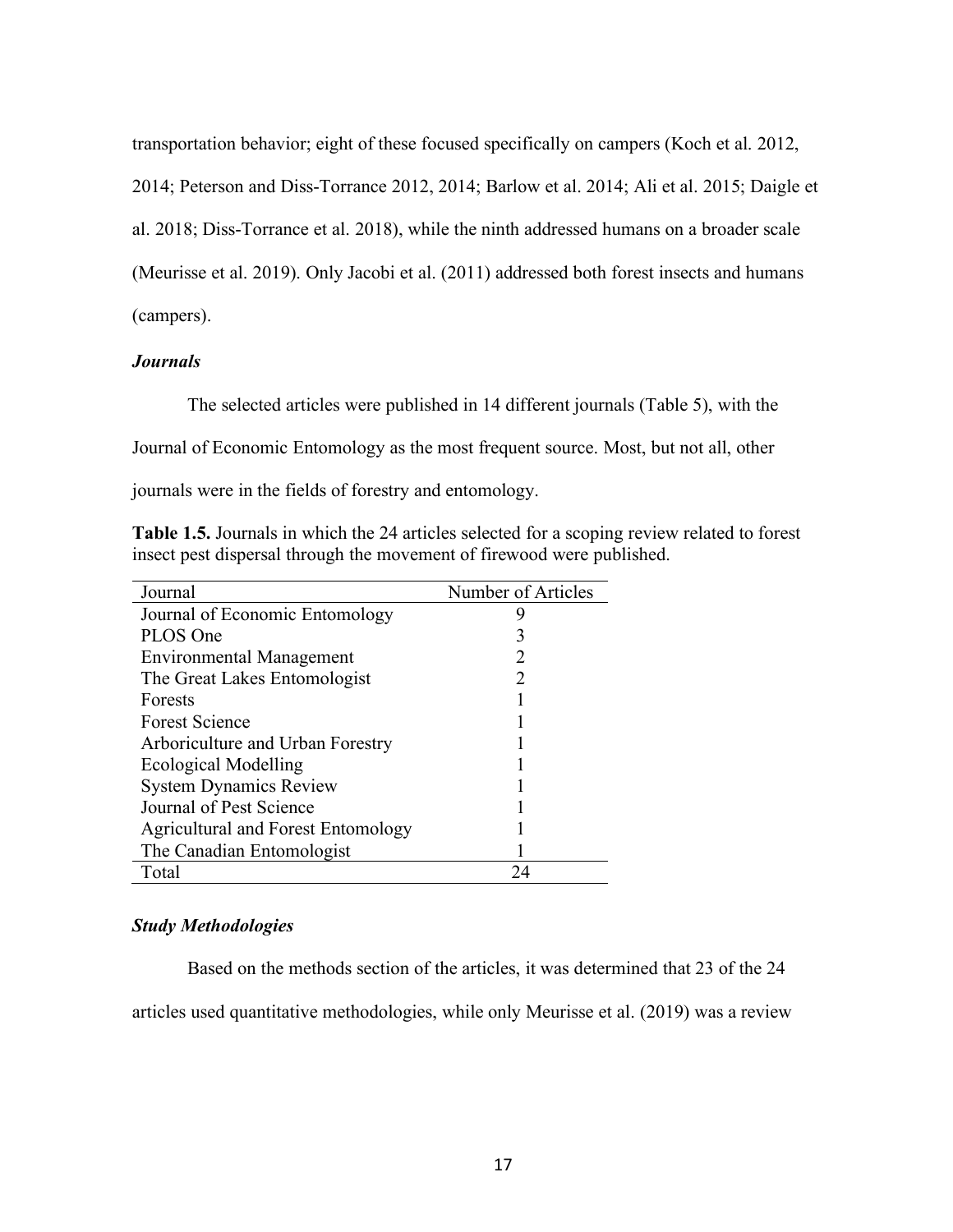article. The quantitative methodologies employed in the selected articles included social

science surveys and predictive mathematical models (Table 6).

**Table 1.6.** Methodology used in the articles selected for a scoping review related to forest insect pest dispersal through the movement of firewood.

| Methodology             |                | Number of articles |
|-------------------------|----------------|--------------------|
| Quantitative Biological |                |                    |
|                         | Social Science |                    |
|                         | Combined       |                    |
| Review                  |                |                    |

#### *Key Themes Identified in the Literature*

Theme 1 is comprised of articles that address the presence of insects in firewood that was collected, confiscated, bought, or treated. Articles in theme 2 focused on insect dispersal via firewood; these articles help explain the role of firewood as a vector for the spread of invasive forest pests. Theme 3 includes articles that address recreational firewood movement, either by examining camper's behavior and decisions or by modeling them to assess the risk of forest pest spread. Articles in theme 4 evaluate the efficacy of firewood treatments (e.g., heat treatments, plastic bags) to prevent insect emergence from firewood. Theme 5 includes articles that examine behavior and rule compliance of firewood users, most of which were campers; these articles identify the factors (i.e., cost, convenience, quality) that influence camper's decisions to comply with firewood regulations, the efficacy of educational campaigns, and possible strategies to modify camper's compliance and decision (e.g., firewood cost).

Seventeen of the 24 articles were categorized into a single theme; however, eight articles (Poland et al. 2008, Goebel et al. 2010, Jacobi et al. 2011, Jones et al. 2013, Barlow et al. 2014, Mayfield et al. 2014, Ali et al. 2015, Daigle et al. 2018) addressed multiple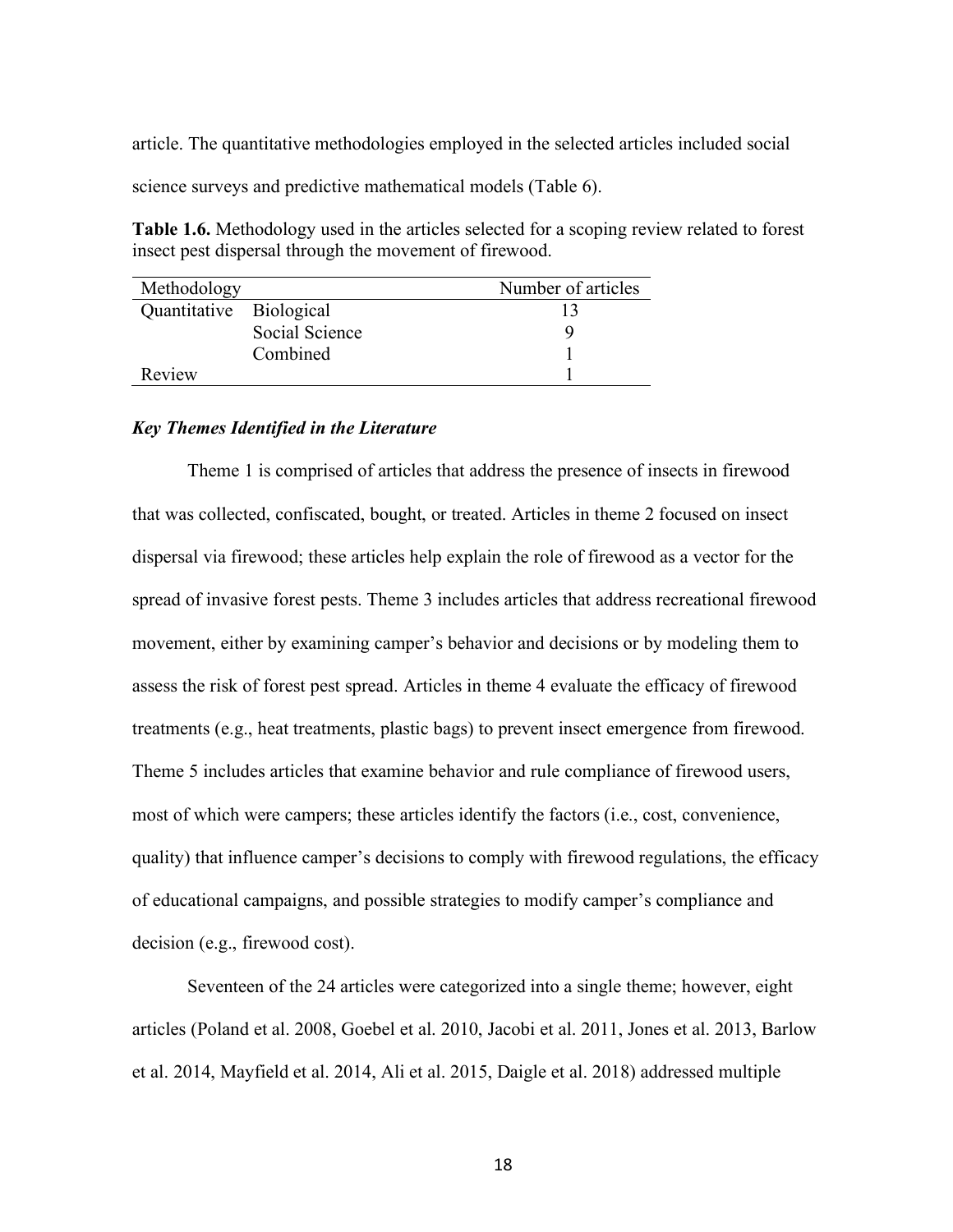themes simultaneously. Jacobi et al. (2011) was categorized in themes 1 and 3 as the article addresses both insect incidence in firewood and recreational firewood movement. Four other articles (Poland et al. 2008, Goebel et al. 2010, Jones et al. 2013, Mayfield et al. 2014) were categorized as theme 1 and 4 given that all four articles address insect incidence in firewood and firewood treatments. Three articles (Barlow et al. 2014, Ali et al. 2015, Daigle et al. 2018) were categorized in themes 3 and 5 as they all address recreational firewood movement and behavior and rule compliance.

#### *Results by Theme*

#### *Theme 1: Insect Incidence in Firewood*

Eleven (Petrice and Haack 2006, 2007; Poland et al. 2008; Goebel et al. 2010; Haack et al. 2010; Jacobi et al. 2011, 2012; Jones et al. 2013; Mayfield et al. 2014; Morrison et al. 2016; Dodds et al. 2017) of the 24 articles comprise theme 1, with a focus on insect incidence in firewood that was confiscated, purchased, or cut. Four (Poland et al. 2008, Goebel et al. 2010, Jones et al. 2013, Mayfield et al. 2014,) of the 11 are also in theme 4 and one (Jacobi et al. 2011) is also in theme 3.

Important findings in this theme include insect incidence in examined firewood and insect emergence in firewood logs years after firewood is cut. Haack et al. (2010) investigated insects in confiscated firewood at Michigan's Mackinac Bridge (a point of entry to an EAB quarantine area) and found 1,045 firewood pieces being transported over a 3-mo period, of which 23% had live borers and 41% had evidence of previous insect infestation. Jacobi et al. (2011) collected firewood from several National Parks in the western United States and found that more than half of the firewood had evidence of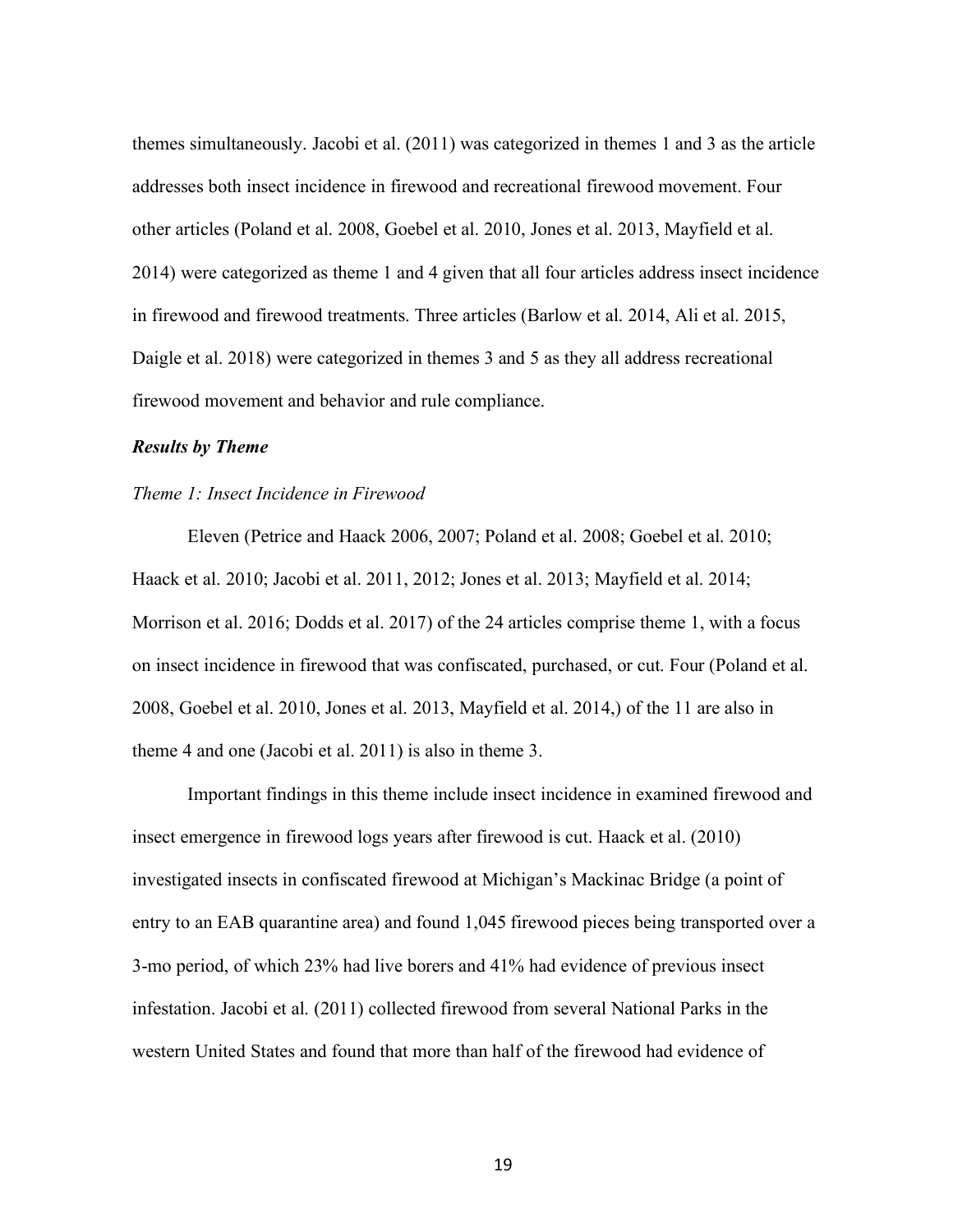current or previous insect and/or fungal infestation. Jacobi et al. (2012) found that 50% of national retail firewood and 47% of regional retail firewood had evidence of current or previous insect infestation.

Jacobi et al (2012) observed that some species emerged from firewood up to 558 d after the firewood was purchased (Jacobi et al. 2012; it should be noted that this study was conducted in the southwestern United States where certified heat treatment of firewood did not exist at the time of the study). Further, Goebel et al. (2010) found some EAB emerged from firewood even after heat treatment (46 and 56°C for both 30 and 60 min). These studies suggest that the risk of moving invasive insect pests through firewood remains high even years after the firewood is split (Petrice and Haack 2007, Dodds et al. 2017) and after treatment (Goebel et al. 2010).

#### *Theme 2: Insect Dispersal via Firewood*

Theme 2 is comprised of only three articles. BenDor et al. (2006) and BenDor and Metcalf (2006) modeled EAB spread and examined different control methods, whereas Meurisse et al. (2019) reviewed the multiple human pathways for insect pest dispersal. BenDor et al. (2006) developed simulation models to compare EAB spread with and without firewood quarantines and found that EAB spread was slower in quarantine models. BenDor and Metcalf (2006) compared three reactive management strategies (i.e., firewood quarantines, ash tree removal, and eradication) using EAB spread simulations and concluded that preventive measures appear to be more successful than reactive measures and that firewood quarantines were a more effective approach. Both articles concluded that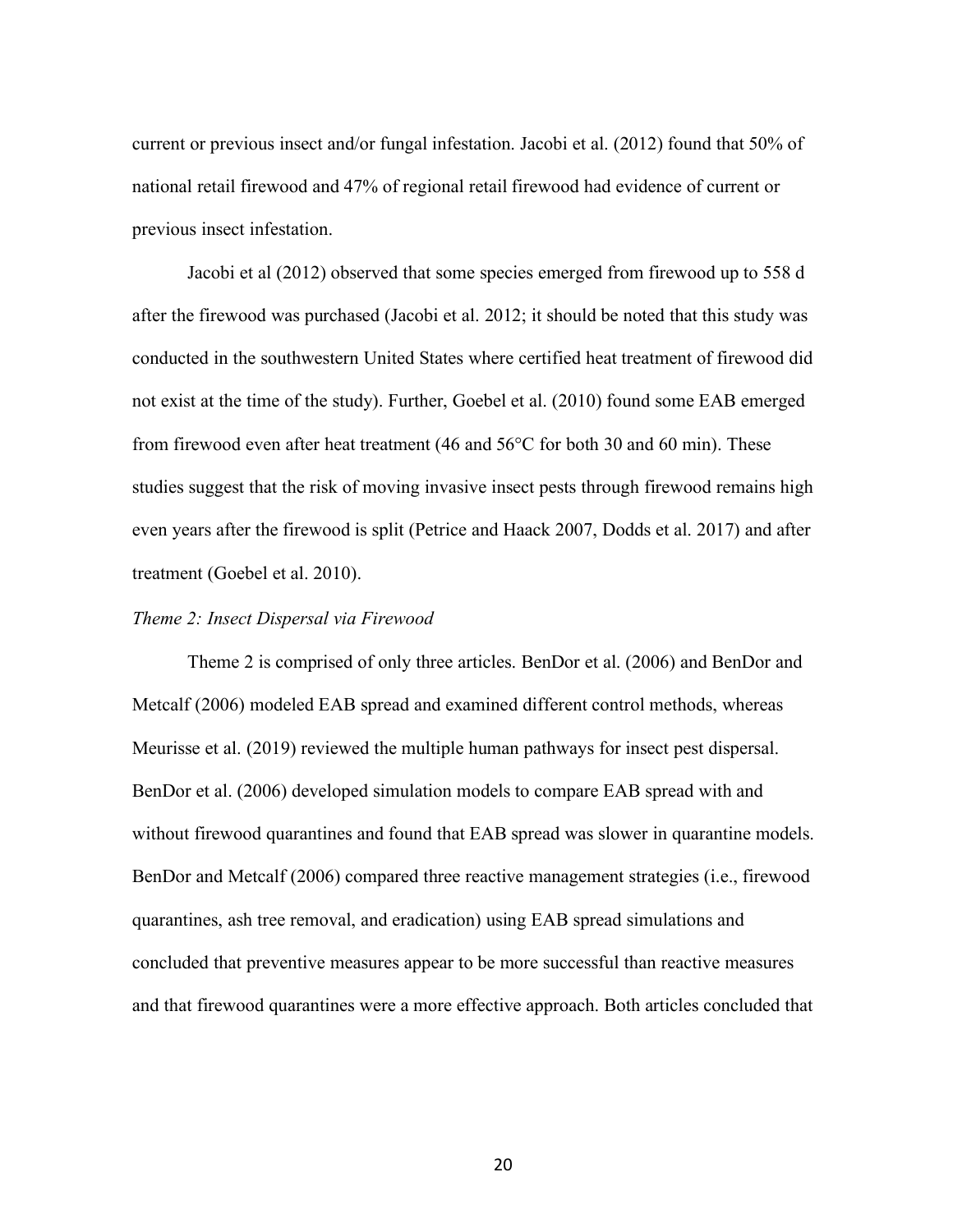when humans create a dispersal pathway through firewood movement, EAB spreads much faster and has a broader reach.

Meurisse et al. (2019), the only review article selected in this scoping review, indicated that the order Coleoptera, followed by Hymenoptera, Isoptera, and Orthoptera, have the highest frequency of unintentional transport via human-mediated firewood movement. In addition to focusing on firewood, this article also discusses other vectors for invasive insect pest dispersal.

#### *Theme 3: Recreational Firewood Movement*

Seven articles were categorized into theme 3, all of which focus on recreational firewood movement, mostly by campers. Jacobi et al. (2011) found that 39% of campers in five western U.S. states brought out-of-state firewood to State or National Parks and some of the firewood in question had evidence of previous or current insect infestations. In addition, only 32% of the firewood assessed in a given National Park had been purchased inside the park (Jacobi et al. 2011). Daigle et al. (2018) also surveyed campers and found that 72% did not transport firewood from home in the case of the specific trip during which the study was conducted. Koch et al. (2012) surveyed campers throughout the United States to find their travel distance to either state or national parks with the goal of showing the potential spread reach if these campers traveled with infested firewood; the median travel distance for campers was close to 100 km and the average was around 236 km, indicating a high potential for pest spread via campers' firewood.

Koch et al. (2014) identified two factors that led to an increased risk of pests in firewood being moved into a new state or province: 1) firewood originating from high-risk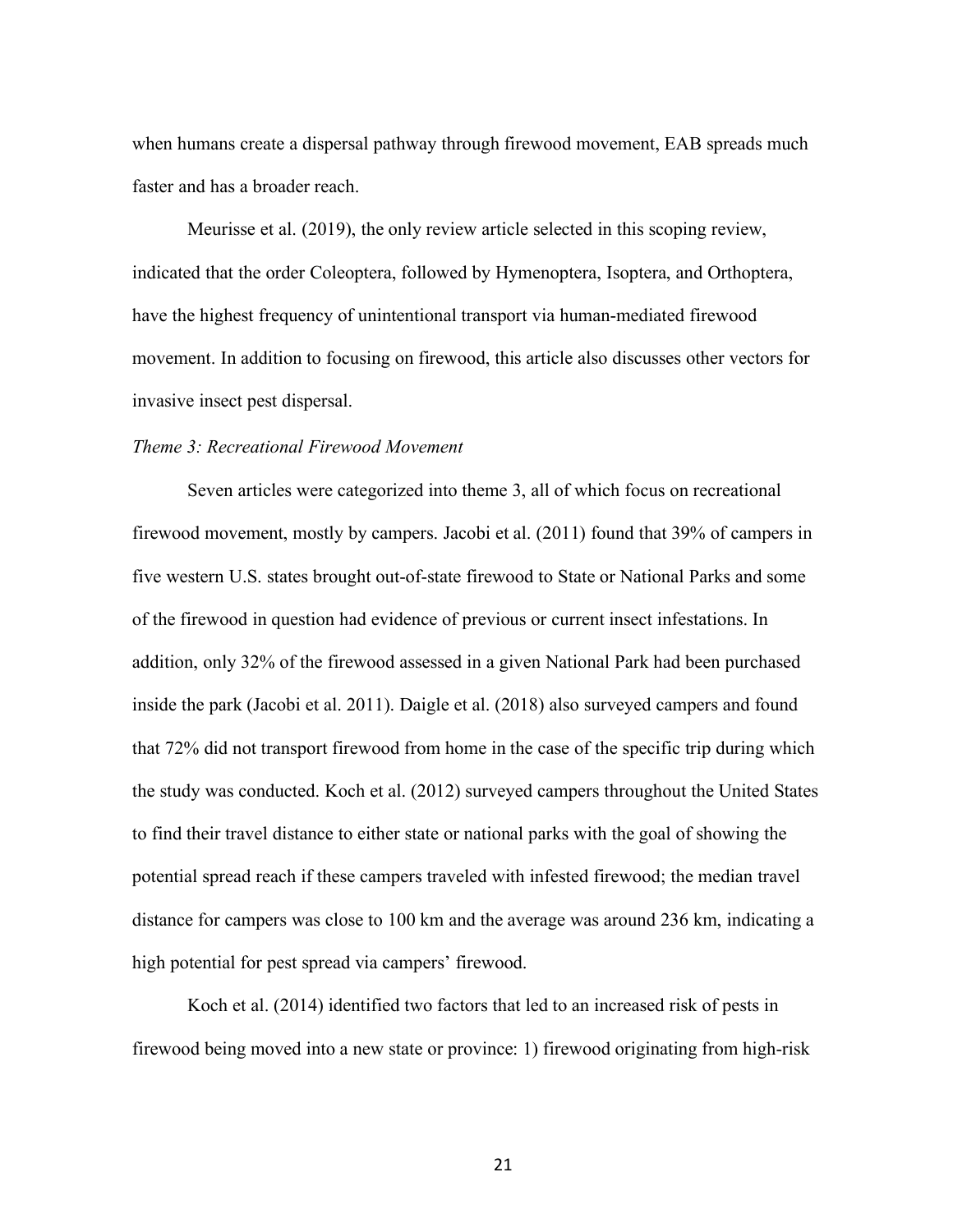regions adjacent to the target state, and 2) major urban areas or pest 'hotspots' outside the state. In addition, Tobin et al. (2010), Barlow et al. (2014), and Ali et al. (2015) included simulation models that provided useful information for potential management strategies to decrease or slow invasive insect spread. Tobin et al. (2010) conducted simulations to determine the risk of infection for campgrounds based on nonnative insect species distribution and allowable distance for firewood movement, and they recommended adjusting firewood movement regulations (allowable distance) as the distribution of the pest species increases. Barlow et al. (2014) and Ali et al (2015) conducted simulation models of firewood transport with scenarios that included a slight increase in infestation concern among the public, and a small decrease in local firewood cost.

#### *Theme 4: Firewood Treatments*

Theme 4 included five articles which focus on different firewood treatments for different forest insect pests. Three articles focus on EAB, two of which used ISPM-15 heat treatments for EAB in firewood, while the other two articles address other treatments for forest pests.

Goebel et al. (2010) found that while the application of the minimum internal temperature of ISPM-15 (56°C) did reduce EAB emergence in the firewood, no treatment in their study was completely effective in eliminating all EAB. Myers et al. (2009) found that a minimum internal temperature of 60°C for at least 60 min or 65°C for at least 30 min was required to eliminate EAB, and Poland et al. (2008) found that when ash firewood logs were double bagged with 4-mm thick plastic bags, the beetles died in the bags.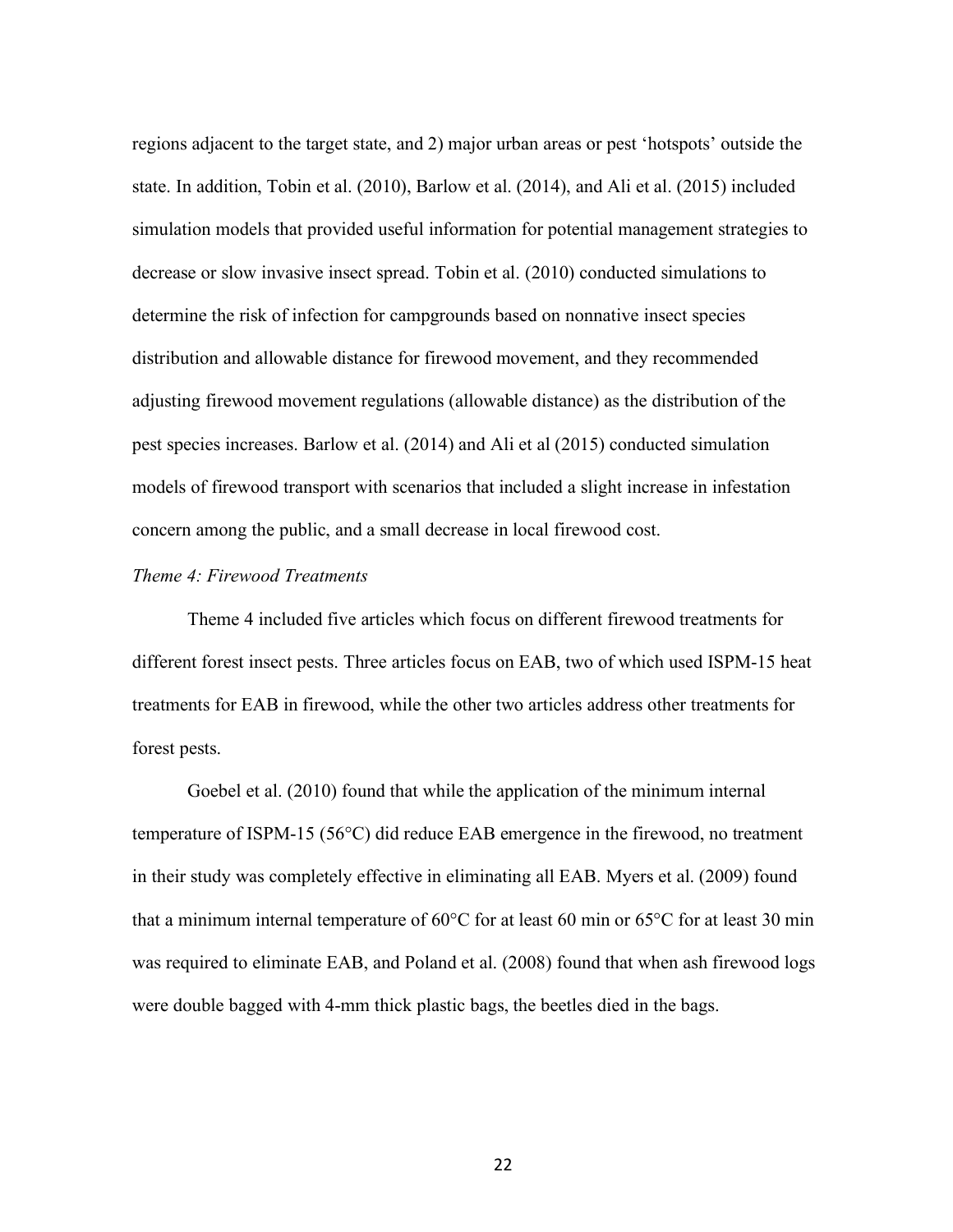Jones et al. (2013) evaluated several treatments, including solarization, grinding, and debarking, to eliminate goldspotted oak borer larvae from firewood, and found that grinding and debarking were most effective as possible sanitation measures. Mayfield et al. (2014) evaluated heat treatments and debarking of firewood logs to eliminate the walnut twig beetle; results of this study showed that a temperature of 56°C for at least 40 min was an effective treatment to eliminate this insect from firewood.

#### *Theme 5: Behavior and Rule Compliance*

Theme 5 is comprised of six articles that focus on the human dimensions of firewood movement by campers. Two articles address camper behavior and strategies while the other two deal with campers' motivations for rule compliance related to firewood movement. Diss-Torrance et al. (2018) surveyed campers at a state park in Wisconsin over a 10-yr period to assess the efficacy of a firewood educational program and found that camper compliance to firewood movement improved after the implementation of an educational program if the message and information were persistently communicated. Daigle et al. (2018) found that of the 28% of campers who transported firewood from home in the case of the specific trip during which the study was conducted, the most common reason for doing so was cost, convenience, and quality. Further, the campers themselves suggested that showing more of the negative impacts of invasive forest insects in outreach and educational materials could help modify camper behavior (Daigle et al. 2018).

Barlow et al. (2014) found that a slight increase in infestation concern among the public, in addition to a small decrease in local firewood cost, is predicted to be enough to increase the proportion of people who help to reduce insect spread by buying local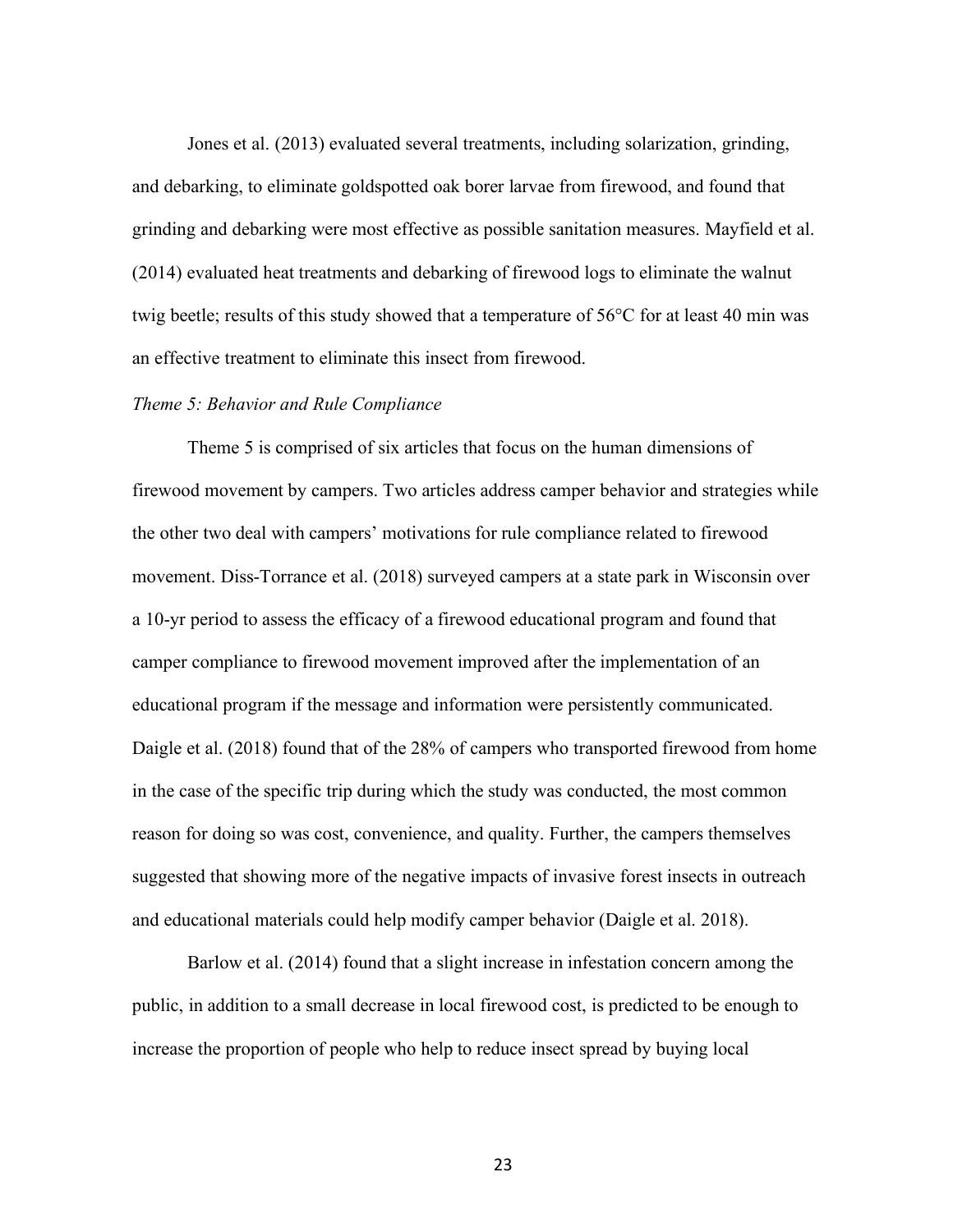firewood. Similarly, based on their simulation models, Ali et al. (2015) suggested that modest increases in tree removal and public concern for insect spread combined with modest decreases in local firewood cost could be a successful strategy.

The other two articles in this theme examine four constructs (i.e., calculated motivation, normative motivation, social motivation, and ability to comply) that influence recreational firewood transport behavior and compliance. Peterson and Diss-Torrance (2012) found that calculated motivations (i.e., price, convenience, quality) have the greatest influence over a camper's decision to comply with firewood regulations. Peterson and Diss-Torrance (2014) also confirmed the strong influence of calculated motivations and found that normative and social motivations have an influence on rule compliance.

#### **Gaps and Limitations**

This review has revealed several gaps in the primary literature addressing forest insect dispersal through the movement of firewood and highlights that fact that our understanding of the prevalence, impacts, and management of this pathway is limited. Consistent regulations, monitoring of firewood movement, and firewood treatments are key components for reducing the movement of invasive tree pests. Our review shows that evaluating the success and/or presence of firewood regulations and monitoring of firewood movement is one of the major gaps in our knowledge. No articles directly address the existing regulations on preventing firewood movement. Only one article provides information on insect incidence in firewood collected while entering a quarantined area, as well as rough estimates of how much firewood was being transported at given times of the year past this entry point; however, none of the selected articles address the effectiveness or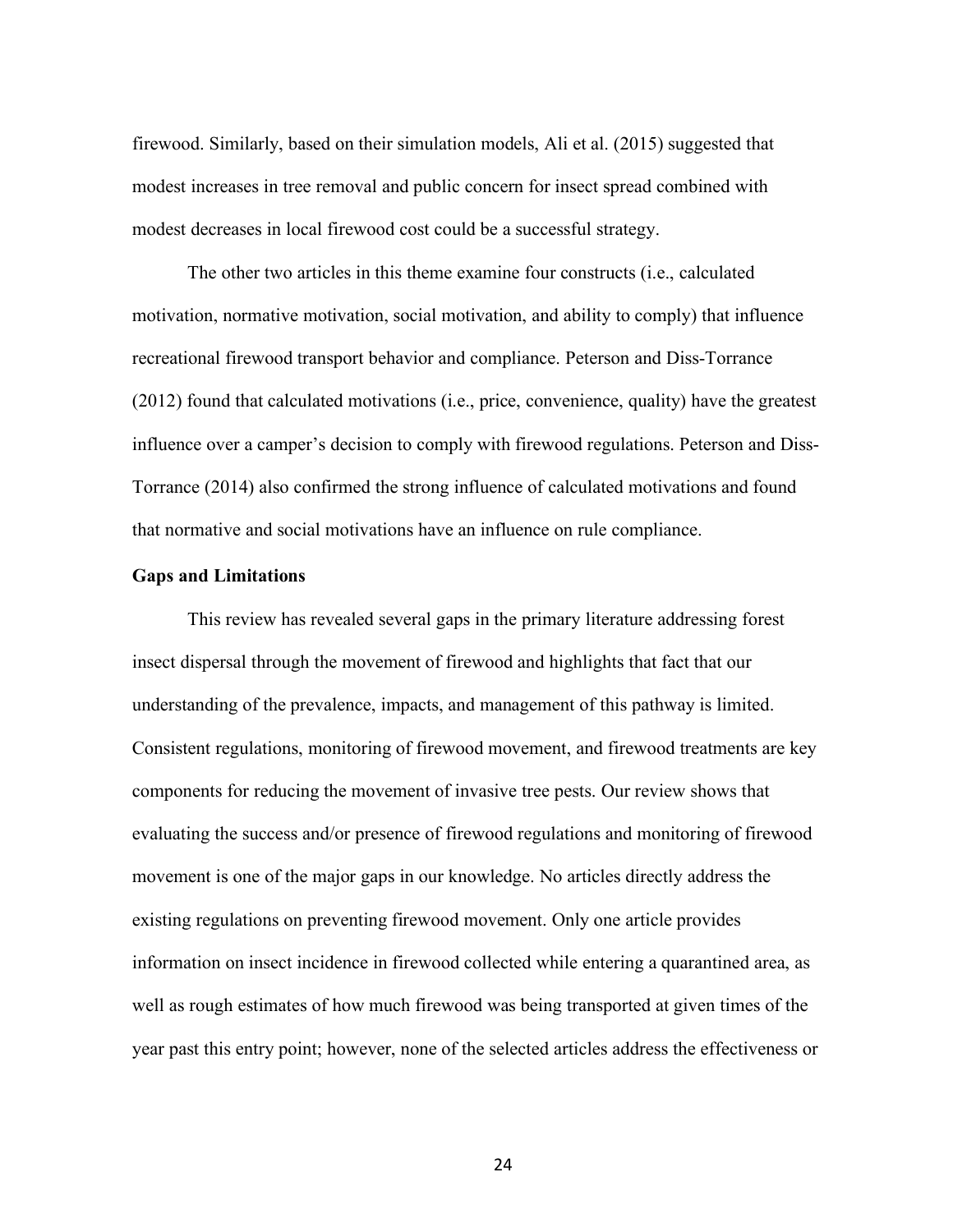enforcement of these quarantines. In addition, only six of the 24 articles selected addressed human behavior and rule compliance. Further, while it is a logical assumption that cost of firewood influences rule compliance, and firewood movement in general, only four of those six article addresses this topic (Peterson and Diss-Torrance 2012, 2014; Barlow et al. 2014; Ali et al. 2015). Likewise, how far campers travel, and where they are traveling from and to may also influence behavior; although thus far there is little information on this in the literature. Having a better understanding of why firewood users behave the way they do, and identifying possible ways to modify their behavior, is key to developing successful management and outreach strategies.

Currently, no primary literature addresses the public's awareness of invasive species spread via firewood. This is a key, unexplored, aspect in the literature, given that rule compliance will remain low and behavior will likely not change if the public is not aware that there is an issue. National and regional surveys conducted by The Nature Conservancy revealed that up to 81% of respondents were unaware of laws and regulations preventing firewood movement. Further, 61% had not seen any information urging the public not to move firewood (Solano et al. 2020). As such, research addressing awareness is key for further research in behavior, rule compliance, policy, and management.

While forest pests are a serious concern to North American forests, dispersal of many such species through firewood is understudied. The species that has received the most focus is EAB given that its rapid spread and extensive tree mortality in urban and natural forests is one of the main reasons for the awareness and rise in research on the issue of forest pest dispersal via firewood. However, other insect species—both nonnative and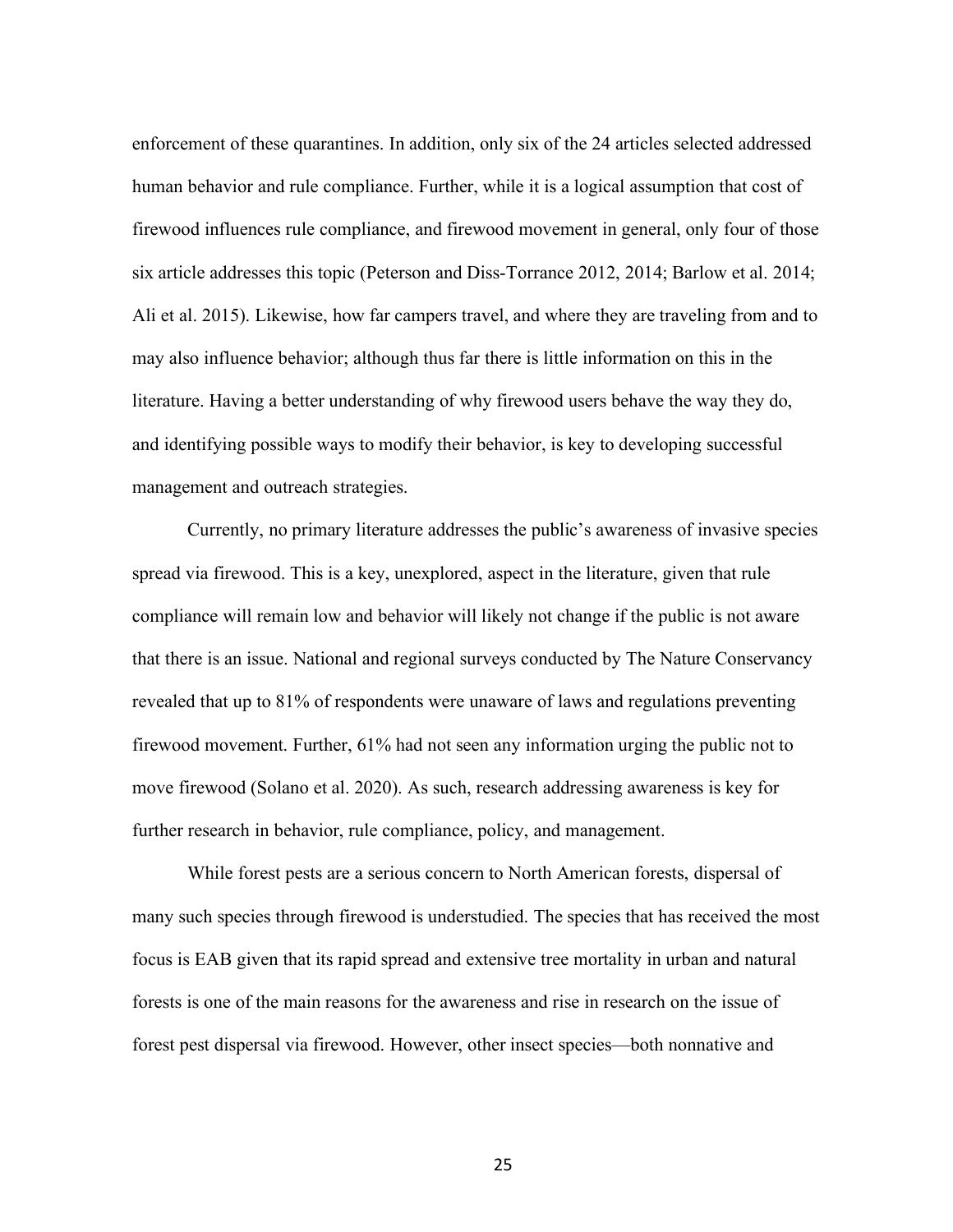native—that cause damage and/or are continuing to spread (e.g., gypsy moth, *Lymantria dispar dispar* L., Lepidoptera: Erebidae; spotted lanternfly, *Lycorma delicatula* White, Hemiptera: Fulgoridae; redbay ambrosia beetle, *Xyleborus glabratus* Eichhoff, Coleoptera: Curculionidae: Scolytinae; ALB, and goldspotted oak borer) have not been given nearly as much attention in the peer-reviewed literature, either because they are already very common or because discovery of their invasiveness has been too recent for significant amounts of research to have yet occurred. We also do not know how the potential protection firewood provides insects that may be transported inside might impact pest movement, particularly in light of our changing climate. Wood can act as a temperature buffer to insects, keeping internal wood temperatures up to 4°C warmer than external (Vermunt et al. 2012). Some forest pests have a high thermal plasticity, allowing them to survive a range of temperatures (Sobek et al. 2011), which might further increase their ability to tolerate suboptimal conditions. How might climate change interact with insect physiology, phenology, and development (including emergence) is unknown, likely depends on both the insect and host species, and further underscores the importance of the fire- wood pathway. Further, since there has been a focus on insects in the literature, other macro (e.g., mites) and microorganisms (e.g., pathogens) have largely been unaddressed, thus their exclusion in our re- view. Organisms that also cause damage to forest trees like mites and pathogens can also be transported via firewood (Jacobi et al. 2011, 2012), so future research could address this gap.

Most of the research (80%) featured in this review was conducted in the United States and the majority of that (70%) was conducted in the northeastern region of North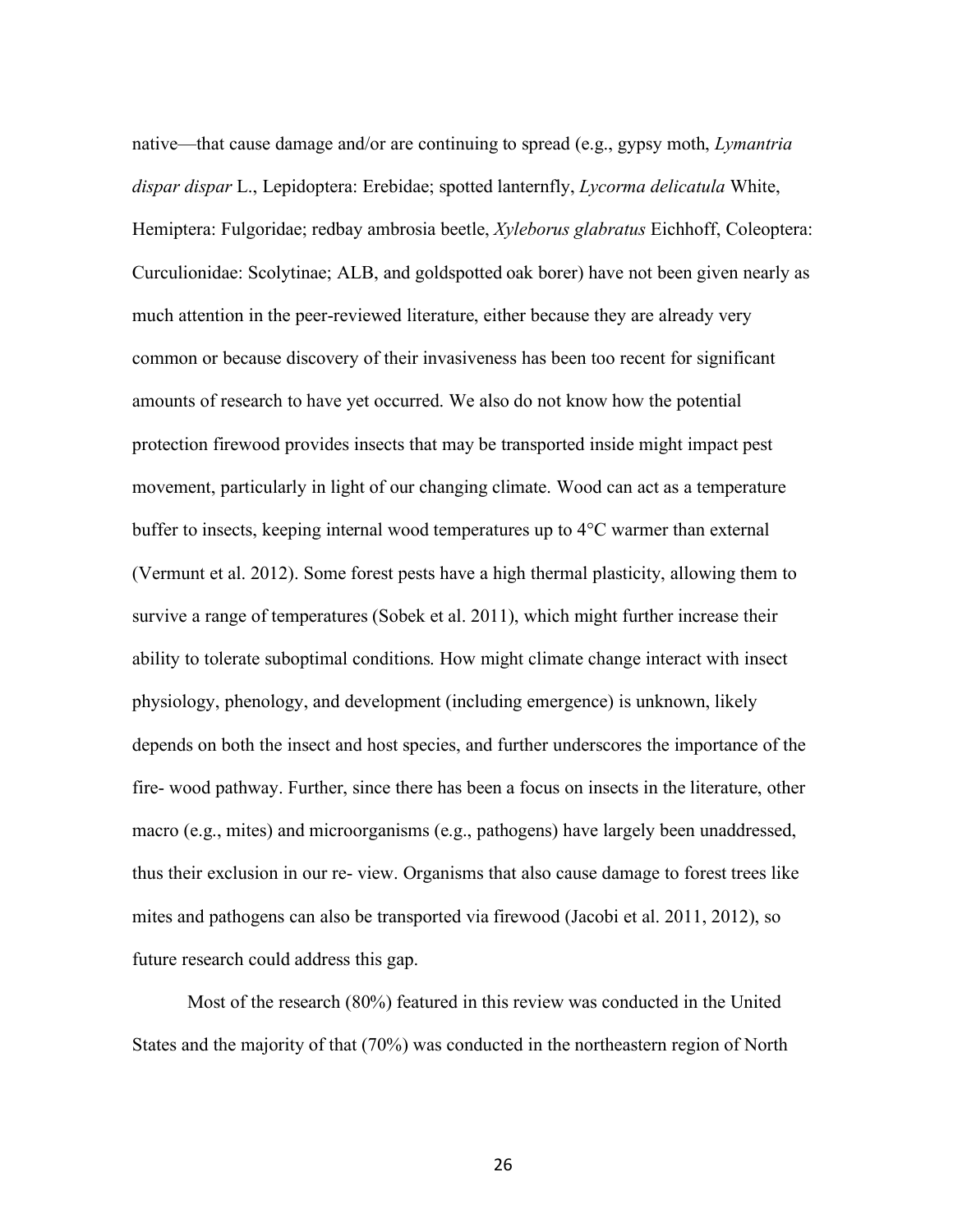America, likely because this region has experienced the highest rate of invasion of forest insects (e.g., EAB, ALB, gypsy moth; Liebhold et al. 2013) and high use of firewood for home heating and recreation (U.S. Energy Information Administration 2014). Thus, we lack critical knowledge with regards to forest pests and firewood from several regions of North America (Figure 1.2) even though invasive insects are established in these areas. Specifically, the southeastern and northwestern United States, western Canada, and Mexico have a dearth of research attention. As a result, we know little about interactions between native and invasive forest pests and firewood in these regions even though many significant forest pests are prevalent. For example, Ips bark beetles, southern pine beetle (*Dendroctonus frontalis* Zimmermann (Coleoptera: Curculionidae: Scolytinae)), and redbay ambrosia beetle can all be moved in firewood in the southeastern United States, yet we know very little about these species' spread via firewood. In summer 2020, ALB was found infesting trees in South Carolina, the first time the species has successfully established in southeastern forests (Coyle et al. 2021). While it is unlikely the pathway for ALB into South Carolina will ever be definitively determined, it is certainly plausible that firewood may have played a role, or at least was an important factor in spread of the insect. The recent discovery of this federally regulated invasive forest pest in a new region further underscores the importance of knowing how forest pests, human behavior, and firewood interact, and our lack of this knowledge represents a significant gap in the literature.

Over half of the selected articles were conducted between 2009 and 2014 (Figure 1.1). Since 2014, a decreasing trend has emerged regarding the number of articles published, which could lead funding agencies, the scientific community, and general public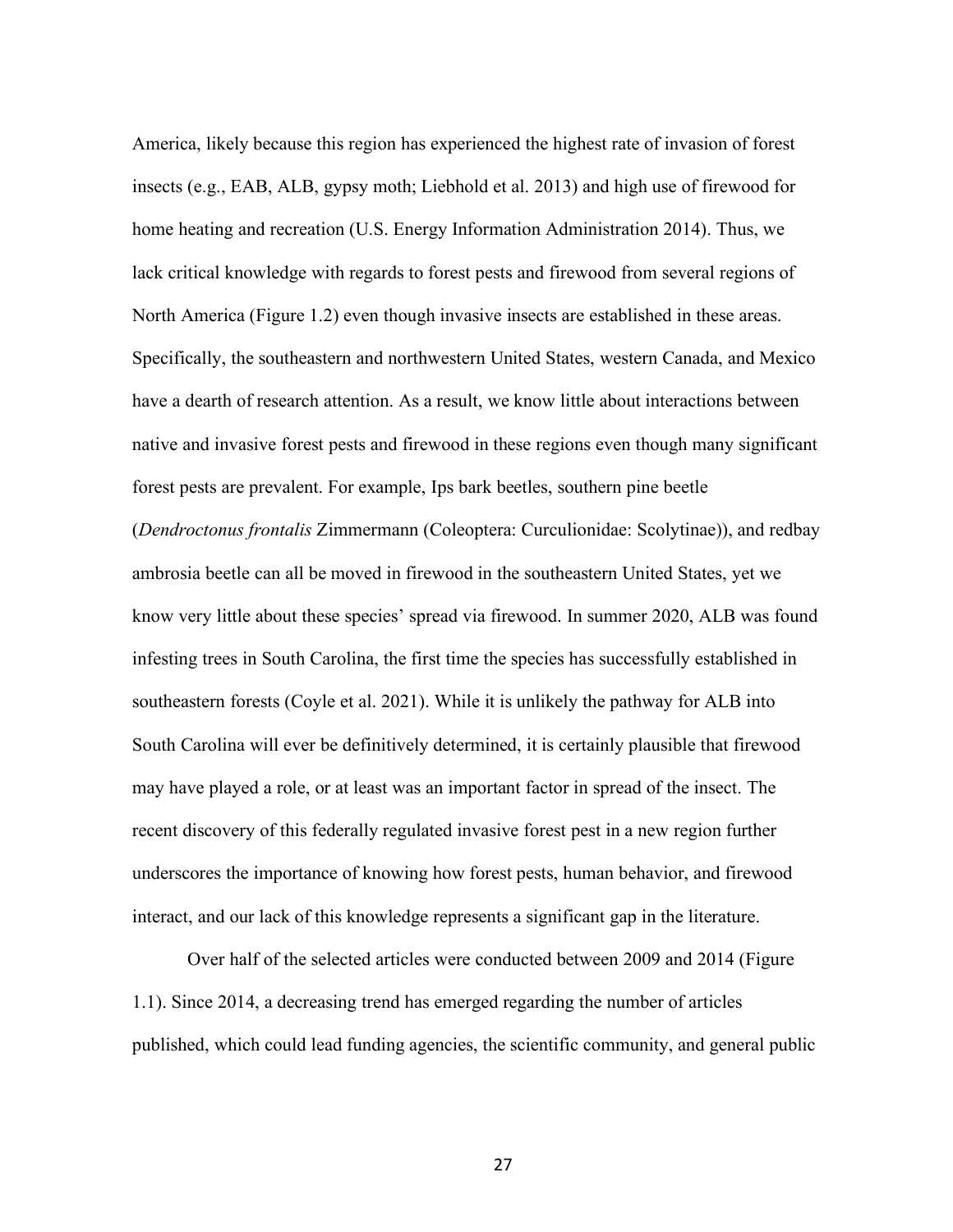to believe that the dispersal of forest insect pests through firewood is no longer an issue, or is not an important issue, neither of which is accurate (Seebens et al. 2017). While we have identified relevant information from the available literature, there is still much to be learned about insects, firewood, and potential pest movement.

Finally, only Jacobi et al. (2012) examined retail firewood, demonstrating that this significant source for acquiring firewood is understudied (the other articles examined firewood split or collected for the study, firewood that was confiscated, or firewood brought by campers). Much firewood is produced and sold by smaller businesses, and tracking where it was sourced, sold, and used is difficult and time consuming. Providing free or lower-cost firewood at camp- grounds may be an alternative for reducing firewood transport by the public, although more research is needed on the economic costs and benefits of this alternative.

### **Conclusions**

The literature identified in this scoping review examines insect incidence in firewood (showing that firewood serves as a vector for forest insect dispersal), assesses the effectiveness of heat treatments for firewood, and addresses human behavior and decisionmaking related to recreational firewood transport to analyze the rationale behind this behavior. These articles provide useful information to gain a better understanding of this issue and serve as a baseline for future research. Future research should explore the gaps identified in this scoping review to identify and obtain new information that will guide effective management. These gaps include: 1) policy and management assessment, 2) behavior and rule compliance assessment, 3) public awareness, 4) study of species less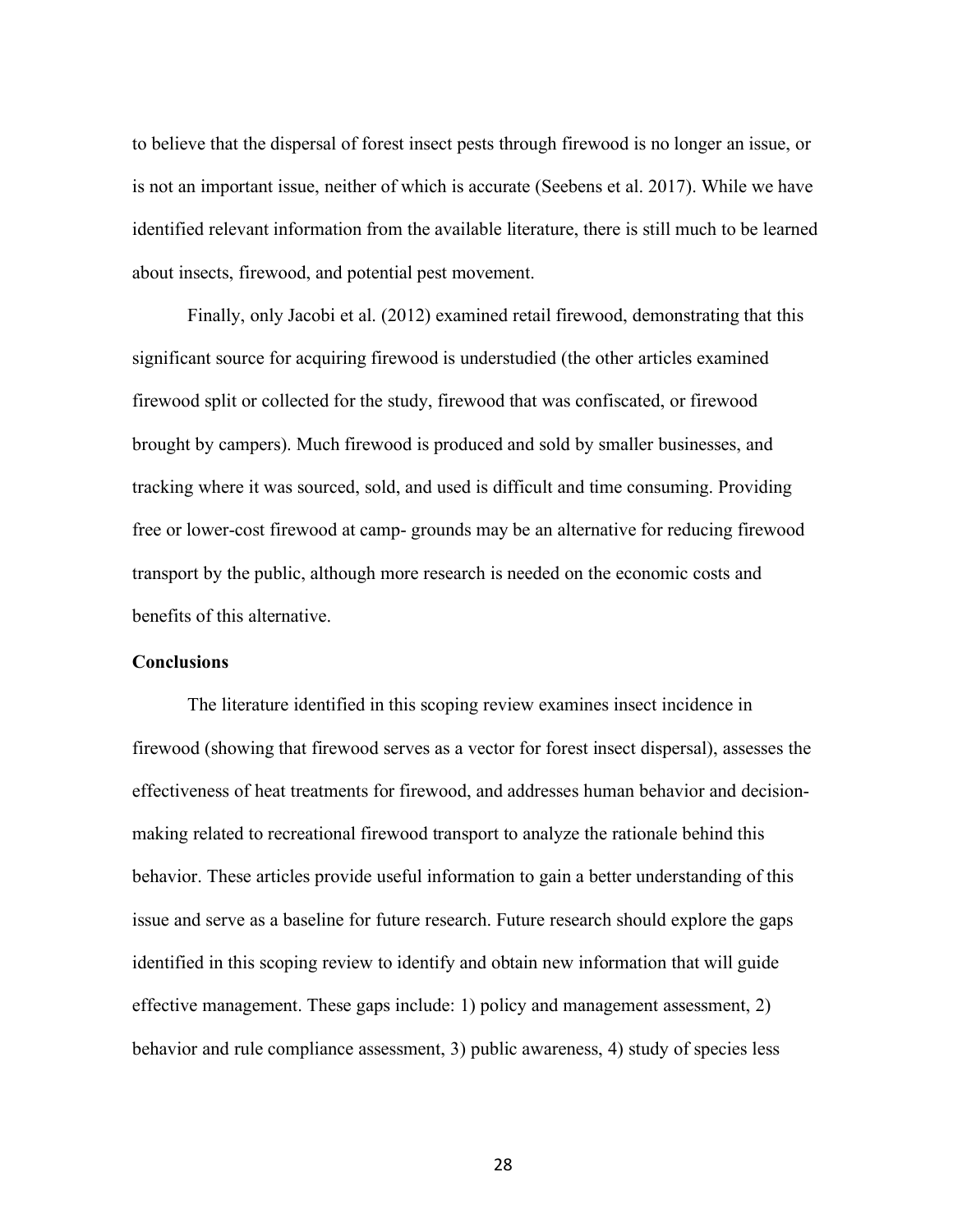present in the literature, and 5) study of midwestern and western regions of the U.S, western Canada, and Mexico. Although research in the fourth and fifth gaps would give us more information on aspects we do not know, the most impactful research would fill the first through third gap. This research could potentially answer key questions such as why do people move firewood? Are messages being communicated effectively? What are the inconsistencies among regulations? Tangible benefits from new management strategies could include reduced impacts on forest health and ecosystem services, as well as a decrease in economic costs (e.g., management) associated with forest pest eradication or management and prevention of economic losses (e.g., timber industry).

The articles in theme 1, which addressed insect incidence in fire- wood, suggest that insects can emerge many years after trees are dead and a substantial amount of transported firewood has evidence of insect infestation. This supports the need for effective and consistent treatments and regulations, educational campaigns, and monitoring of firewood movement. Also, Jacobi et al. (2011; theme 3) found that only a third of the firewood assessed in a given National Park had been purchased inside the park, demonstrating the need to support efforts to increase local firewood sales, as firewood that is harvested and burned locally is not considered a threat for pest movement.

Invasive forest insects are a persistent problem worldwide and they have been introduced and spreading in North America since 1653 (Aukema 2010) and the acceleration of their spread across the continent through human-mediated pathways has been understood for over 100 yr (McManus and Csóka 2007). Further analysis of the human dimensions of forest insect pest dispersal through firewood movement is key for future invasive species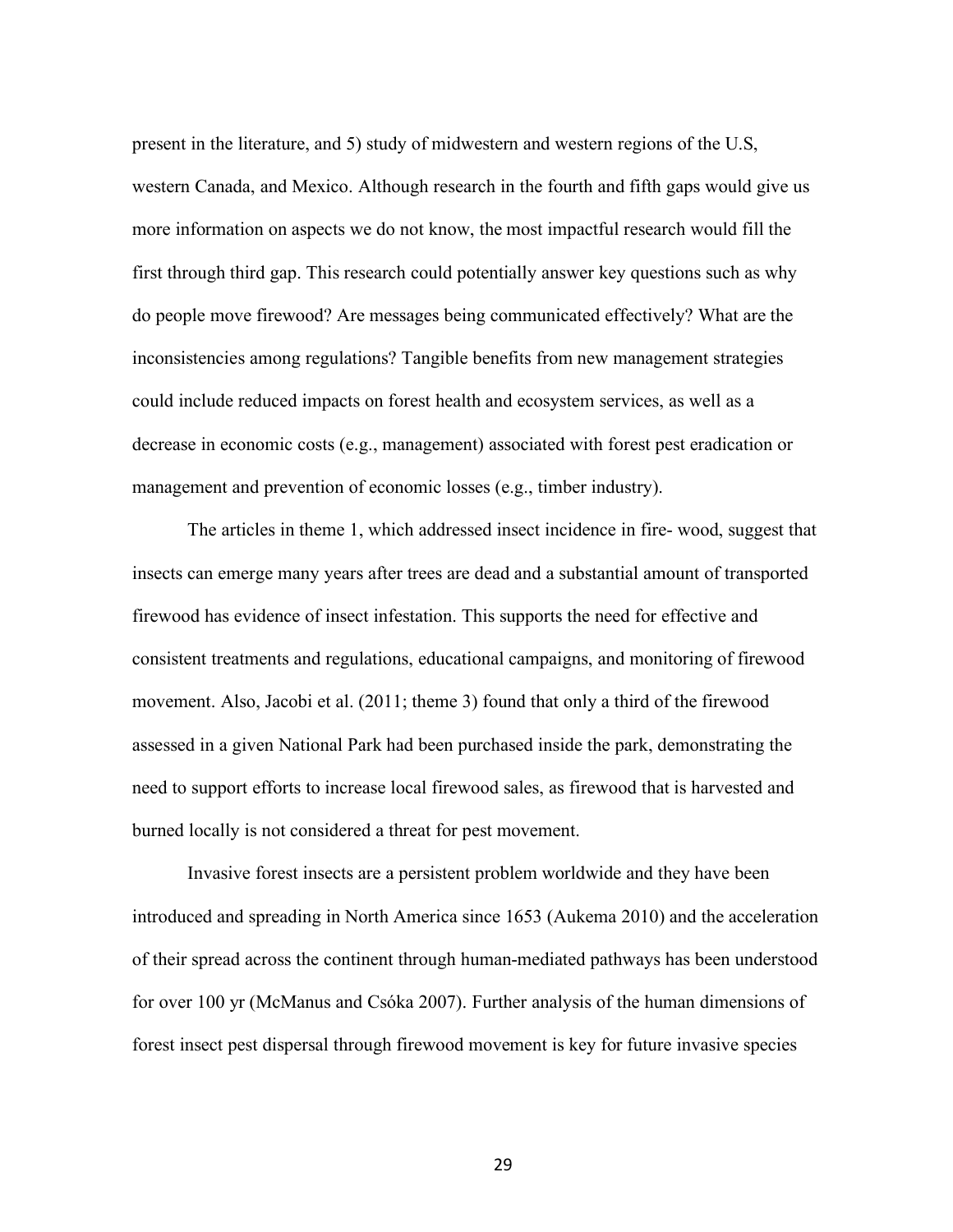management or, where feasible, eradication. Although the existing literature on this topic is limited, the articles addressing behavior and rule compliance (theme 5) suggest that firewood-related behaviors may be changed using informed approaches. Therefore, it is important to expand research that seeks to understand awareness and behaviors by the public in regard to firewood issues, and how professionals can better convey messages about the risks of moving firewood and the importance of obtaining firewood locally. Collaborating or co-managing with the public as a stakeholder by incentivizing education, accountability towards the resources (i.e., forests), and participation may make people more likely to change their firewood use behaviors (Decker and Chase 1997).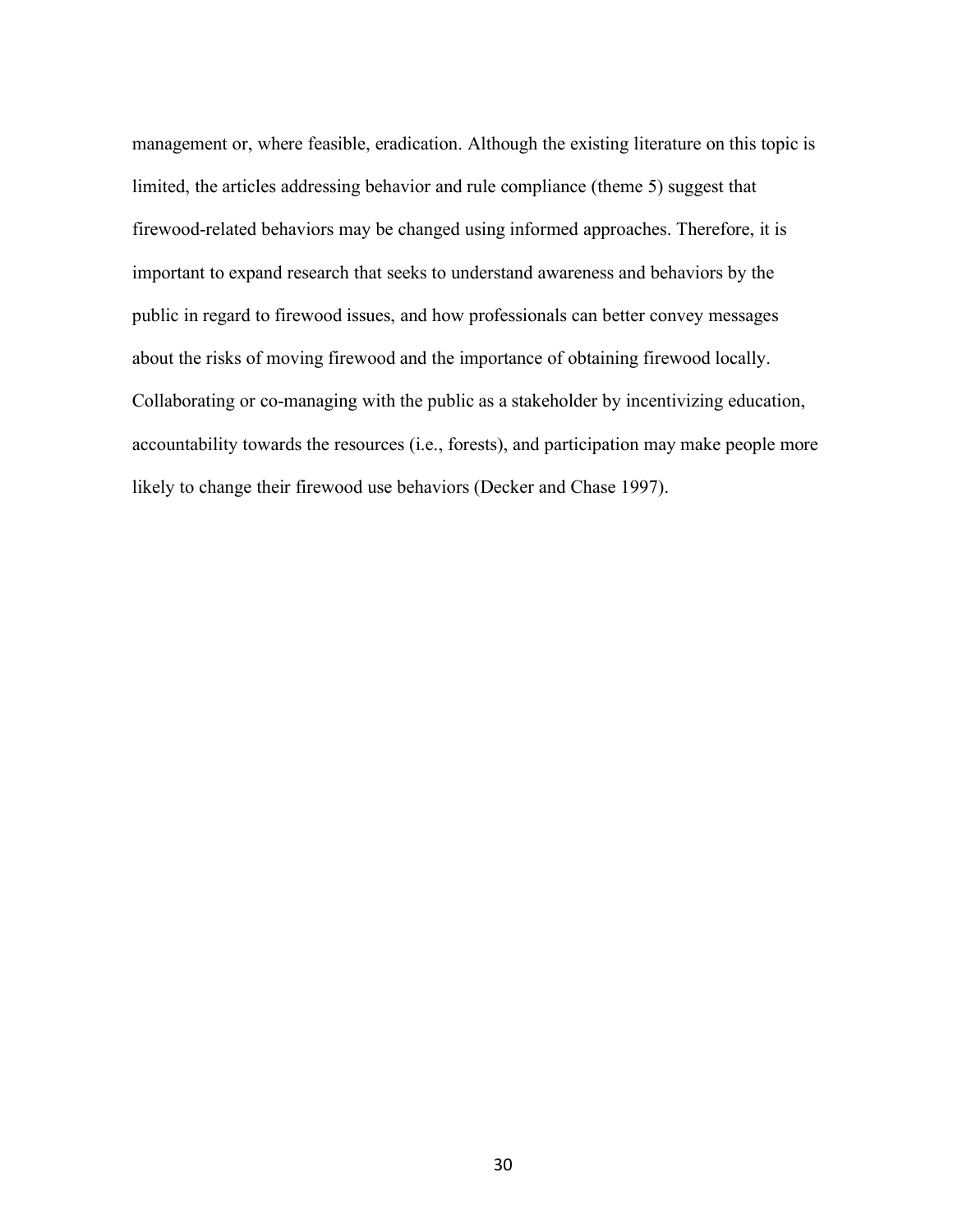### **References**

- Ali, Q., C. T. Bauch, and M. Anand. 2015. Coupled human-environment dy- namics of forest pest spread and control in a multi-patch, stochastic setting. PLOS One 10: e0139353.
- Arksey, H., and L. O'Malley. 2005. Scoping studies: towards a methodological framework. Int. J. Soc. Res. Method. 8: 19–32.
- Aukema, J. E., D. G. McCullough, B. Von Holle, A. M. Liebhold, K. Britton, and S. J. Frankel. 2010. Historical accumulation of nonindigenous forest pests in the continental United States. BioScience 60: 886–897.
- Barlow, L. A., J. Cecile, C. T. Bauch, and M. Anand. 2014. Modelling Interactions between forest pest invasions and human decisions regarding firewood transport restrictions. PLOS One 9: e90511.
- BenDor, T. K., and S. S. Metcalf. 2006. The spatial dynamics of invasive species spread. Syst. Dynam. Rev. 22: 27–50.
- BenDor, T. K., S. S. Metcalf, L. E. Fontenot, B. Sangunett, and B. Hannon. 2006. Modeling the spread of the emerald ash borer. Ecol. Model. 197: 221–236.
- Bigsby, K. M., P. C. Tobin, and E. O. Sills. 2011. Anthropogenic drivers of gypsy moth spread. Biol. Invasions 13: 2077-2090.
- Boyd, I. L., P. H. Freer-Smith, C. A. Gilligan, and H. C. Godfray. 2013. The consequence of tree pests and diseases for ecosystem services. Science 342: 1235773.
- Bratton, S. P., L. L. Stromberg, and M.E. Harmon. 1982. Firewood-gathering impacts in backcountry campsites in Great Smoky Mountains national park. Environ. Manage. 6:  $63 - 71$ .
- Campbell, F. 2011. About. https://www.dontmovefirewood.org/about/ (accessed 11 September 2020)
- Cappaert, D., D. G. McCullough, T. M. Poland, and N. W. Siegert. 2005. Emerald ash borer in North America: a research and regulatory challenge. Am. Entomol. 51: 152–165.
- Coleman, T. W., L. J. Haavik, C. Foelker, and A. M. Liebhold. 2020. Gypsy moth. Forest Insect & Disease Leaflet 162. US Department of Agriculture, Forest Service, State and Private Forestry.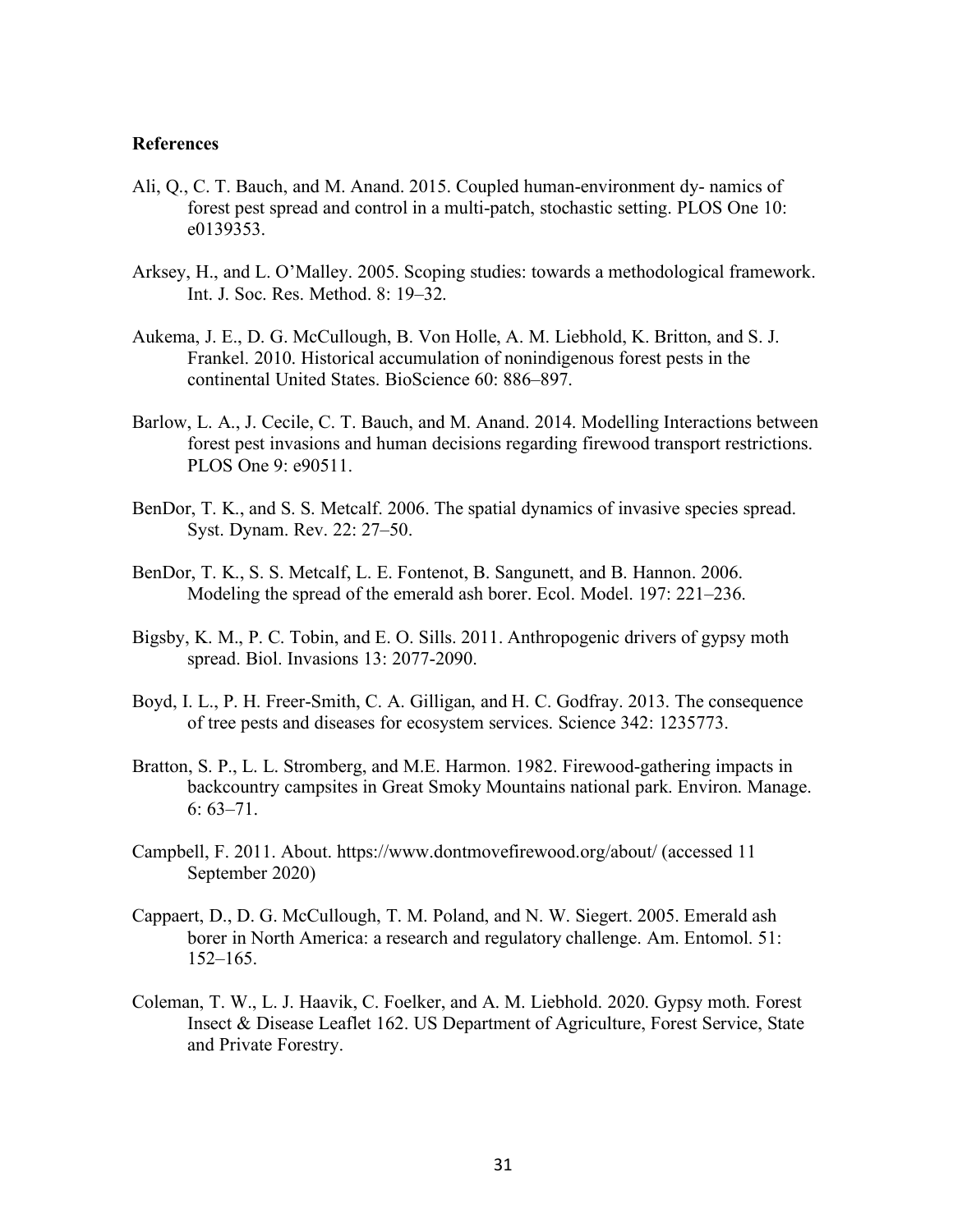- CONAFOR. 2013. Instructions for the use of firewood in rural communities. CONAFOR, National Forest Commission, Forest Development Management, Mexico City, Mexico. 22p.
- Coyle, D. R., Trotter, R. T., Bean, M. S., and S. E. Pfister. 2021. First Recorded Asian Longhorned Beetle (Coleoptera: Cerambycidae) Infestation in the Southern United States. J. Integr. Pest Manag. 12: 10.
- Daigle, J. J., C. L. Straub, J. E. Leahy, S. M. De Urioste-Stone, D. J. Ranco, and N. W. Siegert. 2018. How campers' beliefs about forest pests affect firewood transport behavior: An application of involvement theory. For. Sci. 65: 363–372.
- Decker, D. J., and L. C. Chase. 1997. Human dimensions of living with wild- life: A management challenge for the 21st century. Wildl. Soc. Bull. 25: 788–795.
- Diss-Torrance, A., K. Peterson, and C. Robinson. 2018. Reducing firewood movement by the public: use of survey data to assess and improve efficacy of a regulatory and educational program, 2006–2015. Forests 9: 90.
- Dodds, K. J., and D. A. Orwig. 2011. An invasive urban forest pest invades natural environments—Asian longhorned beetle in northeastern US hardwood forests. Can. J. For. Res. 41: 1729–1742.
- Dodds, K. J., R. P. Hanavan, and M. F. DiGirolomo. 2017. Firewood col- lected after a catastrophic wind event: The bark beetle (Scolytinae) and woodborer (Buprestidae, Cerambycidae) community present over a 3-year period. Agric. For. Entomol. 19: 309–320.
- Duan, J. J., L. S. Bauer, R. G. Van Driesche, and J. R. Gould. 2018. Progress and challenges of protecting North American ash trees from the emerald ash borer using biological control. Forests 9: 142.
- Early, R., B. A. Bradley, J. S. Dukes, J. J. Lawler, J. D. Olden, D. M. Blumenthal, P. Gonzalez, E. D. Grosholz, I. Ibañez, L. P. Miller, et al. 2016. Global threats from invasive alien species in the twenty-first century and national response capacities. Nat. Comm. 7: 12485.
- FAO (Food and Agriculture Organization of the United Nations). 2017. ISPM 15 Regulation of wood packaging material in international trade. Food and Agriculture Organization of the United Nations, Rome, Italy. http://www. fao.org/3/amb160e.pdf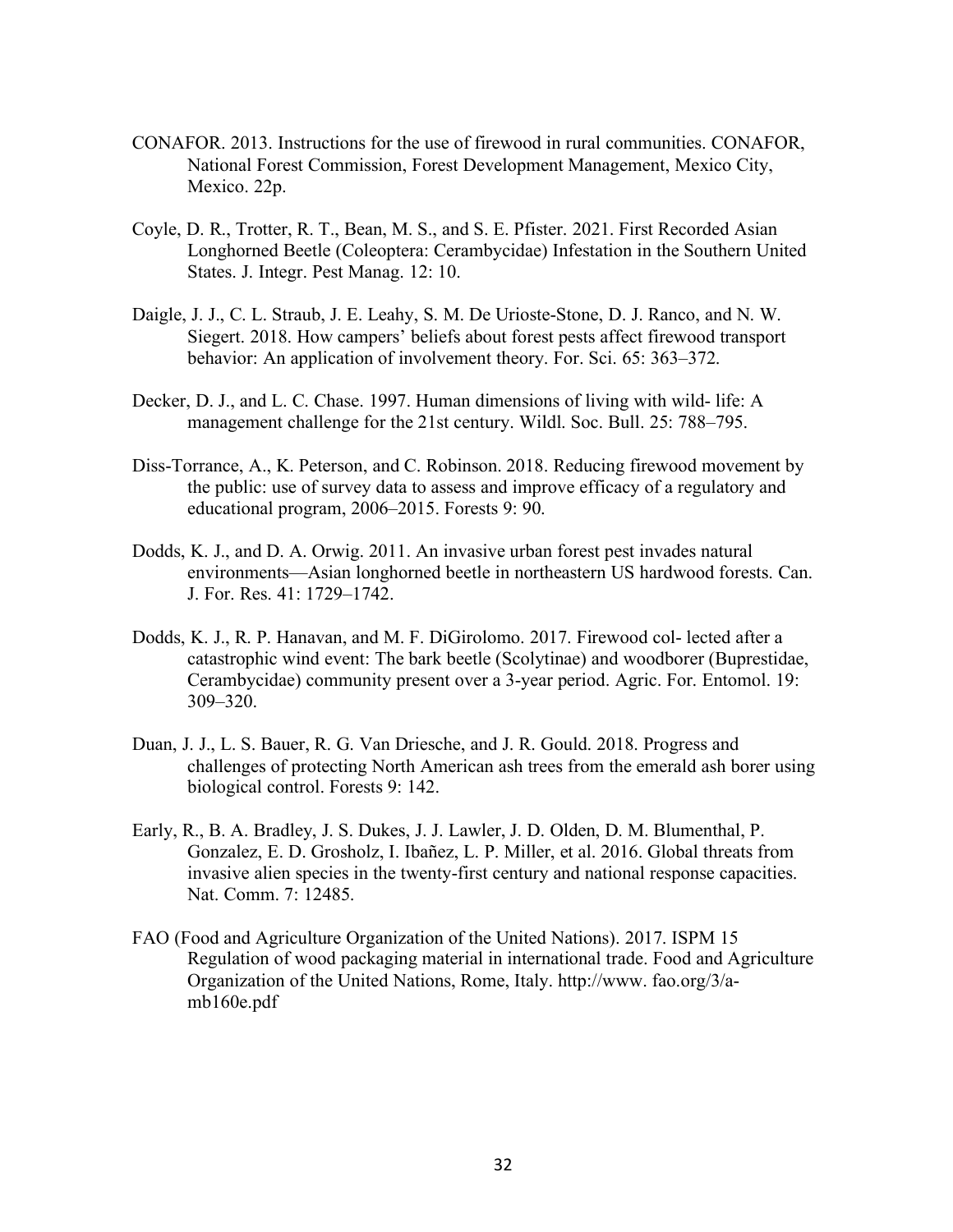- Fei, S., R. S. Morin, C. M. Oswalt, and A. M. Liebhold. 2019. Biomass losses resulting from insect and disease invasions in US forests. Proc. Natl. Acad. Sci. U. S. A. 116: 17371–17376.
- Freer-Smith, P. H., and Webber, J. F. 2017. Tree pests and diseases: the threat to biodiversity and the delivery of ecosystem services. Biodivers. Conserv. 26: 3167– 3181.
- Gagné, J., M. Al Zayat, and D. Nisbet. 2017. Firewood pathway ana- lysis for Canada. Prepared for: Forest Pest Council Working Group— Canadian Council of Forest Ministers. https://www.ccfm.org/ pdf/2017-FirewoodPathwayAnalysis.pdf (accessed 3 December 2020).
- Gippet, J. M., A. M. Liebhold, G. Fenn-Moltu, and C. Bertelsmeier. 2019. Humanmediated dispersal in insects. Curr. Opin. Insect Sci. 35: 96–102.
- Goebel, P. C., M. S. Bumgardner, D. A. Herms, and A. Sabula. 2010. Failure to phytosanitize ash firewood infested with emerald ash borer in a small dry kiln using ISPM-15 standards. J. Econ. Entomol. 103: 597–602.
- Greenwood, L. 2014. Kiln dried vs heat treated firewood. https://www. dontmovefirewood.org/kiln-dried-vs-heat-treated-firewood-html/ (accessed 3 December 2020)
- Greenwood, L. 2020. 2020 Regulations that apply to moving firewood right now. https://youtu.be/jw9YRdw5hhI
- Haack, R. A., and T. R. Petrice. 2009. Bark-and wood-borer colonization of logs and lumber after heat treatment to ISPM 15 specifications: the role of residual bark. J. Econ. Entomol. 102: 1075–1084.
- Haack, R. A., T. R. Petrice, and A. C. Wiedenhoeft. 2010. Incidence of bark- and woodboring insects in firewood: a survey at Michigan's Mackinac Bridge. J. Econ. Entomol. 103: 1682–1692.
- Haack, R. A., K. O. Britton, E. G. Brockerhoff, J. F. Cavey, L. J. Garrett, M. Kimberley, F. Lowenstein, A. Nuding, L. J. Olson, J. Turner, et al. 2014. Effectiveness of the International Phytosanitary Standard ISPM No. 15 on reducing wood borer infestation rates in wood packaging material entering the United States. Plos One. 9: e96611.
- Holmes, T. P., J. E. Aukema, B. Von Holle, A. Liebhold, and E. Sills. 2009. Economic impacts of invasive species in forests. Ann. NY Acad. Sci. 1162: 18–38.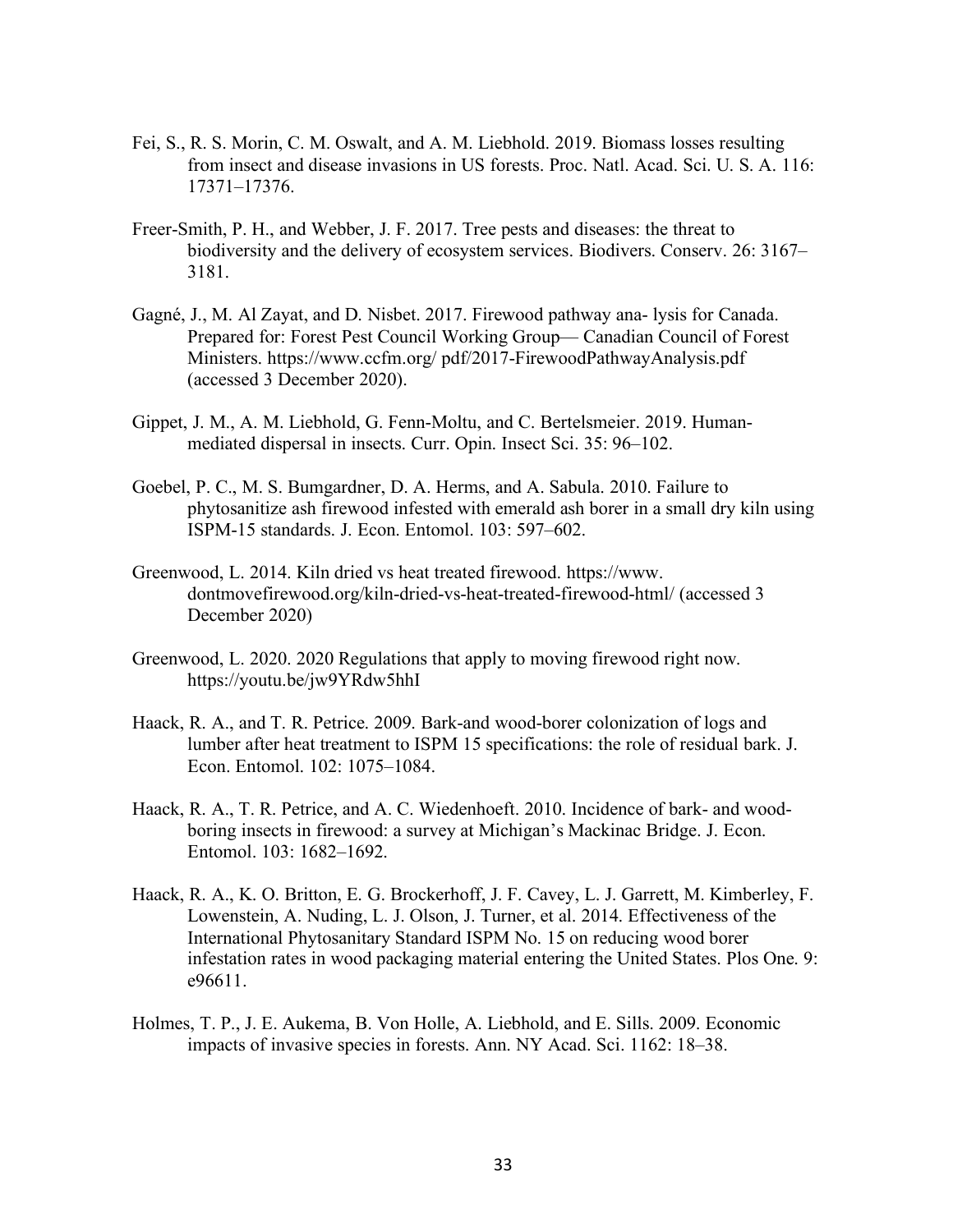- Jacobi, W. R., B. A. Goodrich, and C. M. Cleaver. 2011. Firewood transport by national and state park campers: a risk for native or exotic tree pest movement. Arboric. Urban For. 37: 126–138.
- Jacobi, W. R., J. G. Hardin, B. A. Goodrich, and C. M. Cleaver. 2012. Retail firewood can transport live tree pests. J. Econ. Entomol. 105: 1645–1658.
- Jones, M. I., T. W. Coleman, A. D. Graves, M. L. Flint, and S. J. Seybold. 2013. Sanitation options for managing oak wood infested with the invasive goldspotted oak borer (Coleoptera: Buprestidae) in southern California. J. Econ. Entomol. 106: 235–246.
- Karel, T. H., and G. Man. 2017. Major forest insect and disease conditions in the United States: 2015. FS-1093. U. S. Department of Agriculture, Forest Service, Forest Health Protection, Washington, DC. 56p.
- Klapwijk, M. J., A. J. Hopkins, L. Eriksson, M. Pettersson, M. Schroeder, Å. Lindelöw, J. Rönnberg, E. C. Keskitalo, and M. Kenis. 2016. Reducing the risk of invasive forest pests and pathogens: Combining legislation, targeted management and public awareness. Ambio. 45(Suppl 2): 223–234.
- Koch, F. H., D. Yemshanov, R. D. Magarey, and W. D. Smith. 2012. Dispersal of invasive forest insects via recreational firewood: a quantitative analysis. J. Econ. Entomol. 105: 438–450.
- Koch, F. H., D. Yemshanov, R. A. Haack, and R. D. Magarey. 2014. Using a network model to assess risk of forest pest spread via recreational travel. PLOS One. 9: e102105.
- Kovacs, K. F., R. G. Haight, D. G. McCullough, R. J. Mercader, N. W. Siegert, and A. M. Liebhold. 2010. Cost of potential emerald ash borer damage in U.S. communities, 2009–2019. Ecol. Econ. 69: 569–578.
- Krist, F. J., J. R. Ellenwood, M. E. Woods, A. J. McMahan, J. P. Cowardin, D. E. Ryerson, F. J. Sapio, M. O. Zweifler, and S. A. Romero. 2014. 2013– 2027 National insect and disease forest risk assessment. FHTET-14-01. U. S. Department of Agriculture, Forest Service, Forest Health Technology Enterprise Team, Fort Collins, CO. 209p.
- Liebhold, A. M., E. G. Brockerhoff, L. J. Garrett, J. L. Parke, and K. O. Britton. 2012. Live plant imports: the major pathway for forest insect and pathogen invasions of the US. Front. Ecol. Environ. 10: 135–143.
- Liebhold, A. M., D. G. McCullough, L. M. Blackburn, S. J. Frankel, B. Von Holle, and J. E. Aukema. 2013. A highly aggregated geographical distribution of forest pest invasions in the USA. Divers. Distrib. 19: 1208–1216.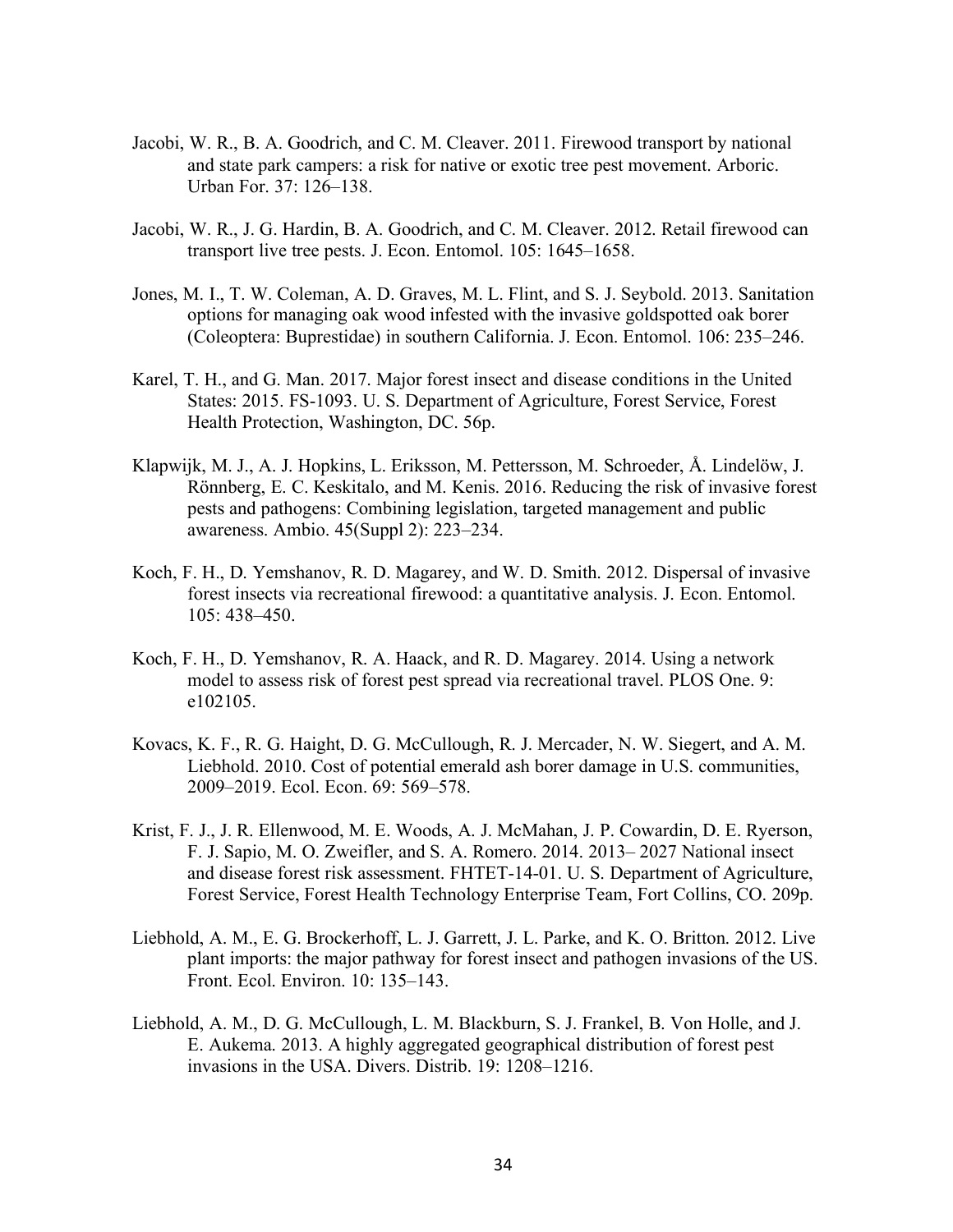- Liebhold, A. M., E. G. Brockerhoff, S. Kalisz, M. A. Nuñez, D. A. Wardle, and M. J. Wingfield. 2017. Biological invasions in forest ecosystems. Biol. Invasions 19: 3437–3458.
- Linnakoski, R., and K. M. Forbes. 2019. Pathogens—The hidden face of forest invasions by wood-boring insect pests. Front. Plant Sci. 10: 90.
- Lovett, G. M., Canham, C. D., Arthur, M. A., Weathers, K. C., and R. D. Fitzhugh. 2006. Forest ecosystem responses to exotic pests and pathogens in eastern North America. BioScience 56: 395-405.
- Lovett, G. M., M. Weiss, A. M. Liebhold, T. P. Holmes, B. Leung, K. F. Lambert, D. A. Orwig, F. T. Campbell, J. Rosenthal, D. G. McCullough, et al. 2016. Nonnative forest insects and pathogens in the United States: Impacts and policy options. Ecol. Appl. 26: 1437–1455.
- Mayfield, A. E., S. W. Fraedrich, A. Taylor, P. Merten, and S. W. Myers. 2014. Efficacy of heat treatment for the thousand cankers disease vector and pathogen in small black walnut logs. J. Econ. Entomol. 107: 174–184.
- McManus, M., and G. Csóka. 2007. History and impact of gypsy moth in North America and comparison to the recent outbreaks in Europe. Acta Silvatica et Lignaria Hungarica 3: 47–64.
- Meurisse, N., D. Rassati, B. P. Hurley, E. G. Brockerhoff, and R. A. Haack. 2019. Common pathways by which non-native forest insects move inter- nationally and domestically. J. Pest Sci. 92: 13–27.
- Morrison, A., J. Sweeney, C. Hughes, and R. C. Johns. 2016. Hitching a ride: Firewood as a potential pathway for range expansion of an exotic beech leaf-mining weevil, *Orchestes fagi* (Coleoptera: Curculionidae). Can. Entomol. 149: 129–137.
- Moser, W. K., E. L. Barnard, R. F. Billings, S. J. Crocker, M. E. Dix, A. N. Gray, G. G. Ice, M. Kim, R. Reid, S. U. Rodman, et al. 2009. Impacts of nonnative invasive species on US forests and recommendations for policy and management. J. For. 107: 320–327.
- Myers, S. W., I. Fraser, and V. C. Mastro. 2009. Evaluation of heat treatment schedules for emerald ash borer (Coleoptera: Buprestidae). J. Econ. Entomol. 102: 2048–2055.
- Niemelä, P., and W. J. Mattson. 1996. Invasion of North American forests by European phytophagous insects. BioScience 46: 741–753.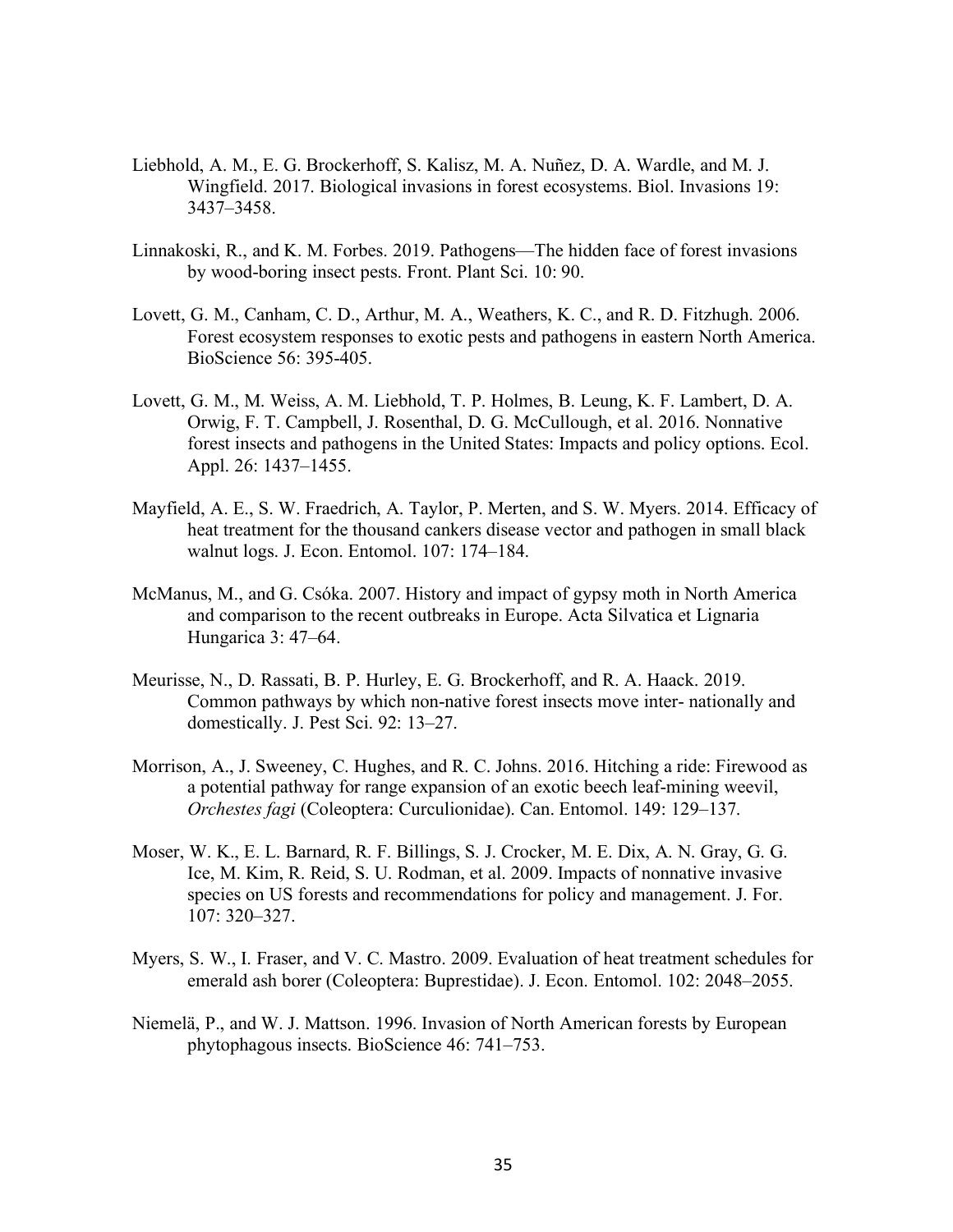- NRCan (Natural Resources Canada). 2018. Top forest insects and diseases in Canada. Natural Resources Canada, Ottawa, ON. https://www.nrcan.gc.ca/ our-naturalresources/forests-forestry/wildland-fires-insects-disturban/top- forest-insects-anddiseases-canada/17607 (accessed 3 December 2020).
- Pedlar, J. H., D. W. McKenney, D. Yemshanov, and E. S. Hope. 2020. Potential economic impacts of the Asian longhorned beetle (Coleoptera: Cerambycidae) in Eastern Canada. J. Econ. Entomol. 113: 839–850.
- Peterson, K., and A. Diss-Torrance. 2012. Motivation for compliance with environmental regulations related to forest health. J. Environ. Manage. 112: 104–119.
- Peterson, K., and A. Diss-Torrance. 2014. Motivations for rule compliance in support of forest health: replication and extension. J. Environ. Manage. 139: 135–145.
- Petrice, T. R., and R. A. Haack. 2006. Effects of cutting date, outdoor storage conditions, and splitting on survival of *Agrilus planipennis* (Coleoptera: Buprestidae) in firewood logs. J. Econ. Entomol. 99: 790–796.
- Petrice, T. R., and R. A. Haack. 2007. Can emerald ash borer, *Agrilus planipennis* (Coleoptera: Buprestidae), emerge from logs two summers after infested trees are cut? Great Lakes Entomol. 40: 92–95.
- Pham, M. T., A. Rajić, J. D. Greig, J. M. Sargeant, A. Papadopoulos, and S. A. McEwen. 2014. A scoping review of scoping reviews: advancing the approach and enhancing the consistency. Res. Synth. Methods 5: 371–385.
- Pimentel, D., L. Lach, R. Zuniga, and D. Morrison. 2000. Environmental and economic costs of nonindigenous species in the United States. BioScience 50: 53–65.
- Poland, T. M., and D. G. McCullough. 2006. Emerald ash borer: invasion of the urban forest and the threat to North America's ash resource. J. For. 104: 118–124.
- Poland, T. M., T. M. Ciaramitaro, D. S. Pureswaran, and A. Diss-Torrance. 2008. Evaluating the use of plastic bags to prevent escape of the emerald ash borer, *Agrilus planipennis* (Coleoptera: Buprestidae) from firewood. Great Lakes Entomol. 41: 40–48.
- Robertson, D. R., and Andow, D. A. 2009. Human-mediated dispersal of emerald ash borer: Significance of the firewood pathway. https://www.researchgate. net/profile/Desiree\_Robertson/publication/303472591\_Working\_paper\_Humanmediated dispersal of emerald ash borer Significance of the firewood pathway/links/5744752c08ae298602f65379/ Working-paper-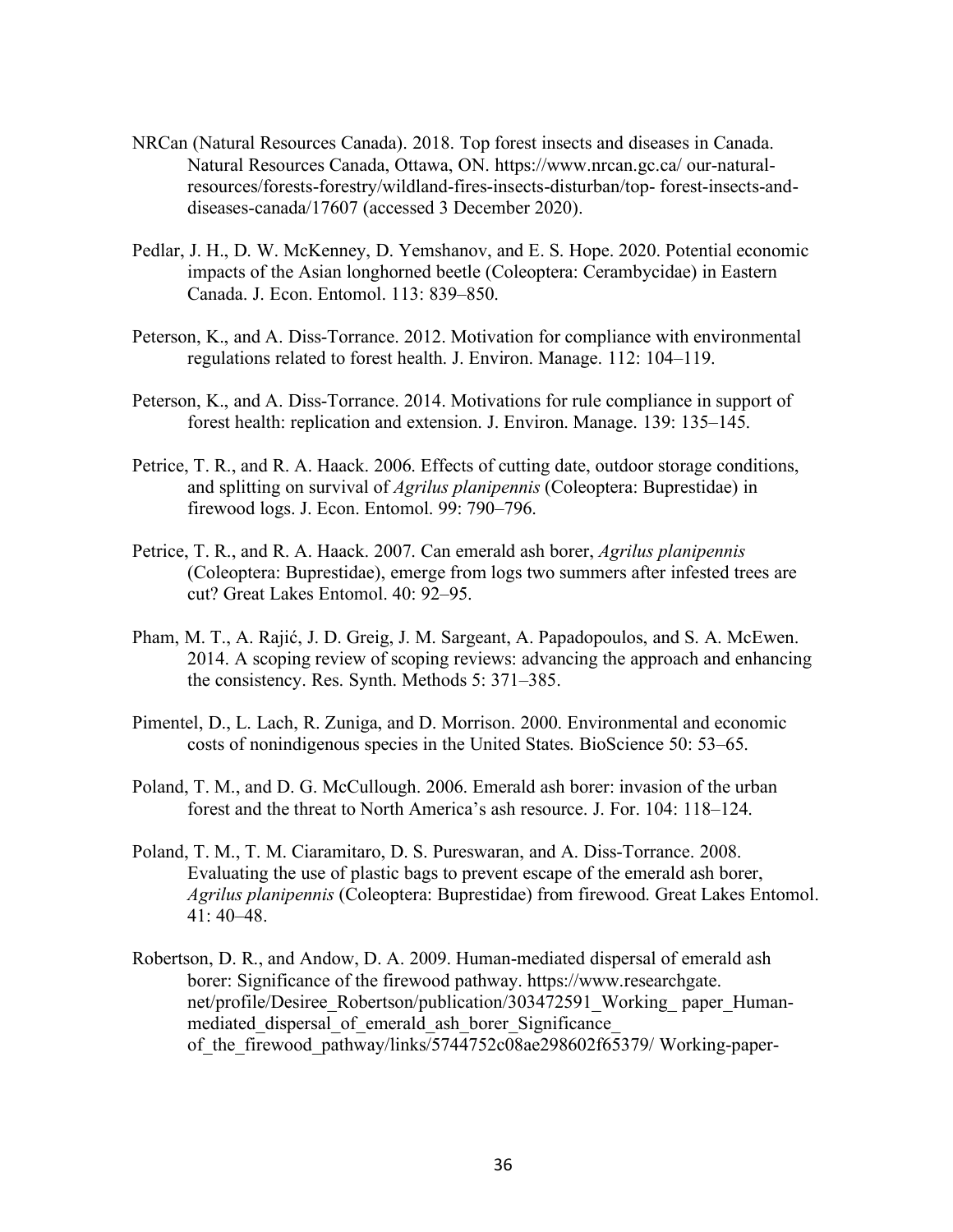Human-mediated-dispersal-of-emerald-ash-borer- Significance-of-the-firewoodpathway.pdf (accessed 3 December 2020).

- Roy, B. A., H. M. Alexander, J. Davidson, F. T. Campbell, J. J. Burdon, R. Sniezko, and C. Brasier. 2014. Increasing forest loss worldwide from invasive pests requires new trade regulations. Front. Ecol. Environ. 12: 457–465.
- Seebens, H., T. M. Blackburn, E. E. Dyer, P. Genovesi, P. E. Hulme, J. M. Jeschke, S. Pagad, P. Pyšek, M. Winter, M. Arianoutsou, et al. 2017. No saturation in the accumulation of alien species worldwide. Nat. Comm. 8: 1–9.
- Short, M. T., K. D. Chase, T. E. Freeley, A. M. Kees, J. T. Wittman, and B. H. Aukema. 2020. Rail transport as a vector of the emerald ash borer. Agric. For. Entomol. 22: 92–97.
- Sobek, S., A. Rajamohan, D. Dillon, R. C. Cumming, and B. J. Sinclair. 2011. High temperature tolerance and thermal plasticity in emerald ash borer *Agrilus planipennis*. Agric. For. Entomol. 13: 333–340.
- Solano, A., S. L. Rodriguez, and D. R. Coyle. 2020. The Nature Conservancy's Don't Move Firewood campaign: An analysis of the 2005–2016 survey data. Report submitted to The Nature Conservancy, Missoula, MT. 23p. http://www.dontmovefirewood.org/wp-content/uploads/2020/07/Solano- Rodriguezand-Coyle-DMF-Report-for-2005-2016-Survey-Data\_2.pdf (accessed 11 September 2020).
- Statistics Canada. 2012. Households and the environment: 2009. Catalogue no. 11-526-X. Statistics Canada, Minister of Industry, Ottawa, Ontario, Canada. 96p.
- Stinner, R. E., C. S. Bartfield, J. L. Stimac, and L. Dohse. 1983. Dispersal and movement of insect pests. Annu. Rev. Entomol. 28: 19–35.
- Sweeney, J., D. Rassati, N. Meurisse, B. Hurley, J. Duan, C. Stauffer, and A. Battisti. 2019. Special issue on invasive pests of forests and urban trees: pathways, early detection, and management. J. Pest Sci. 92: 1–2.
- Taylor, R. A. J., T. M. Poland, L. S. Bauer, K. N. Windell, and J. L. Kautz. 2007. In: Mastro, V.; D. Lance, R. Reardon, G. Parra, comps. Emerald ash borer and Asian longhorhed beetle research and development review meeting; 2006 October 29- November 2; Cincinnati, OH. FHTET 2007-04. U.S. Forest Service, Forest Health Technology Enterprise Team, Morgantown, WV. pp. 10–12.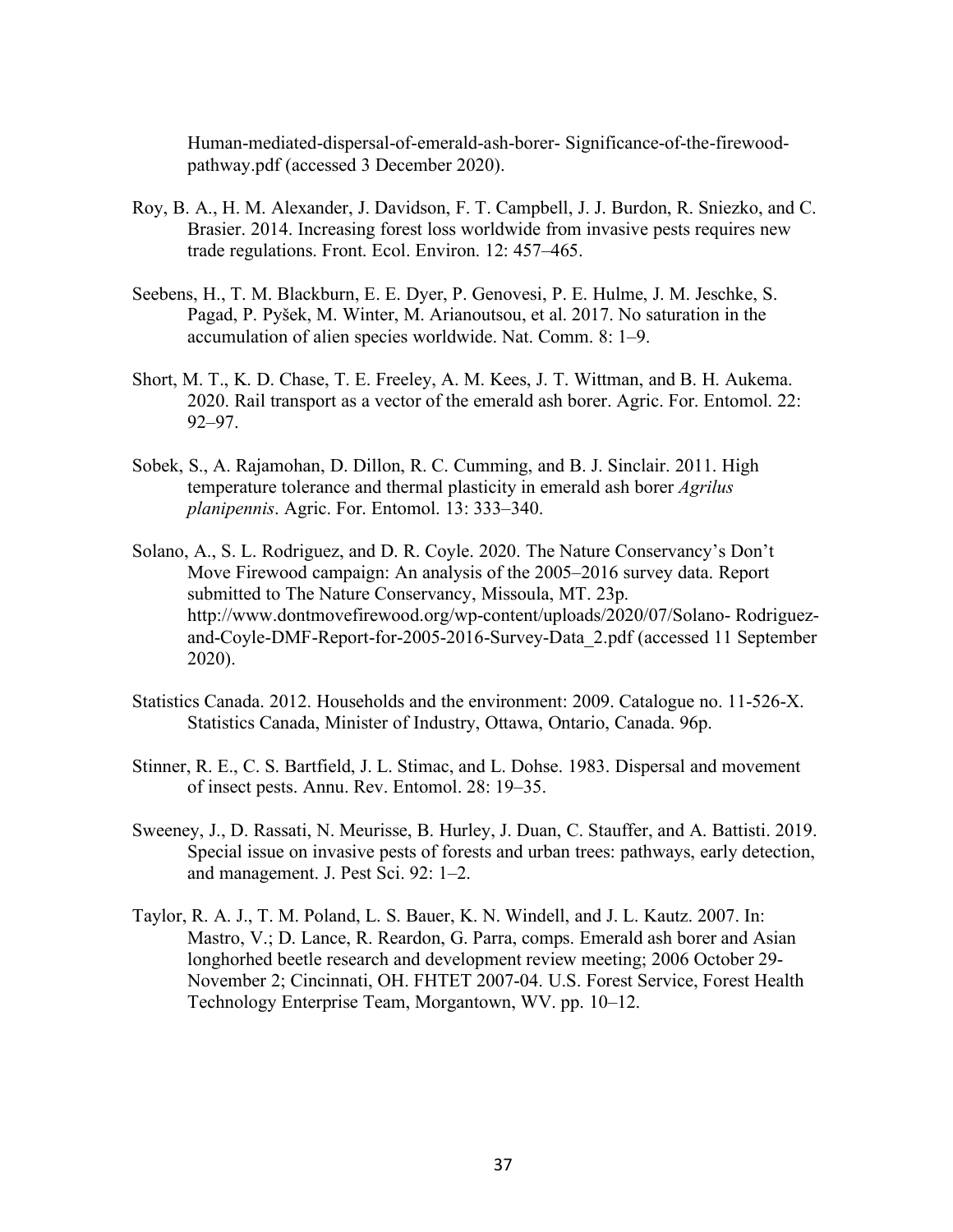- Tobin, P. C., A. Diss-Torrance, L. M. Blackburn, and B. D. Brown. 2010. What does 'local' firewood buy you? Managing the risk of invasive species intro- duction. J. Econ. Entomol. 103: 1569–1576.
- U.S. Energy Information Administration. 2014. Increase in wood as main source of household heating most notable in the Northeast. U.S. Energy Information Administration, Washington, DC. https://www.eia.gov/ todayinenergy/detail.php?id=15431 (accessed 3 December 2020).
- U.S. Energy Information Administration. 2020. Biomass explained: wood and wood waste. U.S. Energy Information Administration, Washington, DC. https://www.eia.gov/energyexplained/biomass/wood-and-wood-waste.php
- USDA APHIS (United States Department of Agriculture Animal and Plant Health Inspection Service). 2010. Risk assessment of the movement of fire- wood within the United States. Rev.1 20110105. Raleigh, NC. 127p. https:// www.aphis.usda.gov/import\_export/plants/plant\_imports/firewood/firewood\_pathway\_assessment.pdf (accessed 3 December 2020).
- Vermunt, B., K. Cuddington, S. Sobek-Swant, J. C. Crosthwaite, D. B. Lyons, and B. J. Sinclair. 2012. Temperatures experienced by wood-boring beetles in the under-bark microclimate. For. Ecol. Manage. 269: 149–157.
- Wang, X., R. Bergman, B. K. Brashaw, S. Myers, and M. Joyal. 2011. Heat treatment of firewood—meeting the phytosanitary requirements. General Technical Report FPL-GTR-200. U. S. Department of Agriculture, Forest Service, Forest Products Laboratory, Madison, WI. 34 p.
- Zitek, E. M., and A. H. Jordan. 2019. Psychological entitlement predicts failure to follow instructions. Soc. Psychol. Pers. Sci. 10: 172–180.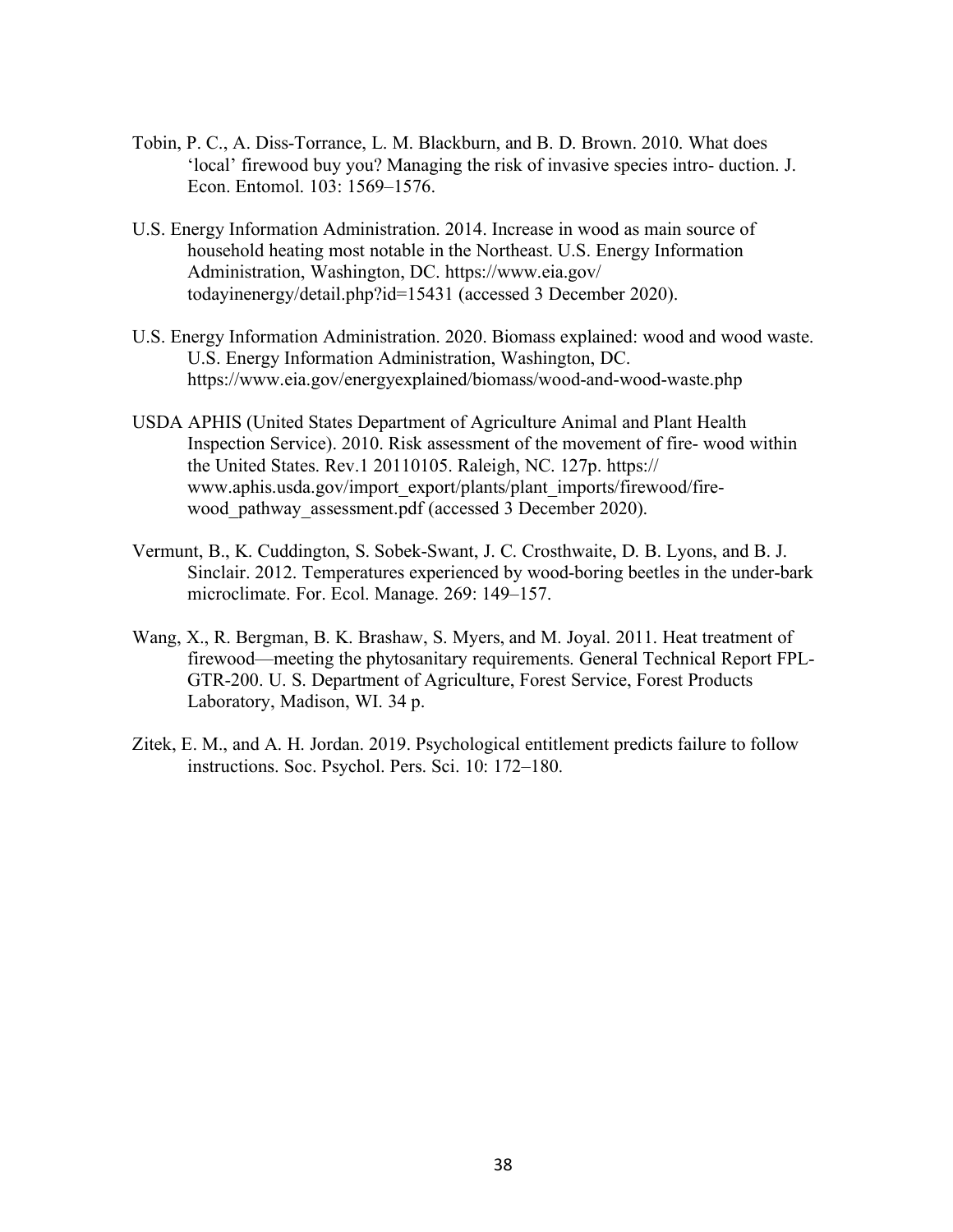#### CHAPTER TWO

# NON-NATIVE INSECT AND DISEASE DISPERSAL VIA FIREWOOD **Introduction**

There is a long history of non-native forest pests being introduced to North America, with most arriving through wood packaging material, live plant imports, and other means associated with international trade (Meurisse et al. 2019). The first record of the establishment of non-native forest pest was the codling moth (*Cydia pomonella*) in 1635 (Aukema et al. 2010). Since then, the introduction of non-native forest pests has increased exponentially. Among the worst early introduced invasive insects is the gypsy moth (*Lymantria dispar dispar*), which was introduced to the United States in 1869 (Elkinton and Liebhold 1990) and has caused severe biological impacts and economic losses (Liebhold et al. 1992). The gypsy moth has become one of the first pests widely known to spread by human movement of firewood for recreational and commercial purposes (Haack et al. 2010, Jacobi et al. 2011, Koch et al. 2012). However, only a fraction of these non-native introduced species become invasive and are capable of widespread economic and ecological damage. Species like the gypsy moth, redbay ambrosia beetle (*Xyleborus glabratus*), and emerald ash borer (*Agrilus planipennis*) were introduced from Asia and Europe and have caused severe damage to millions of trees in North America (Elkinton and Liebhold 1990, Poland and McCullough 2006, Kendra et al. 2013, Hughes et al. 2017). Some native species, such as the mountain pine beetle (*Dendroctonus ponderosae*), can also cause widespread damage and be spread to other regions of North America (Safranyik et al. 2010, Cooke and Carroll 2017). The results of invasive forest pests and their spread throughout North America include detrimental biological impacts on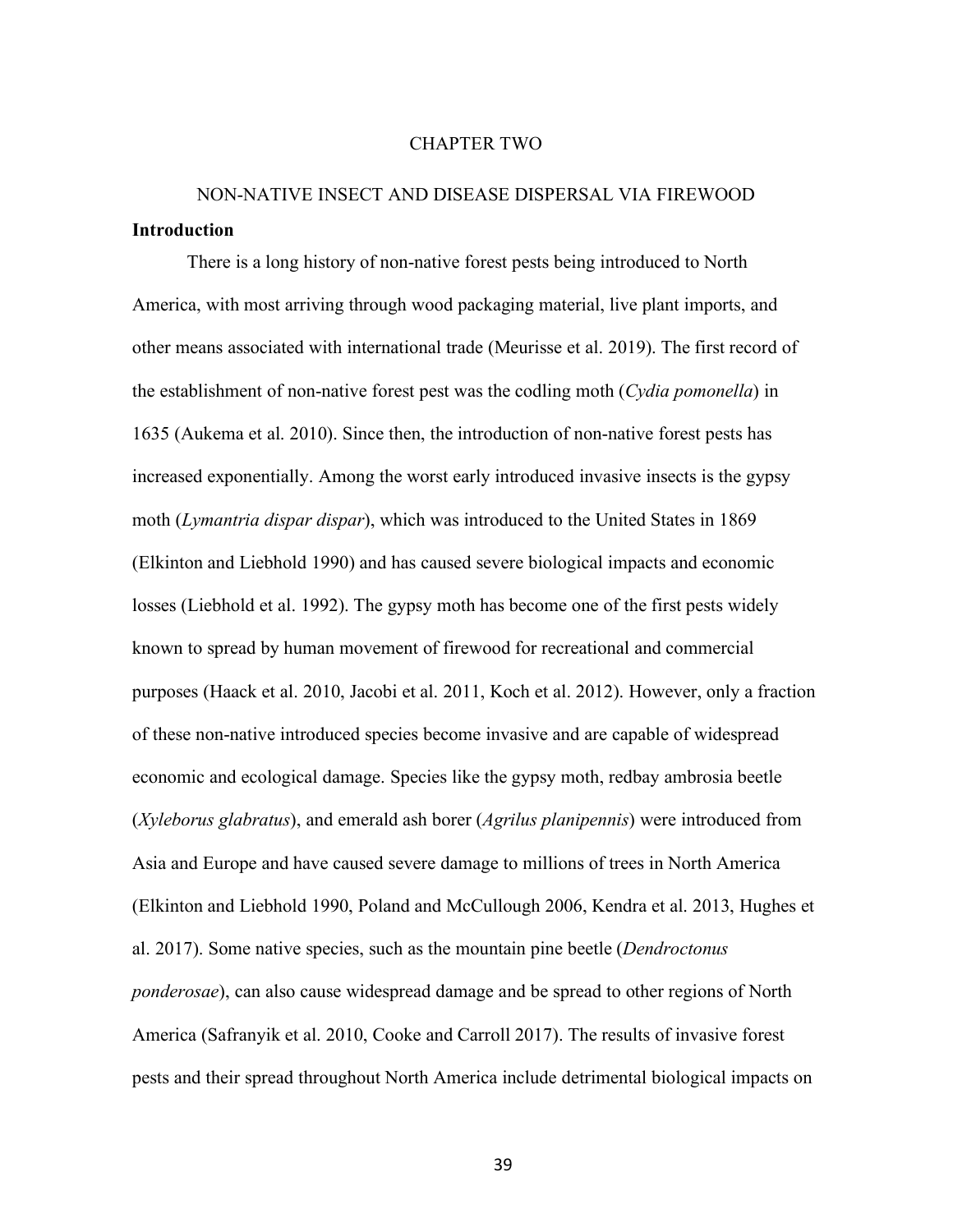natural and urban forests, their species composition, and ecosystem services, and the annual cost of these impacts can reach into the billions of dollars (Pimentel et al. 2000, Pimentel et al. 2005, Poland and McCullough 2006, Dodds and Orwig 2011, Boyd et al. 2013).

Recreational firewood movement plays a big part in the spread of and risk of invasion for non-native insects and diseases (Solano et al. 2021). For instance, Haack et al. (2010) found that more than half of the firewood confiscated over a three-month period in Michigan had evidence of current or previous forest insect infestation. Jacobi et al. (2011) surveyed national and state campers of which 39% transported firewood to the park from another state. More recent studies have shown that firewood transport by campers is still an issue, thus, the need to increase awareness and change the way prevention messaging is transmitted to the public (Diss-torrance et al. 2018, Daigle et al. 2019).

Currently, some federal regulations on forest pests (most of which are speciesspecific) are monitored and enforced by the federal government through the United States Department of Agriculture Animal and Plant Health Inspection Service (USDA APHIS) and United States Customs and Border Protection (in partnership with international agencies to protect against their spread across international borders). There are also state regulations, usually through a state's Department of Agriculture or Regulatory Department, to prevent the intra- or interstate movement of invasive forest pests through the transport of firewood. Through these various mechanisms, both internal and external quarantines are in place across the country, representing a patchwork of preventative strategies (Greenwood 2020). However, despite these regulations, the persistent spread of invasive insects and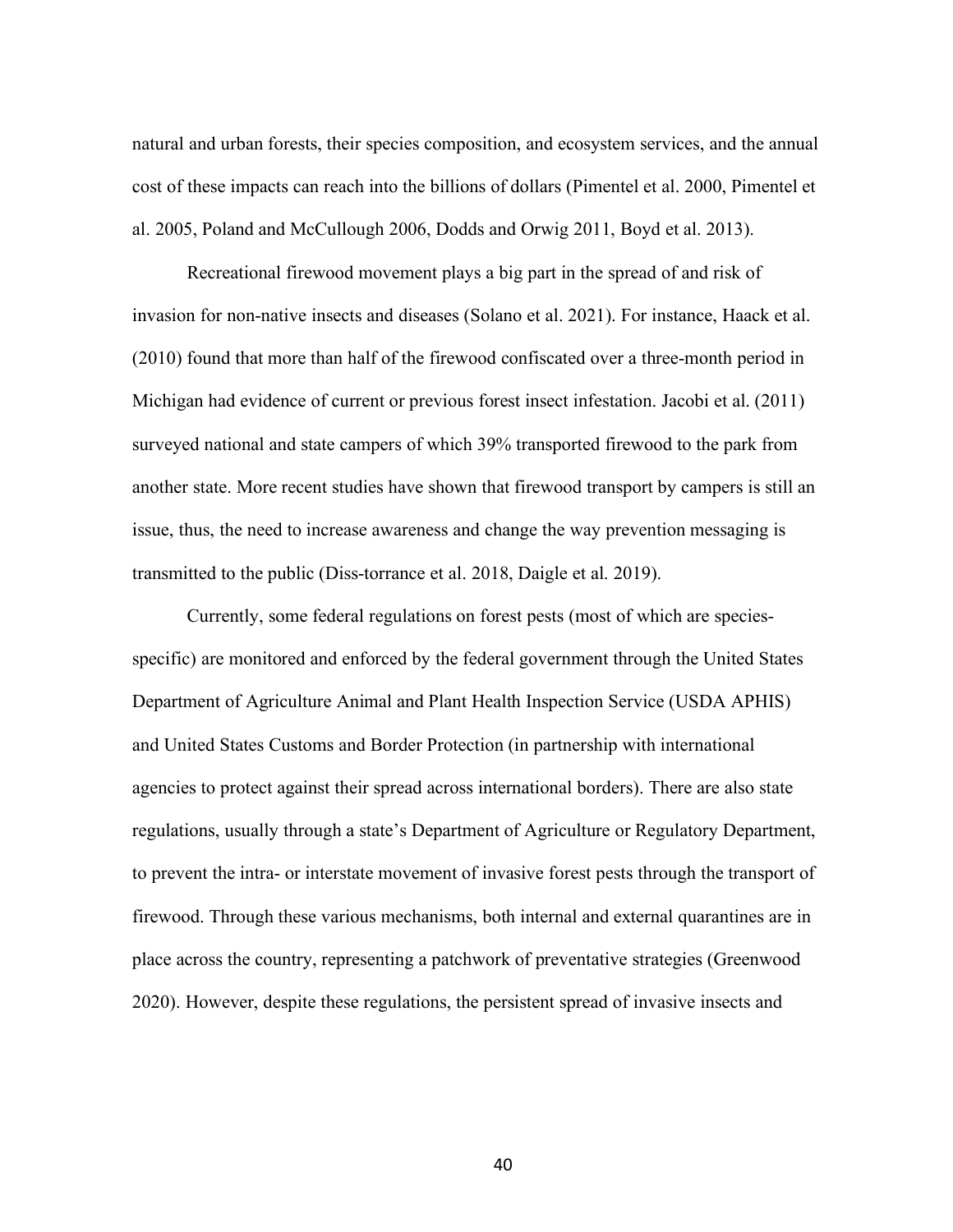diseases across North America has increased the need for educational campaigns for citizens which are aimed at reducing the spread of invasive species.

Insight on the likely psychological barriers related to preventing the spread of nonnative insects and disease spread via firewood can be found in a model designed to address climate change-related behavior (Swim et al. 2009). The model specifies four barriers that can prevent people from acting against climate change by addressing: 1) lack of awareness, 2) mistrust and reactance, 3) habit, and 4) social comparison, norms, conformity, and perceived equality. Through the application of the model to the firewood vector issue, we can hypothesize that people are more likely to change their behavior if they are aware of the risk of spreading insects and diseases when they move firewood from place to place. In order to prevent reactance (i.e. feeling that one's behavioral freedom is threatened and the need to restore it; Steindl et al. 2015), people must trust whoever is providing them the information. Many people are in the habit of cutting their own firewood and transporting it with them; as such, habit must be overcome to modify people's behavior. Finally, because people are more likely to do what others do in order to fit the norm, the peer norm must be changed from transporting firewood to purchasing it locally. If local firewood is more expensive and/or most people cut their own firewood, people will also be less likely to purchase local firewood because it will be perceived as unfair.

The Nature Conservancy (TNC) implemented the Don't Move Firewood Campaign (DMF) in 2008 with the purpose of creating a consistent continent-wide campaign aimed at educating the general public on the spread of invasive forest insects and diseases through the movement of contaminated firewood. The goal of the DMF campaign was to effectively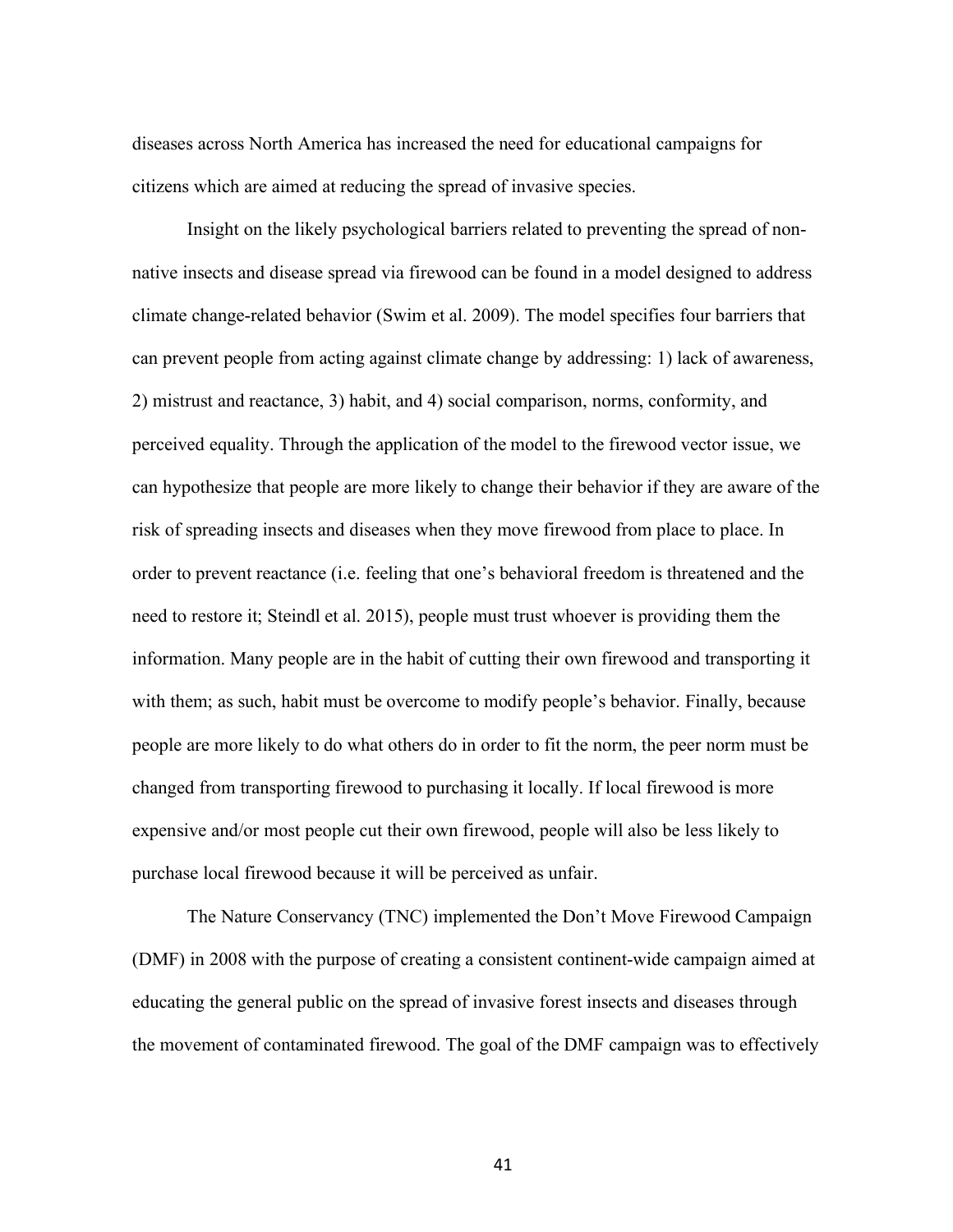and efficiently prevent movement of firewood and associated pests by the public through research-informed outreach and coordination (Campbell 2011). Over an 11-year period, TNC conducted regional and national surveys in preparation for, and later part of, their educational program to gain a better understanding of the public's knowledge, perceptions of, and attitudes towards various environmental issues, including forest health and invasive species, as well as their behavior related to buying, transporting, and using firewood. With this study, our objectives are to 1) measure the public's awareness of firewood issues (awareness), 2) identify the most effective mode for conveying information to the public (mode of information), 3) identify the most trusted messenger for conveying information to the public about firewood and the spread of invasive forest insects and diseases (choice of trusted messenger), and 4) determine what sociodemographic variables predict awareness mode of information, and trusted messenger.

### **Methods**

### *Survey Administrations*

Between 2005 and 2016, TNC coordinated and conducted multiple studies addressing the use and movement of firewood relative to the spread of invasive forest insects and diseases. TNC hired a research firm (Fairbank, Maslin, Maullin, Metz & Associates, Oakland, CA, U.S.) to develop the questionnaires and their respective sample frames for each survey administration and to implement data collection for each survey. The firm accessed state registered voter databases to develop the sample frames and the surveys were administered via phone. We used data from five questionnaires that were administered over the course of 11 years (Table 2.1).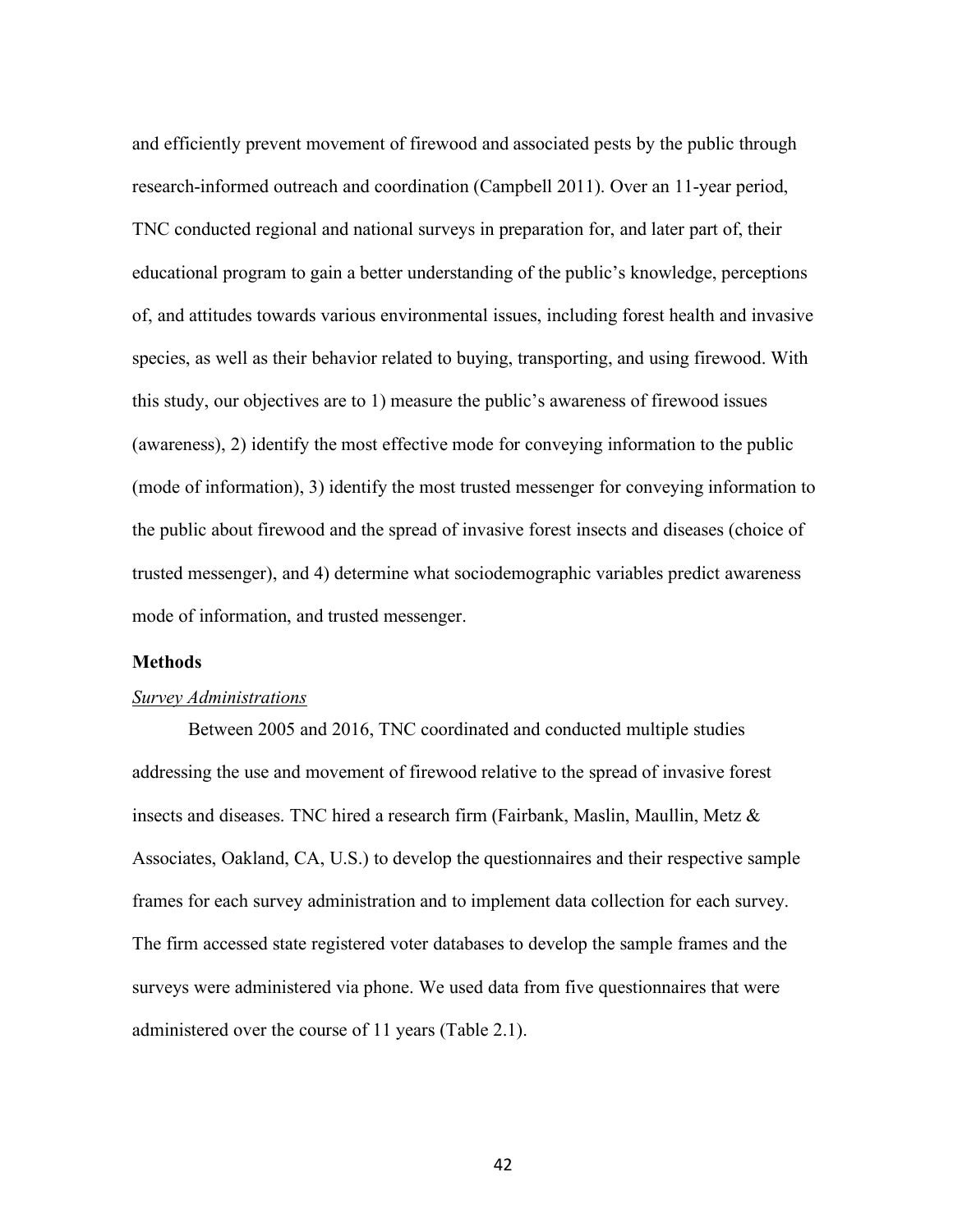| <b>Survey Number Admin</b> |             | Location     | <b>Sample Frame (N)</b>                     | Sample size |  |  |
|----------------------------|-------------|--------------|---------------------------------------------|-------------|--|--|
|                            | <b>Date</b> |              |                                             | (n)         |  |  |
|                            |             |              |                                             | (Response   |  |  |
|                            |             |              |                                             | rate)       |  |  |
| 320-262                    | Dec         | National     | • 36,000 from the continental               | 817         |  |  |
| (S262)                     | 2005        |              | U.S.                                        | $(2.3\%)$   |  |  |
| 320-300                    | Mar         | Midwest      | 18,000 from IL<br>$\bullet$                 | 800         |  |  |
| (S300)                     | 2007        |              | 18,000 from WI                              | $(2.2\%)$   |  |  |
| 320-338                    | Dec         | Regional     | 5,625 from ME, VT, NH,                      | 600         |  |  |
| (S338)                     | 2007        | (Northeast,  | MA, CT, RI                                  | $(1.7\%)$   |  |  |
|                            |             | Upper        | 4,500 from NY                               |             |  |  |
|                            |             | Midwest)     | $2,250$ from NJ                             |             |  |  |
|                            |             |              | 5,625 from PA                               |             |  |  |
|                            |             |              | 18,000 from WI, IL, IN, MI,                 |             |  |  |
|                            |             |              | OH, WV                                      |             |  |  |
| 320-452                    | Sept        | National     | 9,000 from the continental U.S<br>$\bullet$ | 1,400       |  |  |
| (S452)                     | 2010        | (California, | 9,000 from CA<br>$\bullet$                  |             |  |  |
|                            |             | Northeast,   | 9,000 from the northeastern                 |             |  |  |
|                            |             | South)       | region (CT, DE, DC, ME, MD,                 |             |  |  |
|                            |             |              | MA, NH, NJ, NY, PA, RI, VT)                 |             |  |  |
|                            |             |              | 9,000 from the southern region              |             |  |  |
|                            |             |              | (AL, AR, FL, GA, KY, MS,                    |             |  |  |
|                            |             |              | NC, SC, TN, VA, WV)                         |             |  |  |
| 320-705                    | Jul         | National     | • 5,000 from the continental U.S.           | 1,223       |  |  |
| (S705)                     | 2016        |              |                                             | $(12.2\%)$  |  |  |
|                            |             |              | North Carolina $\bullet$ 4,000 from NC      | 100         |  |  |
|                            |             |              |                                             | $(2.5\%)$   |  |  |
|                            |             |              | Massachusetts $\bullet$ 1,000 from MA       | 605         |  |  |
|                            |             |              |                                             | $(60.5\%)$  |  |  |

**Table 2.1** List of surveys administered in the U.S. including survey number, administration date and location, the sample frame (or total number of people who were contacted, N), and the number of participants that responded to each survey (n).

# *Questionnaires*

Question type varied between multiple choice, Likert scale, open-ended, select all that apply, and binary (i.e., yes, no). Some questions (i.e., multiple choice and Likert scale)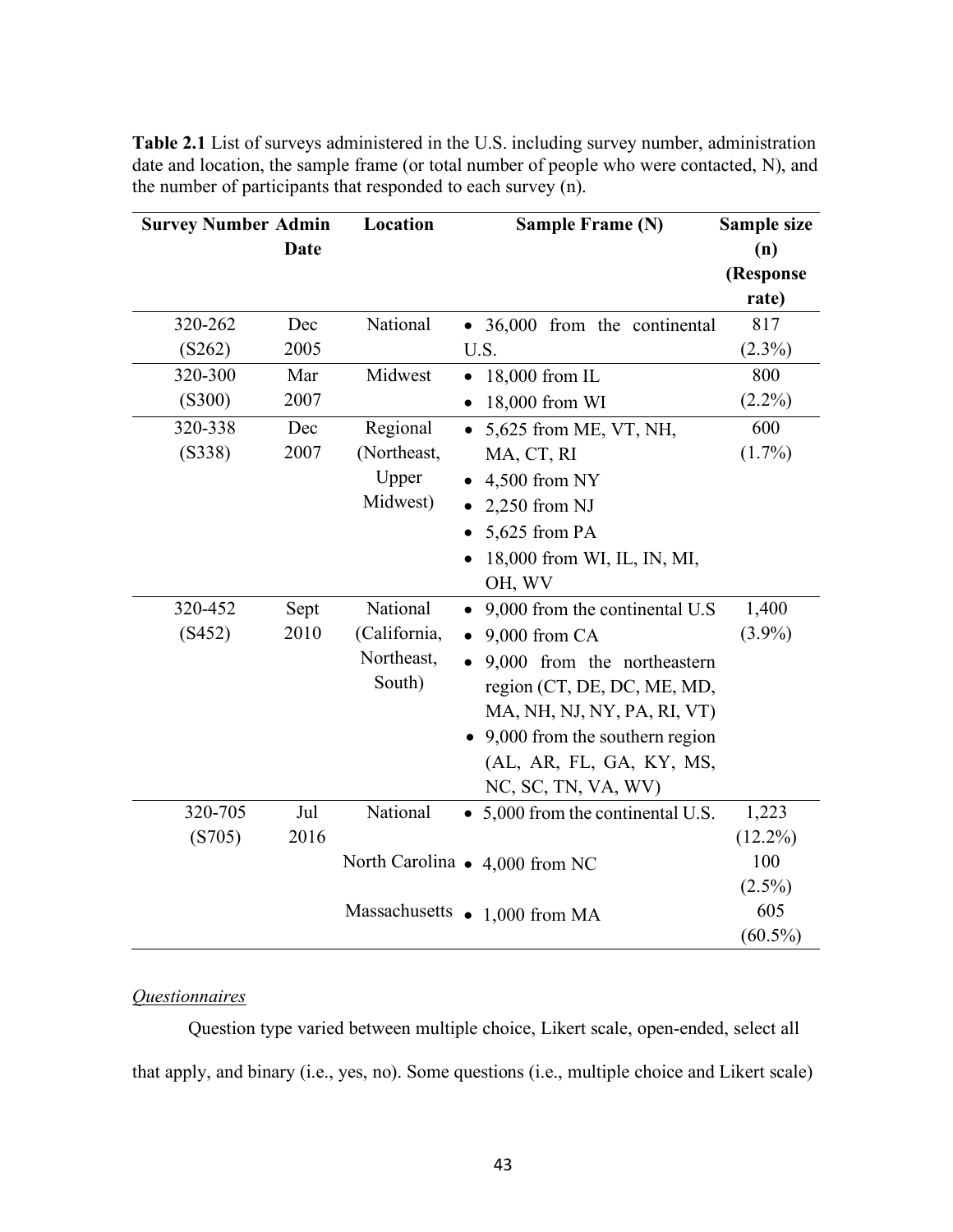included a "split sample" methodology, wherein different terms for a similar item (e.g., "forest" and "wooded area") or more or less information is given (e.g., "creating an official, but voluntary, state certification for firewood encouraging people to only purchase such certified firewood" and "creating an official, but voluntary, state certification for firewood encouraging people to only purchase such certified firewood, even though it might cost slightly more") to determine if there is a significant difference in response from random sub-sets of the sample frame depending on question wording. Open-ended question responses were coded (based on similarity of the responses) by the research firm at the time of the initial analysis. Although some of the questionnaires share common questions (e.g., birth, race, and education level), none of the five questionnaires are identical.

The questionnaires can be divided into three main question themes related to the dispersal of forest insects and diseases through firewood movement: 1) awareness of the issue, 2) attitudes towards the issue, and 3) behaviors related to the issue. Within these three themes, we selected questions that addressed our four objectives (i.e., awareness, mode of information, choice of trusted messenger, and predicting participant's responses).

Three questions addressed participant's awareness about issues related to firewood movement. The only consistent question across the five surveys addressed whether participants had heard anything about non-native insects and diseases infesting or killing a large number of trees (S262, S300, S338, S452, S705, 4-pt Likert scale). Three of the five surveys asked participants if they had ever seen, heard, or read any information urging the public to not move firewood from place to place (S338, S452, S705; multiple choice). In all but one survey participants were asked to indicate whether they had heard anything about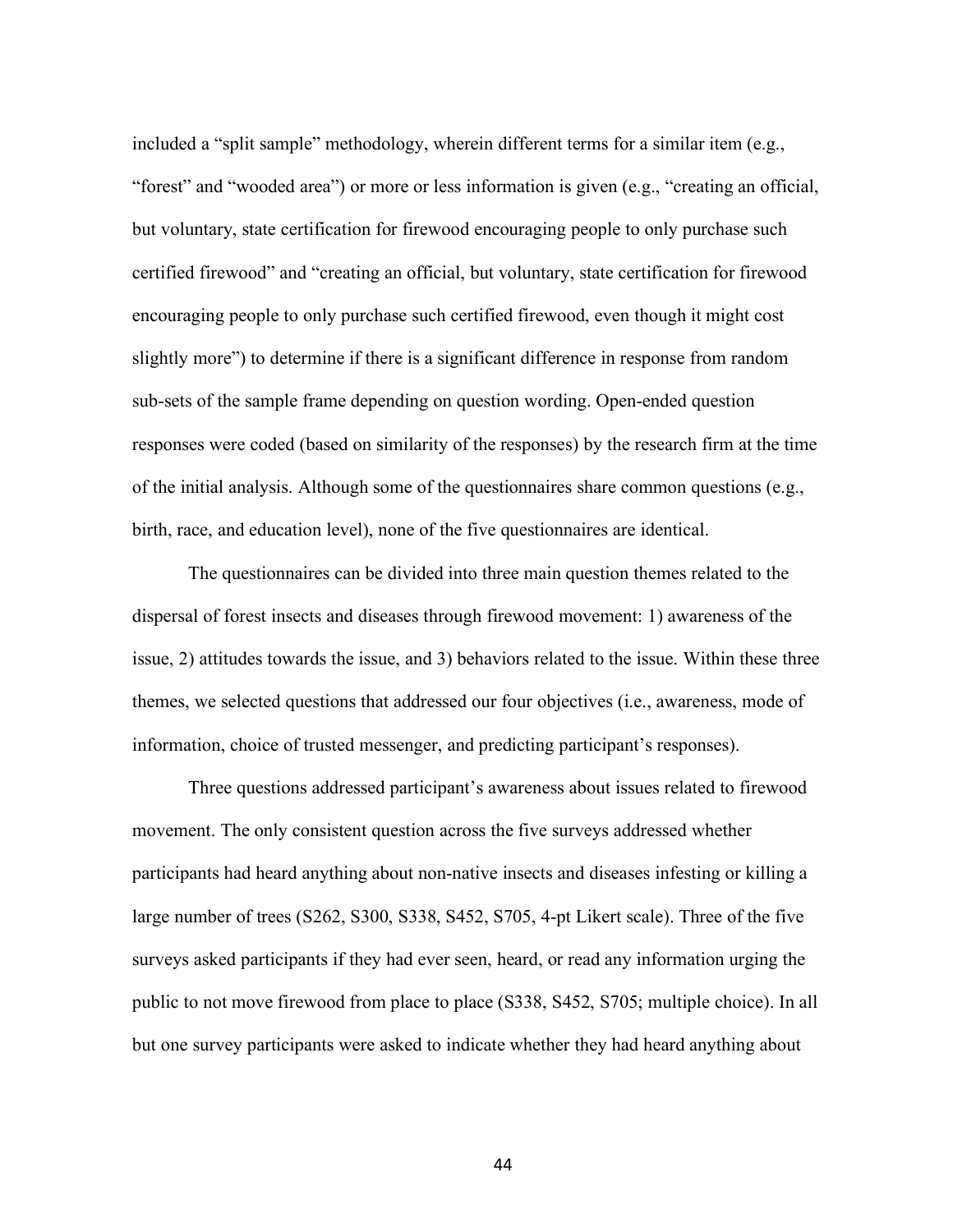trees being infested or killed by a given insect or disease (i.e., four insects and three diseases; S338, 4-pt Likert scale).

Four questions were related to modes of conveying information about firewood to the public. Participants were presented with various sources of information about not moving firewood to the public (S338, S705); they scored each source on a 3-pt Likert scale depending on whether they would be more or least likely to pay attention to them. Participants were also given a series of terms referring to invasive forest insect pests and diseases and were asked to indicate whether they perceived the term to be positive or negative (e.g., foreign insect and introduced insect; split sample question, S262, 7-pt Likert scale). Similarly, another question in this subtheme presented phrases that might be used to describe a program; participants were then asked if they perceived the phrase to be positive or negative (S300; split sample question, 7-pt Likert scale). In S705, participants were given two different phrases related to firewood movement and asked to indicate which they thought would serve best as a slogan for an educational poster or billboard (split sample question, multiple choice).

A single question assessed who participants would consider as a trusted messenger. Participants were given a list of sources of information related to forest health and asked if they consider the source to be believable (S300, S452, S705; 4-pt Likert scale).

In addition to the questions addressing the four objectives, some questions geared towards understanding participant perceptions and attitudes related to firewood movement (these variables were included in the descriptive analysis, but not in the inferential analysis). In three of the surveys, participants were twice asked to indicate how concerned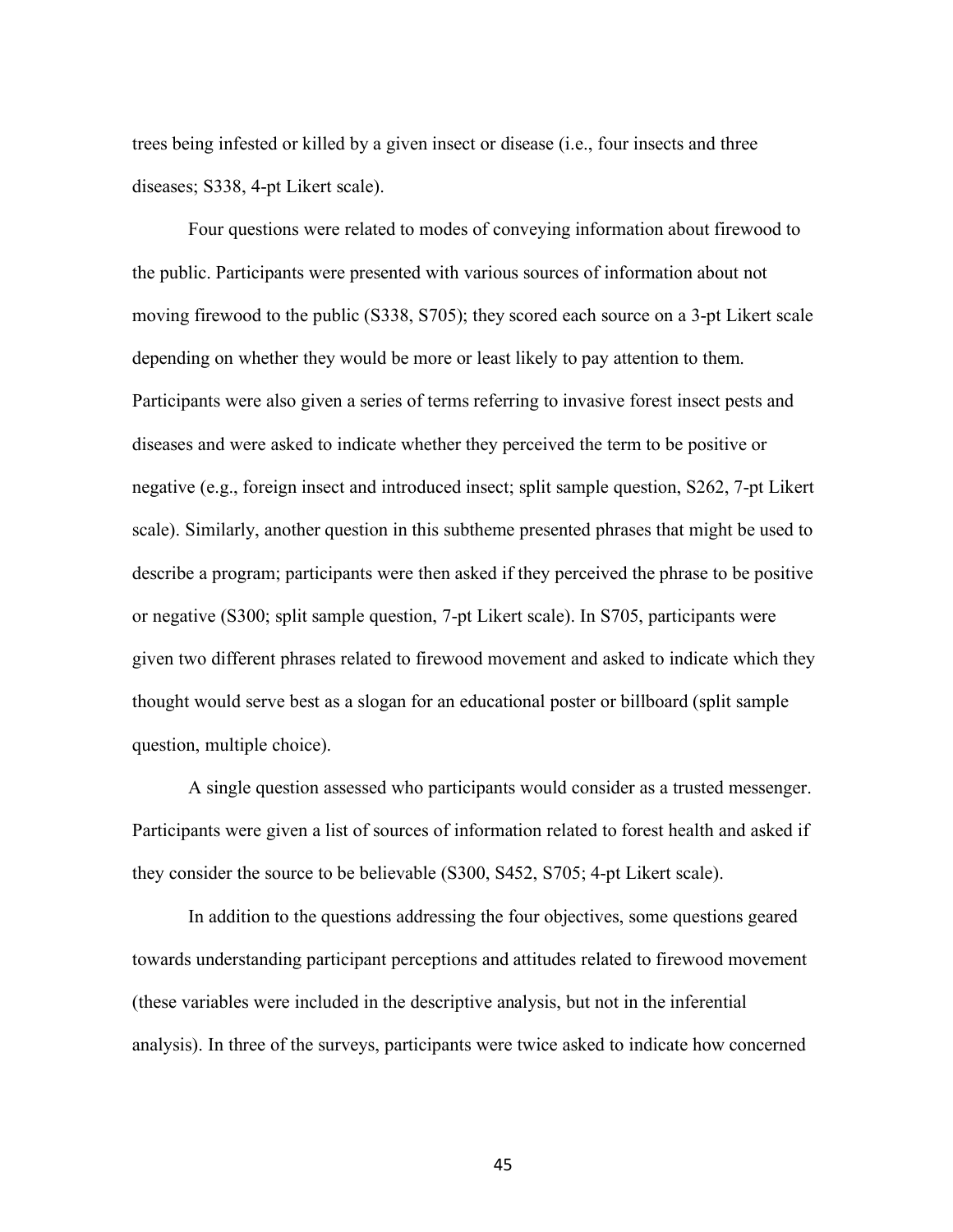they were about insects and diseases that are killing large numbers of trees across the U.S.; the first time as a baseline early in the survey and the second time near the end of the survey to address if responses changed (S262, S300, S452; 4-pt Likert scale). Participants were given some brief information on the issue of insect and disease dispersal through firewood movement and were subsequently asked how willing they would be to only use local firewood instead of moving it from place to place (S338, S705; 4-pt Likert scale). In S262, participants were asked if they would support a proposal to the U.S. Congress to increase funding for efforts to eradicate and stop the spread of non-native insects and diseases (4-pt Likert scale). This survey also asked participants to indicate which one of the statements presented about insects and diseases that are killing large numbers of trees across the U.S. caused the most concern (S262; multiple choice). Similarly, in another survey, participants were presented with three statements and asked to indicate which one offers the best reason to support efforts to fight tree-killing non-native insects and diseases (S300; multiple choice),

The questionnaires also included various sociodemographic questions such as age, race, gender, education and income level, political affiliation, number of children in the household, the type of area in which participants lived (e.g., a big city, a suburban area, a rural area), and household's economic dependence on forest resources. It is worth noting that only five of these sociodemographic questions were consistent among the five surveys (i.e., age, race, gender, education level, and type of area in which participants lived).

### *Data Entry and Analysis*

Data from each survey were provided to us by TNC in separate Excel spreadsheets, which we subsequently organized into a single Excel spreadsheet for the purpose of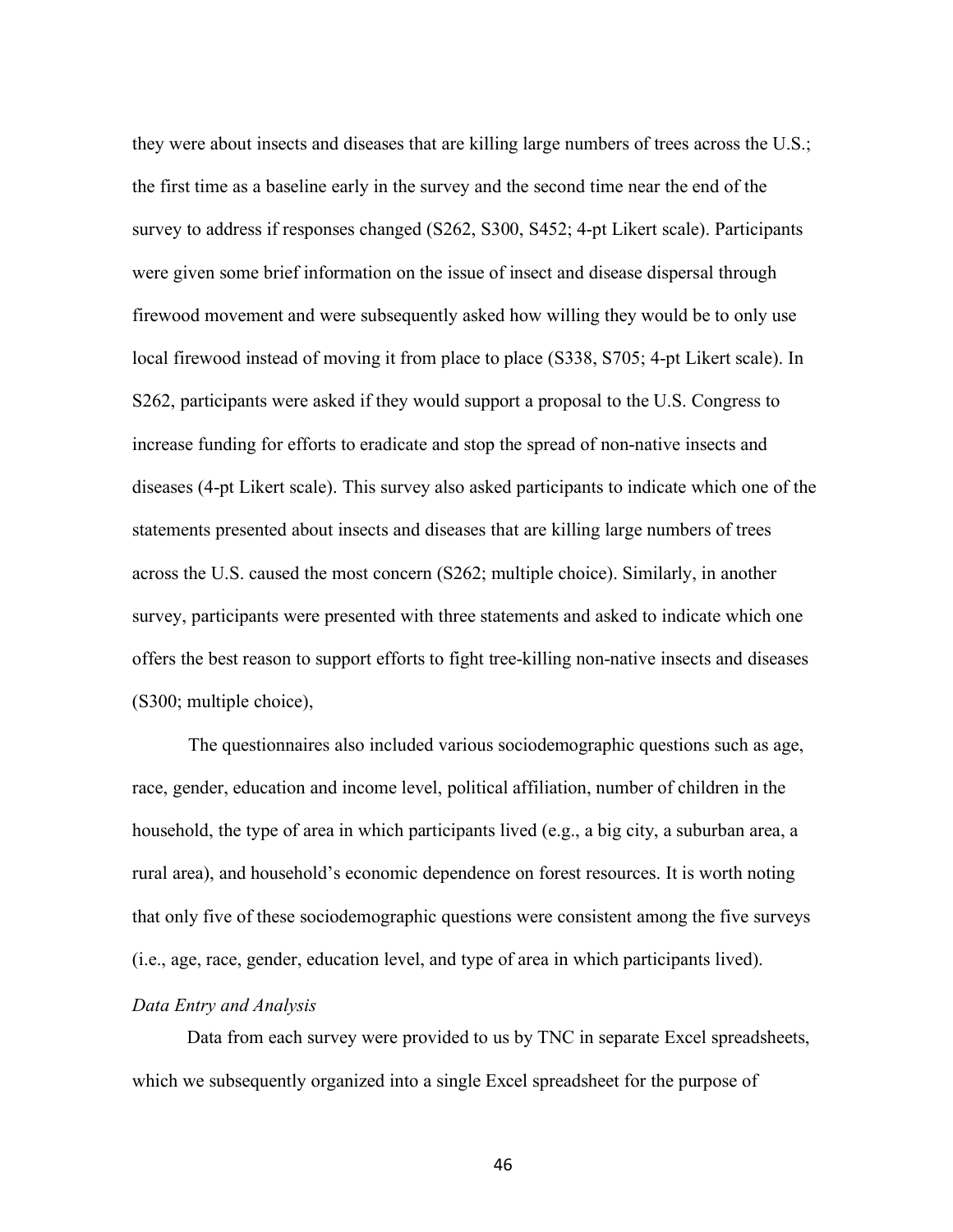creating and analyzing aggregate data. Most questions in the 5 questionnaires included a "don't know" answer option; we excluded all "don't know" answers for our analyses in order to represent the proportions of the definitive answer options. In addition, some Likert scales were reversed in order to properly represent the direction of the scale (e.g., 4-pt Likert scale where 1=heard a lot and 4=not heard was reversed to 1=not heard and 4=heard a lot).

Descriptive statistics were used to address the first three objectives of this study (i.e., awareness, mode of information, and choice of trusted messenger), as well as for the additional questions related to perceptions and attitudes related to firewood movement not included in the inferential analysis. Objective 4 (i.e., predicting participant's responses) was addressed using linear regression analysis. We selected nine dependent variables related to awareness to help provide insight on whether participants had heard of non-native insects and diseases infesting or killing a large number of trees and specific species of which they had heard. Twelve dependent variables were selected as modes for conveying information to the public about not moving firewood, and 15 dependent variables provided possible trusted messengers speaking about forest health issues. We used five independent variables as predictors of all 36 dependent variables across awareness, mode of information, and trusted messenger. (Table 2.2). The independent variables were selected because they were asked consistently across the five surveys, and because these characteristics could be more easily considered when making management decisions. We used the Statistical Package for Social Sciences (SPSS; 26.0.0, Chicago, Illinois) to calculate all descriptive and inferential statistics.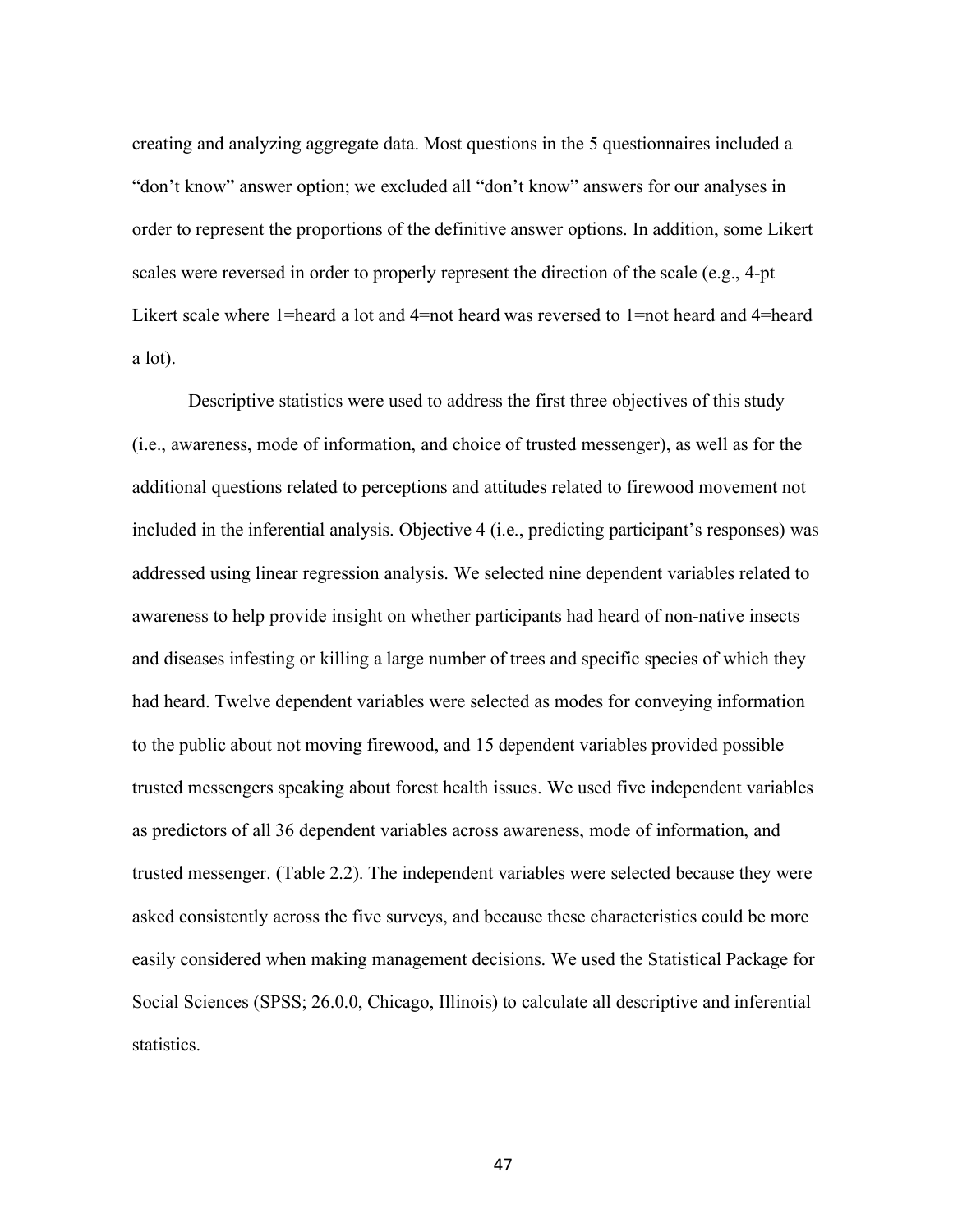| <b>Variable</b>  | <b>Variable Type</b> | <b>Description</b>                                                                                                                                                  | $Mean\%$  | <b>SD</b> |
|------------------|----------------------|---------------------------------------------------------------------------------------------------------------------------------------------------------------------|-----------|-----------|
| AGE              | Categorical          | 11-point Likert scale; $1=18-24$ ,<br>$2=25-29$ , $3=30-34$ , $4=35-39$ ,<br>$5=40-44, 6=45-49, 7=50-54,$<br>$8=55-59$ , $9=60-64$ , $10=65-74$ ,<br>$11=75+$       | 50-54     | 2.85      |
| <b>RACE</b>      | <b>Binary</b>        | 0=white, $1$ =other                                                                                                                                                 | 85% white |           |
| <b>EDUCATION</b> | Ordinal              | Highest level of education<br>completed; 6-point Likert scale;<br>$1-2$ =less than high school,<br>3=high school, 4=some college,<br>5=college, 6=post-graduate wok | 3.97      | 1.29      |
| <b>LIVE AREA</b> | Categorical          | Area where participant lives; 5-<br>point Likert scale; 1=big city,                                                                                                 | 3.29      | 1.32      |

2=medium/small city, 3=suburban area, 4=small town, 5=rural area

**Table 2.2** Independent variables used in linear regressions to predict awareness of firewood issues, ways of conveying information about nor moving firewood, and a trusted messenger to convey the information.

## **Results**

In total, there were 4,840 participants from all five surveys, with the largest portion of the total sample (1,400) from S452 (September 2010; Table 2.1), while the smallest portion of the total sample (600) came from S338 (hereafter, surveys that included a given question will be listed in parenthetical). The total aggregate response rate for all five surveys was 4.5%, however individual survey response rates ranged from 12.2% (S705; 10,000 sample frame) to 1.7% (S338 36,000 sample frame).

GENDER Binary 0=male, 1=female 48% male

The aggregate mean age range of participants at the time of their respective response was 50 to 54 years old (Table 2.3). Most self-identified as White/Caucasian (85%)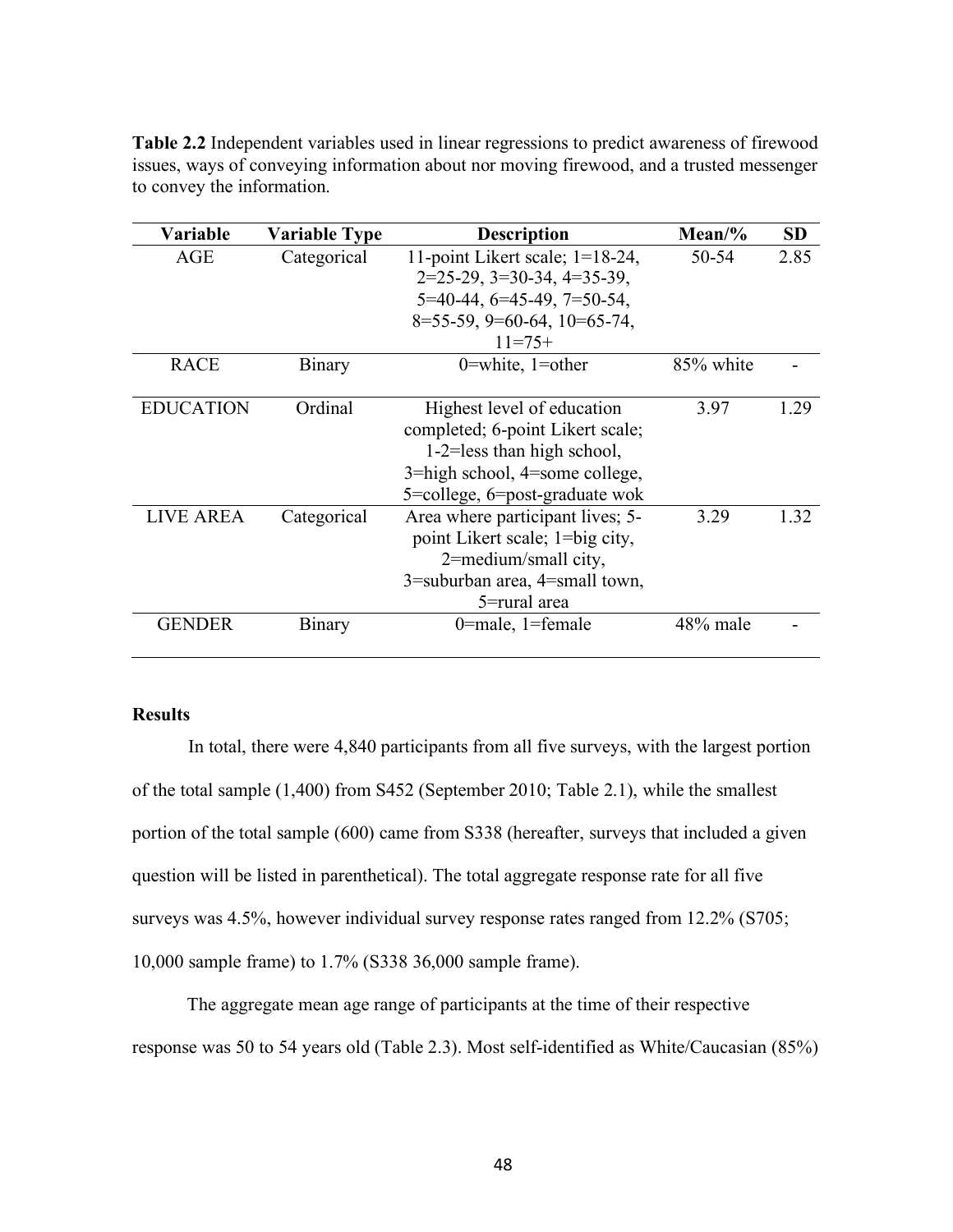| and the most common educational level among participants was some college $(27\%)$ ,        |
|---------------------------------------------------------------------------------------------|
| followed by high school (26%). The majority of participants lived in suburban areas (28%)   |
| and small towns (28%). Seventy percent of participants that were asked if they had children |
| under 19 living at home indicated that there were only adults in the home (S300, S338, and  |
| S452). Most identified their political affiliation as Democrat (44%), followed by           |
| Republicans (29%), and Independents (25%; S262 and S300). The average income level          |
| was \$60,001-\$90,000 (5 categories; SD=1.18; S338), and most owned their home $(90\%;$     |
| S338). Most indicated they were not were not dependent economically on the condition of     |
| forests in their area (72%), while an additional 20% indicated they were somewhat           |
| dependent, and 8% indicating they were very dependent on the forests (S300). Most (69%)     |
| had never volunteered time or donated money to an environmental organization (S338).        |

|                          | $%$ of       |                        | $%$ of       |
|--------------------------|--------------|------------------------|--------------|
| Variable                 | participants | Variable               | participants |
| Age                      |              | Race                   |              |
| 18-24                    | 3.2          | White/Caucasian        | 84.9         |
| 25-29                    | 4.1          | Black/African American | 7.6          |
| 30-34                    | 4.6          | Hispanic/Latino        | 3.2          |
| 35-39                    | 8.7          | Native American        | 1.9          |
| 40-44                    | 10.4         | Asian/Pacific Islander | 1.3          |
| 45-49                    | 10.6         | Other                  | 1.0          |
| 50-54                    | 10.0         |                        |              |
| 55-59                    | 10.7         |                        |              |
| 60-64                    | 10.3         |                        |              |
| 65-74                    | 14.1         |                        |              |
| $75 +$                   | 13.2         |                        |              |
| <b>Educational level</b> |              | Live area              |              |
| Less than high           | 12.0         | A rural area           | 8.9          |
| school                   |              |                        |              |
| High school              | 25.5         | A small town           | 28.2         |
| Some college             | 27.2         | A suburban area        | 28.4         |

**Table 2.3** Demographic characteristics of participants from five surveys (S262, S300, S338, S452, S705) regarding forest health issues at a national and regional level.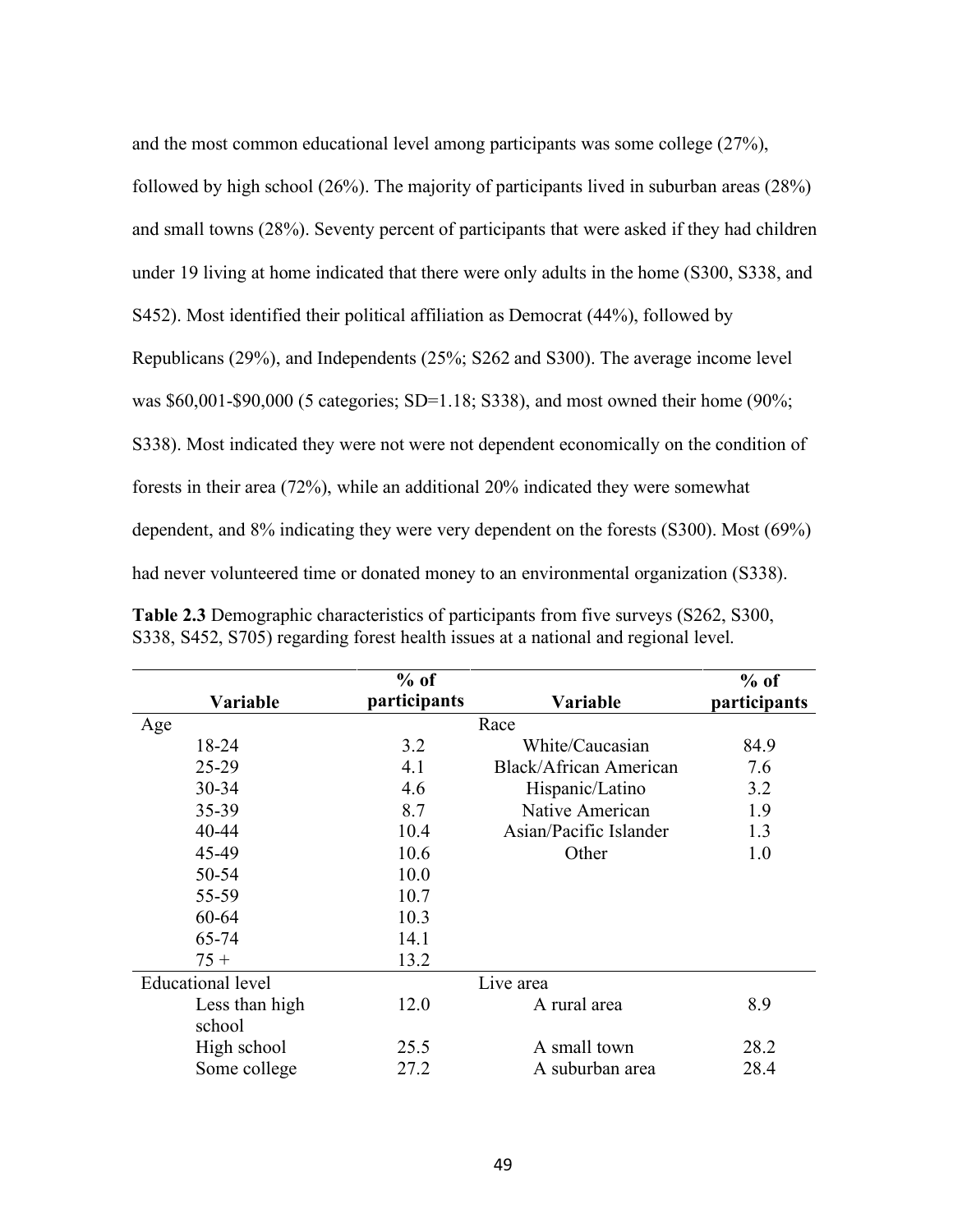| College            | A medium/small city | 20.9 |
|--------------------|---------------------|------|
| Post-graduate work | A big city          |      |

### *Awareness*

Over half of participants (61%) indicated they had not seen, heard, nor read any information urging the public to not move firewood from place to place (S338, S452, 705). Most indicated that what they had heard about this issue was that it was "not a good idea to transport firewood from one place to another" (20%; S338), while in a later survey most had heard that moving firewood "spreads around insects" (45%; S705). In addition, 81% of participants indicated they were not aware of any state laws or regulations in their area limiting the public's ability to move firewood from one location to another (S338, S452, and S705).

Participants indicated they had heard most about the gypsy moth and Dutch elm disease (*Ophiostoma ulmi;* Figure 2.1). Most participants had not heard of the emerald ash borer (59%), chestnut blight (*Cryphonectria parasitica*; 71%), sudden oak death (*Phytophthora ramorum*; 72%), or Sirex woodwasp (*Sirex noctilio*; 78%).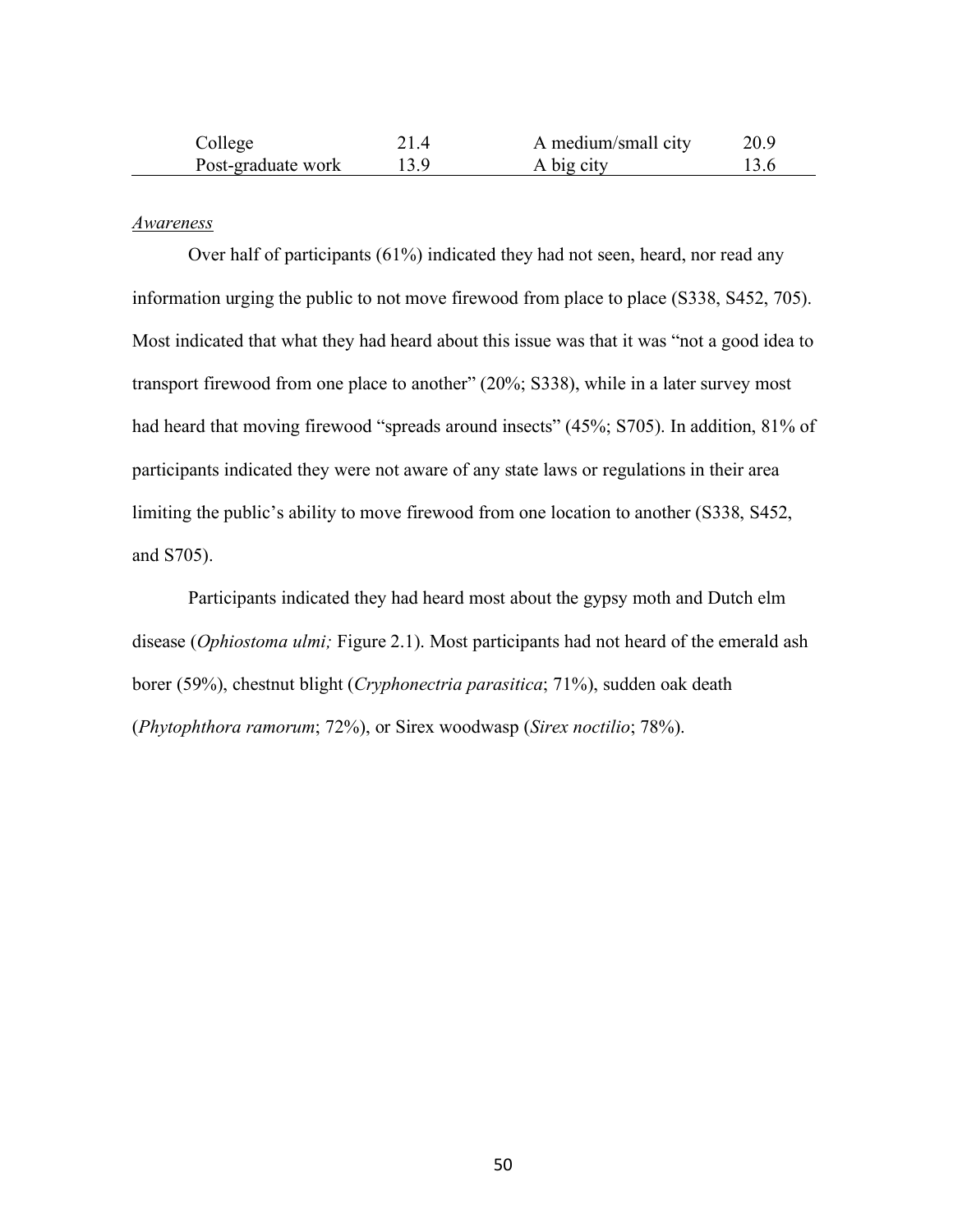Figure 2.1. Mean response to whether participants had heard anything about trees being infested or killed by that insect or disease on a 4-point Likert scale, where 1= not heard and 4= heard a lot.



All demographic characteristics had significant predictive power on awareness, however, EDUCATION and RACE were the strongest predictors of participants' likelihood of having heard about non-native insects being a problem and the most consistent predictor among all the insects asked about (Table 2.4). EDUCATION had a strong positive relationship to all dependent variables except *sirex woodwasp*, meaning, all other variables held constant, participants with higher education levels had heard more about the nonnative insects we asked about being problematic than those participants with lower education level. RACE had a strong negative relationship with all dependent variables but *sudden oak death* and *sirex woodwasp*, thus, white participants were much more likely to have heard of *Asian longhorned beetle*, *chestnut blight*, *emerald ash borer*, *gypsy moth*, and *Dutch elm disease*. AGE had a strong positive correlation (i.e., older participants) with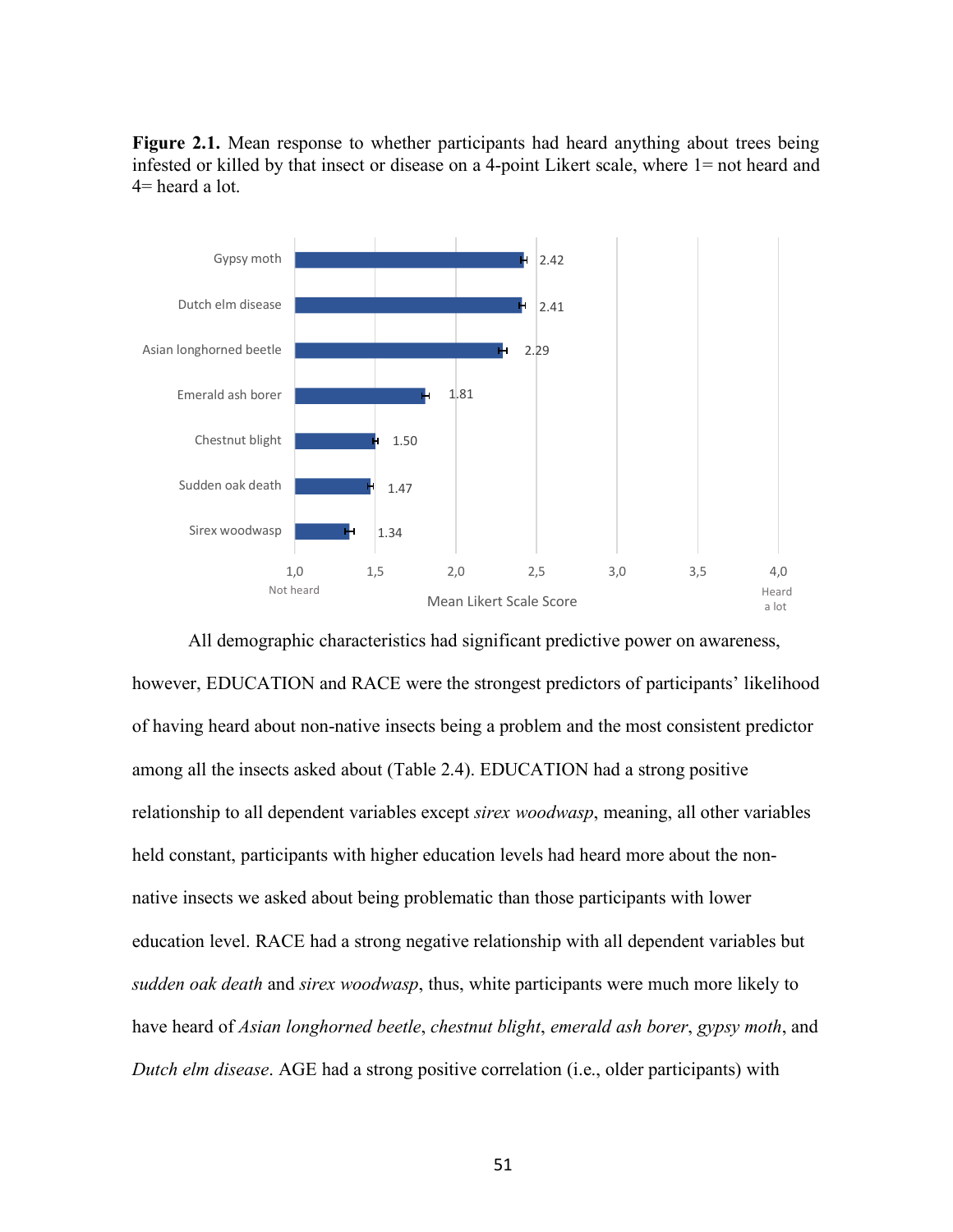having heard of *chestnut blight*, *emerald ash borer*, *gypsy moth*, *Dutch elm disease*, and *heard of insects & diseases,* while it had a negative correlation with *Asian longhorned beetle*. LIVE AREA (i.e., participants who live in larger areas) had a strong positive relationship with having heard about *chestnut blight*, positively predicted *emerald ash borer* and *gypsy moth*, and had a weak positive relationship with *heard of insects & diseases*, and *sudden oak death*. GENDER predicted all but one variable (i.e., *sudden oak death*), yet it only had a strong negative relationship with *heard of insects & diseases*, *chestnut blight* and *gypsy moth*; meaning males were much more likely to have heard about these pests. GENDER was also a negatively related to *emerald ash borer* and resulted in a weak negative relationship with *Asian longhorned beetle*, *Dutch elm disease*, and *sirex woodwasp*.

**Table 2.4** Standardized coefficients, standard error, and unstandardized coefficients of linear regression models predicting who or what participants are more likely to have heard anything about trees being infested or killed by insects or diseases.

| Coefficient (Standard error) [Unstandardized coefficients] |               |           |             |             |                      | $\mathbb{R}^2$ | $\mathbf n$ |
|------------------------------------------------------------|---------------|-----------|-------------|-------------|----------------------|----------------|-------------|
| <b>Variable</b>                                            | <b>GENDER</b> | AGE       | <b>LIVE</b> | <b>RACE</b> | <b>EDUCATION</b>     |                |             |
|                                                            |               |           | <b>AREA</b> |             |                      |                |             |
| Heard of                                                   | $-.061***$    | $.082***$ | $.028*$     | $-130***$   | $.093***$            | .041           | 4,432       |
| insects $\&$                                               | (.033)        | (.006)    | (.013)      | (.047)      | (.013)               |                |             |
| diseases                                                   | $[-.134]$     | 032       | 0.0231      | $-401$      | 0.080                |                |             |
| Asian                                                      | $-0.039*$     | $-.050**$ | $-.027$     | $-.083***$  | $.069***$            | .016           | 2,270       |
| longhorned                                                 | (.050)        | (.009)    | (.020)      | (.074)      | (.019)               |                |             |
| beetle                                                     | $[-094]$      | $[-.021]$ | $-0.025$    | $-284$ ]    | 062                  |                |             |
| Chestnut                                                   | $-.089***$    | $109***$  | $.051***$   | $-.053***$  | $.055***$            | .029           | 3,062       |
| blight                                                     | (.032)        | (.006)    | (.012)      | (.044)      | (.012)               |                |             |
|                                                            | [-.160]       | 0.0331    | $0.035$ ]   | $-127$      | 0.0371               |                |             |
| Emerald                                                    | $-.041**$     | $.060***$ | $.051**$    | $-108***$   | $.144***$            | .044           | 2,338       |
| ash borer                                                  | (0.46)        | (.008)    | (.018)      | (.066)      | (.017)               |                |             |
|                                                            | $[-.092]$     | .0231     | 0.045]      | $-3411$     | [.119]               |                |             |
| Gypsy                                                      | $054***$      | $.115***$ | $.032**$    | $-205***$   | $.047***$            | .071           | 3,840       |
| moth                                                       | (.037)        | (.007)    | (.014)      | (.051)      | (.014)               |                |             |
|                                                            | 127           | 047       | 0.0291      | $-.652]$    | $\left[ .042\right]$ |                |             |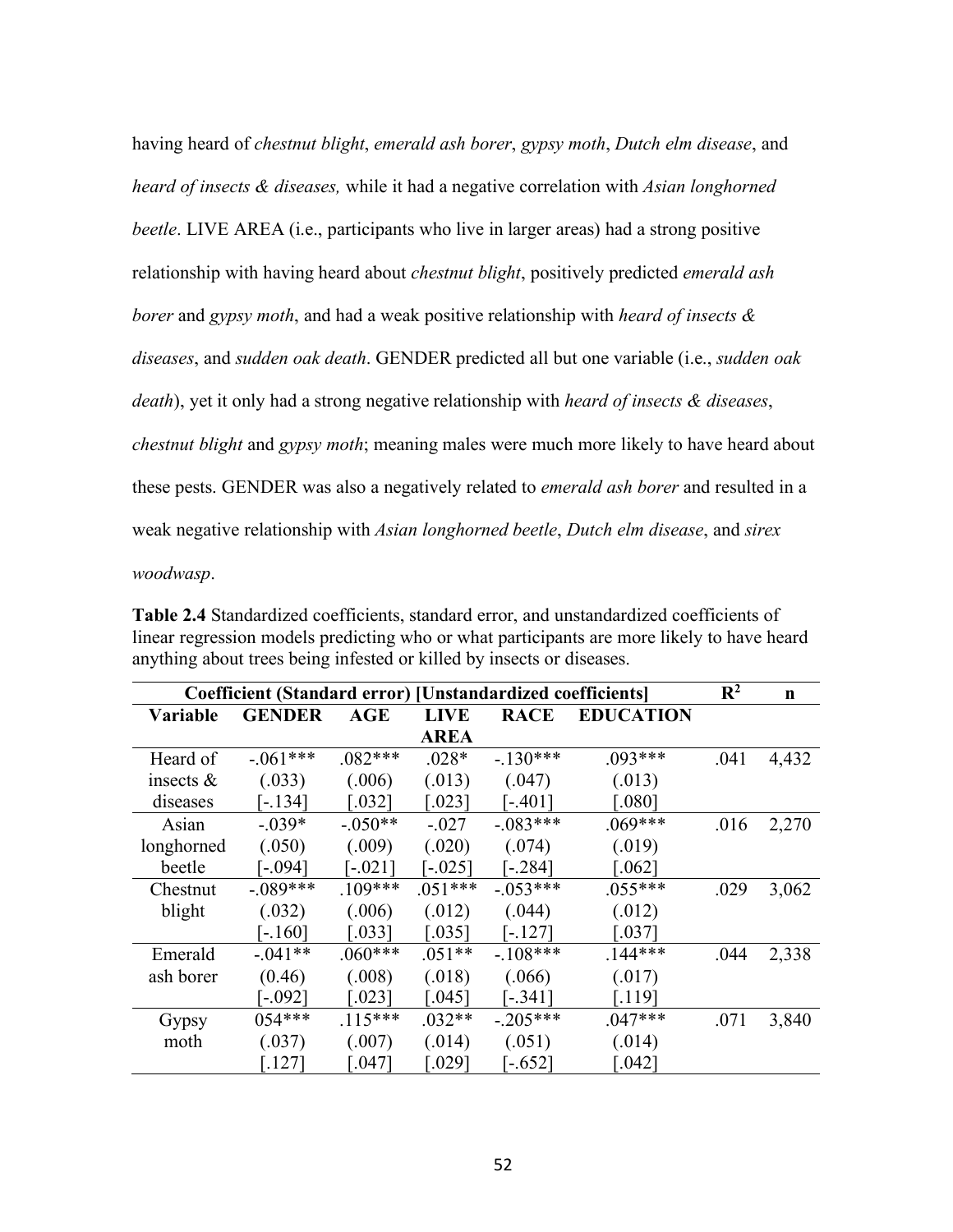| Coefficient (Standard error) [Unstandardized error] |               |           |                      |                       |                  |      | $\mathbf n$ |
|-----------------------------------------------------|---------------|-----------|----------------------|-----------------------|------------------|------|-------------|
| <b>Variable</b>                                     | <b>GENDER</b> | AGE       | <b>LIVE</b>          | <b>RACE</b>           | <b>EDUCATION</b> |      |             |
|                                                     |               |           | <b>AREA</b>          |                       |                  |      |             |
| Gypsy moth                                          | $054***$      | $.115***$ | $.032**$             | $-.205***$            | $.047***$        | .071 | 3,840       |
|                                                     | (.037)        | (.007)    | (.014)               | (.051)                | (.014)           |      |             |
|                                                     | $[.127]$      | $[.047]$  | $\lceil .029 \rceil$ | $[-.652]$             | $[.042]$         |      |             |
|                                                     |               |           |                      |                       |                  |      |             |
| Dutch elm                                           | $-027*$       | $.226***$ | .006                 | $-214***$             | $.138***$        | .128 | 3,858       |
| disease                                             | (.037)        | (.006)    | (.014)               | (.051)                | (.014)           |      |             |
|                                                     | $-065$        | 0.0941    | [.006]               | $-701$                | $.128$ ]         |      |             |
| Sudden oak                                          | $-.013$       | .004      | .033                 | .005                  | $.097***$        | .010 | 2,571       |
| death                                               | (.034)        | (.006)    | (.013)               | (.048)                | (.013)           |      |             |
|                                                     | $-0.022$ ]    | [.001]    | [.022]               | $\left[ .012 \right]$ | 063              |      |             |
| <b>Sirex</b>                                        | $-.080*$      | .022      | $-.003$              | .040                  | .002             | .008 | 718         |
| woodwasp                                            | (.055)        | (.010)    | (0.22)               | (.083)                | (.026)           |      |             |
|                                                     | $[-118]$      | 006       | $-0.011$             | 085                   | 0.0011           |      |             |

**Table 2.4 CONTINUED** Standardized coefficients, standard error, and unstandardized coefficients of linear regression models predicting who or what participants are more likely to have heard anything about trees being infested or killed by insects or diseases.

\*Significance at 0.10, \*\*Significance at 0.05, \*\*\*significance at 0.01

# *Mode of Information*

Our results suggest that participants would be most likely pay attention to a flyer distributed when entering a state park and information from a camp site reservation email (Figure 2.2). Participants indicated they would be least likely to pay attention to a Facebook post.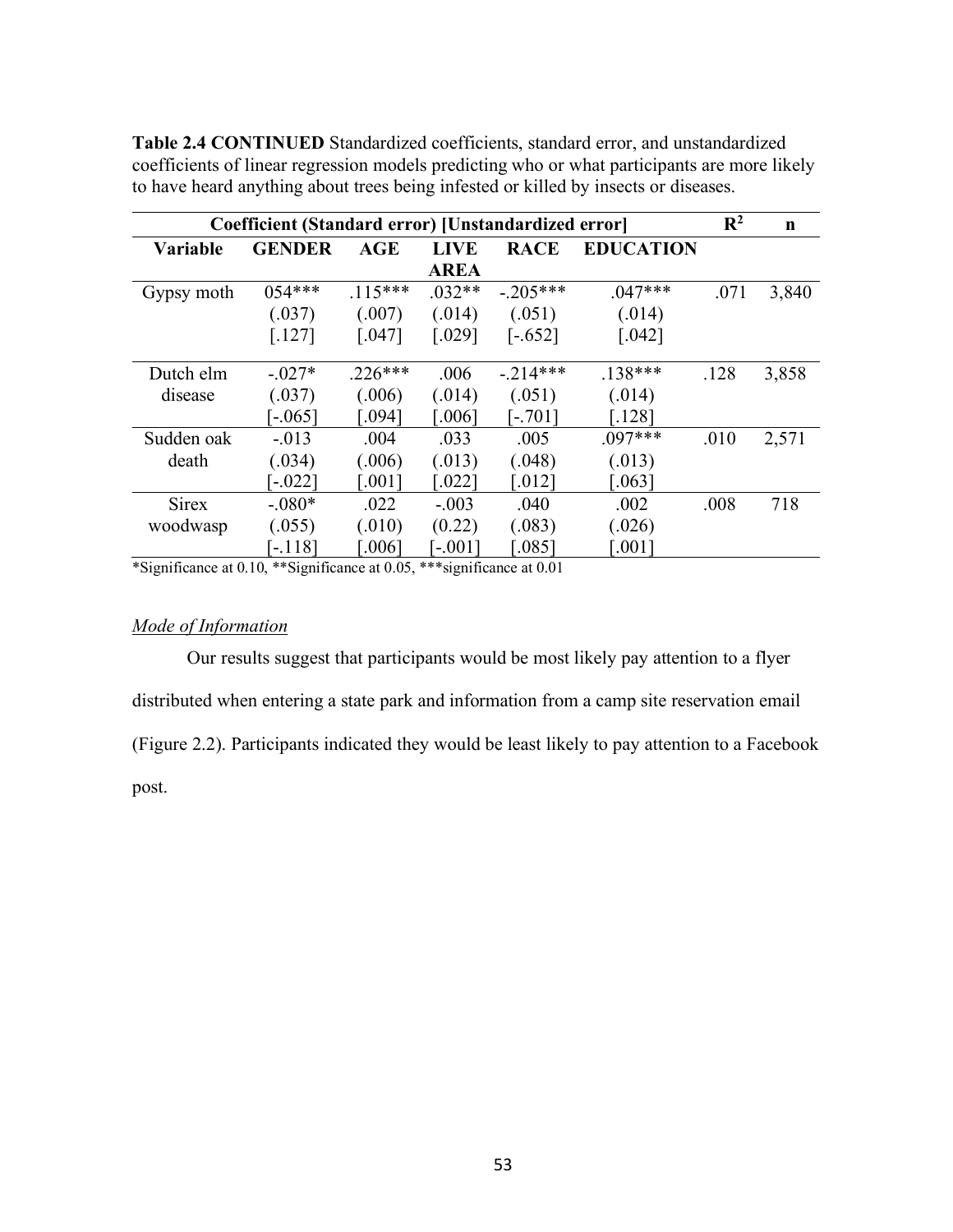**Figure 2.2** Mean response on ways to present information to the public about not moving firewood that they would pay most attention to, using a 3-point Likert scale, where 1=definitely not pay attention and 3=definitely pay attention.



GENDER, AGE, RACE, and EDUCATION were positively associated with respondent's likelihood to pay attention to different forms of communication, meaning females, older, and non-white participants, and those with higher education levels were more likely to pay attention to the forms of communication presented in the survey. All dependent variables for mode of information were predicted by at least one independent variable. Paying attention to a *newspaper ad* that presents information about not moving firewood was positively associated with all independent variables although it had the strongest relationship with AGE and EDUCATION and the weakest relationship with RACE. As such, females, older and non-white participants, and participants with higher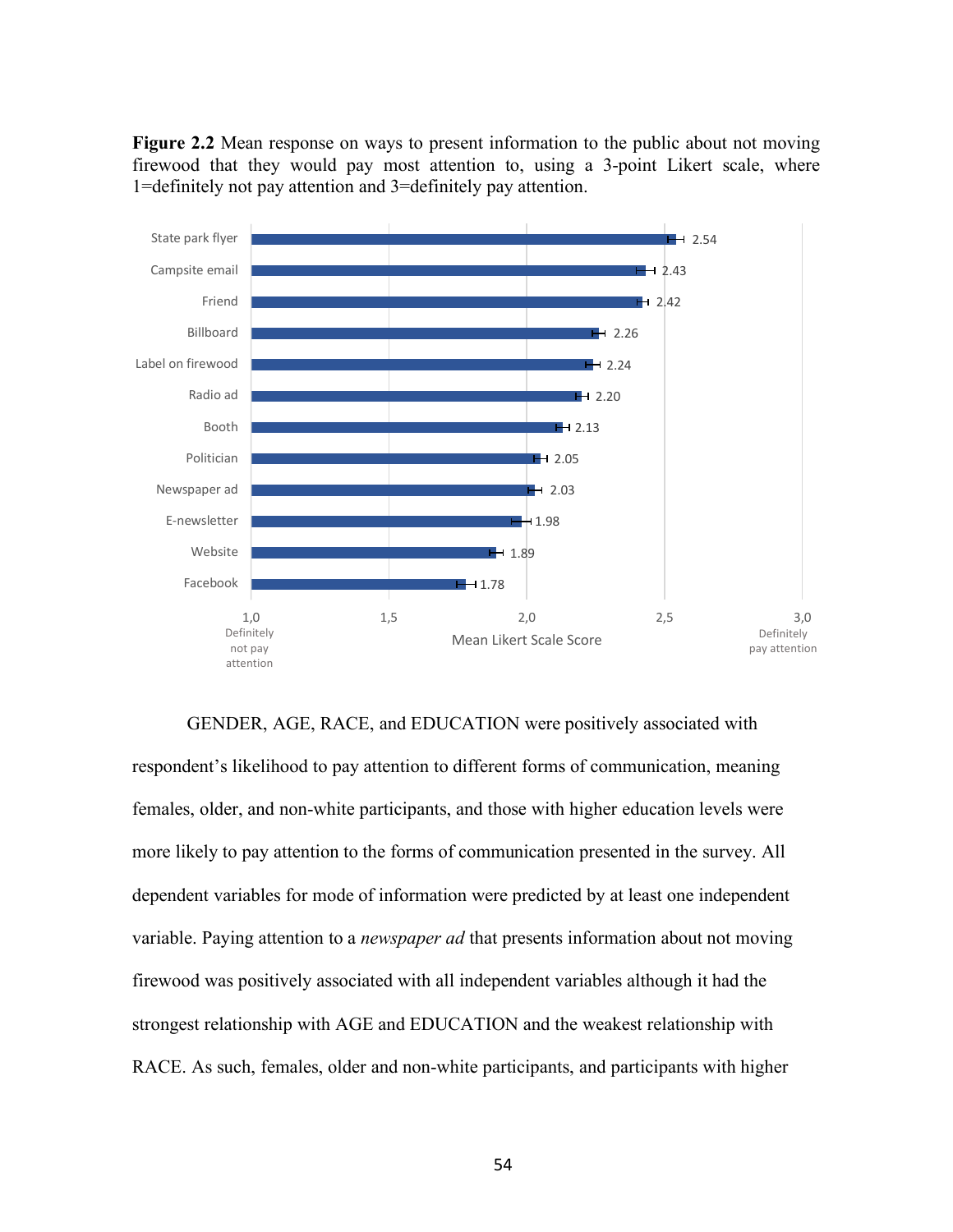education levels living in larger areas are more likely to pay attention to this mode of information (Table 2.5). Paying attention to an *elected politician* had a strong positive relationship with GENDER (i.e., females), AGE (i.e., older participants), and RACE (i.e., non-white participants), and a negative relationship to LIVE AREA (i.e., people who live in larger areas). The likelihood of paying attention to a *booth* at fair or local farmer's market was strongly predicted by AGE and RACE, with older and non-white participants being more likely to pay attention. Paying attention to a *Facebook post* and *a label on firewood*  had a correlation with GENDER; the former also had a strong positive correlation with AGE and a weak positive correlation with RACE, while the latter had a strong negative correlation with LIVE AREA and a weak positive correlation with RACE. Paying attention to a *friend* and a *flyer* given when entering a state park had a strong positive relationship to EDUCATION; it also had a relationship to *e-newsletter*. A *friend* and an *e-newsletter* were also positively predicted by RACE and strongly predicted by AGE, respectively. An *email*  sent when making a campsite reservation has a strong positive association with EDUCATION and strong negative association with LIVE AREA. A *radio ad* and a *website* that presents information about not moving firewood had a strong relationship to RACE, and a weak negative relationship to AGE and weak positive relationship to GENDER, respectively. A *billboard on the highway* had a strong positive correlation to AGE only. GENDER had a weak positive relationship with *email*, and e-newsletter; RACE also had a weak positive relationship with *label*, *Facebook*, *newspaper ad*, and *e-newsletter.*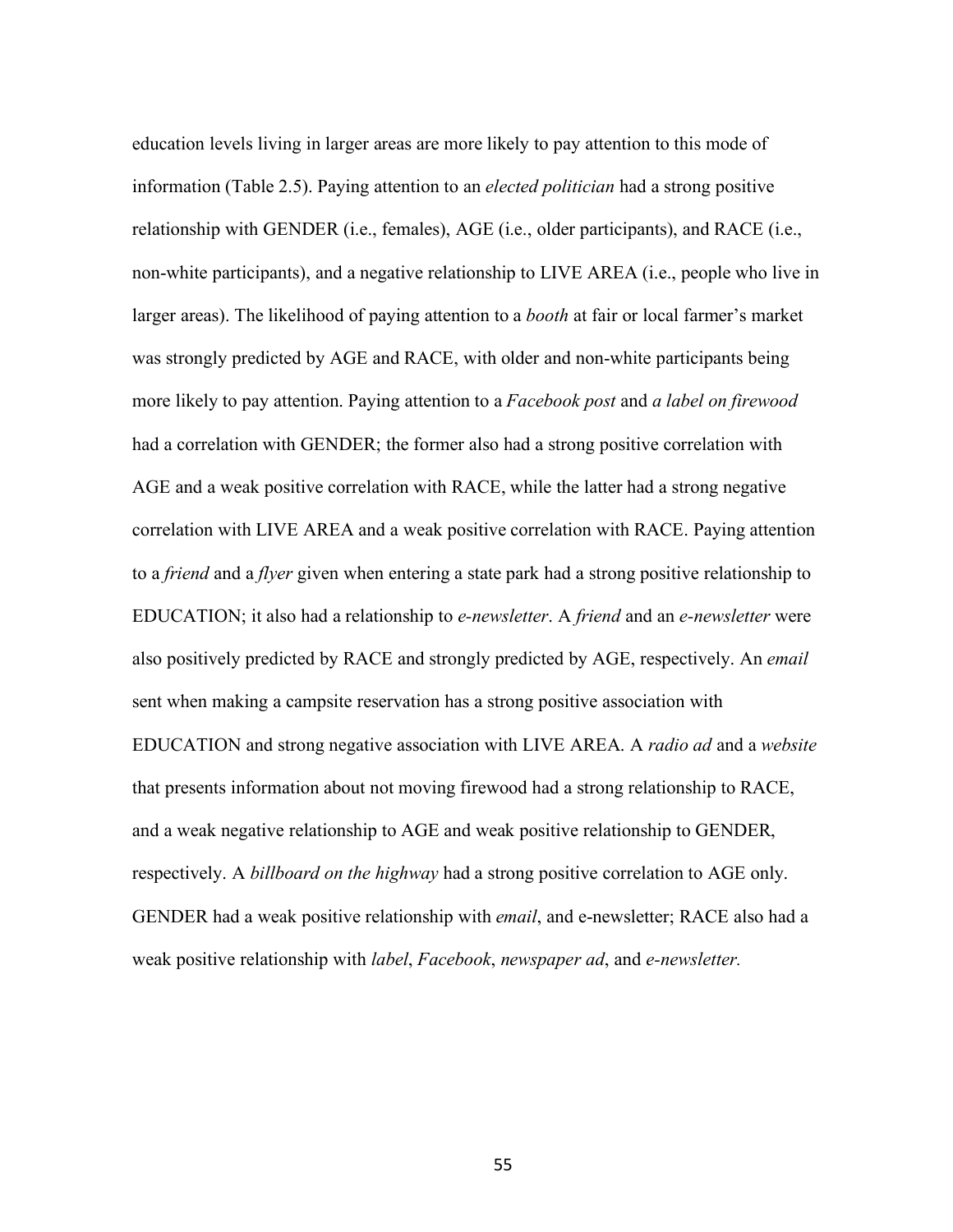|                 | Coefficient (Standard error) [Unstandardized coefficients] |            |                      |             |                      | $\mathbb{R}^2$ | $\mathbf n$ |
|-----------------|------------------------------------------------------------|------------|----------------------|-------------|----------------------|----------------|-------------|
| <b>Variable</b> | <b>GENDER</b>                                              | <b>AGE</b> | <b>LIVE</b>          | <b>RACE</b> | <b>EDUCATION</b>     |                |             |
|                 |                                                            |            | <b>AREA</b>          |             |                      |                |             |
| Radio           | .014                                                       | $-.053*$   | $-019$               | $.089***$   | .004                 | .013           | 1,102       |
|                 | (.044)                                                     | (.008)     | (.017)               | (.075)      | (.016)               |                |             |
|                 | 0.0201                                                     | $[-0.014]$ | $-011$ ]             | .2171       | 0.002                |                |             |
| Booth           | .028                                                       | .089***    | .020                 | $.107***$   | .034                 | .017           | 1,104       |
|                 | (.046)                                                     | (.008)     | (.018)               | (.080)      | (.017)               |                |             |
|                 | $043$ ]                                                    | $0.024$ ]  | $\left[ .012\right]$ | .2791       | [.019]               |                |             |
| Website         | $.051*$                                                    | $-.047$    | $-.020$              | $.116***$   | .039                 | .022           | 1,089       |
|                 | (.049)                                                     | (.009)     | (.020)               | (.087)      | (.018)               |                |             |
|                 | $083$ ]                                                    | $[-014]$   | $-013$               | 326         | $\left[ .023\right]$ |                |             |
| Billboard       | $.124***$                                                  | $-.004$    | $-.041$              | .046        | .015                 | .020           | 1,105       |
|                 | (.045)                                                     | (.008)     | (.018)               | (.078)      | (0.17)               |                |             |
|                 | [.187]                                                     | $[-.001]$  | $-0.024$ ]           | 118         | [.008]               |                |             |
| Label           | $.066**$                                                   | $-0.018$   | $-110***$            | $.055*$     | .023                 | .023           | 1,090       |
|                 | (.050)                                                     | (.009)     | (.020)               | (.087)      | (.019)               |                |             |
|                 | [.111]                                                     | $-0.005$   | $-072$ ]             | [.155]      | 014                  |                |             |
| Newspaper       | $.066**$                                                   | $.116***$  | $.061**$             | $.054*$     | $.126***$            | .037           | 1,089       |
| ad              | (.049)                                                     | (.009)     | (.019)               | (.084)      | (.018)               |                |             |
|                 | $.108$ ]                                                   | $034$ ]    | [.039]               | .147]       | [.076]               |                |             |
| Facebook        | $.098**$                                                   | $.164***$  | $-.041$              | $.075*$     | $-.027$              | .048           | 529         |
|                 | (.067)                                                     | (.012)     | (.026)               | (.100)      | (.025)               |                |             |
|                 | .152]                                                      | $043$ ]    | $-0.025$             | .169]       | $-016$               |                |             |
| Politician      | $.097***$                                                  | $.129***$  | $-.075**$            | $.115***$   | .010                 | .047           | 1,093       |
|                 | (.047)                                                     | (.008)     | (.018)               | (.080)      | (.017)               |                |             |
|                 | .152]                                                      | 0.036      | $-0.046$ ]           | .304]       | [.006]               |                |             |
| Friend          | .045                                                       | $-.039$    | $-.048$              | $.068**$    | $.085***$            | .018           | 1,099       |
|                 | (.039)                                                     | (.007)     | (.015)               | (.067)      | (.014)               |                |             |
|                 | 0.058                                                      | $-0.09$ ]  | $-0.024$ ]           | [.147]      | 040                  |                |             |
| E-mail          | $.080*$                                                    | $-.049$    |                      | $-.021$     | $.145***$            | .047           | 518         |
|                 | (0.68)                                                     | (.011)     | $.118***$            | (.100)      | (.025)               |                |             |
|                 | $[.125]$                                                   | $[-013]$   | (.027)               | $[-.047]$   | $\left[ .085\right]$ |                |             |
|                 |                                                            |            | $[-072]$             |             |                      |                |             |
| $E-$            | $.077*$                                                    | $.124***$  | $-.028$              | $.081*$     | $.085**$             | .038           | 541         |
| newsletter      | (.071)                                                     | (.012)     | (.028)               | (.103)      | (.026)               |                |             |
|                 | $[.126]$                                                   | [.033]     | $[-.018]$            | [.194]      | $0.052$ ]            |                |             |
| Flyer           | $-0.016$                                                   | $-.038$    | .056                 | .066        | $.131***$            | .026           | 562         |
|                 | (.058)                                                     | (.012)     | (.024)               | (.124)      | (.027)               |                |             |
|                 | $[-0.023]$                                                 | $[-011]$   | $0.032$ ]            | [.190]      | $\lceil .083 \rceil$ |                |             |

**Table 2.5** Standardized coefficients, standard error, and unstandardized coefficients of linear regression models predicting who or what participants are more likely to pay attention to these ways to present information to the public about not moving firewood.

\*Significance at 0.10, \*\*Significance at 0.05, \*\*\*significance at 0.01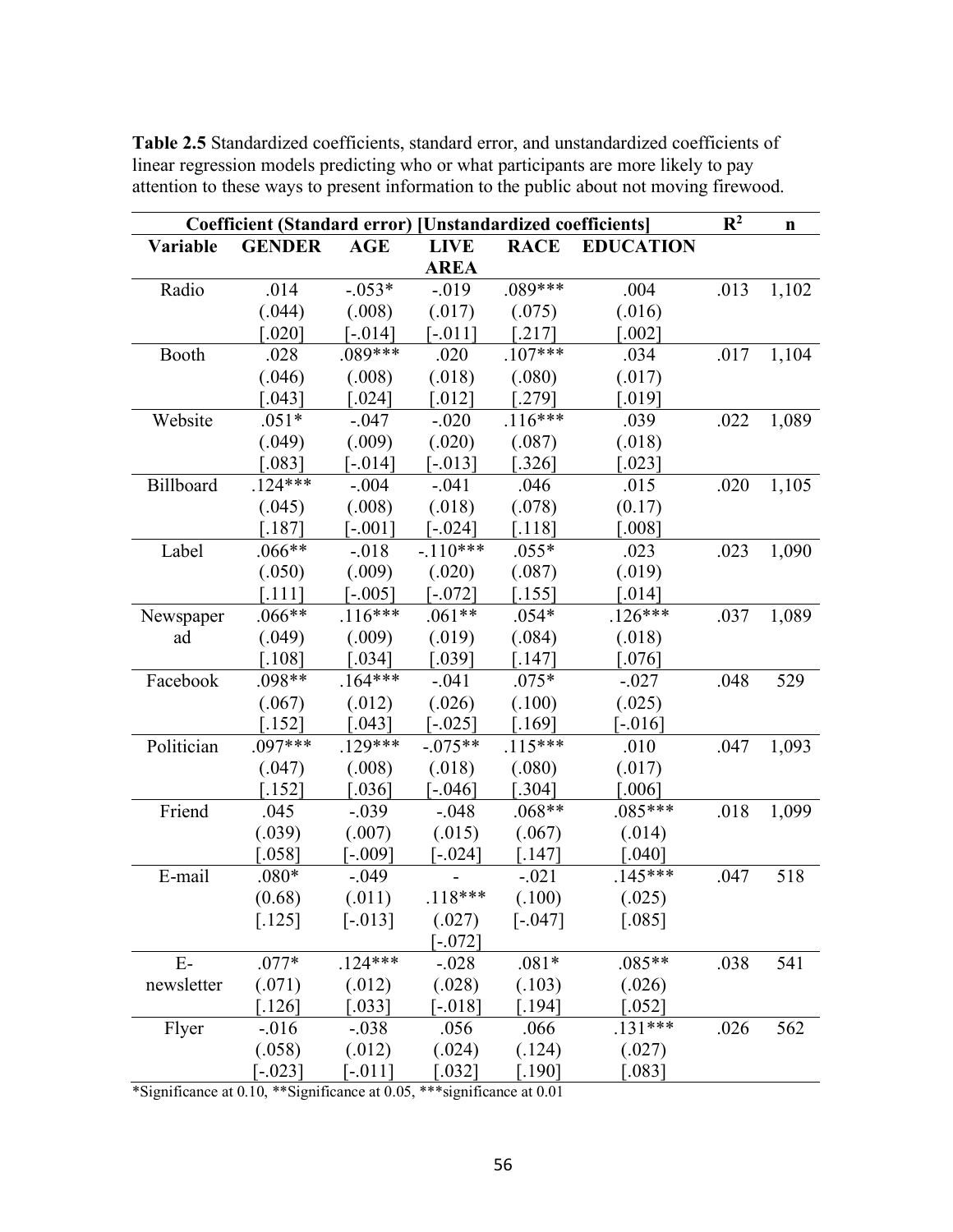With respect to a series of terms referring to invasive forest insect pests and diseases, all terms scored below the neutral point of 4 (Figure 2.3), however, the term "tree diseases" had, on average, the lowest score (i.e., most negative perceived connotation), followed by "invasive insects". Three of the four pairs of terms showed significant differences between samples. "Invasive insects" and "exotic insects" had the most significant difference (*t*=5.287, *p*<0.001), followed by "non-native insect" and "non-native species" (*t*=2.868, *p*<0.05=0.004), and "tree diseases" and "pathogens" (*t*=-2.435,  $p<0.05=0.015$ ). The terms "introduced insect" and "foreign insect" had no significant difference between samples.

**Figure 2.3** Comparison of mean responses of split sample question about the connotation of terms referring to invasive forest insect pests and diseases using a 7-point Likert scale, where 1=very negative, 4=neither, and 7=very positive. Blue bars represent sample A and red bars represent sample B.



On average, participants indicated the phrases "buy it where you burn it" and "buy local burn local" would serve best as a slogan for an educational poster or billboard (S705; Figure 2.4). Most participants in sample A chose "buy it where you burn it" (72%) over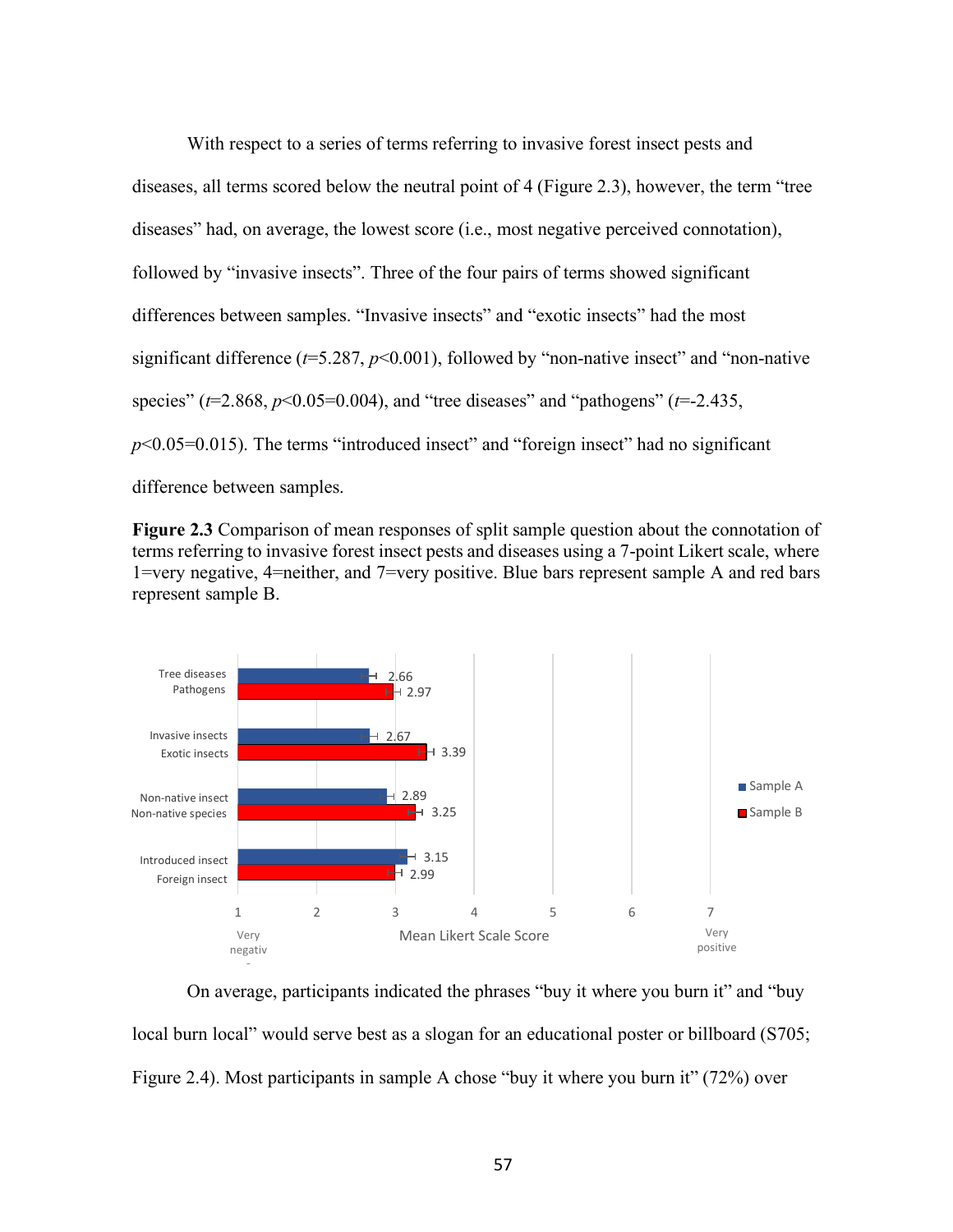"don't move firewood" (23%), while most participants in sample B preferred "buy local, burn local" (68%) over "don't move firewood" (26%). The difference in preference between "buy it where you burn it" and "buy local, burn local" was not statistically significant.

**Figure 2.4.** Comparison of respondent's choice of phrase to use as a slogan for an educational poster or billboard. This was a split sample question; blue bars represent sample A and red bars represent sample B.



The phrase rated as having the most positive connotation to describe a program was "Clean & Green: Certified free of Invasive Species", while the phrase that had the least positive connotation was "Plant Right" (Figure 2.5). Of the six pairs of phrases presented to participants, three pairs showed significant difference in preferences between samples. The phrases "Plant healthy" and "Plant right" had the greatest significant difference (*t*=-6.227, *p*<0.001), followed by "Tree safe" and "Plant safe" (*t*=-2.301, *p*<0.05=0.002), and "Certified green, clean, & safe" and "Greenleaf: Certified clean" (*t*=-2.156, *p*<0.05=0.03). It is important to note that all phrases scored, on average, above the neutral score.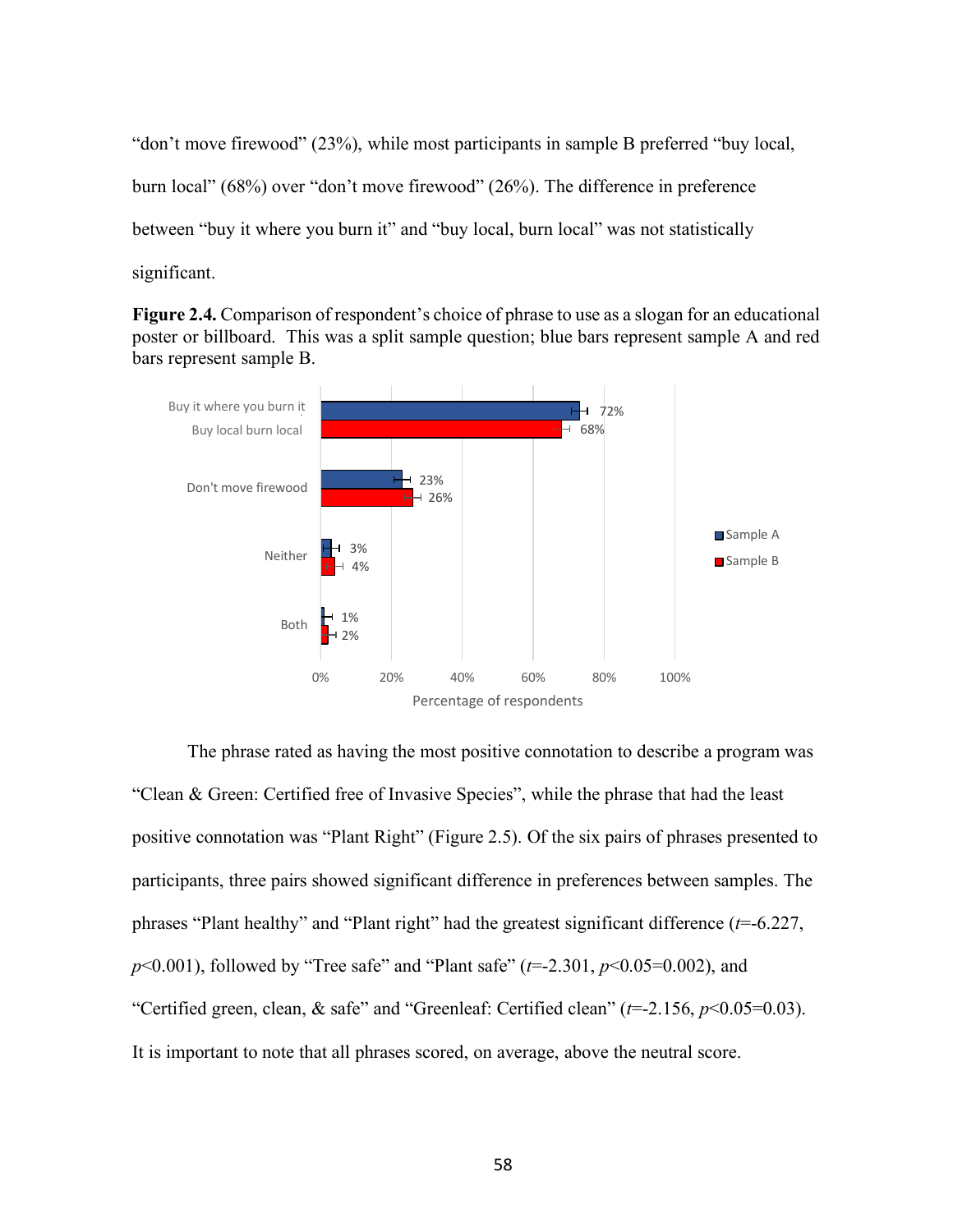**Figure 2.5.** Comparison of mean responses to split question about the connotation of phrases used to describe a program using a 7-point Likert scale, where 1=very negative, 4=neither, and 7=very positive. Blue columns represent sample A and red columns represent sample B.



### *Choice of trusted messenger*

According to our results, the most believable sources of information regarding forest health issues are state-level forestry departments (Figure 2.6), followed by park rangers. The least believable sources of information were equipment suppliers and congress.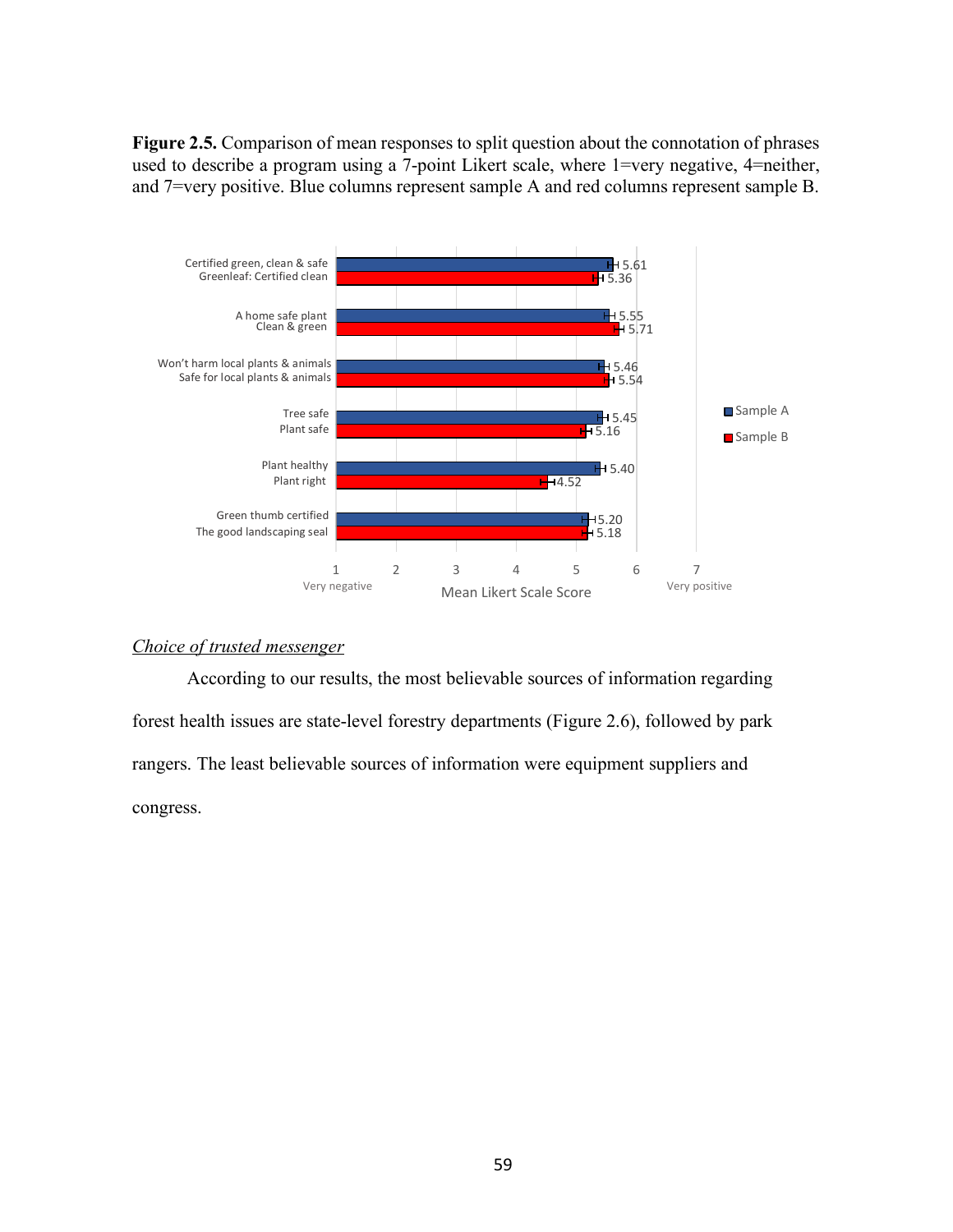

**Figure 2.6.** Mean response to how believable are these sources of information speaking about issues relating to forest health on a 4-point Likert scale, where 1= not at all believable and 4= very believable.

GENDER and AGE were the most common predictors of whether a forest health information source was considered believable. GENDER significantly predicted 10 of the 15 dependent variables, while AGE was significant in 7 of 15. GENDER had a strong positive correlation with a *homeowne*r who lost their home to a forest fire, the *United States Forest Service*, *conservation organizations*, and *The Nature Conservancy*, (Table 2.6); this means that females, more than males, were much more likely to consider these messengers as believable sources of information about forest issues. On the other hand, GENDER had a strong negative correlation with *equipment suppliers* such that males were more likely to believe this source. GENDER also positively predicted *scientists*, *gardeners*, *congress*, and the *state's Department of Forestry*, and had a weak positive correlation with *rangers*. AGE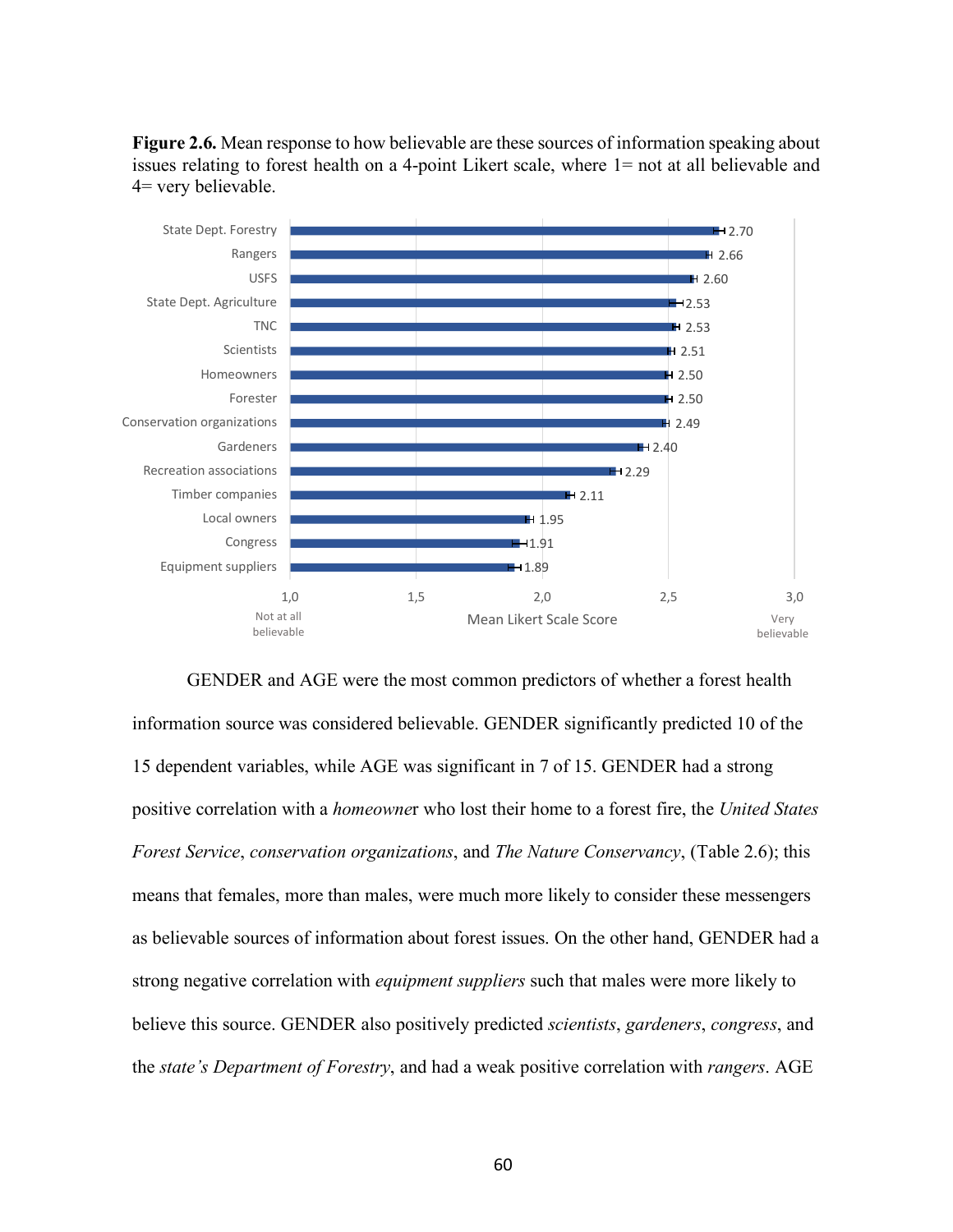had a strong negative relationship with *local business owners*, *recreation associations*, and the *state's Department of Forestry*, meaning that younger participants were much more likely to believe these trusted messengers. *Scientists* and the *state's Department of Agriculture* as trusted messengers were also negatively predicted by AGE, while a *local homeowner* was positively predicted by AGE. AGE also had a weak negative relationship with *congress* as a believable source of information. RACE had a strong positive relationship (i.e., non-white) with *equipment suppliers* and a strong negative relationship with *local business owners* and *rangers*; it also negatively predicted the *United States Forest Service* and the *state's Department of Forestry*. LIVE AREA had a strong positive association (i.e., those living in larger areas) with *timber companies* and *local business owners*, and a weak negative association with *equipment suppliers*. Scientists was also negatively predicted by LIVE AREA. EDUCATION had the lowest predictive power as it only had a weak positive correlation with *timber companies*, *rangers*, and *The Nature Conservancy*, and positively predicted *scientists* as a trusted messenger, thus, those with higher education levels were more likely to believe these sources as trusted messengers.

| Coefficient (Standard error) [Unstandardized coefficients] |               |                      |                  |             |                      |  |  |
|------------------------------------------------------------|---------------|----------------------|------------------|-------------|----------------------|--|--|
| Variable                                                   | <b>GENDER</b> | AGE                  | <b>LIVE AREA</b> | <b>RACE</b> | <b>EDUCATION</b>     |  |  |
| Timber                                                     | .011          | .035                 | $.095***$        | $-.025$     | $.038*$              |  |  |
| Companies                                                  | (.042)        | (.008)               | (.017)           | (.060)      | (0.17)               |  |  |
|                                                            | 0.0231        | 012                  | .074]            | $-069$ ]    | 0.0311               |  |  |
| Homeowners                                                 | $.081***$     | $.055**$             | .024             | $-.017$     | .018                 |  |  |
|                                                            | (.031)        | (.006)               | (.012)           | (.043)      | (.012)               |  |  |
|                                                            | .118          | $\left[ .014\right]$ | $0.014$ ]        | $[-0.033]$  | $\left[ .011\right]$ |  |  |
| <b>USFS</b>                                                | $.078***$     | .018                 | $-.010$          | $-0.046**$  | $-.013$              |  |  |
|                                                            | (.027)        | (.005)               | (.011)           | (.038)      | (.011)               |  |  |
|                                                            | .104          | 004                  | $-0.005$         | $-083$      | $-007$               |  |  |

 **Table 2.6** Standardized coefficients, standard error, and unstandardized coefficients of linear regression models predicting who or what participants are more likely to believe these sources speaking about issues relating to forest health.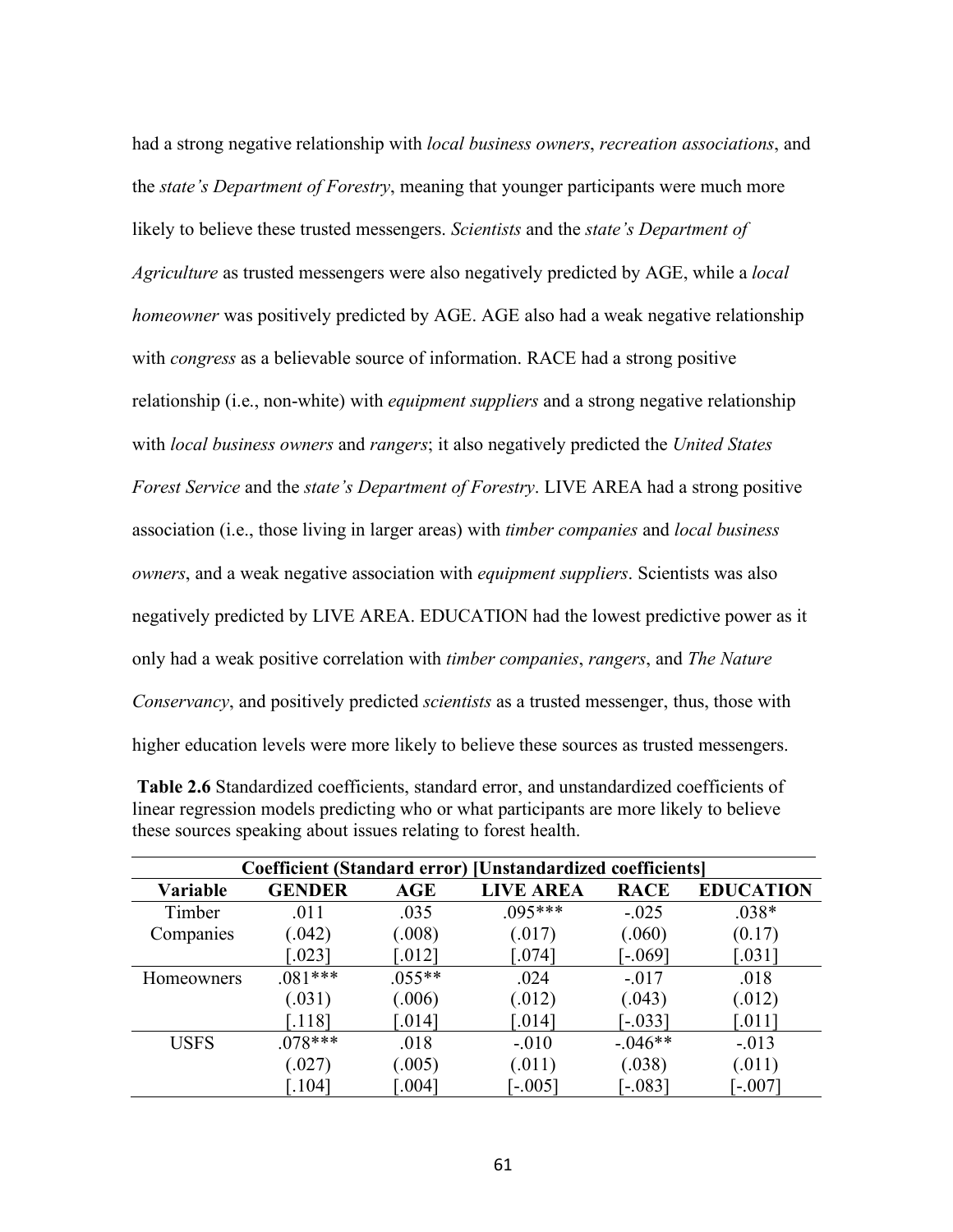| Coefficient (Standard error) [Unstandardized coefficients] |                      |                      |                       | $\mathbb{R}^2$       | $\mathbf n$           |      |       |
|------------------------------------------------------------|----------------------|----------------------|-----------------------|----------------------|-----------------------|------|-------|
| Variable                                                   | <b>GENDER</b>        | <b>AGE</b>           | <b>LIVE</b>           | <b>RACE</b>          | <b>EDUCATION</b>      |      |       |
|                                                            |                      |                      | <b>AREA</b>           |                      |                       |      |       |
| Cons. Org                                                  | .097***              | $-.026$              | .009                  | $-0.014$             | $-.006$               | .009 | 2,361 |
|                                                            | (.032)               | (.006)               | (.012)                | (.045)               | (.013)                |      |       |
|                                                            | $[.148]$             | $[-.007]$            | $[.005]$              | $[-029]$             | $[-0.004]$            |      |       |
| Scientist                                                  | $.042**$             | $-042**$             | $-0.047**$            | .001                 | $.044**$              | .008 | 2,432 |
|                                                            | (.029)               | (.005)               | (.011)                | (.041)               | (.012)                |      |       |
|                                                            | $[.060]$             | $[-.011]$            | $[-.026]$             | $\left[ .002\right]$ | $\left[ .025\right]$  |      |       |
| Forester                                                   | .018                 | $-.030$              | .054                  | $-0.025$             | .028                  | .005 | 2,215 |
|                                                            | (.032)               | (.006)               | (.012)                | (.044)               | (.013)                |      |       |
|                                                            | $[.027]$             | $[-.008]$            | $[.031]$              | $[-.050]$            | $[.017]$              |      |       |
| Local                                                      | $-.005$              | $-.060***$           | $.068***$             | $-090***$            | .022                  | .017 | 2,227 |
| Owner                                                      | (.040)               | (.007)               | (0.15)                | (.057)               | (.016)                |      |       |
|                                                            | $[-.010]$            | $[-.020]$            | $\left[ .049\right]$  | $[-.235]$            | $[.017]$              |      |       |
| Ranger                                                     | $.039*$              | .029                 | .000                  | $-.081***$           | $.036*$               | .009 | 2,636 |
|                                                            | (.025)               | (.004)               | (.010)                | (.035)               | (.010)                |      |       |
|                                                            | $[.047]$             | $\left[ .006\right]$ | $[-1.086e-$           | $[-.135]$            | $[.017]$              |      |       |
|                                                            |                      |                      | 5]                    |                      |                       |      |       |
| Rec. Ass.                                                  | .022                 | $-.100***$           | $-.005$               | $-0.019$             | $-.009$               | .009 | 1,105 |
|                                                            | (.054)               | (.010)               | (0.21)                | (.070)               | (.024)                |      |       |
|                                                            | $[.037]$             | $[-031]$             | $[-.003]$             | $[-0.043]$           | $[-.007]$             |      |       |
| Gardeners                                                  | $.073**$             | $-0.19$              | .027                  | $-.020$              | $-.039$               | .008 | 1,230 |
|                                                            | (.045)               | (.008)               | (.017)                | (.059)               | (.020)                |      |       |
|                                                            | $[.111]$             | $[-.005]$            | $\left[ .016\right]$  | $[-039]$             | $[-027]$              |      |       |
| Congress                                                   | $.073**$             | $-.068*$             | $-0.018$              | .023                 | .001                  | .009 | 1,156 |
|                                                            | (.064)               | (.012)               | (.025)                | (.084)               | (.029)                |      |       |
|                                                            | $\left[ .156\right]$ | $[-.026]$            | $[-.015]$             | $\left[ .062\right]$ | $\left[ .001 \right]$ |      |       |
| Equip.                                                     | $-105***$            | .035                 | $.055*$               | $.096***$            | $-.027$               | .022 | 1,125 |
| Suppl.                                                     | (0.58)               | (.011)               | (.022)                | (.076)               | (.026)                |      |       |
|                                                            | $[-.199]$            | $\left[ .012\right]$ | $\left[ .041 \right]$ | $[.239]$             | $[-0.023]$            |      |       |
| <b>TNC</b>                                                 | $.096***$            | .001                 | $-.023$               | $-.027$              | $.042*$               | .012 | 1,935 |
|                                                            | (.034)               | (.006)               | (.013)                | (.048)               | (.014)                |      |       |
|                                                            | $[.144]$             | [.000]               | $-013$                | $[-0.056]$           | $[.026]$              |      |       |
| <b>State</b>                                               | .050                 | $-108**$             | .026                  | $-.052$              | $-.001$               | .015 | 480   |
| D.A.                                                       | (.065)               | (.011)               | (.025)                | (.097)               | (.024)                |      |       |
|                                                            | $[.070]$             | $[-0.025]$           | $\left[ .014\right]$  | $[-.109]$            | $-0.001$ ]            |      |       |
| State D.F.                                                 | .098**               | $-132***$            | .008                  | $-0.095**$           | .016                  | .028 | 466   |
|                                                            | (.053)               | (.009)               | (.021)                | (.084)               | (.021)                |      |       |

**Table 2.6 CONTINUED** Standardized coefficients, standard error, and unstandardized coefficients of linear regression models predicting who or what participants are more likely to believe these sources speaking about issues relating to forest health.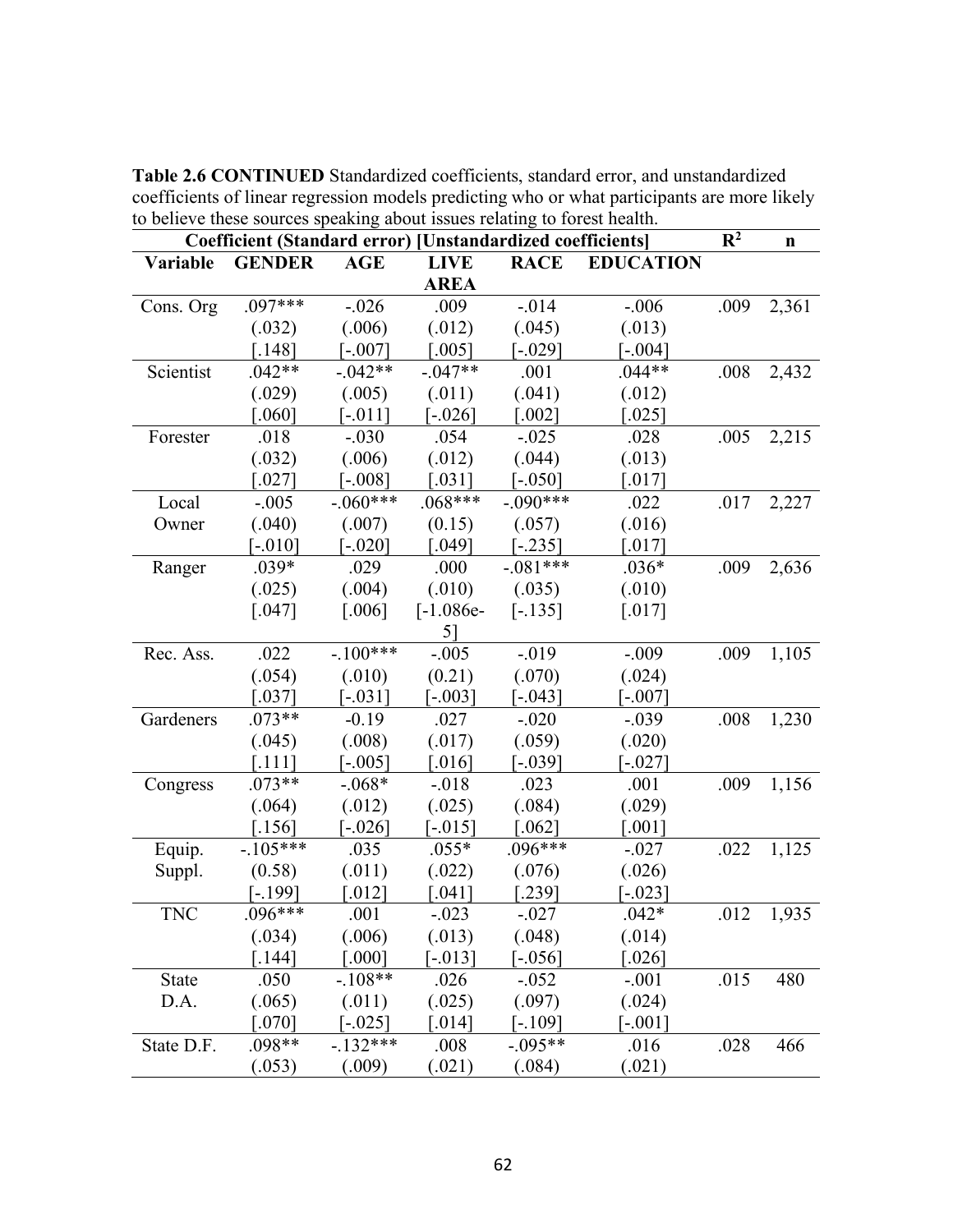|                                                                         | . . | .0041 | <u>i - 166</u> | 0.007 |  |
|-------------------------------------------------------------------------|-----|-------|----------------|-------|--|
| *Significance at 0.10, **Significance at 0.05, *** significance at 0.01 |     |       |                |       |  |

*Perceptions and attitudes related to firewood movement* 

Approximately 90% of participants who were asked to indicate how concerned they

were about insects and diseases that are killing large numbers of trees across the U.S.

expressed some level of concern (Table 2.7). There was a significant increase in those who

were *extremely concerned* (from 17% to 22%) and *very concerned* from (32% to 40%)

between the first and second time the question was asked throughout the survey. Likewise,

there was a significant decrease in those who were *not concerned* from 10% to 5%.

**Table 2.7** Answer choices for participants who were asked how concerned they were about invasive insects and diseases killing a large number of trees across the United States and percentage of participants who selected each answer.

| <b>Answer choices</b> | % of participants<br>(Baseline) | % of participants<br>(Follow-up) |
|-----------------------|---------------------------------|----------------------------------|
| Extremely concerned   | 17%                             | 22%                              |
| Very concerned        | $32\%$                          | 40%                              |
| Somewhat concerned    | 41%                             | 33%                              |
| Not concerned         | 10%                             | $5\%$                            |

 Over three-quarters of our sample responded with support for a proposal to congress to increase funding to stop the spread of non-native insects and diseases (Table 2.8). However, although there was a slight change in responses between the first and second time the question was asked, none of the changes showed significant differences.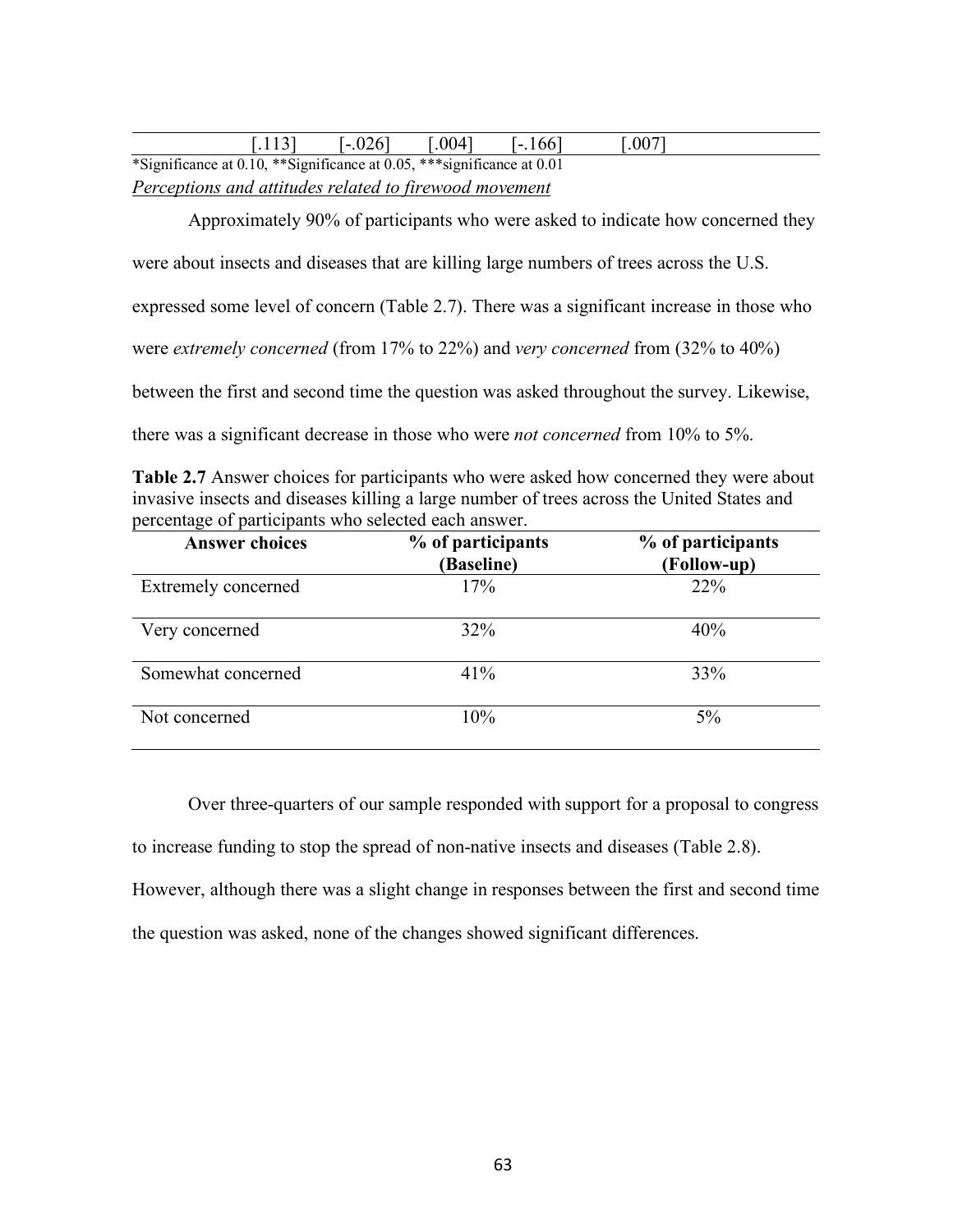| <b>Answer choices</b> | % of participants<br>(Baseline) | % of participants<br>(Follow-up) |
|-----------------------|---------------------------------|----------------------------------|
| Strongly support      | 44%                             | 47%                              |
| Somewhat support      | 34%                             | 34%                              |
| Somewhat oppose       | 12%                             | 8%                               |
| Strongly oppose       | $10\%$                          | 12%                              |

**Table 2.8** Answer choices for participants who were asked if they would support a proposal in congress to increase funding for efforts to eradicate and stop the spread of three specific non-native insects and diseases that are killing millions of trees across the United States and percentage of participants who selected each answer.

 Eighty percent of participants indicated they were *very willing* to use only local firewood and not move it from place to place (S338, S705); another 11% were *somewhat willing*. Some participants were asked the same question a second time at the end of the questionnaire (S338); the follow up resulted in a shift in numbers but there were no significant differences. The most common reason participants would not use firewood from local areas was "I live in the woods and use my own firewood/ I have lots of trees around" (34%). Another 22% of participants cited reasons related to price and convenience (i.e., "easier and safer", "cost factor", "out of my way", "don't like all the cutting and lugging"), and 17% indicated "I don't know".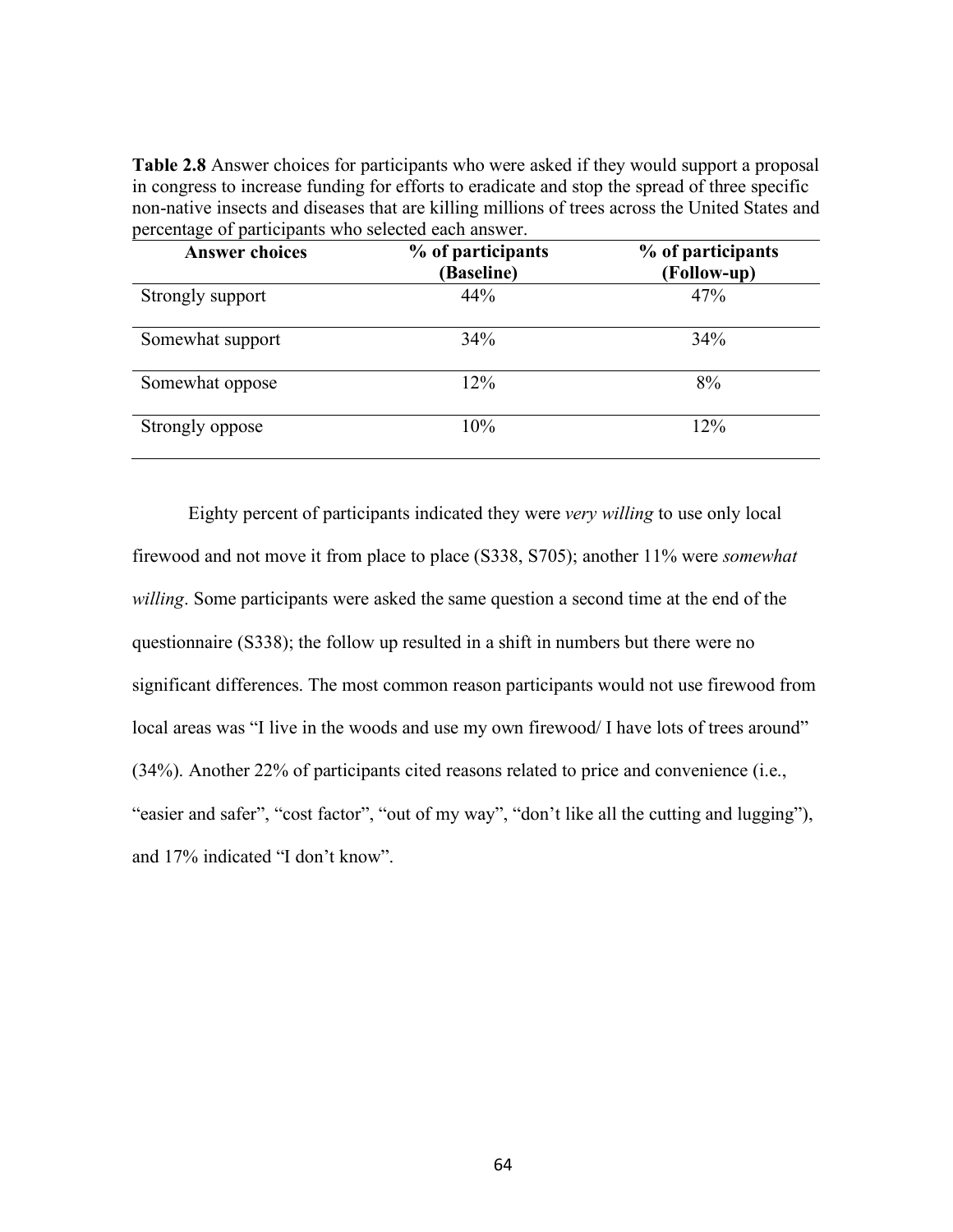**Table 2.9** Answer choices for participants who were asked how willing they would be to use only firewood gathered or purchased by them in the local area and percentage of participants who selected each answer.

| <b>Answer choices</b> | % of participants<br>(Baseline) | % of participants<br>(Follow-up) |
|-----------------------|---------------------------------|----------------------------------|
| Very willing          | 80%                             | 77%                              |
| Somewhat willing      | 11%                             | 17%                              |
| Not too willing       | $2\%$                           | $4\%$                            |
| Not at all willing    | 7%                              | $2\%$                            |

 Thirty-eight percent of participants indicated the *most concerning* statement about insects and diseases that are killing large numbers of trees across the U.S. was their threat to "… our clean air, clean water, and public health". Also, the statement "forests are critical to our public health, providing natural filters that keep our air and drinking water clean" stood out (39%) among participants as the best reason for *supporting* additional efforts to fight tree-killing non-native insects and diseases.

## **Discussion**

 It appears that overall across 5 surveys spanning 11 years, awareness surrounding forest health, forest insect and disease dispersal, and the movement of firewood is relatively low among our sample. This could suggest that the messaging strategies implemented between 2005 and 2016 were not reaching the target audience. Although awareness levels were low among our sample, there is indication that when awareness increases, there is concern and willingness to take or support measures related to improving forest health and stopping forest pest dispersal through firewood movement. Therefore, these results suggest that if relevant information can be more effectively transmitted, firewood movement might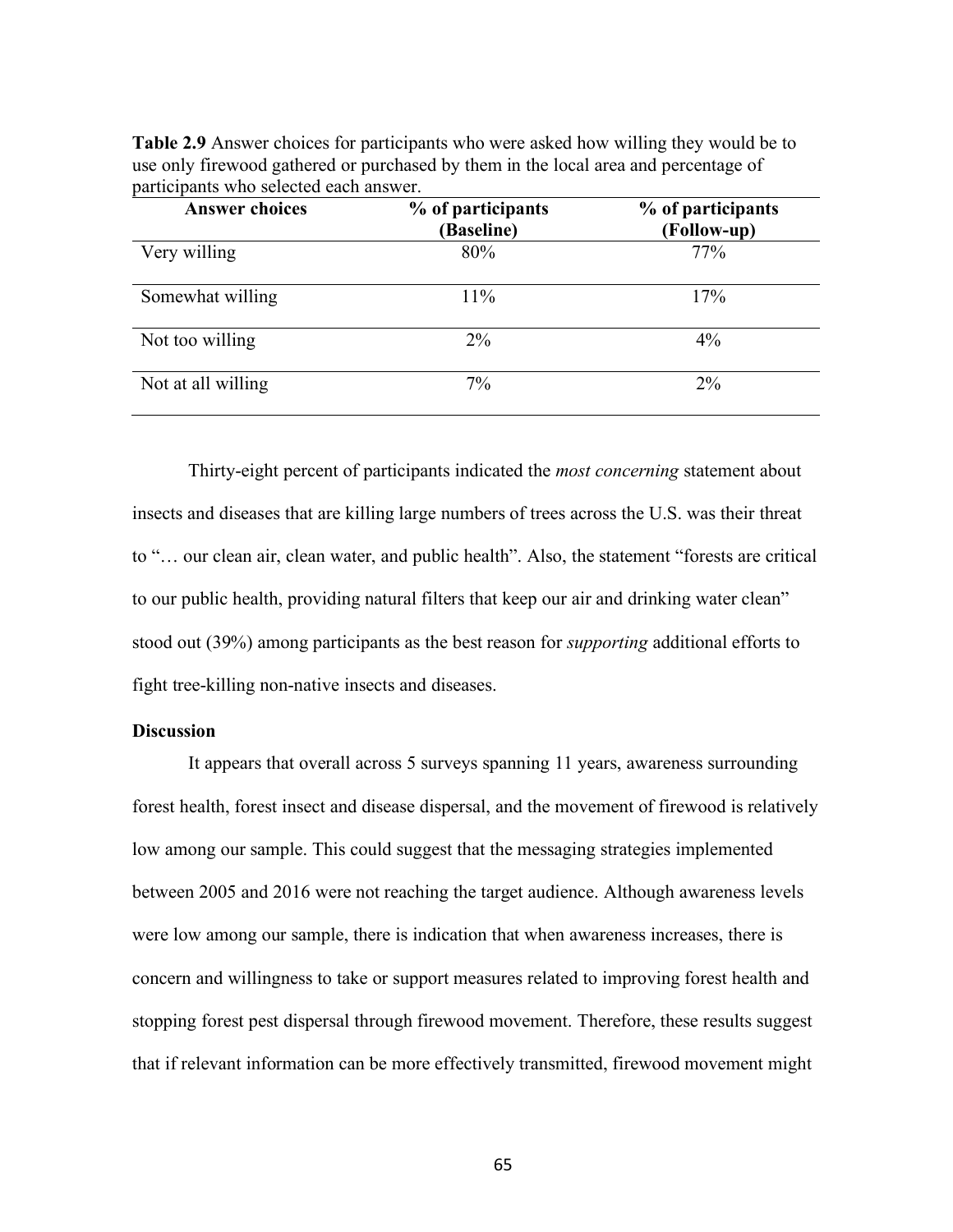be reduced. Support for preventing forest pests from entering the USA may be garnered with the information that prevention is less expensive than mitigation and damage control. Presenting the information about forest health, forest insect and disease dispersal, and the movement of firewood in collaboration with a state Department of Forestry may increase the credibility of such messaging as it was the most trusted messenger.

 The positive relationship between EDUCATION and *having heard of an invasive insect* highlights the need for educational and outreach programs that target those with lower education levels since, in a given year, about 60% of campers have lower education levels (The Coleman Company Inc. and The Outdoor Foundation 2014, 2015, 2016, 2017). The finding that older respondents were more likely to have heard about non-native insects, in general, and which species they had about is likely a result of how long ago these pests established in the U.S. Most likely, older participants have heard about or seen tress the effects of gypsy moth, Dutch elm disease, and chestnut blight firsthand. Although older campers represent up to 31% of campers in a given year (Kampgrounds of America 2019), between 2015 and 2018, the percentage of millennials and Gen X campers has been increasing from 34% to 41% and from 28% to 36%, respectively (Kampgrounds of America 2019), meaning there is also a need to increase awareness levels about invasive forest insects and diseases among younger audiences.

 In addition to awareness, our results highlight the importance of effective messaging. We focused on two important aspects of effective messaging: 1) the mode, and 2) the messenger. Participants preferred slogans and phrases whose framing was more positive (e.g., "buy it where you burn it" and "buy local burn local" over "don't move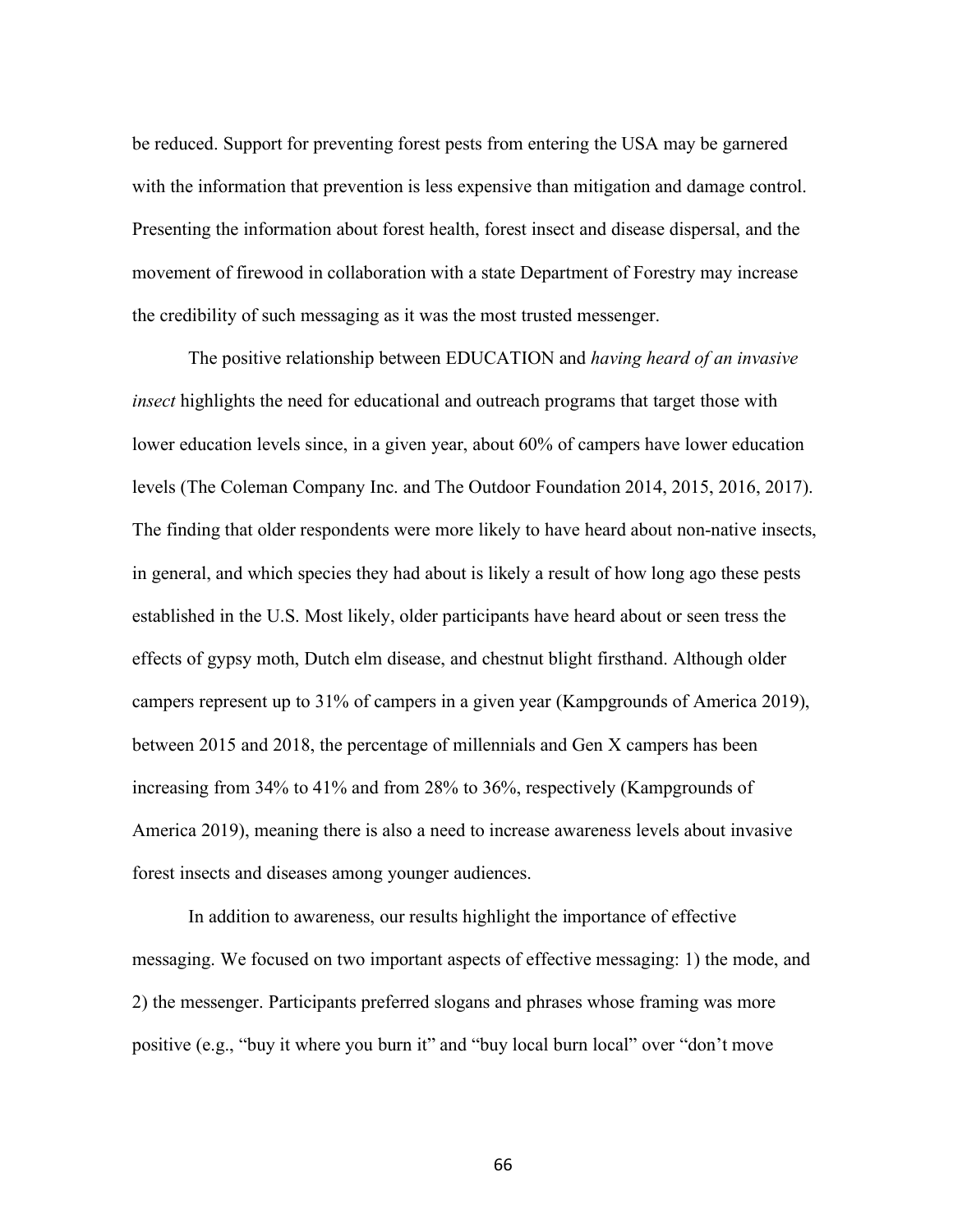firewood"). This is supported by research from Lee, Liu, and Cheng (2018), who found that positive message framing is more effective, especially when the message has a "promotion" focus (i.e., "buy it where you burn it" and "buy local burn local") rather than a "prevention" focus (i.e., "don't move firewood"). Likewise, avoiding fatalistic framing (e.g., "moving firewood transports tree-killing insects and diseases"), and having the message focus on the positive impacts of public support is more likely to be effective when communicating about invasive species (Clarke et al. 2020). As such, future messaging would benefit from building on the momentum of positively framed messaging such as "buy it where your burn it: protect our forests, air, and water".

 Participants may have been less likely to prefer Facebook, a website, and an enewsletter as modes of information for conveying information about not moving firewood given that most surveys being conducted before 2011. Research on social media use has found that in 2005, social media use among adults was around 5%, increased to 50% in 2011, and is currently at 72% (Pew Research Center 2019). This could indicate that social media and other forms of electronic communication might still be a viable platform for communicating about invasive forest pests. Handing out flyers at state parks and sending an email when making a campsite reservation are likely to be a more successful means for conveying information for the portion of the population that does not rely on social media. Overall, efforts towards increasing the public's awareness about forest health, forest insect and disease dispersal, and the movement of firewood through more effective channels of communication and message framing may help reduce firewood movement.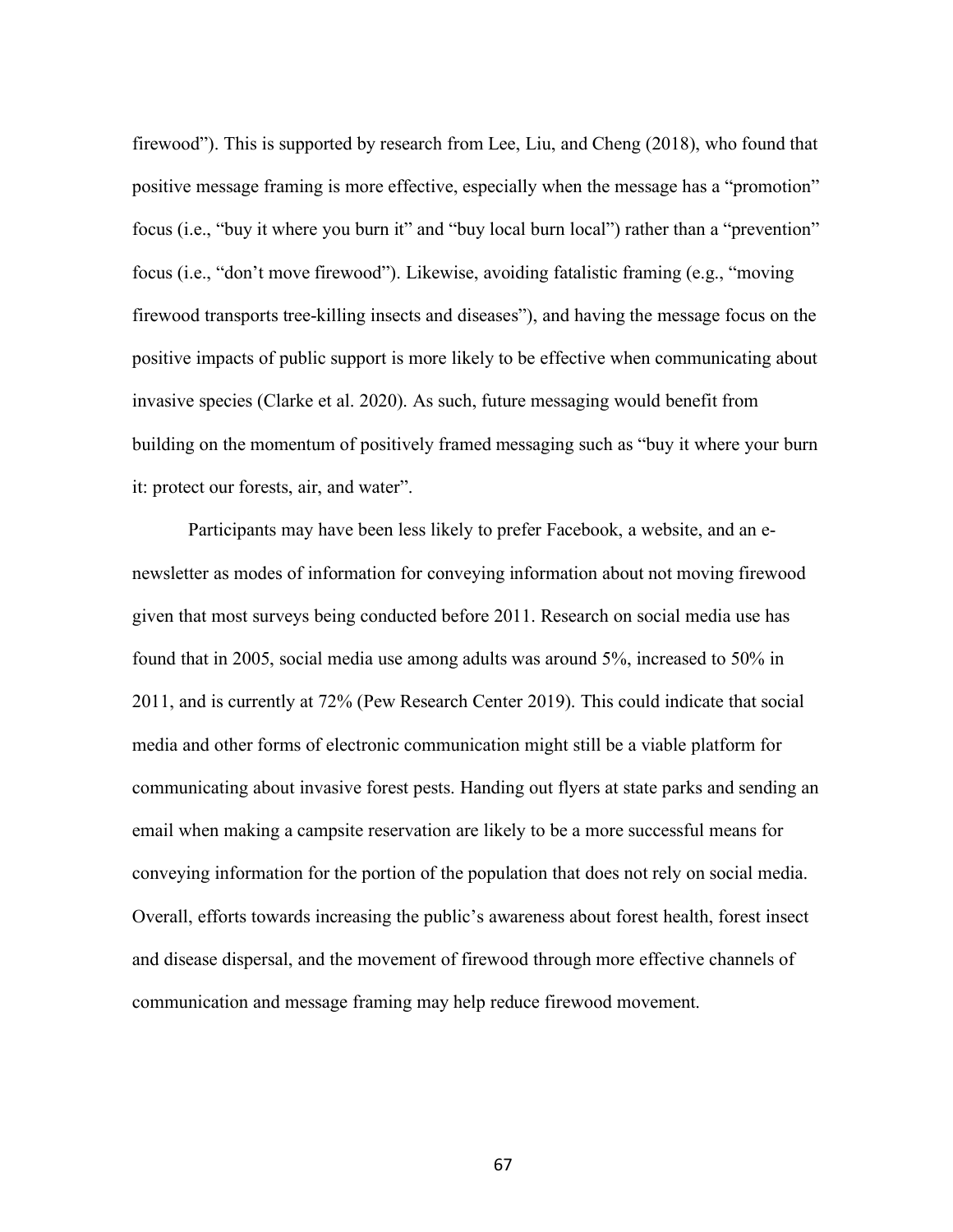Our finding that females were more likely to believe the trusted messengers presented in the survey suggests the need for a trusted messenger for the majority of our target audience, given that males represent up to 55% of campers in a given year (The Coleman Company Inc. and The Outdoor Foundation 2017). On the other hand, the negative relationship between AGE and choice of trusted messenger provides valuable information for future management decisions since younger people represent up to 77% of campers in a given year (Kampgrounds of America 2019).

The results to this study echo previous literature related to firewood movement by campers where convenience and cost were the strongest motivations for participants who move firewood or do not buy local firewood (Peterson and Diss-Torrance 2012, 2014, Daigle et al. 2018). Since most participants cut their own firewood because they live close to wooded areas, or buy firewood and transport it because they believe it is easier and cheaper, one strategy that could have a substantial effect in changing firewood movement behavior could be selling firewood at a lower cost in national and state parks. Providing information about the availability of this low-cost firewood in parks, and why locally sold firewood is a better choice than moving firewood, could increase the impact since most participants (up to 80%) were very willing to only use local firewood after they were given some brief information on the issue of insect and disease dispersal through firewood movement.

Three of the four psychological barriers discussed by Swim et al. (1. lack of awareness, 2. mistrust and reactance, 3. habit, and 4. social comparison, norms, conformity, and perceived equality; 2009) appear to be prevalent among the public regarding forest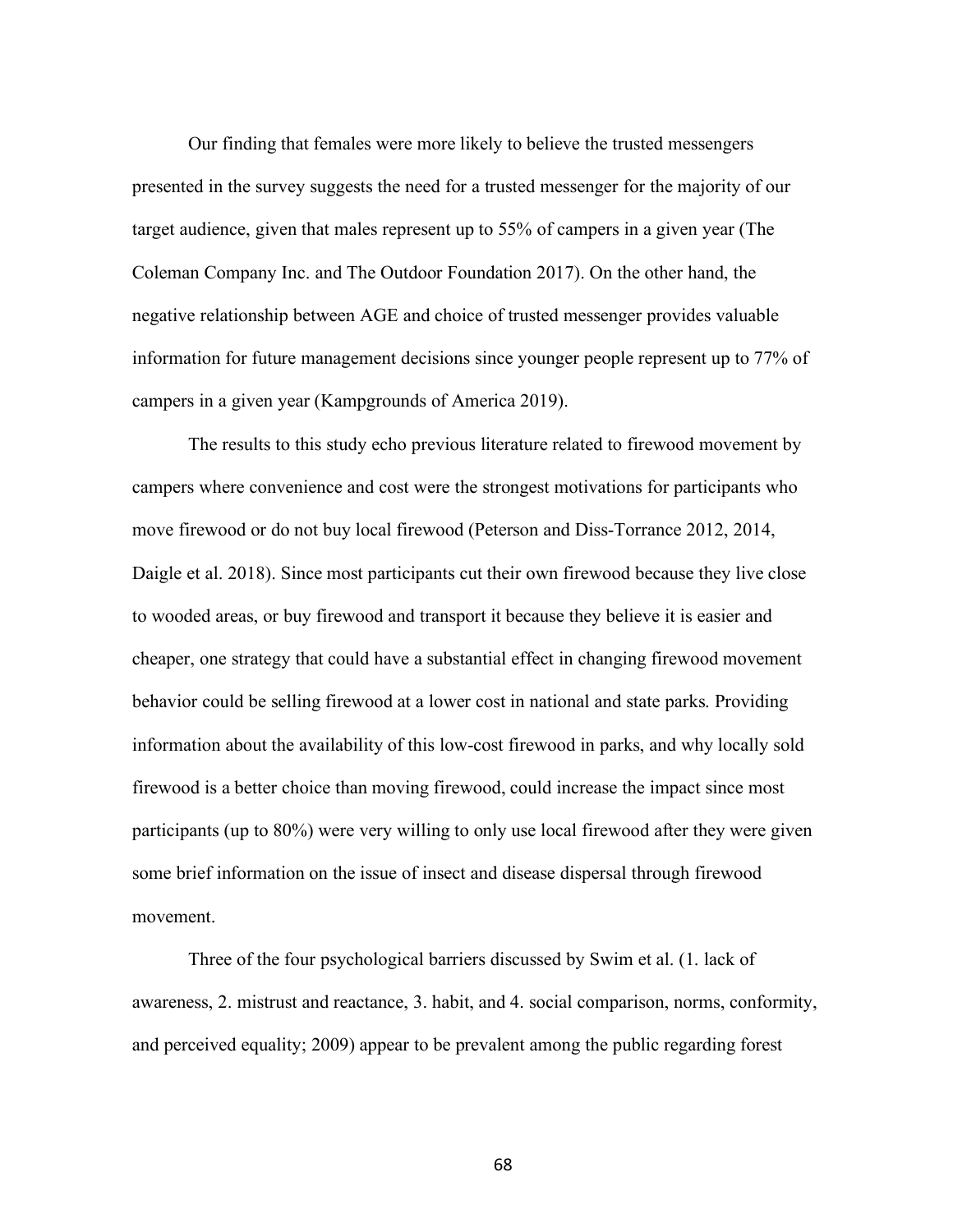health and firewood movement issues. Ignorance might be the main psychological barrier considering 61% of participants had not seen, heard or read any information urging the public to not move firewood from place to place, and 81% were not aware of any state laws or regulations in their area limiting the public's ability to move firewood from one location to another. Our results suggest that if the lack of awareness can be overcome, there is promise for behavioral change; given that when participants are aware, there is concern and willingness to take or support measures related to improving forest health and stopping forest pest dispersal through firewood movement.

Habit is also an important barrier to the prevalence of firewood movement; the finding that participants "cut their own" firewood or "do not know" why they do not buy local firewood suggests their behavior is likely a result of habit. However, since nearly all participants in our study indicated willingness to change this type of habitual behavior, these results suggest that if relevant information can be more effectively transmitted, there is promise for reducing firewood movement. Reactance is relevant to our results related to slogan preference where participants preferred the slogans without the negative framing. The phrase, "don't move firewood" may convey limited behavioral freedom by forbidding a behavior, making it more likely to increase reactance, while the framing of the other two slogans provide more behavioral freedom. This result indicates that reactance might be decreased if messaging is framed positively.

 Unintentional human-mediated transport of invasive species is a prevalent issue beyond firewood and forest pests. In addition to invasive insects and diseases, plants, fish, aquatic invertebrates, and even terrestrial organisms are unintentionally transported by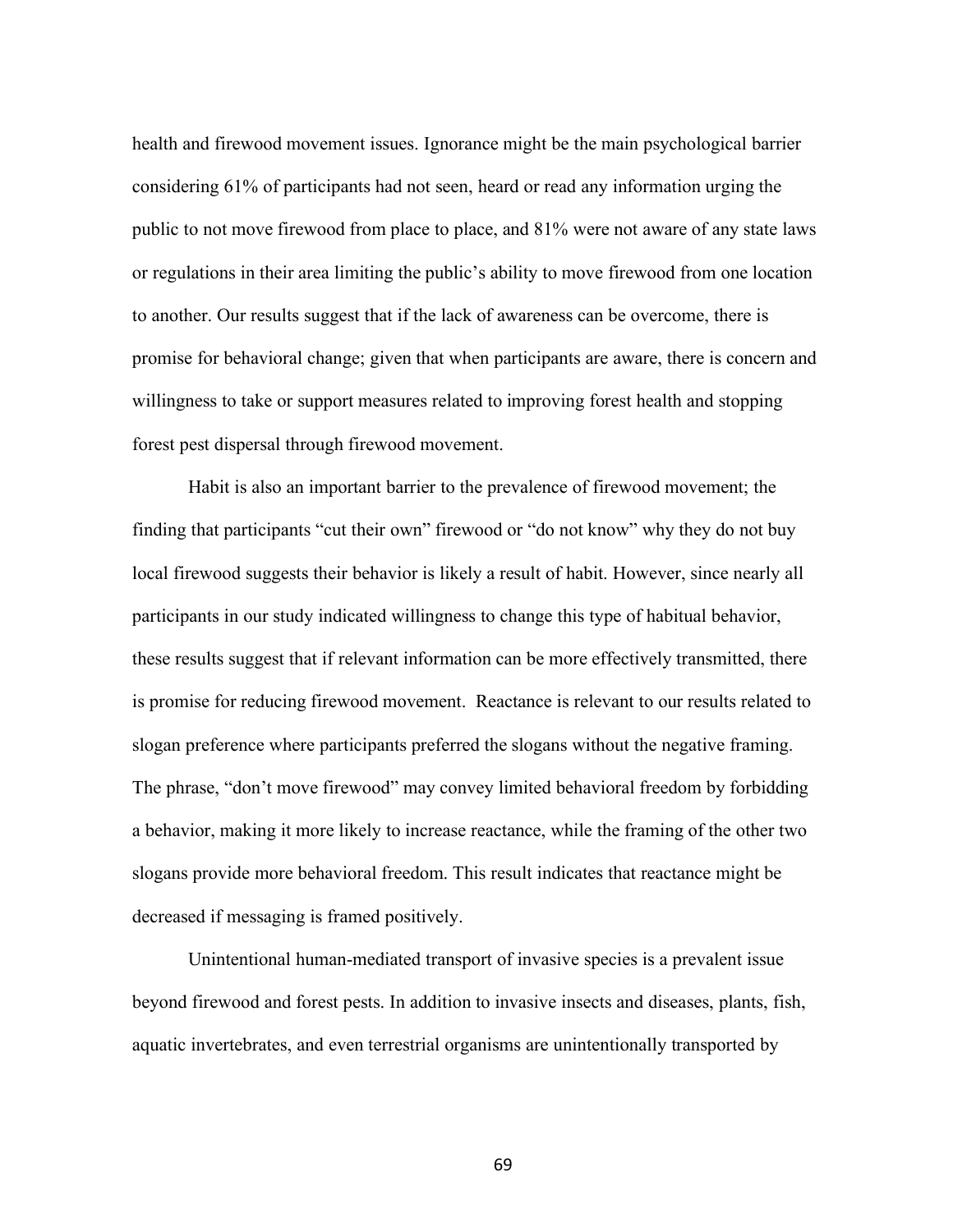humans or become invasive due to pathways created by humans (Hulme 2009). Firewood is just one of the vectors facilitating invasive species spread; others include fruits and vegetables, ships, airplanes, and cars (Carlton and Ruiz 2005). Our results suggest that lack of awareness is one of the major problems behind forest insect and diseases dispersal via firewood. It is likely that this issue occurs in other scenarios of invasive species spread. Our findings suggest that participants are more likely to support additional efforts to prevent the movement of nonnative insects and diseases via firewood transport when they are told that this issue threatens clean air, clean water, public health, and overall quality of life. As such, managers, agencies, and other organizations dealing with invasive species spread can improve messaging through the mode, messenger, and effective message framing.

 Overall, willingness to prevent the spread of forest pests appears to be highest when it does not require major effort on the part of the participants. When the suggested alternatives create a discomfort, such as increase in taxes, volunteering, or donating, there may be less compliance and/or support.

## **Management Implications**

A significant limitation to this study and its results is the low response rate from the data we were provided, as well as the lack of non-response sampling. While the low response rate and lacking non-response sampling from each individual study means that the sample is not statistically representative of the respective populations of interest, the size of each sample was large enough to allow us to glean a considerable amount of information on the topic and cautiously use this valuable information to inform management and education efforts.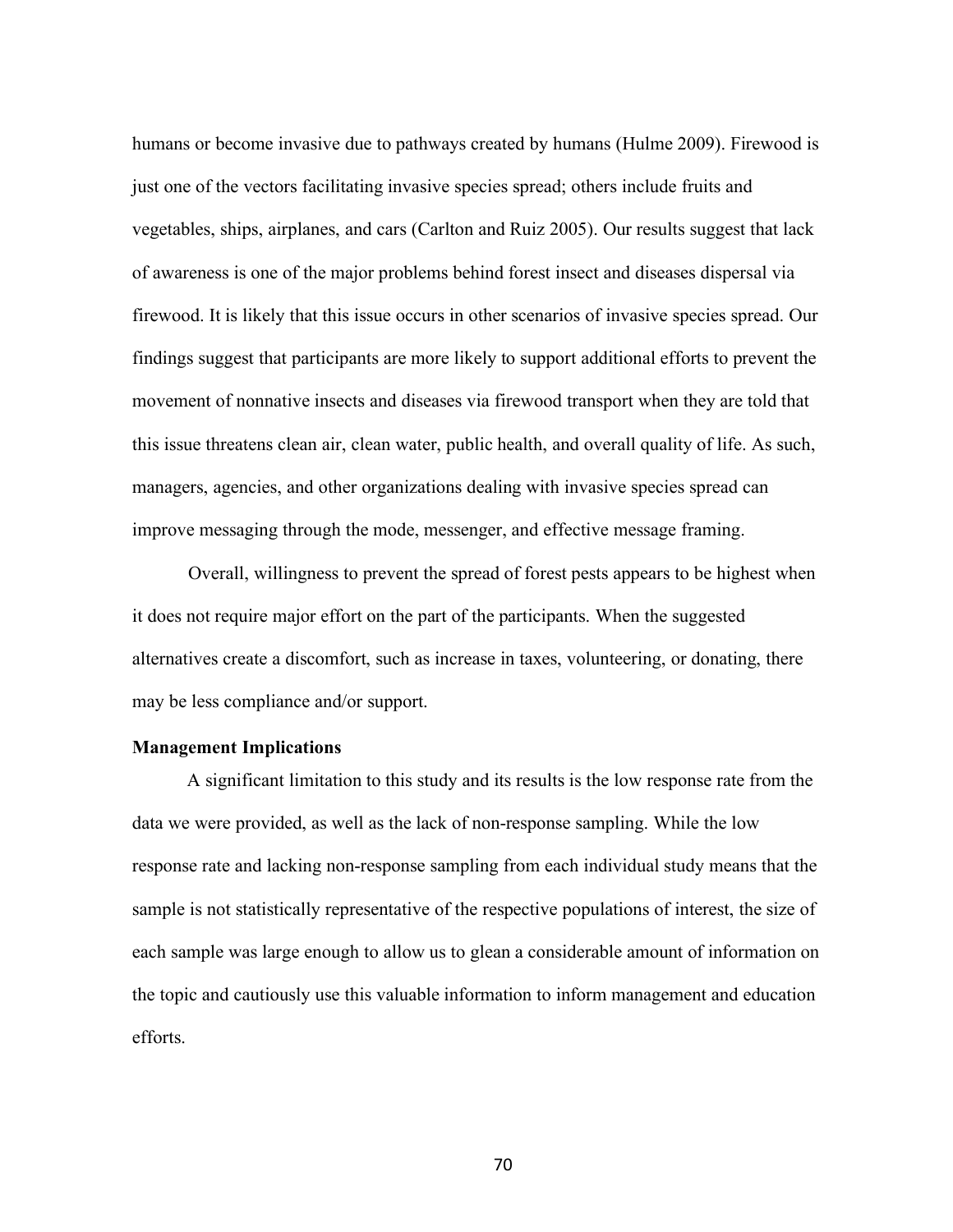We recommend that future research focus on filling the gaps highlighted by our results, such as finding a trusted messenger for males and older people, an effective mode of information for younger audiences and those with lower education levels. Assessing awareness before and after implementing new educational strategies that use effective messaging would also provide valuable information for behavior and rule compliance. In addition, based on the methodology implemented for conducting the surveys in this study, we suggest that future studies have consistent questions among surveys, consistent sample frames, and use non-response sampling.

In the midst of climate change, forests play a key role in counteracting the negative impacts caused by human behavior. Preventing firewood movement is one of the many proenvironmental behaviors that need to be encouraged among the general public in order to protect these ecosystems. The issue of forest pest dispersal via firewood provides a glimpse on the importance of environmental education and pro-environmental behavior; further, it shows that modifying a simple behavior can have an impact on protecting an ecosystem, its wildlife, and its ecosystem services.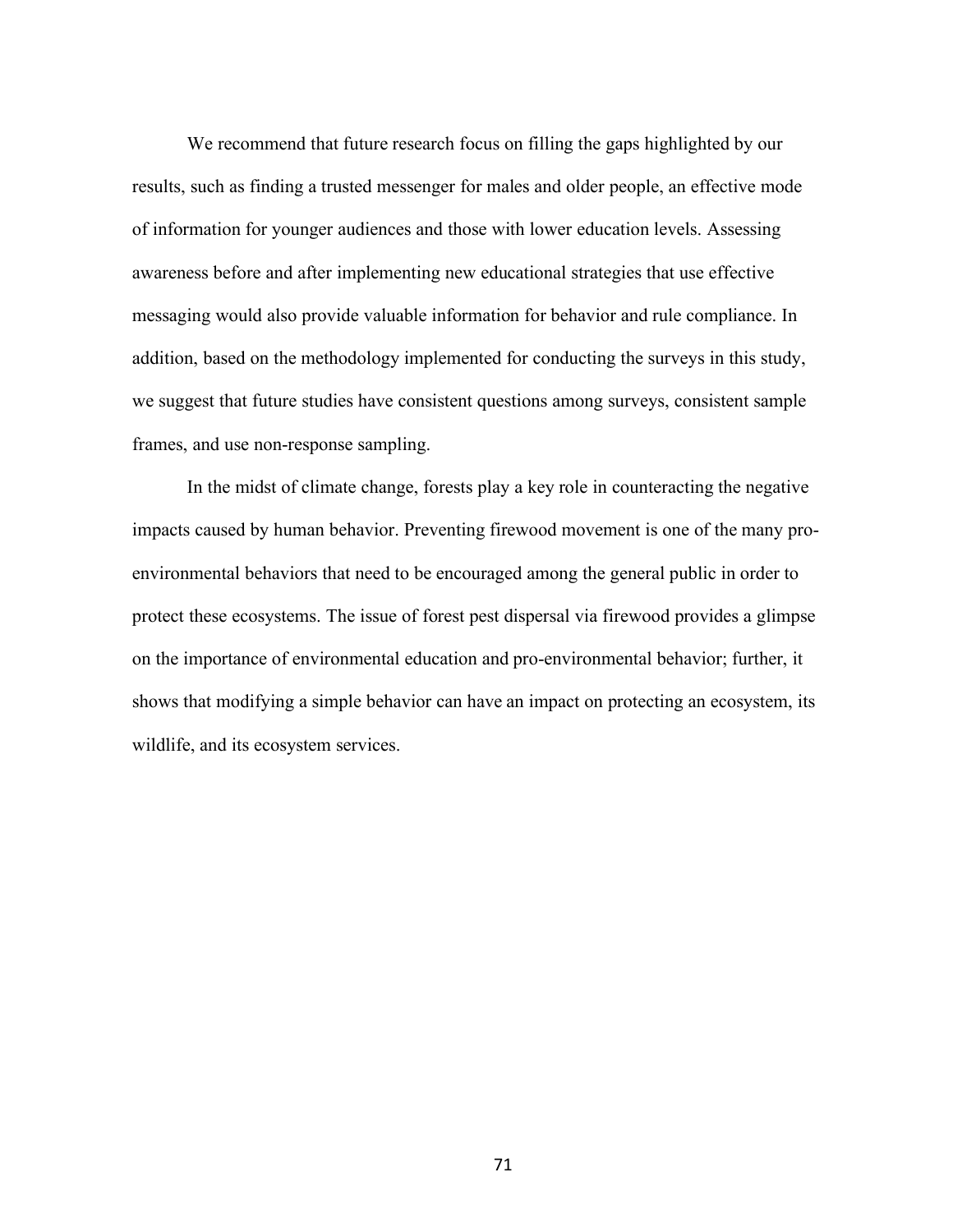## **References**

- Aukema, J. E., McCullough, D. G., Von Holle, B., Liebhold, A. M., Britton, K., and S. J. Frankel. 2010. Historical accumulation of nonindigenous forest pests in the continental United States. BioScience 60: 886-897.
- Boyd, I. L., Freer-Smith, P. H., Gilligan, C. A., and H. C. J. Godfray. 2013. The consequence of tree pests and diseases for ecosystem services. Science 342: 1235773.
- Campbell, F. 2011. About. https://www.dontmovefirewood.org/about/ (accessed 20 August 2020)
- Carlton, J. T., and G. M. Ruiz. 2005. Vector science and integrated vector management in bioinvasion ecology: conceptual frameworks, in: Mooney, H.A., Mack, R.N., McNeeley, J.A., Neville, L.E., Schei, P.J., Waage, J.K., Invasive Alien Species: A New Synthesis. Island Press, Washington, pp. 36-53.
- Clarke, M. K., Roman, L.A., and T. M. Conway. 2020. Communicating with the public about emerald ash borer: Militaristic and fatalistic framings in the news media. Sustainability 12: 4560.
- Cooke, B. J., and A. L. Carroll. 2017. Predicting the risk of mountain pine beetle spread to eastern pine forests: considering uncertainty in uncertain times. For. Ecol. Manag. 396: 11-25.
- Daigle, J. J., Straub, C. L., Leahy, J. E., De Urioste-Stone, S. M., Ranco, D. J., and N. W. Siegert. 2018. How campers' beliefs about forest pests affect firewood transport behavior: An application of involvement theory. For. Sci*.* 65: 363-372.
- Dodds, K. J., and D. A. Orwig. 2011. An invasive urban forest pest invades natural environments—Asian longhorned beetle in northeastern US hardwood forests. Can. J. For. Res*.* 41: 1729-1742.
- Elkinton, J. S., and A. M. Liebhold. 1990. Population dynamics of gypsy moth in North America. Annu. Rev. Entomol*.* 35: 571-596.
- Greenwood, L. 2020. 2020 Regulations that apply to moving firewood right now. https://youtu.be/jw9YRdw5hhI (accessed 6 November 2019).
- Greenwood, S., Perrin, A., and M. Duggan. 2016. Social media update 2016. Pew Research Center. http://assets.pewresearch.org/wp-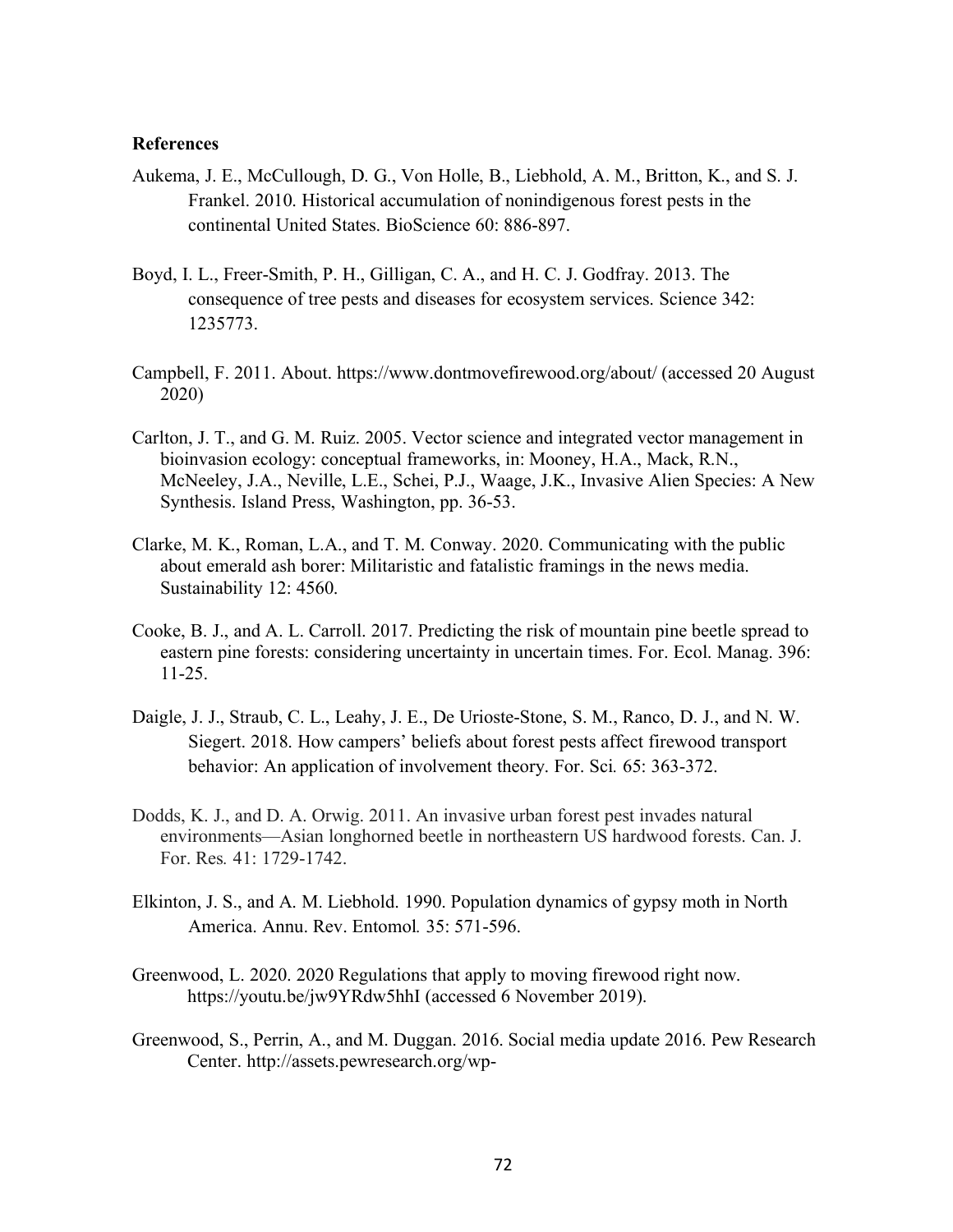content/uploads/sites/14/2016/11/10132827/PI\_2016.11.11\_Social-Media-Update\_FINAL.pdf (accessed 15 February 2021).

- Haack, R. A., Petrice, T. R., and A. C. Wiedenhoeft. 2010. Incidence of bark-and woodboring insects in firewood: A survey at Michigan's Mackinac Bridge. J. Econ. Entomol. 103: 1682-1692.
- Hughes, M. A., Riggins, J. J., Koch, F. H., Cognato, A. I., Anderson, C., Formby, J. P., Dreaden, T. J., Ploetz, R. C., and J. A. Smith. 2017. No rest for the laurels: symbiotic invaders cause unprecedented damage to southern USA forests. Biol. Invasions 19: 2143-2157.
- Hulme, P. E., 2009. Trade, transport and trouble: managing invasive species pathways in an era of globalization. J. Appl. Ecol. 46: 10-18.
- Jacobi, W. R., Goodrich, B. A., and C. M. Cleaver. 2011. Firewood transport by national and state park campers: A risk for native or exotic tree pest movement. Arboric. Urban For. 37: 126.
- Kampgrounds of America. 2019. The 2019 North American Camping Report: 5-year trends. http://koa.uberflip.com/i/1101994-2019-koa-north-american-camping-report (accessed 17 September 2020).
- Kendra, P. E., Montgomery, W. S., Niogret, J., and N. D. Epsky. 2013. An uncertain future for American Lauraceae: a lethal threat from redbay ambrosia beetle and laurel wilt disease (a review). Am. J. Plant Sci. 4: 727-738.
- Koch, F. H., Yemshanov, D., Magarey, R. D., and W. D. Smith. 2012. Dispersal of invasive forest insects via recreational firewood: A quantitative analysis. J. Econ. Entomol. 105: 438-450.
- Lee, H. C., Liu, S. F., and Y. C. Cheng. 2018. Positive or negative? The influence of message framing, regulatory focus, and product type. Int. J. Comm. 12: 18.
- Liebhold, A. M., Halverson, J. A., and G. A. Elmes. 1992. Gypsy moth invasion in North America: A quantitative analysis. J. Biogeogr. 513-520.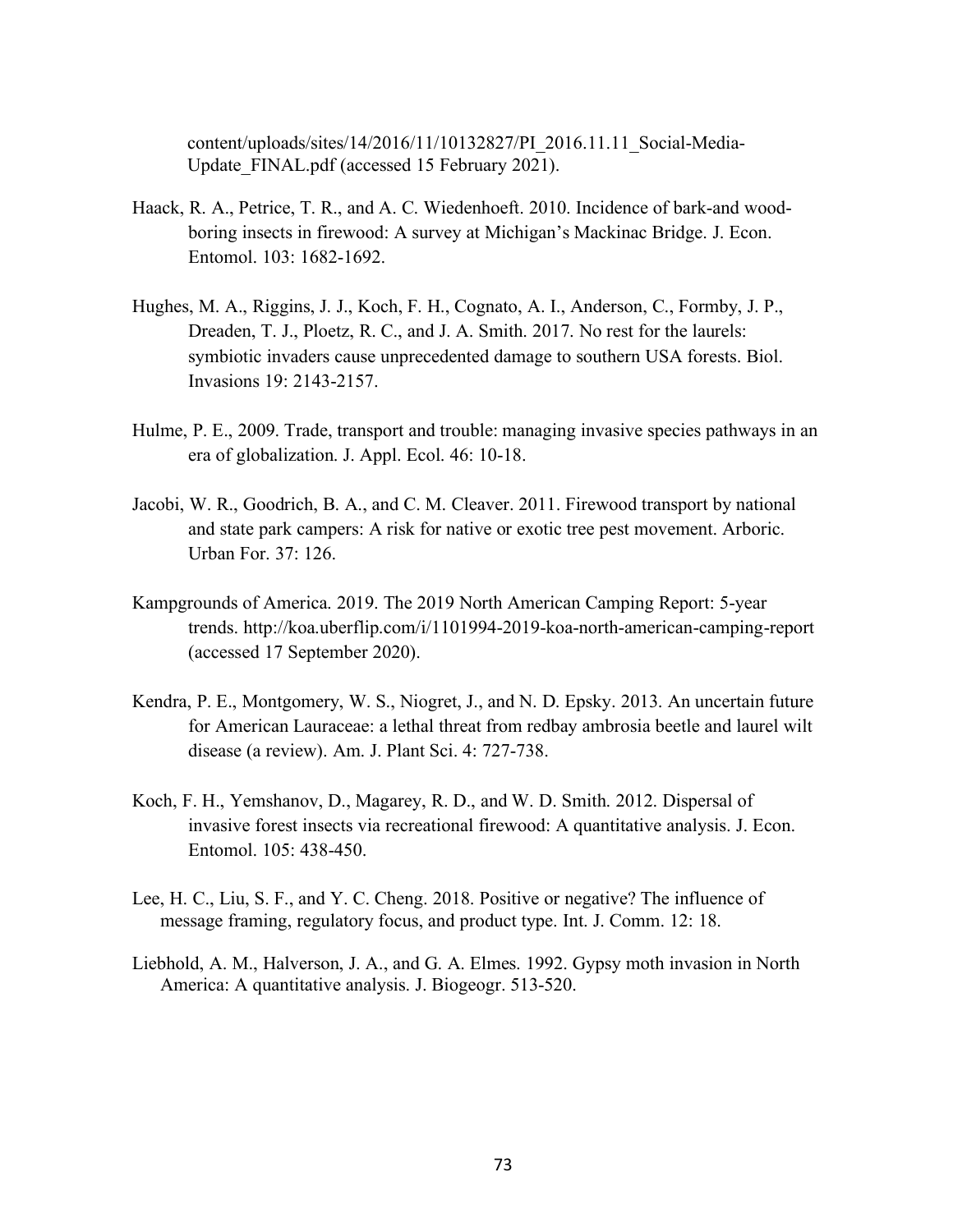- Meurisse, N., Rassati, D., Hurley, B. P., Brockerhoff, E. G., and R. A. Haack, R.A. 2019. Common pathways by which non-native forest insects move internationally and domestically. J. Pest Sci. 92: 13-27.
- Peterson, K., and A. Diss-Torrance. 2012. Motivation for compliance with environmental regulations related to forest health. J. Environ. Manage. 112: 104-119.
- Peterson, K., and A. Diss-Torrance. 2014. Motivation for compliance with environmental regulations related to forest health: Replication and extension. J. Environ. Manage. 139: 135-145.
- Pew Research Center, 2019. Social media fact sheet. https://www.pewresearch.org/internet/fact-sheet/social-media/ (accessed 2 March 2021).
- Pimentel, D., Lach, L., Zuniga, R., and D. Morrison. 2000. Environmental and economic costs of nonindigenous species in the United States. BioScience 50: 53-65.
- Pimentel, D., Zuniga, R., and D. Morrison. 2005. Update on the environmental and economic costs associated with alien-invasive species in the United States. Ecol. Econ. 52: 273-288.
- Poland, T. M., and D. G. McCullough. 2006. Emerald ash borer: invasion of the urban forest and the threat to North America's ash resource. J. Forest*.* 104: 118-124.
- Safranyik, L., Carroll, A. L., Régnière, J., Langor, D. W., Riel, W. G., Shore, T. L., Peter, B., Cooke, B. J., Nealis, V. G, and S. W. Taylor. 2010. Potential for range expansion of mountain pine beetle into the boreal forest of North America. Can. Entomol. 142: 415- 442.
- Solano, A., Rodriguez, S. L., Greenwood, L., Dodds, K. J., and D. R. Coyle. 2021. Firewood transport as a vector of forest pest dispersal in North America: A scoping review. J. Econ. Entomol. 114: 14-23.
- Steindl, C., Jonas, E., Sittenthaler, S., Traut-Mattausch, E., and Greenberg, J, 2015. Understanding psychological reactance. Zeitschrift für Psychologie. 223: 205-214.
- Sweeney, J., Rassati, D., Meurisse, N., Hurley, B., Duan, J., Stauffer, C., and A. Battisti. 2019. Special issue on invasive pests of forests and urban trees: pathways, early detection, and J. Pest Sci*.* 92: 1-2.